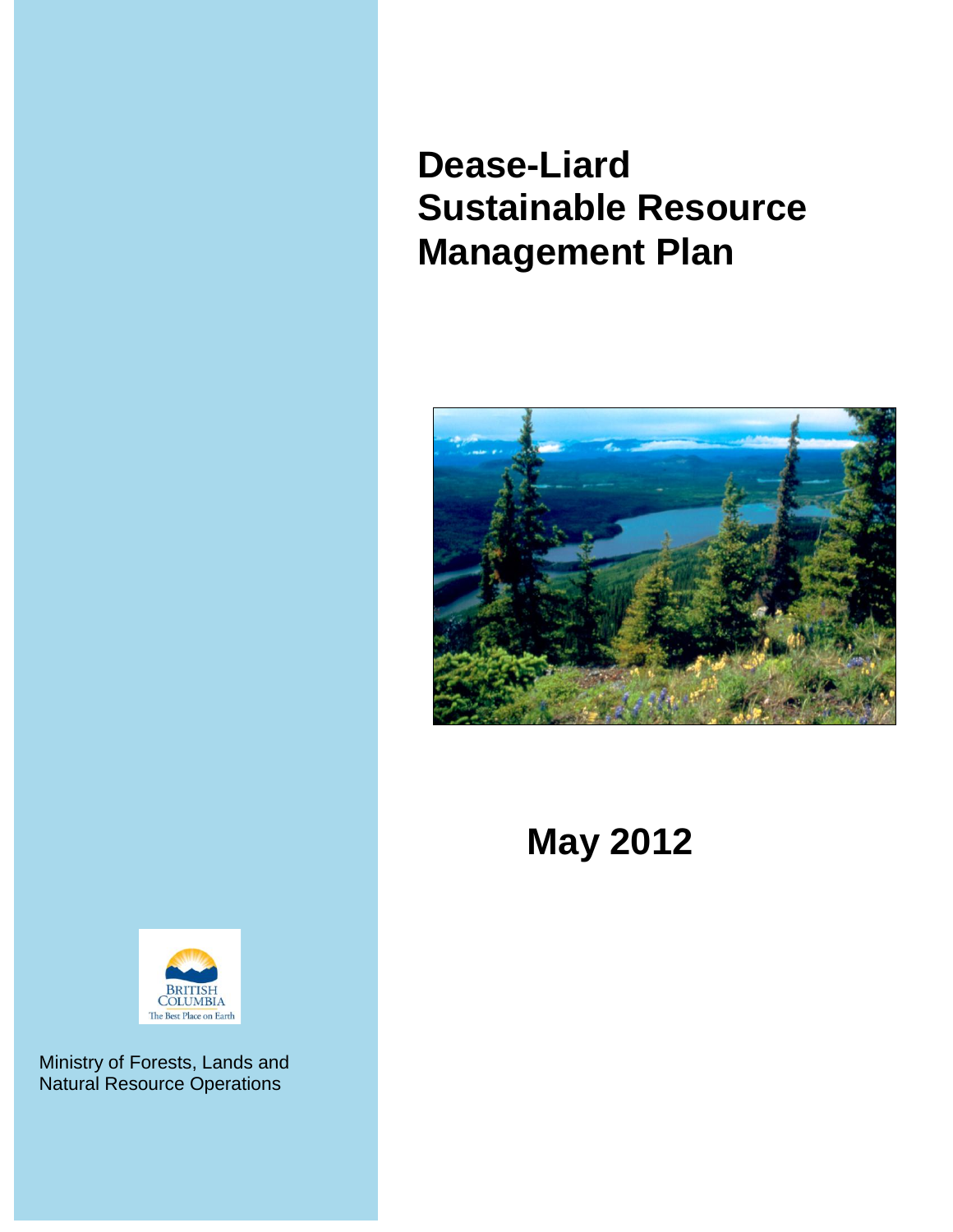## <span id="page-1-0"></span>**Foreword**

The first phase of the Dease-Liard Sustainable Resource Management Plan was approved in November 2004. It included chapters on biodiversity, timber, wildlife, visual quality, cultural heritage resources, and community use.

This document is the second phase of the plan. It adds chapters on protected and special management areas, minerals and aggregates, oil, gas and energy, access, tourism and recreation, and climate change. It is intended to be a supplement to the original plan, and therefore does not include content such as a glossary that would normally be included in a stand-alone plan. Care has been taken to ensure that only updates are included so that duplication has not occurred.

Both documents and maps are available from:

Province of BC 3726 Alfred Avenue Box 5000 Smithers BC V0J 2N0 Ph: (250) 847-7260 <http://www.ilmb.gov.bc.ca/slrp/srmp/north/dease-liard/index.html>

## <span id="page-1-1"></span>**Acknowledgements**

This plan was completed with the dedicated input of a number of individuals and organizations. We thank everyone who has contributed their time and knowledge to this document including: Kaska Dena First Nations; Tahltan First Nation; Ministry of Forests and Range (Skeena-Stikine Forest District); Ministry of Environment (Skeena Region); Ministry of Energy, Mines and Petroleum Resources (Skeena Region); Integrated Land Management Bureau (Skeena Region); and the Oil and Gas Commission. Note that a Cabinet change in March 2011 resulted in changes to names and responsibilities of several ministries, including the Integrated Land Management Bureau. Both current and previous names may be found in this document as appropriate.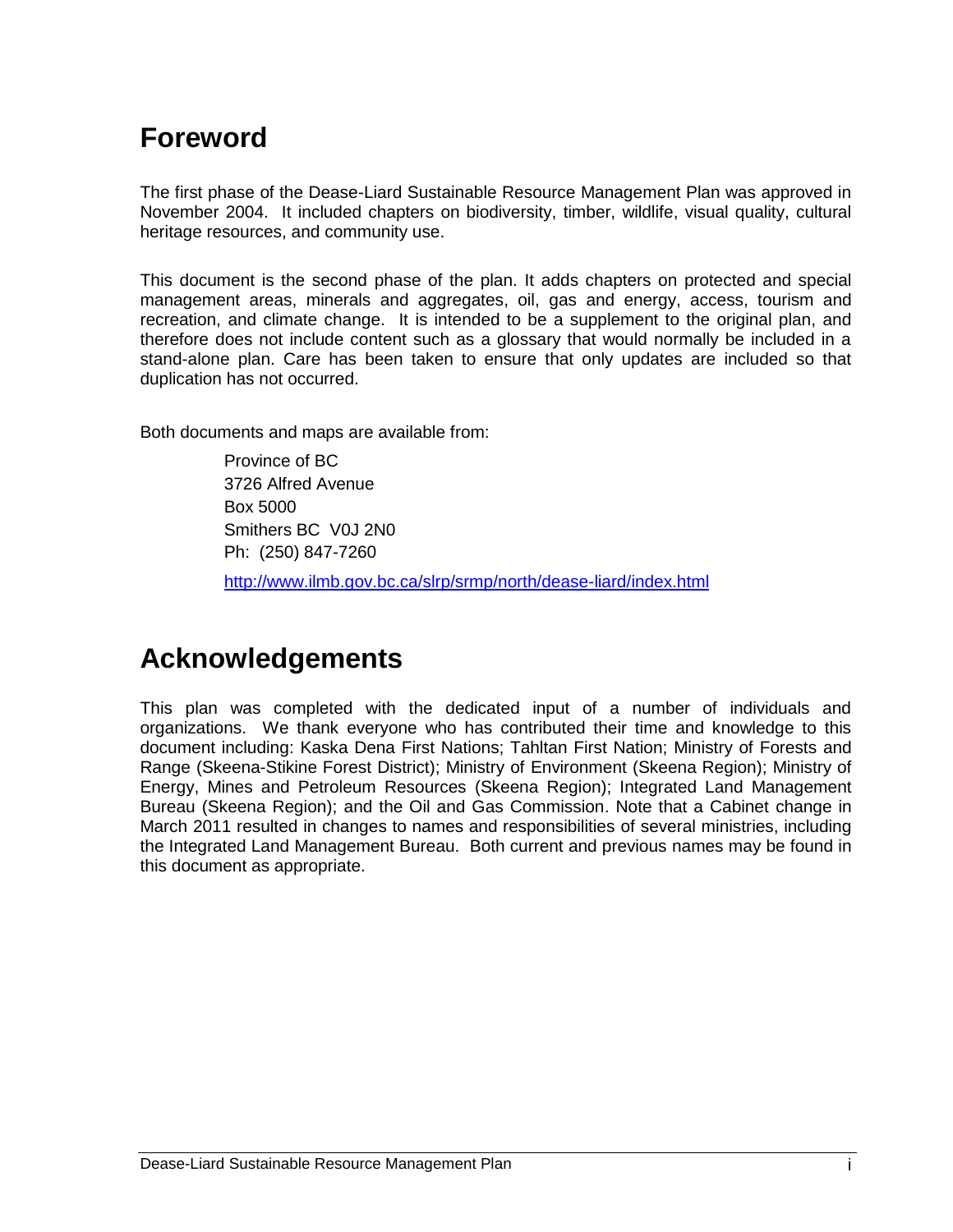## **Table of Contents**

| $\mathbf 1$ . |     |       |                                                                                         |  |  |
|---------------|-----|-------|-----------------------------------------------------------------------------------------|--|--|
|               | 1.1 |       |                                                                                         |  |  |
|               | 1.2 |       |                                                                                         |  |  |
|               |     | 1.2.1 |                                                                                         |  |  |
|               |     | 1.2.2 | 1.2.2.1 Kaska Dena's Vision and Principles for Implementing the New Relationship in the |  |  |
|               |     |       |                                                                                         |  |  |
|               |     |       |                                                                                         |  |  |
|               |     | 1.2.3 |                                                                                         |  |  |
|               |     | 1.2.4 |                                                                                         |  |  |
|               |     | 1.2.5 |                                                                                         |  |  |
|               |     | 1.2.6 |                                                                                         |  |  |
|               |     | 1.2.7 |                                                                                         |  |  |
| 2.            |     |       |                                                                                         |  |  |
|               | 2.1 |       |                                                                                         |  |  |
|               |     | 2.1.1 |                                                                                         |  |  |
|               |     |       |                                                                                         |  |  |
|               | 2.2 |       |                                                                                         |  |  |
|               |     | 2.2.1 |                                                                                         |  |  |
|               |     | 2.2.2 |                                                                                         |  |  |
|               | 2.3 |       |                                                                                         |  |  |
|               |     | 2.3.1 |                                                                                         |  |  |
|               | 2.4 |       |                                                                                         |  |  |
|               |     | 2.4.1 |                                                                                         |  |  |
|               |     | 2.4.2 |                                                                                         |  |  |
|               | 2.5 |       |                                                                                         |  |  |
|               |     | 2.5.1 |                                                                                         |  |  |
|               |     | 2.5.2 |                                                                                         |  |  |
|               |     | 2.5.3 |                                                                                         |  |  |
|               |     | 2.5.4 |                                                                                         |  |  |
|               | 2.6 |       |                                                                                         |  |  |
|               |     | 2.6.1 |                                                                                         |  |  |
|               |     | 2.6.2 |                                                                                         |  |  |
|               |     | 2.6.3 |                                                                                         |  |  |
|               |     | 2.6.4 |                                                                                         |  |  |
|               |     | 2.6.5 |                                                                                         |  |  |
|               | 2.7 |       |                                                                                         |  |  |
|               |     | 2.7.1 |                                                                                         |  |  |
|               | 2.8 |       |                                                                                         |  |  |
|               |     | 2.8.1 |                                                                                         |  |  |
|               |     | 2.8.2 |                                                                                         |  |  |
|               | 2.9 |       |                                                                                         |  |  |
|               |     | 2.9.1 |                                                                                         |  |  |
|               |     | 2.9.2 |                                                                                         |  |  |
|               |     |       |                                                                                         |  |  |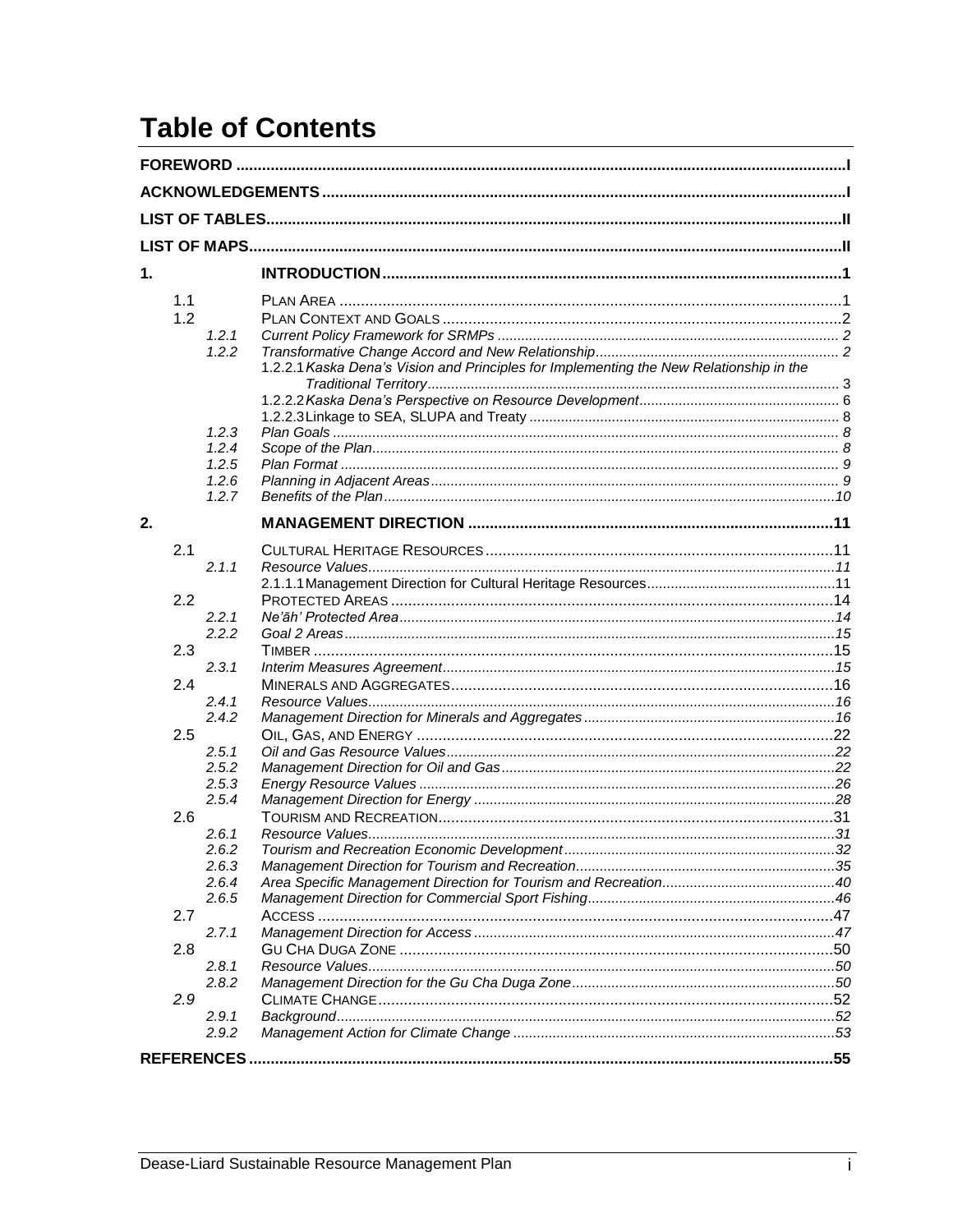| APPENDIX A: DEASE RIVER FIRST NATION PRINCIPLES AND POLICY FOR MINERAL                                                                              |  |
|-----------------------------------------------------------------------------------------------------------------------------------------------------|--|
| APPENDIX B: DEASE RIVER FIRST NATION PRINCIPLES AND POLICY FOR HERITAGE AND                                                                         |  |
| APPENDIX C: INVOLVEMENT OF FIRST NATIONS, STAKEHOLDERS, PROVINCIAL AGENCIES<br>AND THE GENERAL PUBLIC IN THE SRMP …………………………………………………………………………………70 |  |
|                                                                                                                                                     |  |

## <span id="page-3-0"></span>List of Tables

| Table 2: Summary of Alternative Energy Sources and Potential in the Dease-Liard Plan |  |
|--------------------------------------------------------------------------------------|--|
| Table 3: Potential Opportunities for Tourism Development by Tourism Zone in the      |  |
| Table 4: Potential for Commercial Sport Fishing on Lakes in the Dease-Liard34        |  |
| <u>Table 5. Guidelines for Features, Facilities and Trails Management37</u>          |  |
|                                                                                      |  |
| Table 7. Objectives for Access Related to Specific Resource Values 49                |  |

## <span id="page-3-1"></span>List of Maps

| Map 1: Plan Area |                                              |
|------------------|----------------------------------------------|
| Map 2:           | <b>First Nations Traditional Territories</b> |
| Map 3:           | Kaska Identified Watersheds                  |
| Map 4:           | <b>Protected Areas</b>                       |
| Map 5:           | Mining                                       |
| Map 6:           | Oil and Gas                                  |
| Map 7:           | <b>Tourism Zones</b>                         |

Map 8: Gu Cha Duga Zone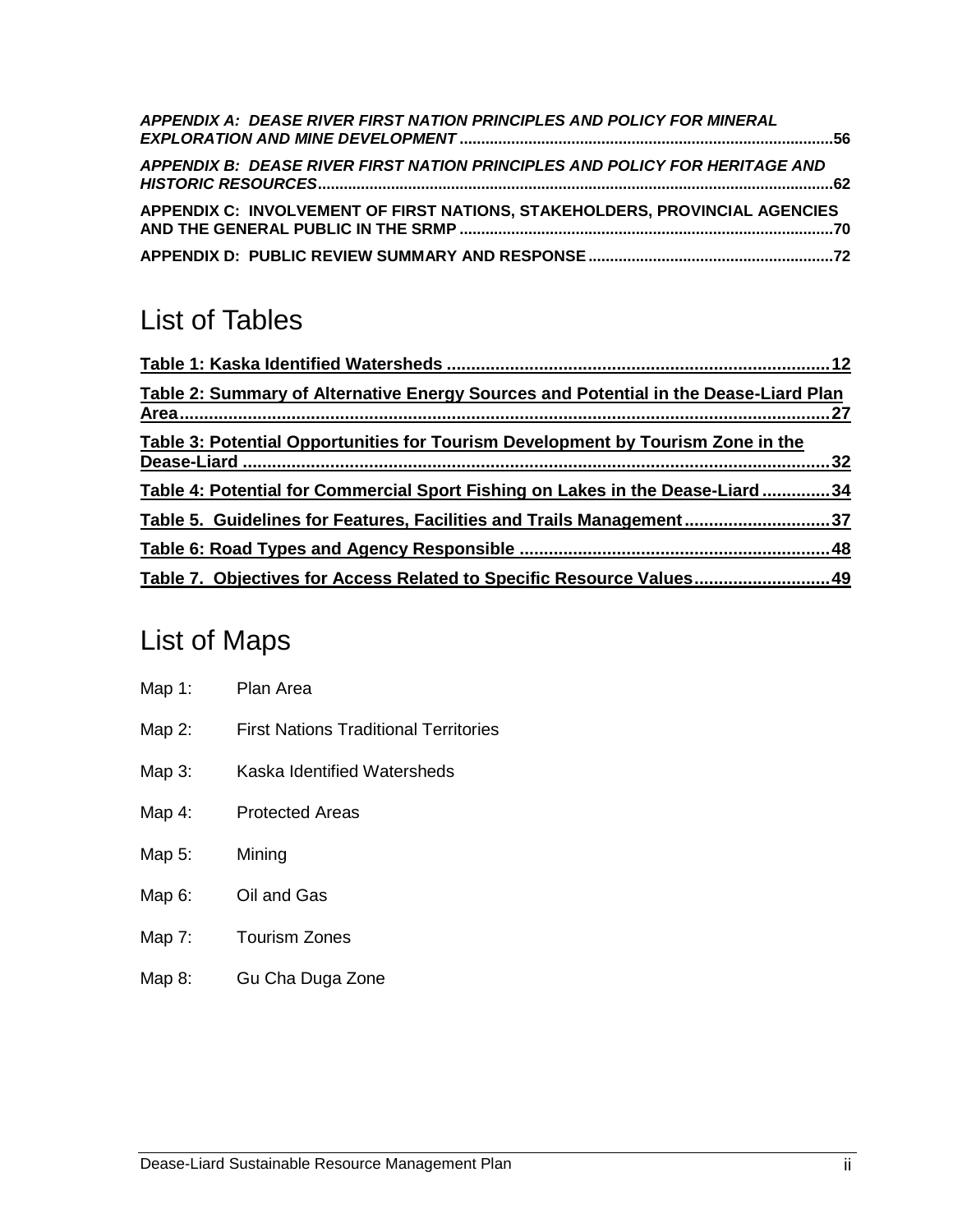## <span id="page-4-0"></span>**1. Introduction**

The Dease-Liard Sustainable Resource Management Plan (SRMP) addresses the management of land and resources in the Dease and Liard River drainages in northern British Columbia.

There are two phases of the SRMP. The first phase of the SRMP was approved in 2004. It focussed on timber, wildlife and biodiversity. The second phase was initiated in 2005. It adds chapters for minerals and aggregates; oil, gas and energy; access, and tourism and recreation. The direction from Phase 1 should be considered for all resource development. A final protected area is also being recommended, consistent with the Kaska Dena"s interests. With these additions, management direction is set for the full spectrum of resource values in the Dease-Liard area.

As in the first phase, this phase of the Dease-Liard SRMP has been developed to recognize the many unique and important environmental, social, cultural and economic values of the plan area and to manage these values in a sustainable manner. An important goal for the plan is to provide for a range of economic opportunities in the area while maintaining the integrity of natural resources.

The Kaska Dena were partners in the development of the plan and all decisions were made by consensus. Both the Tahltan Central Council and Teslin Tlingit Council were invited to participate in the planning process. The Tahltan chose not to participate, but provided input on the minerals and aggregates; oil, gas and energy; and tourism and recreation chapters.

### <span id="page-4-1"></span>**1.1 Plan Area**

The Dease-Liard plan area covers approximately 2.38 million hectares within the Dease-Liard Timber Supply Block of the Cassiar Timber Supply Area. It extends north-south from the Yukon Border to the Dease Lake/Upper Turnagain watershed and east-west from Tatisno Mountain/Tatisno Creek to the Little Rancheria watershed (Map 1). The majority of the plan area falls within the traditional territory in British Columbia of the Kaska Dena First Nations (Map 2: First Nations Traditional Territories). Their entire traditional territory is approximately 24 million hectares (93,000 square miles), or about the size of the entire state of Oregon. It spans one province (BC) and two territories (Yukon and Northwest Territories), and constitutes 25% of the Yukon Territory and 10% of the entire land area of British Columbia.

There is an overlap with the traditional territory of the Tahltan First Nations in the southwest and a small overlap with the territory of the Teslin Tlingit in the west. There are three communities within the plan area: Dease Lake, Good Hope Lake and Lower Post. The old town site of Cassiar is also located within the plan area. Watson Lake is 20 km north across the Yukon border.

The topography of the Dease-Liard is predominantly rolling terrain incised by major rivers into shallow valleys in plateau/plain areas and into steep-walled canyons in mountainous areas. The geography includes numerous features of glacial origin such as kettle lakes, drumlins and esker formations. Because the area is north of the Arctic divide, rivers drain northeast to the Liard River and into the Mackenzie River system before finally emptying into the Arctic Ocean. The climate is continental (relatively dry and cold), with low snow depths relative to more coastal areas.

See phase one of the SRMP for a more extensive description of the plan area.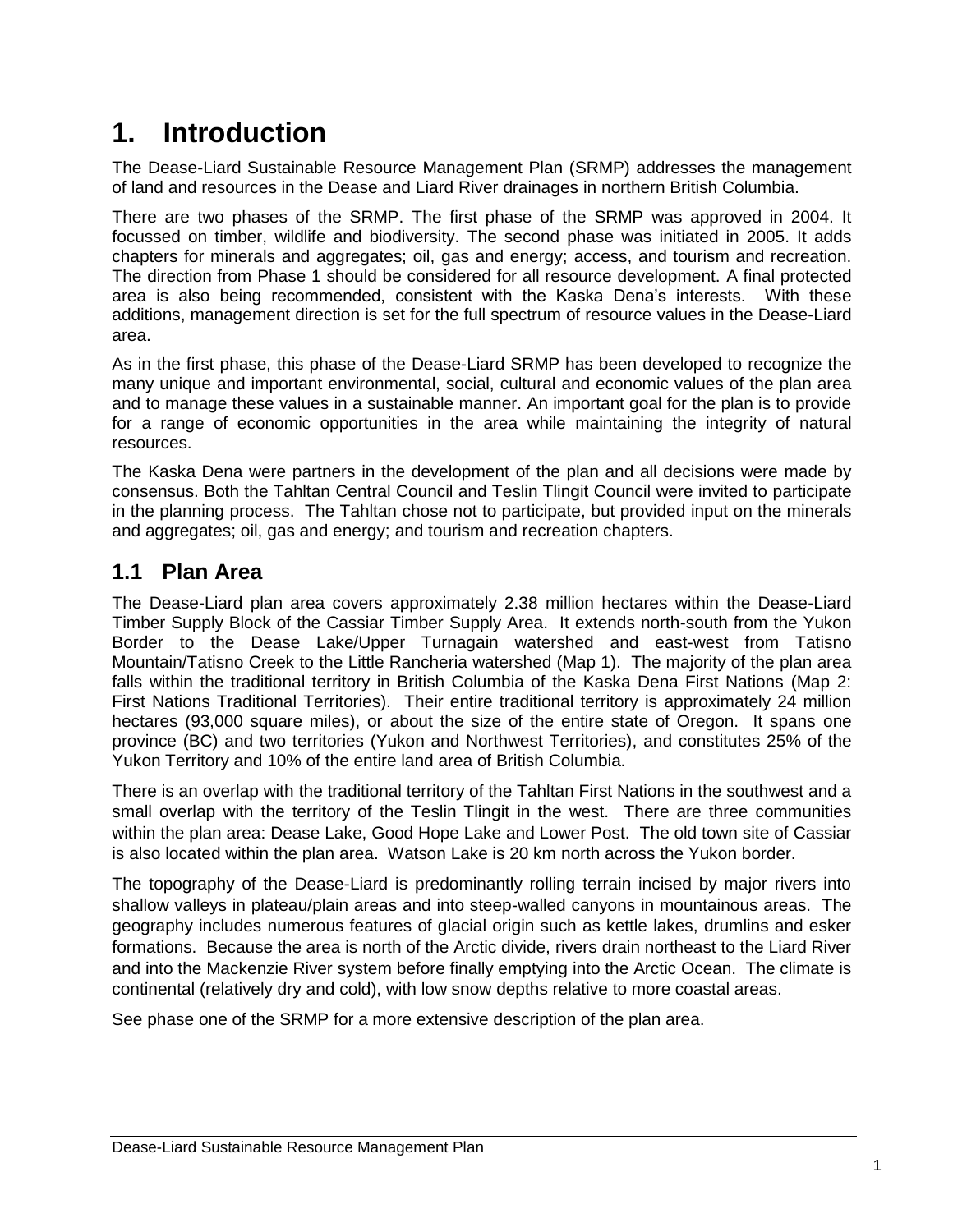## <span id="page-5-0"></span>**1.2 Plan Context and Goals**

### <span id="page-5-1"></span>**1.2.1 Current Policy Framework for SRMPs**

SRMPs address the range of resource values in a region with consideration for both economic interests and environmental stewardship. They are designed to provide strategic, overarching management direction for users of Crown land and resources. Forestry, mining, tourism and other uses of Crown land must look to SRMPs to identify what kinds of activities can occur in a particular area and how those activities are to be carried out.

Cabinet has approved a set of sustainability principles to guide planning and management of Crown land and resources. These principles fall within the themes of providing certainty in decision-making, shared stewardship, and accountable and responsive government. The Dease-Liard SRMP has been developed consistent with the sustainability principles outlined in Appendix A of phase one.

This document also recognizes the government-to-government relationships that exist between individual First Nations and the provincial government. The plan has been developed within the following principles:

- Aboriginal rights will not be unjustifiably infringed upon by resource development activities of the Crown or its licensees;
- The Crown and its licensees are legally obligated to consider potentially existing aboriginal rights in decision-making processes that could lead to impacts on those rights; and,
- Consultation with First Nations will proceed consistent with current provincial government policy.

### <span id="page-5-2"></span>**1.2.2 Transformative Change Accord and New Relationship**

In 2005 the Province, Federal Government and First Nations Leadership Council signed the Transformative Change Accord (TCA) to close the socio-economic gap between First Nations and other British Columbians, to reconcile Aboriginal rights and title with those of the Crown, and to establish a new relationship based on mutual respect and recognition. The New Relationship, signed in 2005 by the Province and the First Nations Leadership Council, supports the TCA and is based on respect, recognition and accommodation of aboriginal title and rights; respect for each others" laws and responsibilities; and for the reconciliation of Aboriginal and Crown titles and jurisdictions.

The TCA and the New Relationship, along with the Crown"s legal obligations for consultation and accommodation based on current case law, provide opportunities for the Province and First Nations to develop new arrangements for sharing decision making, establish governance agreements on lands and resources, and develop local economies and healthy communities based on stewardship and community sustainability principles. These new arrangements and agreements will allow more efficient and effective consultation and accommodation, create economic diversity, and provide land and resource certainty for all parties through collaborative management.

The Dease-Liard SRMP is an example of how the Kaska Dena and the Province of British Columbia have worked together in the spirit and intent of the New Relationship.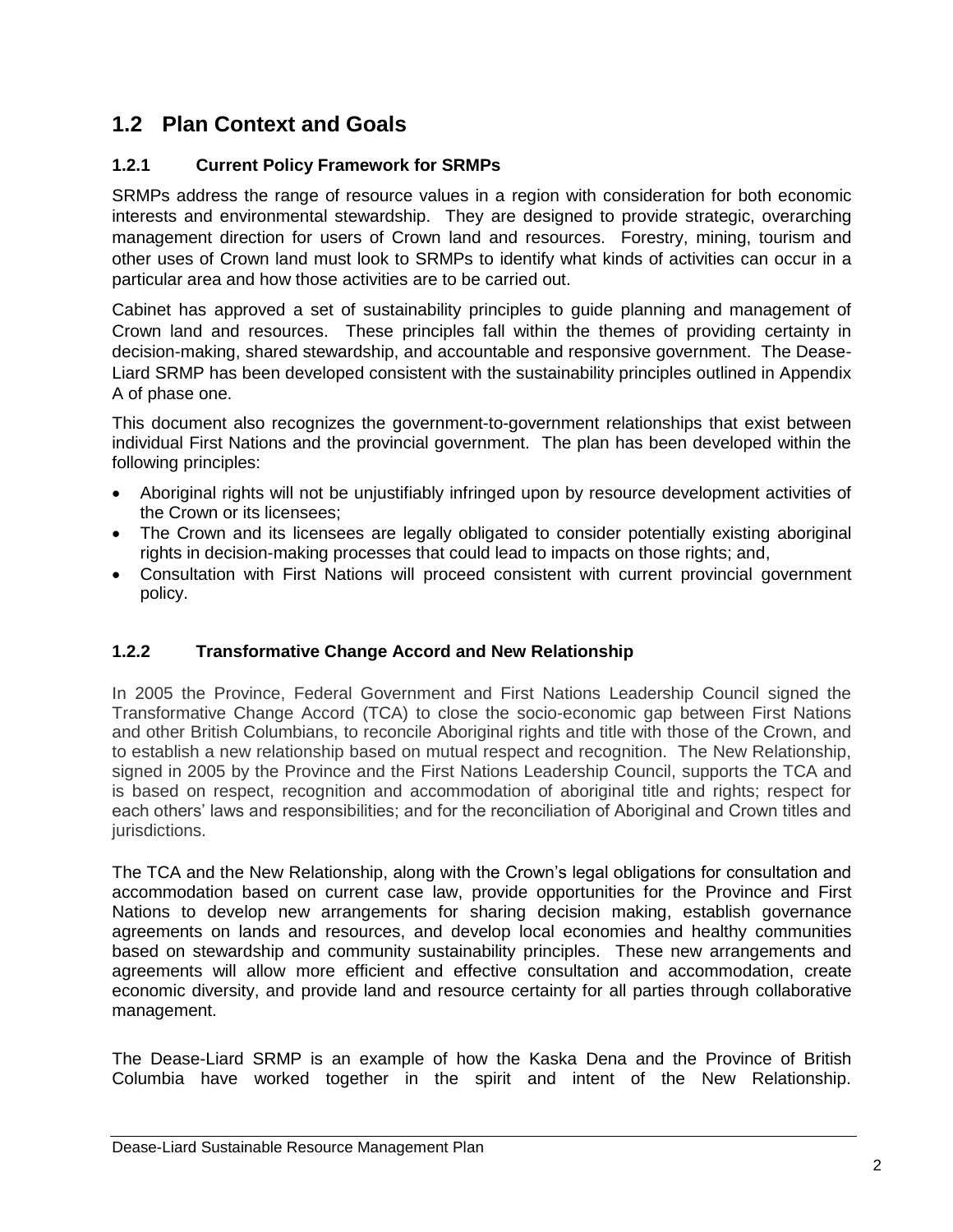### <span id="page-6-0"></span>1.2.2.1*Kaska Dena's Vision and Principles for Implementing the New Relationship in the Traditional Territory*

This section outlines the Kaska Dena"s vision and principles for implementing the New Relationship. It is written from their perspective, and has been *italicized* everywhere it appears throughout this document in order that it is clearly identified as Kaska perspective. The Province of BC acknowledges that these are the Kaska Dena"s perspectives and are not necessarily shared by the province.

*The Kaska Dena endorse the vision and principles of the Transformative Change Accord and the New Relationship. We are stewards of the land and water within our traditional territory, and are committed to being partners in shared decision making, resource revenue sharing and collaborative management.*

#### *Vision*

*The Kaska Dena are ready to develop a new relationship with the provincial government. This is a relationship committed to the reconciliation of Aboriginal and Crown titles and jurisdiction, and a concurrence to develop and implement government-to-government agreements based on respect, recognition and accommodation of Aboriginal rights and title. These rights have been accepted by Canada and the British Columbia Government, and are protected under the Constitution Act (1982). This new relationship with government will need to move to collaborative management approaches that speak to shared management including planning, land protection, implementation, monitoring, revenue-sharing and capacity benefits.* 

*The new relationship for resource development encourages the natural resource industries to engage the Kaska Dena early in the process to seek common understandings, and to develop Impact Benefit Agreements that provide economic, capacity and community benefits.* 

*To accomplish this new relationship, natural resource development, land management, industry and government have accepted that we have a relationship to the land that is important to our culture and maintenance of communities, governance and economy. They have accepted that we have aboriginal interests and title within our traditional territory. This can be achieved by recognizing us as land stewards with shared decision making on the type and pace of development.* 

*Resource development will be consistent with the Dease-Liard SRMP, which is a Kaska Dena-British Columbia shared plan. The plan is based on the best science available, traditional knowledge and Kaska community direction. The planning process has identified lands for protection and special management, and provided a defined land base for the Kaska Dena, Province of British Columbia and industry.* 

*Land use planning is essential, but as part of the New Relationship, we are expecting new collaborative management agreements that move beyond land use plans. This includes joint plan implementation, monitoring and enforcement as well as joint fish, wildlife and water management, regulation and enforcement. Mineral development agreements with resource revenue sharing and community benefits are also being sought. In addition, development must occur using environmentally resilient management practices, monitoring strategies, adaptive management frameworks and reclamation strategies, since our communities will remain long after any project is completed. We expect that the application of our management practices and standards by industry and government will address our concerns.*

*In summary, our vision can be achieved by implementing:*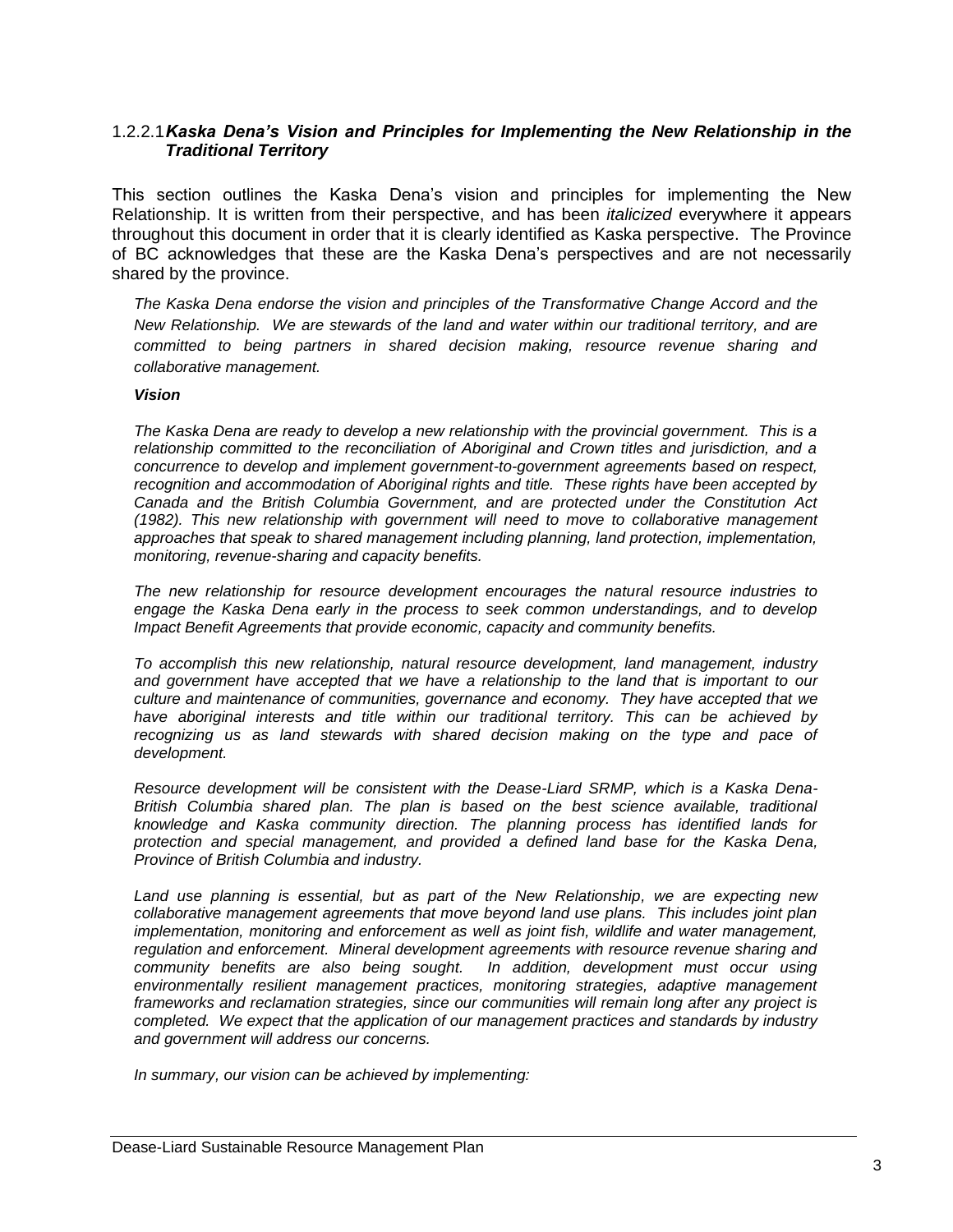- *A process for shared decision making for land and resources;*
- *A process for Kaska Dena land use planning at all scales and for the reconciliation of Crown and Kaska Dena land use plans;*
- *Dispute resolution processes that are mutually determined in order to resolve conflicts as opposed to adversarial approaches to resolving conflicts;*
- *Financial capacity for the Kaska Dena and resources for British Columbia to develop and implement new frameworks for shared land and resource decision making, resource revenue sharing, and for other components described above; and*
- *Through the approval and implementation of this SRMP, the protection of landscapes, watersheds and/or sites identified by the Kaska Dena will occur (i.e. Ne'āh' Protected Area).*

*Respecting our principles for resource development and land management will bring certainty to the land base and enable a smoother transition for new resource development opportunities.* 

### *Principles*

*The following principles should assist government and industry by providing clarity on what we require for resource development in our traditional territory.*

*Shared Decision Making*

- *Collaborative development of Kaska Dena Land Use Plans with British Columbia that define Kaska Protected Areas, Special Management Areas and the application of our management practices.*
- *Acknowledgement and respect of Kaska using our Sacred Laws and traditional knowledge as core components for Kaska decision making in our participation in land use plans, environmental assessments and permitting of resource development projects.*
- *Develop agreements with industry associations, and government on management practices, monitoring standards, cumulative effects, adaptive management approaches and enforcement regulations.*
- *Establish collaborative agreements with British Columbia for the management of natural resources.*

*Economic Opportunities*

- *Create viable economic opportunities and assist in the improvement of social conditions of the Kaska Dena through economic diversification. Our first priority is to increase the number of Kaska-owned businesses. In addition, this can be achieved through development of industry agreements which include, but are not limited to:*
	- o *Revenue-sharing, including profit sharing*
	- o *Shares of equity in projects and companies*
	- o *Sharing of jobs and contracts*
	- o *Right of first refusal of qualified contract services*
	- o *Commitments to use our businesses where possible*
	- o *Employment of our monitors*
- *Provide economic benefits to us through tenures or other economic benefits related to mining, oil/gas/energy development, forestry or tourism received by British Columbia from natural resource development.*
- *Develop Interim Accommodation Agreements with Kaska Dena.*
- *Develop Impact Benefit Agreements with Kaska Dena.*

#### *Training and Capacity Opportunities*

- *Mentoring for the range of jobs related to the full life cycle of resource development projects (e.g. mining exploration to mine reclamation and closure).*
- *Scholarships for Kaska Dena seeking qualification at trades, technical and post-secondary institutions.*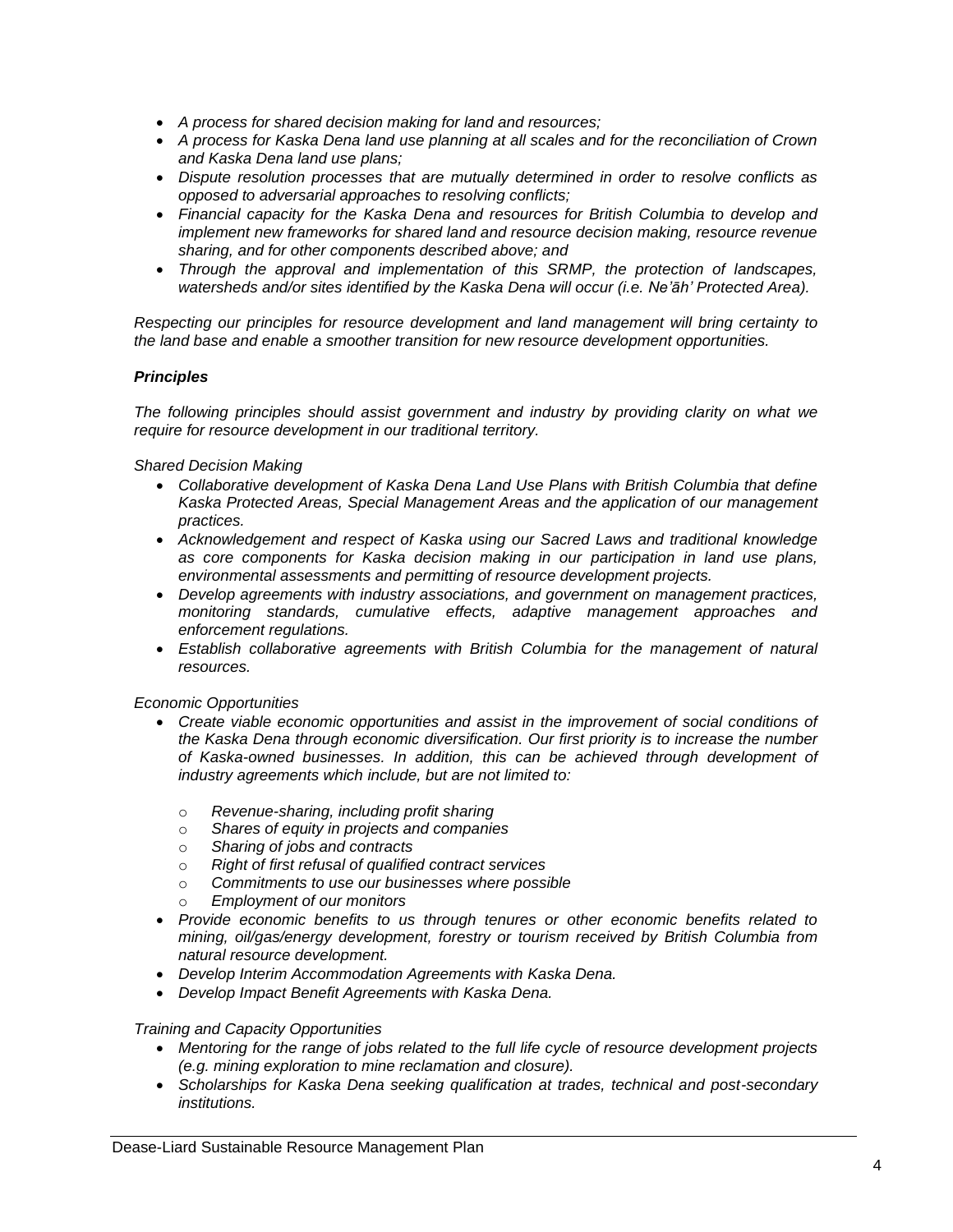- *Training of Kaska Dena for natural resource development, environmental monitoring and enforcement knowledge and skills.*
- Joint ventures with the Kaska Dena to provide services and goods during the full life cycle of *resource development projects.*
- *Commitment to employ qualified Kaska Dena trades, technical and post-secondary graduates.*

### *Cumulative Effects*

- *Pace of development: while recognizing that development is driven by resource prices, the Kaska Dena, through agreements with government and industry associations, want to influence how projects are staged to provide long term, stable employment and community benefits without the social and health problems that result from a "boom and bust" resource development cycle.*
- *Through agreements with government and industry associations, the Kaska Dena want to assess the current status of cumulative effects of all land uses and predict the potential*  future impacts from incremental development. This will be reassessed periodically and will *be a tool for environmental assessments as well as amending Kaska Dena Land Use Plans.*

#### *Monitoring and Enforcement*

- *Using an adaptive management framework, ensure the monitoring and enforcement of Kaska Dena management practices, land use plans and approved environmental assessment certificates and permits.*
- *Acknowledgement and respect of Kaska Land Stewards and Kaska Sacred Laws and the use in the application for monitoring.*
- *A commitment to seek employment of Kaska Land Stewards and qualified Kaska Dena technical personnel for monitoring and enforcement throughout the full life cycle of projects.*

#### *Kaska Dena Natural Resource Development and Environmental Protection Policies*

*The Kaska Dena in British Columbia have developed policies related to:*

- *Mineral exploration and mine development*
- *Oil and gas exploration and development*
- *Fish and wildlife management*
- *Cultural heritage*
- *Biodiversity*
- *Protected areas*
- *Forestry*
- *Energy exploration and development*
- *Tourism*
- *Traditional knowledge protocol*

*The policies were developed by the communities and are based on:*

- *Protection of Kaska values, lands and water (paramount)*
- *Protection of Kaska rights*
- *The premise that Kaska Land Stewards and communities are engaged early and often with respect to resource development by both government and industry*
- *The understanding that Kaska are land stewards and have shared decision making on activities in our traditional territory*
- *Kaska benefitting from resource development throughout the full life cycle of various projects*
- *Development and management of resources and environmental values using all sources of knowledge, respecting traditional systems of management, and accepting community direction*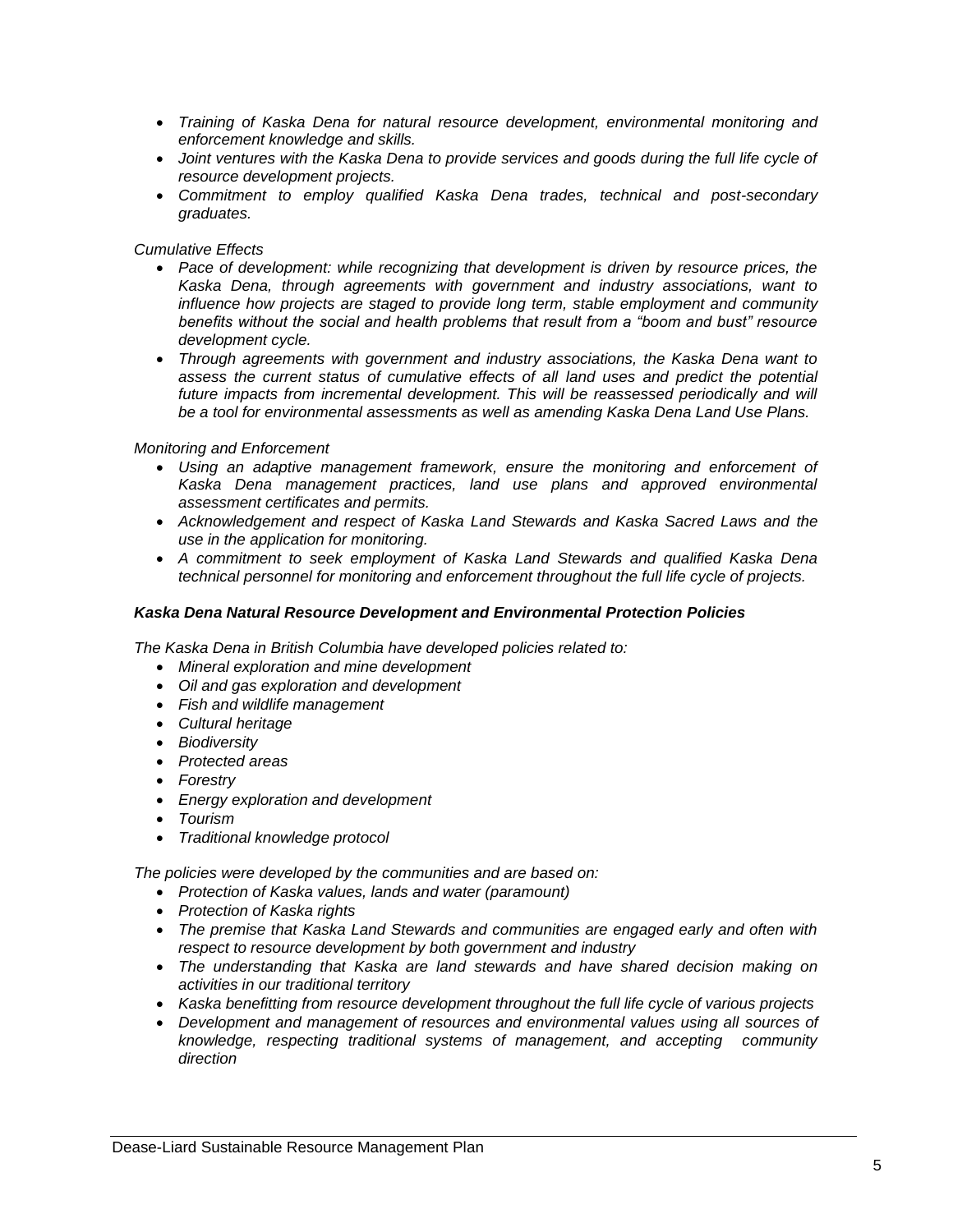*The Kaska Dena have developed these policies and a procedural document to assist government and industry in implementing the policies. The Dease River First Nation Mining and Heritage and Historic Resources policies have been included in Appendix B and C to provide examples for the public, government and industry. A complete set of policies is available from each Kaska First Nation*

### *Environmental Standards*

*Environmental stewardship is the primary criteria when assessing the development of natural resources in Kaska Dena traditional territory. It is expected that environmental standards, study designs, thresholds, management practices, monitoring criteria, and permit conditions will be developed in collaboration with the Kaska Dena with the goal of exceeding provincial standards to maintain the environmental conditions of the area.*

### <span id="page-9-0"></span>1.2.2.2*Kaska Dena's Perspective on Resource Development*

*The Kaska Dena would like to develop a new relationship with the Province through government to government agreements. The Kaska support the mining, oil and gas, energy and tourism industries with the understanding that we are partners in the development of associated projects. Any associated exploration or development will use environmentally resilient practices and monitoring strategies as Kaska communities will remain long after any project is completed. Any planning that occurs within Kaska territory must be inclusive as well as recognize and respect the Kaska principles for resource development. To aid with this approach, the Kaska have identified culturally and ecologically important areas that require additional management practices, strategies, and in one case, protection.*

*Of interest to the Kaska are alternative energy developments that can provide economic and capacity benefits to Kaska communities, especially developments that preserve the natural flow of water, maintain terrestrial and aquatic biodiversity and reduce the rate of greenhouse gas emissions. The Kaska are interested in supporting or developing renewable energy resource developments such as small hydro or run-of-river projects, wind generation, solar power, and*  biomass cogeneration that can reduce the reliance of diesel generators. However, the scale of *proposed energy development projects must be evaluated by Kaska communities to determine the potential locally and regionally adverse impacts.*

#### *Sector-Specific Issues*

*The following issues related to consultation (\*) will be addressed if the Strategic Engagement Agreement currently being discussed is approved:*

### *Oil, Gas and Energy*

- *\* Not providing adequate resources for Kaska to build capacity in order to be able to participate in consultation;*
- *\* Increasing access into Kaska Land Stewards areas without notification or consultation;*
- *Drilling waste that degrades water quality;*
- *Contaminated water that impacts terrestrial and aquatic ecosystems, wildlife habitats, and wildlife that ingest this water;*
- *Degradation of air and water quality related to alternative energy projects;*
- *The volume of water required for oil, gas, and energy operations*
- *Water diversions, fish barriers and water contamination that impact aquatic ecosystems, fish habitats and fish populations;*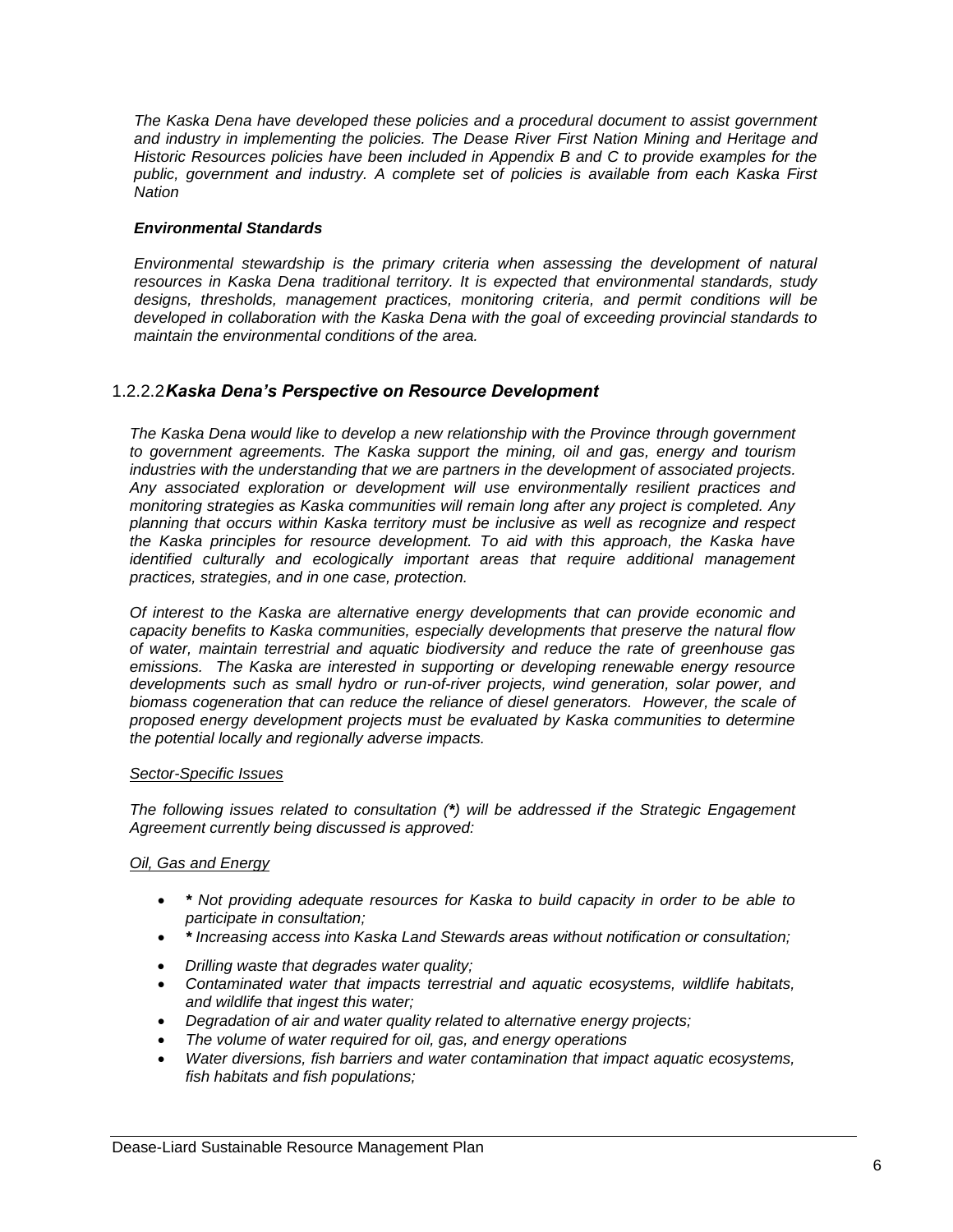- *Increased access for exploration, camps and well sites that leads to increased fish and wildlife harvesting;*
- *Incremental resource development through the regulatory framework that is not considered or evaluated in terms of its cumulative impact to watersheds;*

#### *Minerals and Aggregates*

*Historically, mineral exploration, development, and placer mining have been issues for the Kaska Dena. Even today, there are still issues with individual companies. We have found that the economic benefits from mining have frequently left our traditional territory. There are several orphaned mining towns and sites left behind from finished or financially failed mines. Cassiar and Churchill are examples of orphaned mining towns. In addition, many old placer sites can be found within the McDame watershed* 

*Specifically, we have serious concerns with on-line mineral staking, environmental practices, the reclamation process, the capacity provided to effectively participate in the consultation process, and the structure of the Environmental Assessment process.* 

*Although in recent times, many exploration and development companies have worked with us in the spirit of recognition and respect for our interests, we will continue to lobby the Province or negotiate agreements to change these processes to meet our interests.*

#### *Tourism and Recreation*

*Tourism is a strategic objective for the Kaska Dena, particularly with respect to the development of backcountry tourism opportunities for members as well as community infrastructure to take advantage of front-country opportunities. We have spent considerable time and energy in assessing tourism opportunities in our traditional territory. We have also put considerable thought into the development of tourism strategies. For example, the following tourism documents have been developed by the Kaska Dena Council to guide Kaska Dena tourism development:*

> *Gap Analysis for Tourism Development - Strategic Plan (1998) The Muskwa Kechika Regional Tourism Strategy (2001) Kaska Dena Council Land Protection and Management Strategies (2002)*

*Given the importance of tourism in the traditional territory, the following guiding principles have been identified to aid with Kaska Dena tourism development:*

- *Develop a tourism industry that balances economic growth with respect for our culture, traditional lifestyle and the natural environment.*
- *Develop entrepreneurial and professional tourism skills that will open up greater opportunity for economic diversification as well as give local members ownership and more control of their own future.*
- *Position Kaska Dena as leaders of sustainable tourism and create a destination and tourism experience that is competitive on a global scale.*
- *Develop high quality tourism products and experiences that meet visitors' expectations for a service-orientated, safe, memorable and authentic travel experience.*

*To uphold these principles, it is necessary to consider the following:*

- *Developing Kaska Dena best practices and monitoring strategies for tourism that respect the environment;*
- *Providing capacity, opportunity and training to further tourism development by local members;*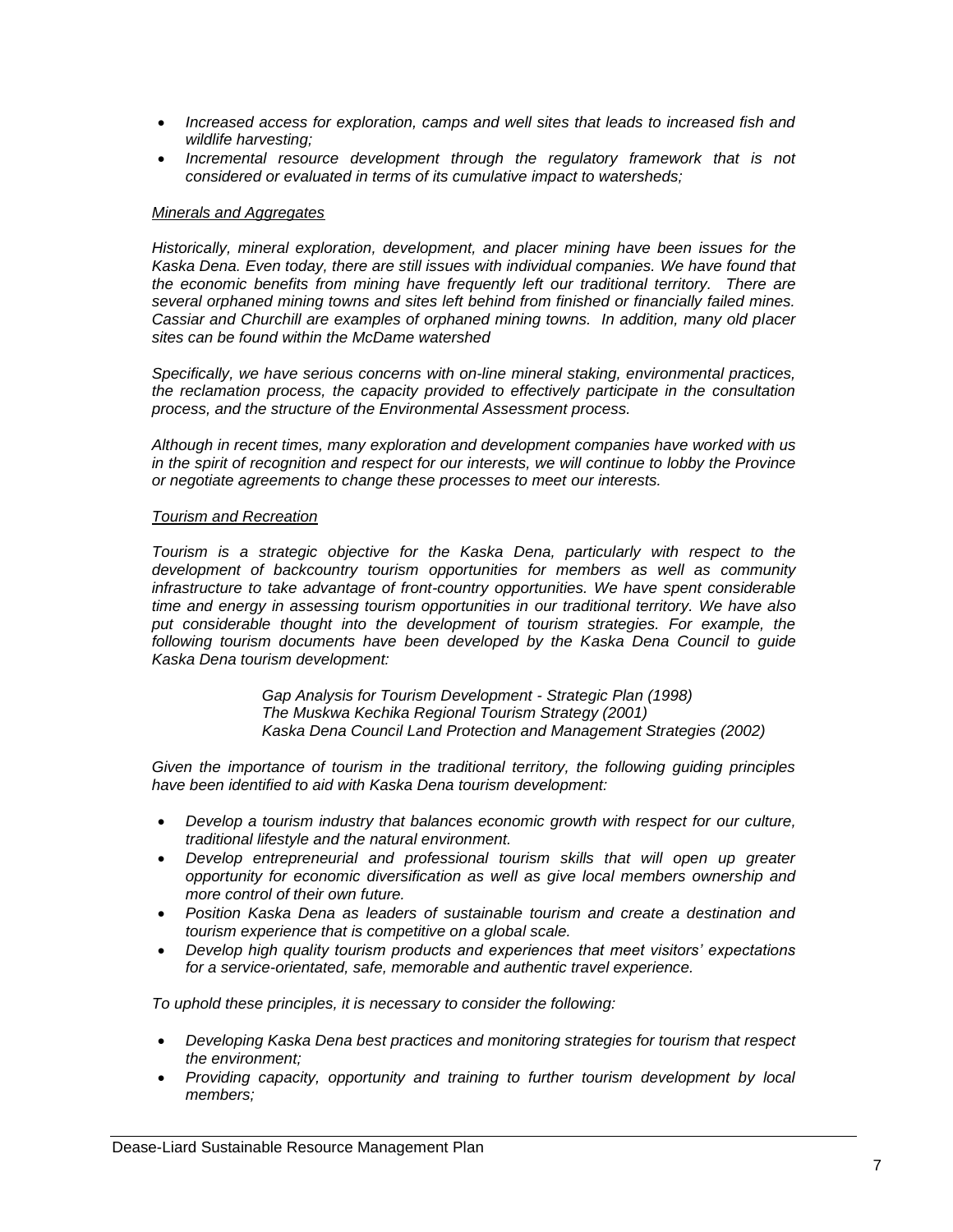- *Identifying a way for the Kaska Dena and the provincial government to jointly assist in the development of local tourism ventures;*
- *Providing capacity for Kaska Dena to effectively review commercial tourism proposals in the traditional territory; and*
- *Identifying areas where, due to the setting or sensitivity, wilderness tourism should be the main economic activity.*

*\* Although tourism is an important economic development strategy for the Kaska Dena, we have serious concerns regarding past provincial government policies and processes for adventure tourism tenures and the consultation process.*

### <span id="page-11-0"></span>1.2.2.3**Linkage to SEA, SLUPA and Treaty**

### **Strategic Engagement Agreement**

The Kaska Dena in British Columbia are currently negotiating a Strategic Engagement Agreement (SEA) with the Province. A SEA can define the processes for consultation, shared decision making and resource revenue sharing in Kaska traditional territory. The Dease Liard SRMP is linked to a SEA through land use plan implementation and through the government-togovernment Strategic Land Use Planning Agreement. That is, where management considerations in the SRMP indicate areas for shared decision making or resource revenue sharing, a SEA can provide the direction on how this would occur.

### **Treaty Negotiations**

The Kaska Dena are currently engaged in treaty negotiations with the Province. Outcomes from this process may cause the Dease-Liard SRMP to be amended in order to reflect new arrangements regarding land and resource management in the traditional territory.

### <span id="page-11-1"></span>**1.2.3 Plan Goals**

The vision and purpose of phase one of the Dease-Liard SRMP remain unchanged in phase two, with the addition of a goal for developing general and/or site specific objectives, measures and targets to quide mining operations.

This plan was developed with the principle of openness of information. During plan preparation and finalization, the former ILMB consulted with First Nations, stakeholders, and government agencies, and also held a public review of the plan (see Appendix D). The resulting plan reflects the concerns and/or interests expressed during the process. All information used to develop the plan is available upon request, with the exception of that which is legally recognized as confidential under the *Freedom of Information and Protection of Privacy Act.* Third-party information used during the planning process may only be released with the approval of the respective third party.

### <span id="page-11-2"></span>**1.2.4 Scope of the Plan**

The first phase of the Dease-Liard SRMP, approved in 2004, was developed primarily to direct the management of forestry activities. For this purpose, objectives were created to sustain a range of resource values in the plan area including wildlife, biodiversity, cultural heritage, visual quality, community use and timber.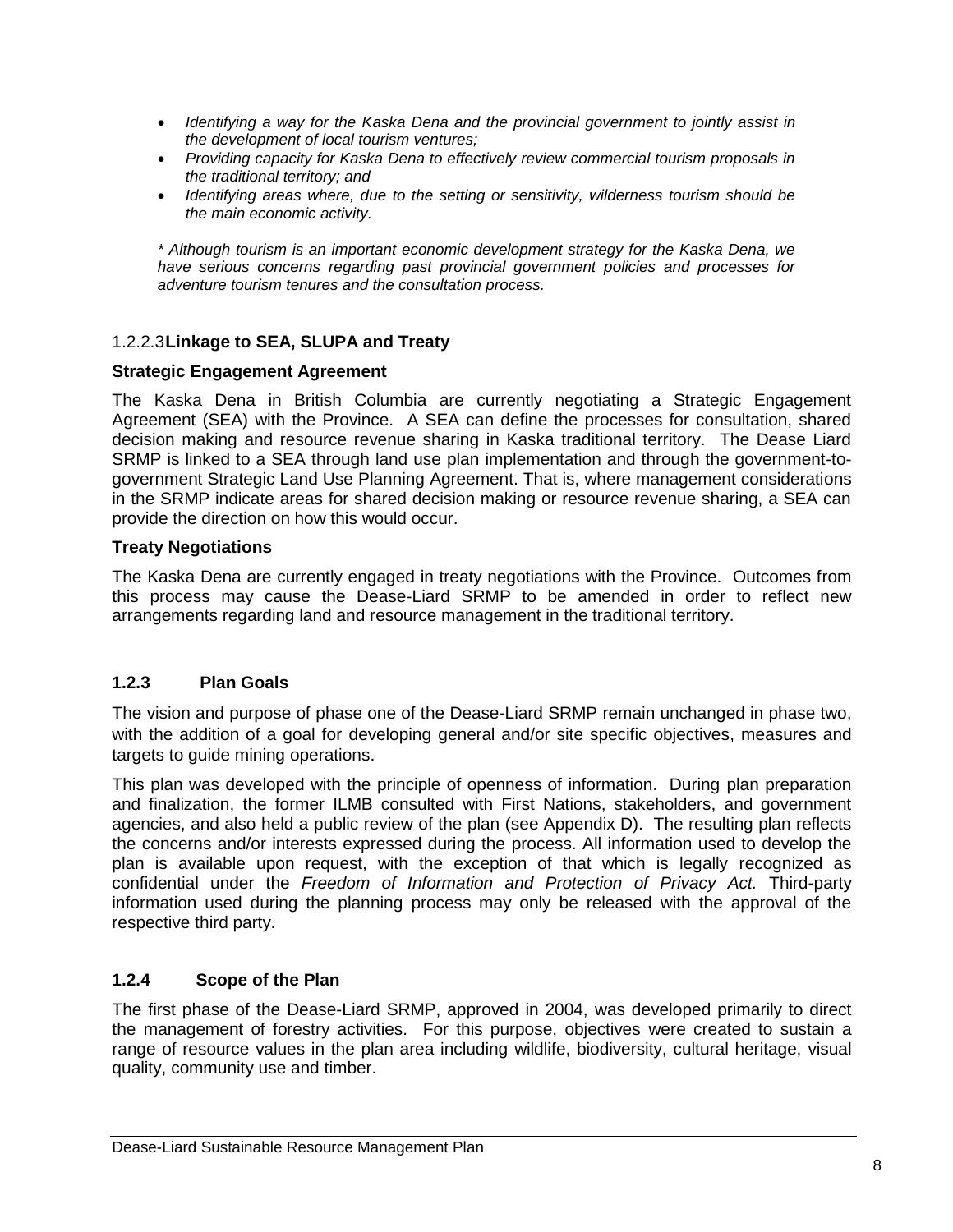The second phase of the SRMP addresses minerals and aggregates, oil, gas and energy, access, tourism and recreation, and protection

### <span id="page-12-0"></span>**1.2.5 Plan Format**

The resource-focused chapters include the following components:

- **Resource Values**, which describe the resource value or land use in its local context and outlines area specific issues.
- **Management Direction**, which describes the general management direction for a resource value.
- **Goals**, which broadly describe the desired long-term future condition for the resource under discussion.
- **Objectives**, which describe the desired future condition for individual aspects of the resource. Objectives specify outcomes that will achieve identified goals.
- **Measures/Indicators**, which set out variables used to track the achievement of an objective.
- **Targets**, which provide objective standards to which resource managers will be accountable.
- **Management Considerations**, which provide implementation options to enhance achievement of the objectives and goals. They are included for guidance only, and are not considered a requirement.

### <span id="page-12-1"></span>**1.2.6 Planning in Adjacent Areas**

There are a number of land use plans that provide strategic direction for areas bordering the Dease-Liard. These are described in phase one of the SRMP; only updates are included here.

The entire northern portion of the plan area borders the Yukon Territory. In 2003, the Kaska First Nations signed a bilateral agreement with the Yukon government to establish a partnership in respect of "the management, development and beneficial enjoyment of lands and resources" within the Kaska traditional territory in the Yukon. In 2008, a draft regional forest management plan was developed that attempted to harmonize management direction on both sides of the border.

Within British Columbia, the Dease-Liard SRMP area adjoins the Cassiar-Iskut-Stikine LRMP to the southwest and the Fort Nelson LRMP to the east and southeast. The Atlin-Taku, where a strategic land use planning process is underway with the Taku River Tlingit, is located approximately 100 kilometres west of the Dease-Liard. Management zones for the Atlin-Taku have not yet been finalized.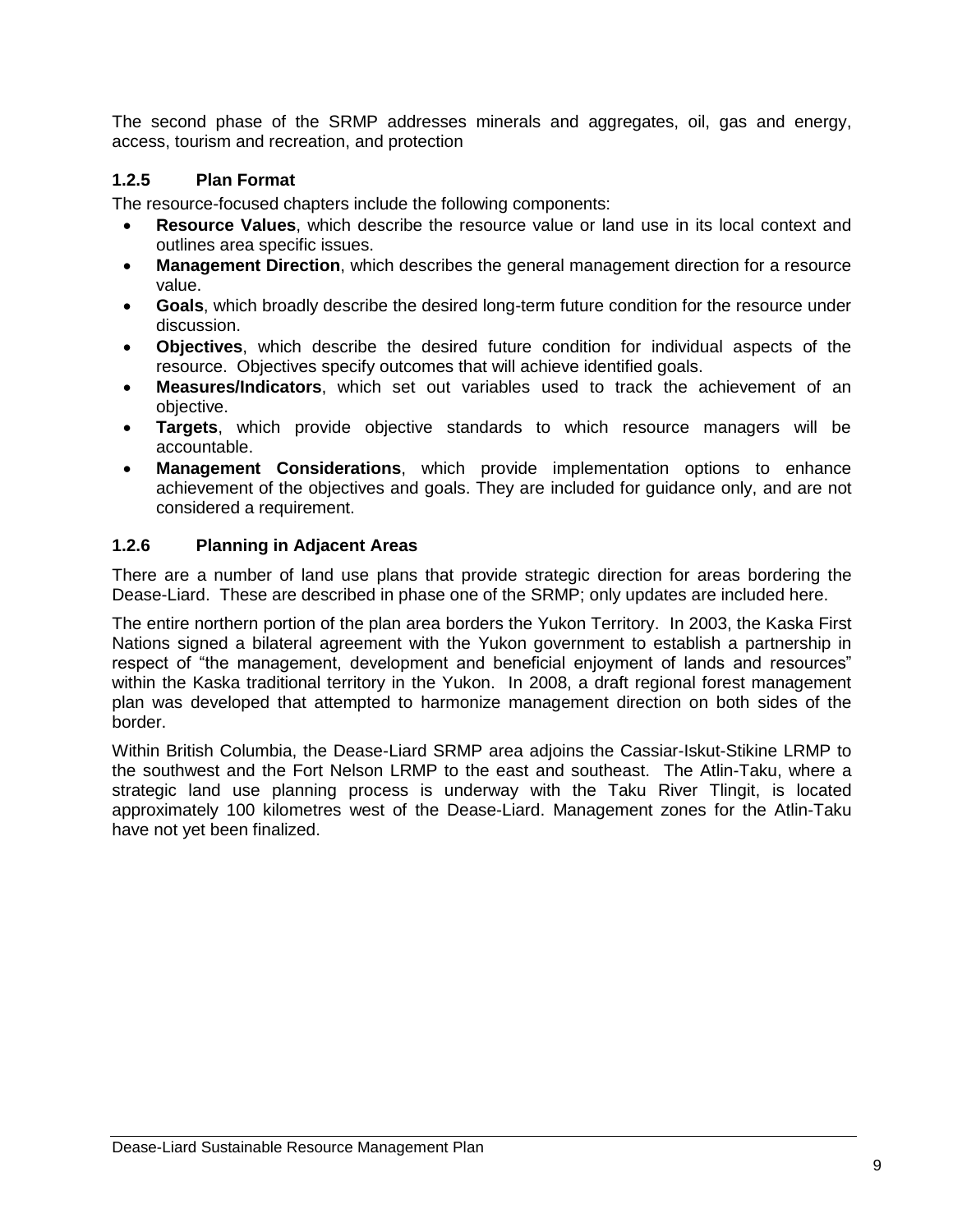### <span id="page-13-0"></span>**1.2.7 Benefits of the Plan**

In addition to the key benefits described in phase one of the plan, key benefits of phase two include:

| <b>Creates</b><br>opportunities for<br>mineral, aggregate,<br>oil, gas and energy<br>development | This plan provides management direction for mining/aggregate and<br>oil/gas/energy activities that, like forest development, consider<br>environmental, social and cultural values in consultation with First<br>Nations, key stakeholders, government agencies and members of<br>the general public. The SRMP provides agencies as well as current<br>and future tenure holders with guidelines and management<br>considerations for resource exploration and development in the plan<br>area, particularly with respect to expectations for First Nations<br>involvement and consultation. Likewise the SRMP is intended to<br>provide tenure holders and companies with a level of certainty where<br>local First Nations accept that development will be allowed to take<br>place. |
|--------------------------------------------------------------------------------------------------|----------------------------------------------------------------------------------------------------------------------------------------------------------------------------------------------------------------------------------------------------------------------------------------------------------------------------------------------------------------------------------------------------------------------------------------------------------------------------------------------------------------------------------------------------------------------------------------------------------------------------------------------------------------------------------------------------------------------------------------------------------------------------------------|
| <b>Creates</b><br>opportunities for<br>tourism and<br>recreation<br>development                  | This plan provides management direction for tourism and recreation<br>activities that, like forest development, consider environmental,<br>social and cultural values in consultation with First Nations, key<br>stakeholders, government agencies and members of the general<br>public. The SRMP provides agencies as well as current and future<br>tenure holders with guidelines and management considerations for                                                                                                                                                                                                                                                                                                                                                                  |

development in the plan area, particularly with respect to

expectations for First Nations involvement and consultation.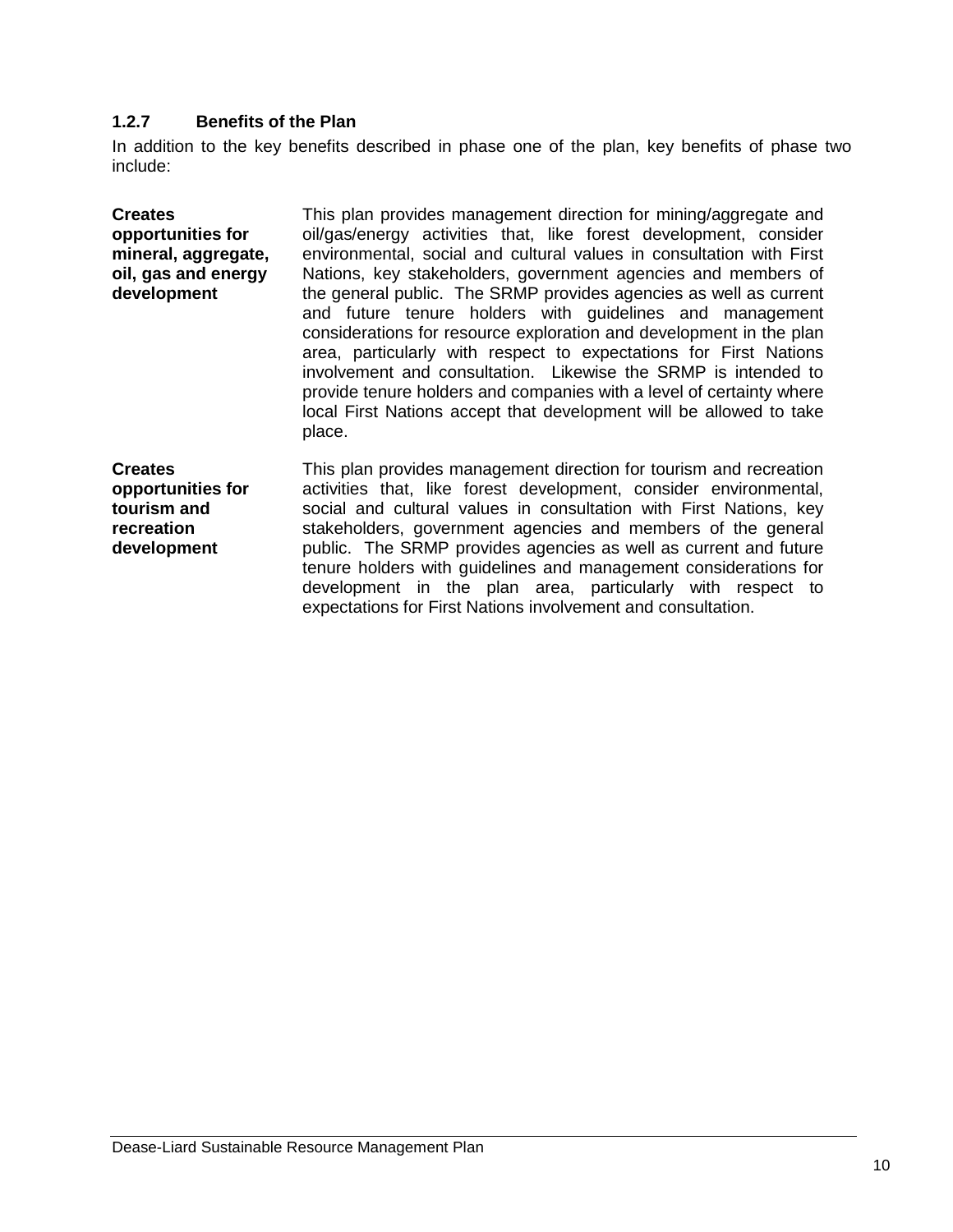## <span id="page-14-0"></span>**2. Management Direction**

### <span id="page-14-1"></span>**2.1 Cultural Heritage Resources**

### <span id="page-14-2"></span>**2.1.1 Resource Values**

The cultural heritage resource values are described in phase one of the SRMP.

### <span id="page-14-3"></span>2.1.1.1**Management Direction for Cultural Heritage Resources**

It is important to recognize that to specifically define the number of trails, the density of grave sites, diversity of sacred areas, the traditional and current uses of the area, or the management principles that Kaska land stewards use to manage family areas would violate traditional knowledge policies and in many cases the sacred laws for the Kaska Dena. Kaska and the Province are working together to more effectively implement Kaska community interests and traditional knowledge.

Mineral exploration specifically addresses cultural heritage resources in the application for a *Mines Act* permit. First Nations are also consulted regarding proposed exploration programs. In the case of mine development, consultation with First Nations is required to identify archaeological sites and to assess the potential impacts of proposed mining operations. See Section 2.4 for management direction specific to minerals and aggregates and Section 2.5 for management direction specific to oil, gas and energy.

### **Plan Goal for Cultural Heritage Resources**

 To recognize and respect the cultural and heritage values of archaeological sites, First Nations traditional use sites and pioneer heritage sites in planning and management of resource development activities.

Objectives 1-4 are found in the November 2004 SRMP document. Objective 5 is an additional objective for the management of cultural heritage resources.

| <b>Objectives</b>                                                                                                    | <b>Measures/Indicators</b>                                                               | <b>Targets</b>                                                                                                                                                                                                                                                                                                                                                                                                                                                                                                                                                                                                                                              |  |
|----------------------------------------------------------------------------------------------------------------------|------------------------------------------------------------------------------------------|-------------------------------------------------------------------------------------------------------------------------------------------------------------------------------------------------------------------------------------------------------------------------------------------------------------------------------------------------------------------------------------------------------------------------------------------------------------------------------------------------------------------------------------------------------------------------------------------------------------------------------------------------------------|--|
| 5.0 Recognize, respect,<br>maintain and preserve sites<br>of cultural and ecological<br>sensitivity to First Nations | 5.1 Number of First Nations'<br>culturally and ecologically<br>sensitive sites preserved | 100% where possible. Where<br>not possible, Parties will work<br>together to mitigate impacts.                                                                                                                                                                                                                                                                                                                                                                                                                                                                                                                                                              |  |
| within Kaska Identified                                                                                              |                                                                                          |                                                                                                                                                                                                                                                                                                                                                                                                                                                                                                                                                                                                                                                             |  |
| Watersheds (see Table 1                                                                                              | <b>Management Considerations</b>                                                         |                                                                                                                                                                                                                                                                                                                                                                                                                                                                                                                                                                                                                                                             |  |
| and Map 3)                                                                                                           | ٠<br>fishing and berry-picking areas.<br>$\bullet$                                       | On a project by project basis and dependent on a<br>protocol/agreement with each First Nation, any cultural sites<br>will be identified that include, but are not limited to, culturally<br>modified trees, trails, cache pits, house pits, grave sites, fishing<br>sites, pictograph sites, smoke houses, cabins, camping sites<br>and archaeological sites. First Nations will also identify any<br>cultural areas that include, but are not limited to, hunting,<br>Resource development operations to recognize and respect<br>sites/areas of cultural and ecological sensitivity according to<br>Table 1 and Map 3. Recommend that operations meet the |  |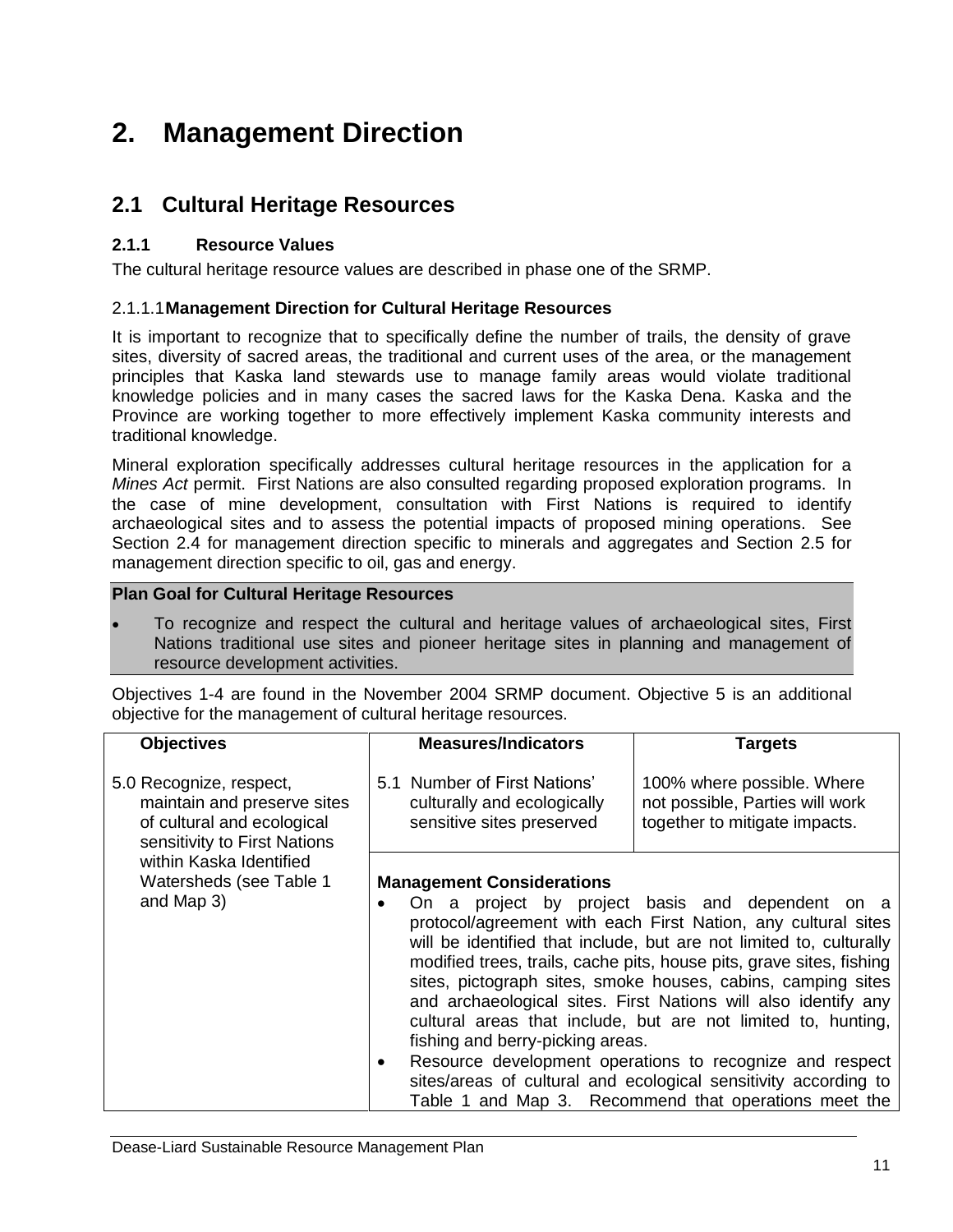| cultural heritage resource policies of First Nations.<br>Table 1 describes watersheds identified by Kaska as distinct<br>$\bullet$<br>from those identified as community sensitive watersheds in                   |
|--------------------------------------------------------------------------------------------------------------------------------------------------------------------------------------------------------------------|
| Community Use (see phase one of the SRMP).<br>Resource development operations to consider cultural and<br>$\bullet$<br>ecological sensitivity at the regional, watershed, operational,<br>family and local scales. |
| Recommend that best efforts be made to integrate First<br>$\bullet$<br>Nations' interests into the technical review of proposed mine<br>projects under the Northwest Mine Development Review<br>Committee.         |

## <span id="page-15-0"></span>**Table 1: Kaska Identified Watersheds**

| Watershed                  | <b>Specific Areas of</b><br><b>Concern</b>                                                                   | <b>Specific Values of</b><br><b>Concern</b>                                                                                                      | <b>Management Considerations</b>                                                                                                                                                                                                                                                                            |  |
|----------------------------|--------------------------------------------------------------------------------------------------------------|--------------------------------------------------------------------------------------------------------------------------------------------------|-------------------------------------------------------------------------------------------------------------------------------------------------------------------------------------------------------------------------------------------------------------------------------------------------------------|--|
| <b>Blue River</b>          |                                                                                                              | • Caribou winter range<br>• Moose calving areas<br>• Caribou migration<br>corridor<br>• High fish values                                         | • First Nations involvement in pre-<br>tenure planning.<br>Consultation with Kaska.<br>Kaska prefer shared                                                                                                                                                                                                  |  |
| Cottonwood<br><b>River</b> | • Needlepoint Mountain<br>• Headwaters of the                                                                | • Kaska trails and sites<br>• Stone's sheep habitat<br>• Mountain goat winter                                                                    | management of watersheds and<br>protection or special<br>management of<br>headwaters/source watersheds.<br>Recommend that resource<br>developers work to determine<br>the extent and potential impact of<br>development on areas having a<br>high density of trails and<br>traditional use sites as well as |  |
|                            | <b>Cottonwood River</b><br>• Parallel Creek                                                                  | range<br>• Caribou alpine range<br>• Moose calving areas and<br>wintering range<br>• Kaska trails and sites                                      |                                                                                                                                                                                                                                                                                                             |  |
| <b>Cry Lake</b>            | • Cry Lake<br>• Graveyard Lake<br>• Beal Lake                                                                | • High density of traditional<br>trails and sites<br>• Stone's sheep habitat                                                                     | sensitive Stone's sheep,<br>mountain goat, caribou and<br>moose habitat.                                                                                                                                                                                                                                    |  |
|                            | • Rapid River                                                                                                | • Mountain goat winter<br>range<br>• Caribou alpine range                                                                                        | Recommend that resource<br>$\bullet$<br>developers consider cumulative<br>effects in their development of<br>these watersheds:                                                                                                                                                                              |  |
| Dease Lake                 |                                                                                                              | • Kaska trails and sites<br>• Moose calving and<br>wintering range                                                                               | Distribution, abundance and<br>$\circ$<br>status of cultural, terrestrial,<br>wildlife and fish values.                                                                                                                                                                                                     |  |
| Dease River                | <b>Wheeler Lake</b><br>Galic Lake<br>Poorman Lake<br>Long Lake<br><b>French Creek</b><br><b>Spring Creek</b> | • High density of traditional<br>trails and sites<br>• Stone's sheep habitat<br>• Mountain goat<br>• Caribou alpine range<br>• Caribou migration | Distribution and density of<br>$\circ$<br>roads, permanent loss of<br>forest cover by seral stage,<br>abandoned sites, reclaimed<br>sites, current resource<br>development projects and                                                                                                                     |  |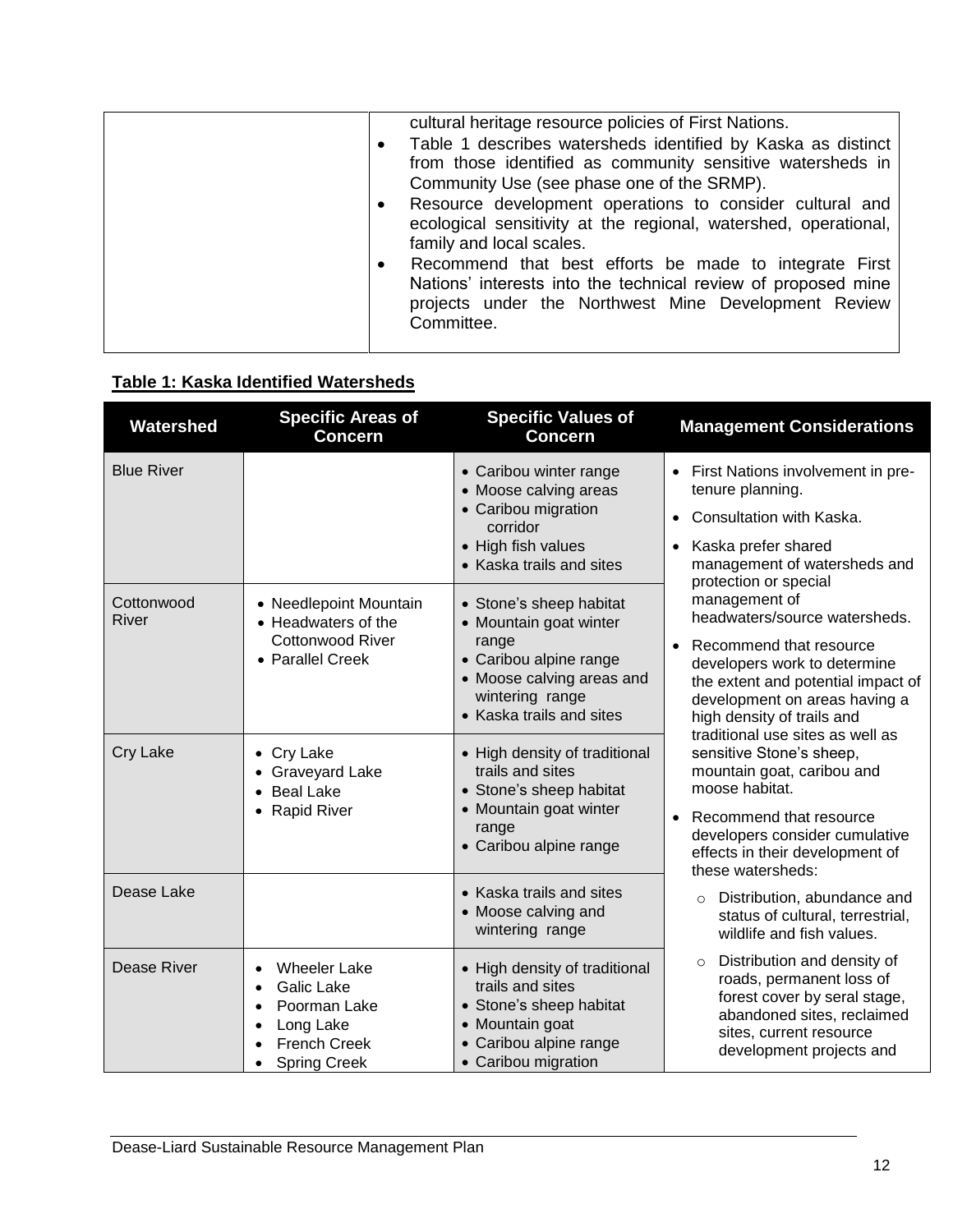| Little Rancheria<br>River    | Little Rancheria River<br>Corridor<br><b>Table Top Mountain</b><br>Captain Lake<br>Alec Chief Lake                                                                                                              | corridor<br>• Moose calving and<br>wintering range | other related activities.<br>Degree of protection or<br>$\circ$<br>impact on drainage of source<br>watersheds within the major<br>watershed.                                                                                                                                                                                                                                   |
|------------------------------|-----------------------------------------------------------------------------------------------------------------------------------------------------------------------------------------------------------------|----------------------------------------------------|--------------------------------------------------------------------------------------------------------------------------------------------------------------------------------------------------------------------------------------------------------------------------------------------------------------------------------------------------------------------------------|
| Lower Kechika<br>River       | Kechika River Corridor                                                                                                                                                                                          |                                                    | • Resource developers and the<br>Province to work together with<br>First Nations to identify high<br>density traditional use areas as<br>well as sensitive/critical wildlife                                                                                                                                                                                                   |
| <b>Middle Dease</b><br>River | Sylvester Mountain<br><b>Mount Pendleton</b><br>Eagle Mountain<br>$\bullet$<br><b>McDames Creek</b><br>$\bullet$<br>Dease River                                                                                 |                                                    | and fish habitat.<br>• Avoid development in areas<br>having a high density of First<br>Nations traditional use sites and<br>trails.                                                                                                                                                                                                                                            |
| <b>Turnagain River</b>       | Sheep Mountain<br><b>Turnagain River</b><br>$\bullet$                                                                                                                                                           |                                                    | • Preserve sensitive and/or critical<br>wildlife habitat.                                                                                                                                                                                                                                                                                                                      |
| <b>Upper Liard River</b>     | One Ace Mountain<br><b>Liard River</b><br>Kaska Creek<br><b>Black Angus Creek</b><br><b>Mount Moncton</b><br><b>Hyland River Corridor</b><br>Tatisno Creek & Mtn<br><b>Albert Creek</b><br><b>Cormier Creek</b> | High density of<br>traditional trails and<br>sites | Avoid new access within 500<br>metres of lakes and rivers, where<br>not specifically required for<br>development.<br>Industry and government are<br>encouraged to deactivate and<br>reclaim non-status roads that<br>have no traditional use value by<br><b>First Nations.</b><br>• Refer to Tourism and Recreation<br>chapter for specific management<br>of trails and sites. |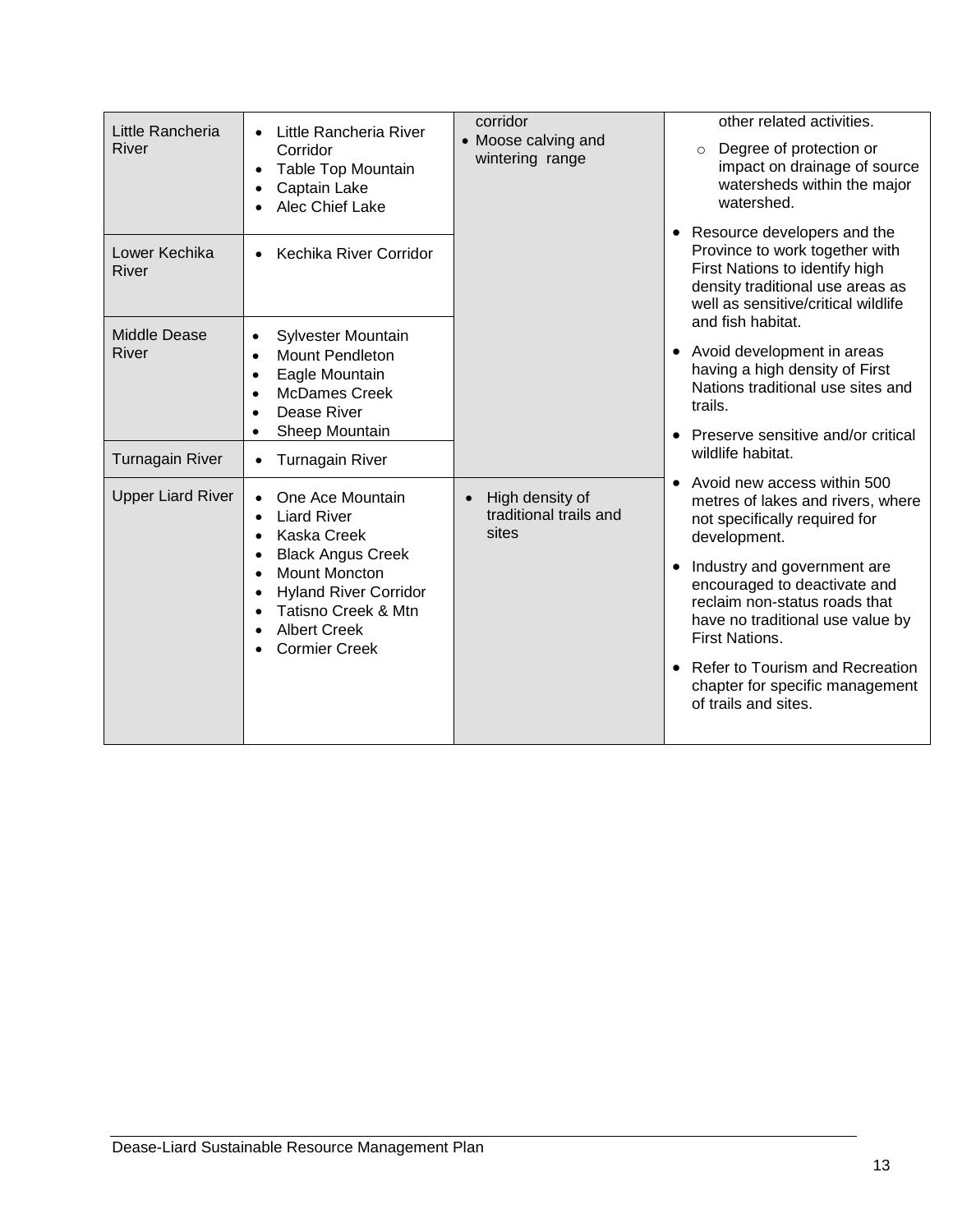## <span id="page-17-0"></span>**2.2 Protected Areas**

The majestic northern boreal forest regions of interior British Columbia and the Yukon have some of the continent"s most expansive and impressive wilderness areas, with a great diversity of terrestrial and aquatic ecosystems. Extensive mountain ranges and wild rivers frame pristine boreal forest watersheds. Large free ranging populations of woodland caribou, moose, Dall"s sheep, Stone sheep, a full suite of large carnivores, and hundreds of thousands of migrating neotropical songbirds and waterfowl make their home in these diverse boreal landscapes. Only a few roads cross this region, one of the wildest landscapes on the North American continent.

The Kaska Dena view their entire traditional territory as important and believe that shared decision-making is required throughout. In order to maintain the Kaska way of life, there are large concentrations of areas of Kaska cultural and sacred values, high wildlife diversity and abundance, and of current and historical importance that they feel need to be protected. These areas are different from Kaska Identified Watersheds (see Table 1) in which major watersheds include lower order watersheds where high concentrations of Kaska values are located. It is a difference in scale wherein landscapes need to be maintained across several major watersheds.

The first phase of the Dease-Liard SRMP (2004) was primarily concerned with the management of forestry activities; it did not deal with the establishment of protected areas. However, it did legally establish the Horse Ranch Zone to conserve cultural and historical values by not allowing timber harvesting within the zone.

Subsequent discussions with the Kaska Dena and stakeholders during the second phase of the SRMP have led to a recommendation for the Ne"āh" -- Horseranch Range/Deadwood Lake area (Ne"āh") to be protected. Of note is that the Canadian Parks and Wilderness Society has promoted protection of the Horseranch Range.

### <span id="page-17-1"></span>**2.2.1 Ne'āh' Protected Area**

The Kaska have identified the Ne"āh" – Horseranch Range/Deadwood Lake area (Ne"āh") as a priority area for protection (Map 4: Protected Areas). It is approximately 231,300 hectares in size and includes the Horseranch Range, Horseranch Lake, Deadwood Lake, and Looncry Lake. It is considered a place worth protecting for future generations of Kaska, where the protection and comanagement of all values is of high priority to them. This area is seen as a core area that provides linkages to other areas in the traditional territory via adjacent Kaska Identified Watersheds (see Table 1) or Large River Corridors. It has been and continues to be a very important place for the Kaska Dena.

Ne"āh" is an "island" mountain range nestled between the Cassiar Mountains and the Liard Plains in northern British Columbia. It is an area of great cultural and spiritual value to the Kaska Dena. The area is comprised of high-value habitat for caribou, moose, Stone's sheep, mountain goat, bears, groundhogs and small furbearers. The Deadwood Lake portion of the area overlaps the western third of the Lower Kechika watershed. Similar to the Horseranch Range, the Deadwood Lake portion is important to the Kaska as it contains high-value habitat for wildlife. Protection of this part of the Lower Kechika watershed also enhances the linkage to the adjacent Muskwa-Kechika Management Area.

Since the Kaska Dena were neither involved in the Regional Protected Areas Strategy nor in the designation of Boya Lake Park, they are looking at their current involvement as a first step in collaboratively designating and making shared decisions for these areas. Their management goals for the Ne"āh" are: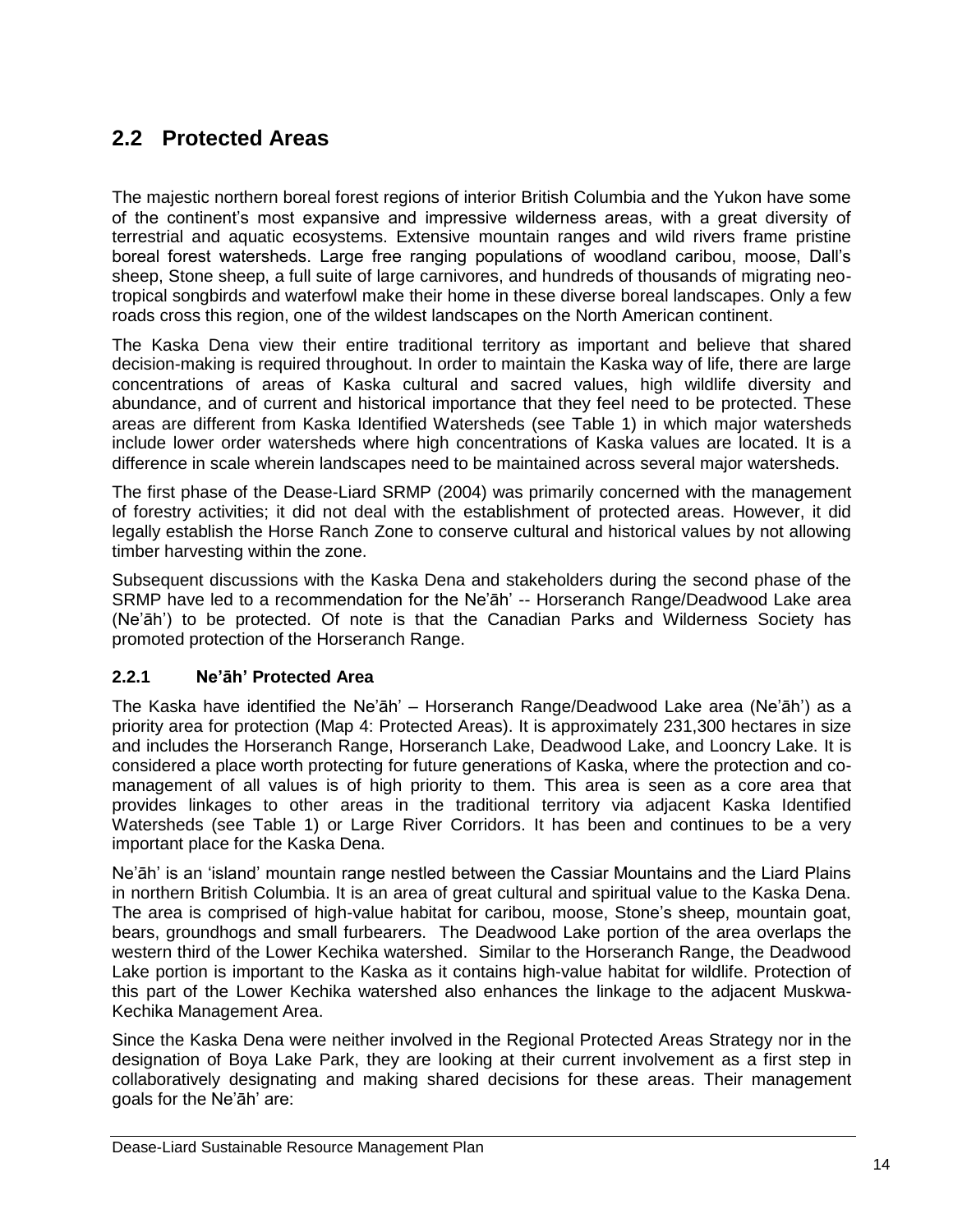- 1. Security for the Ne"āh" over time through a combination of processes;
- 2. Collaborative management of the area through management agreements;
- 3. Maintaining the ecosystem integrity of the area by applying a light footprint of human activities and focusing on conservation. This will leave large areas of undisturbed ecosystems influenced only by natural disturbance regimes.

A protected area management plan may further define management objectives for this area, as well as define acceptable uses and levels of use, zoning and other strategies to minimize conflicts and help to ensure the integrity of the protected area values. It is to be developed collaboratively with stakeholders, First Nations, the public, and government agencies.

Activities within the protected area will be managed with the intent to avoid impacts on wildlife and fish habitat, and on First Nations cultural values and uses. Commercial logging and mineral exploration and development are not permissible within the protected area, nor is hydroelectric development (other than for small-scale initiatives designed to supply power to approved uses within the protected area such as cabins or lodges, or nearby communities that do not otherwise have access to hydro-electric power). Existing tenures including licenses and leases that are eligible to continue under the *Park Act* will be allowed to continue and be converted into park use permits for the newly established protected area, where consistent with the management direction. Air access will continue to be allowed into and within the protected area, but there will be no development of new roads in the protected area.

Trapping, guide outfitting and commercial recreation are acceptable activities within the protected area, as are hunting, fishing and non-commercial recreation. Further specific direction for these activities may be provided in the protected area management plan.

There are currently no plans by government to implement limited entry hunting or change any regulations related to hunting. If this were to change in the future, all established consultation channels would be followed before any changes would be implemented.

### <span id="page-18-0"></span>**2.2.2 Goal 2 Areas**

As part of the Protected Areas Strategy, the Blue River Warm Springs and Liard Eskers were identified as Goal 2 areas. While not formally protected in this land use plan, they have key ecological and cultural values that will require further consideration through implementation. Within the first year after plan approval, a process will be established that engages interested parties (i.e. FLNRO, Kaska, CPAWS, AMEBC) to determine appropriate measures to conserve key ecological and cultural values. Formal protection will not be considered.

## <span id="page-18-1"></span>**2.3 Timber**

### <span id="page-18-2"></span>**2.3.1 Interim Measures Agreement**

In 2000, the Kaska Dena and the Province of British Columbia negotiated a 2-year Interim Measures Agreement (IMA). The IMA established a Forest Resources Council which handled consultation and planning between the previous Ministry of Forests and Range and the Kaska. The original IMA expired in December 2002, and the second IMA expired in June 2010.

Some of the tangible outcomes of the IMA are training of Kaska Dena in the technical, operational and management aspects of forestry as well as a Kaska Forest and Range Agreement. The agreement is critical to building on the IMA in positioning the Kaska as an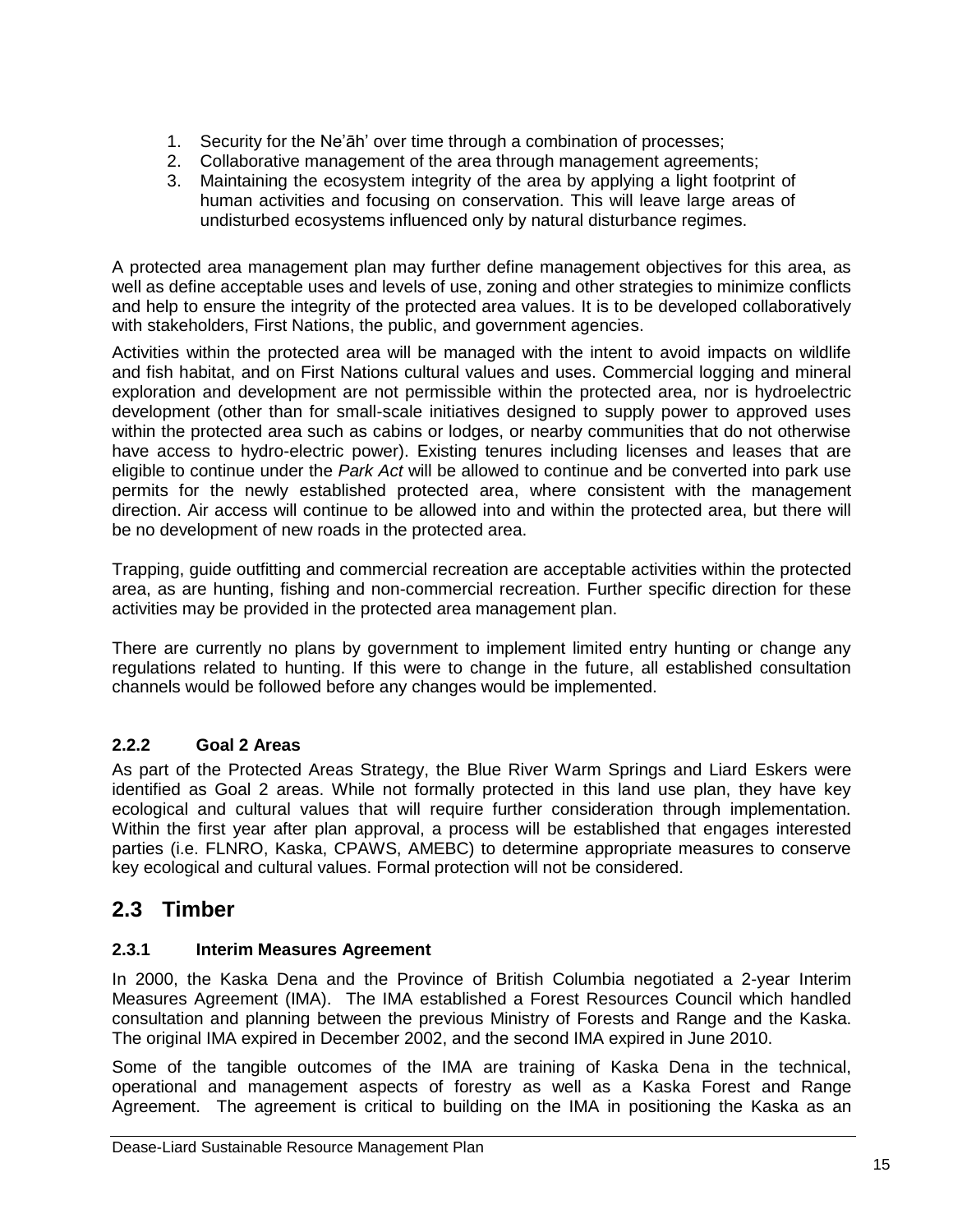important economic development enterprise in the forest sector. It is anticipated that the new Ministry of Forests, Lands and Natural Resource Operations will be entering into discussions with Kaska on a new agreement.

### <span id="page-19-0"></span>**2.4 Minerals and Aggregates**

### <span id="page-19-1"></span>**2.4.1 Resource Values**

This chapter provides guidance to the Province of B.C., First Nations, and the mining sector on mineral development within First Nations" traditional territories. The Dease-Liard area has some of the highest mineral potential in the Province (see Map 5: Mining). As such, there is potential for mining activity to play a key role in the area's development. The highest mineral potential exists with metals such as copper, lead, zinc, gold and silver. Potential for development of industrial minerals including limestone, clay and graphite is fair to low, largely because of the distance to markets. There is one small industrial mineral mine in the plan area operating on a seasonal basis. Aggregate resources including sand, gravel and quarried rock exist over much of the plan area. However, given the feasibility of transport to markets and other limitations, these resources are unlikely to be developed or even assessed on any significant scale in the near future. All aggregate production within the plan area is currently for use by the Ministry of Transportation and Infrastructure, with minimal use by local communities.

### <span id="page-19-2"></span>**2.4.2 Management Direction for Minerals and Aggregates**

The direction from Phase 1 should be considered for all resource development.

Mining policy in British Columbia is guided by the *BC Mining Plan*. This plan outlines the government"s commitment to work with First Nations and local governments in partnering with mining firms, environmental organizations and other groups. These partnerships are a key to help ensure that the industry is profitable, socially and environmentally responsible and ultimately, sustainable for the long-term future. *The BC Mining Plan* is built on the following four cornerstones as guiding principles for a strong, healthy industry:

- Focus on Communities and First Nations
- Protecting Workers, Protecting the Environment
- Global Competitiveness
- Access to Land

Tenure and authority regarding mineral resources is provided under the *Mineral Tenure Act*, whereas aggregate tenures are issued under the *Land Act*. In terms of mineral exploration, the Province has legislated a land use system that allows for exploration over much of the land base. Even with the guidance of modern geosciences surveys, prospectors and mining firms still need to explore large tracts of land to find commercial ore bodies. Under the "two-zone" legislated land use system, mining and mineral exploration applications are considered, subject to applicable laws, in all areas except for parks, ecological reserves, protected heritage properties and in areas where mining has been prohibited by an order under the *Environment and Land Use Act*. The remaining land base is designated as "mineral zone". Over 85 percent of the province is within this mineral zone and is open to exploration as part of an integrated land use approach.

Individuals and companies undertaking exploration and development activities that involve mechanical ground disturbance are required by law to assess impacts and mitigate effects on other resources under the *Mines Act*. All mining and mine-related activities are carried out in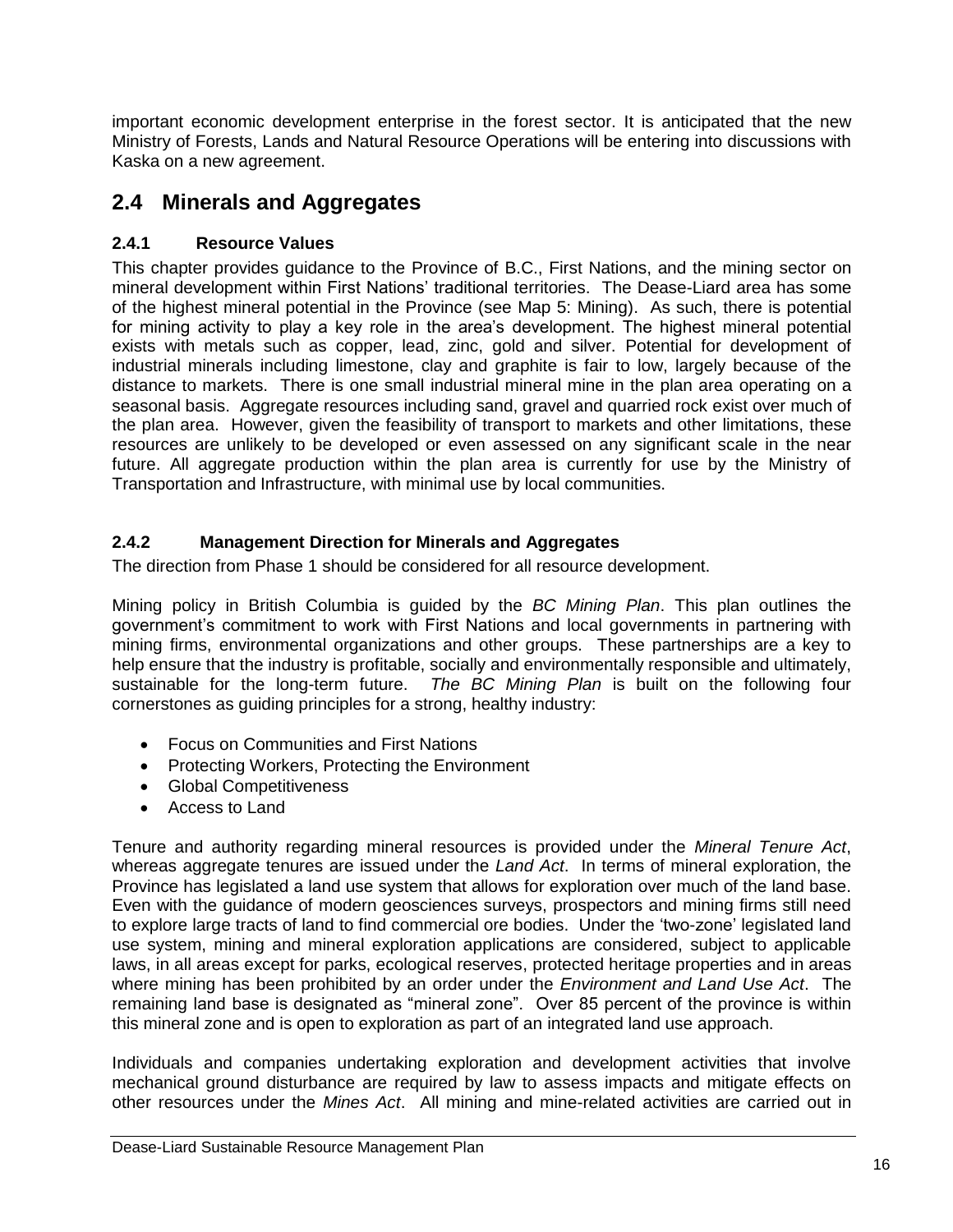ways that minimize impact on their surroundings, and BC"s standards for environmental protection are among the highest in the world. Standards for clean air, clean water and healthy communities apply at every stage of a mine"s life cycle, from exploration to reclamation. When mineral exploration or mine development proposals are brought forward, a range of provincial ministries work with industry and communities to help ensure environmental standards and community interests are not only met but continuously improved. Authorizations from ministries in the form of licenses, leases or permits (for example) must be obtained where applicable. For example, prior to harvesting timber on sites, an Occupant License to Cut is required and is obtained from the Ministry of Forests, Lands, and Natural Resource Operations. The Ministry of Environment becomes involved in the regulation of water quality discharge. The *Mines Act* and Health, Safety and Reclamation Code govern all work relating to a mine, including exploration. Reclamation security for all mining exploration and development, including construction aggregate, is assessed and held by the Ministry of Energy and Mines (MEM). The statutory decision maker permitting mineral exploration and development activities is obliged to consider the effects of the proposed activity and to make their decisions based on the reasonably expected impacts of the proposed work. Land use objectives and management considerations from the Dease-Liard SRMP will provide context for these decisions to ensure effective integration with other Crown land users.

Large or environmentally sensitive mining projects are reviewed under BC"s *Environmental Assessment Act* under a harmonized process with the *Canadian Environmental Assessment Act.*  In the Dease-Liard plan area, the Northwest Mine Development Review Committee (NWMDRC) is the vehicle for undertaking the environmental assessment of proposed mine projects under the *Mines Act*, and for making recommendations to MEM regarding the issuance of mine permits. The Review Committee is also the environmental review body for mineral activities that fall *under*  the Environmental Assessment (EA) threshold. The NWMDRC is responsible for reviewing all of the technical aspects for the life of a mine project from advanced exploration to the completion of reclamation and includes opportunities for representation by federal, provincial and municipal government agencies and First Nations. For projects at an EA level, the NWMDRC is the initial lead body, passing this to Environmental Assessment Office for the EA certificate, and then conducting the technical review and development of all the permits. The goal of the NWMDRC process is uniform decision making through the joint review of all project permits, resulting in a single set of consultations for the technical aspects of a project. First Nations participation on the NWMDRC contributes to MEM"s duty to consult on a given project, but may not constitute the full level of engagement that may be required to address aboriginal rights, title and interests. For First Nations with rights, title and interests that choose not to or are unable to participate during NWMDRC project reviews, MEM must undertake other efforts to fulfill its duty to consult.

Land use planning issues related to the development of mineral and aggregate resources include:

- Unresolved land use issues:
- Other tenure holders:
- Creating certainty for exploration and development activity and for economic viability;
- Road access as necessary to support exploration and development activities;
- Environmental management for the full mine lifecycle;
- Economic stewardship of the mineral resource for the full mine lifecycle;
- Protection of Ne'ah' area; and
- Reclamation and access management of mine sites.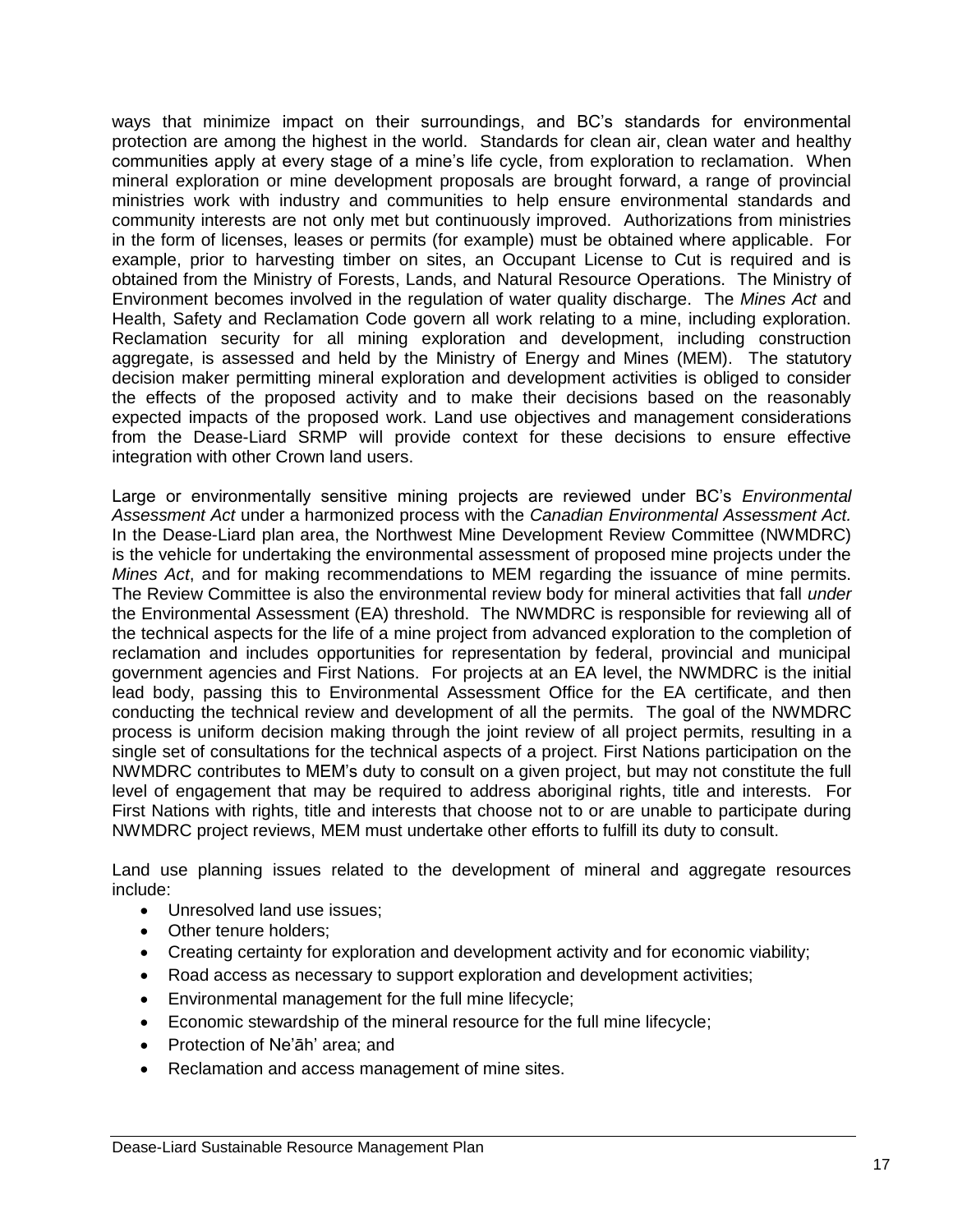### **Plan Goal for Mineral and Aggregate Resources:**

 To develop diverse and prosperous mineral and aggregate sectors using environmental stewardship practices that provide certainty for investors and encourage innovation, contribute to local and regional economies, recognize and respect First Nations" interests and values, maintain an environment without adverse impacts, and maintain an accessible land base for exploration and development.

| <b>Objectives</b>                                                          | <b>Measures/Indicators</b><br><b>Targets</b>                                            |                                                                                                                                                                                                                                                                                                                                                                                                                                                                                                                                                                                                                                                 |
|----------------------------------------------------------------------------|-----------------------------------------------------------------------------------------|-------------------------------------------------------------------------------------------------------------------------------------------------------------------------------------------------------------------------------------------------------------------------------------------------------------------------------------------------------------------------------------------------------------------------------------------------------------------------------------------------------------------------------------------------------------------------------------------------------------------------------------------------|
| 1.0 Promote mineral and<br>aggregate projects that<br>provide a variety of | 1.1 Number of active mineral<br>and aggregate tenures.                                  | Maintain or increase                                                                                                                                                                                                                                                                                                                                                                                                                                                                                                                                                                                                                            |
| economic opportunities over<br>their full life cycle.                      | 1.2 Number of projects for<br>mineral and aggregate<br>exploration and<br>development.  | Maintain or increase                                                                                                                                                                                                                                                                                                                                                                                                                                                                                                                                                                                                                            |
|                                                                            | 1.3 Dollars spent on mineral and<br>aggregate exploration and<br>development.           | Maintain or increase                                                                                                                                                                                                                                                                                                                                                                                                                                                                                                                                                                                                                            |
|                                                                            | 1.4 Percentage of local people<br>employed by the mineral and<br>aggregate sectors.     | 100% locally qualified<br>employment, with<br>50% of this to be<br>from First Nations                                                                                                                                                                                                                                                                                                                                                                                                                                                                                                                                                           |
|                                                                            | 1.5 Percentage of mines closed<br>in accordance with a<br>permitted reclamation plan.   | 100%                                                                                                                                                                                                                                                                                                                                                                                                                                                                                                                                                                                                                                            |
|                                                                            | <b>Management Considerations</b><br>Summary of Work (Placer Activity)}.<br>٠<br>NWMDRC. | Recommended that monitoring continue for the number of<br>mineral tenures staked and lapsed, as well as the number, type<br>and expenditure of exploration and development projects by<br>Kaska Identified Watershed (Map 3) {e.g. Notice of Work,<br>Annual Summary of Exploration Work (Mineral Activity), Annual<br>Best efforts made to integrate First Nations' interests into the<br>technical review of proposed mine projects under the<br>Suggested that studies funded by mining developers assess<br>conditions using available baseline data such as First Nations'<br>traditional knowledge and archaeological and traditional use |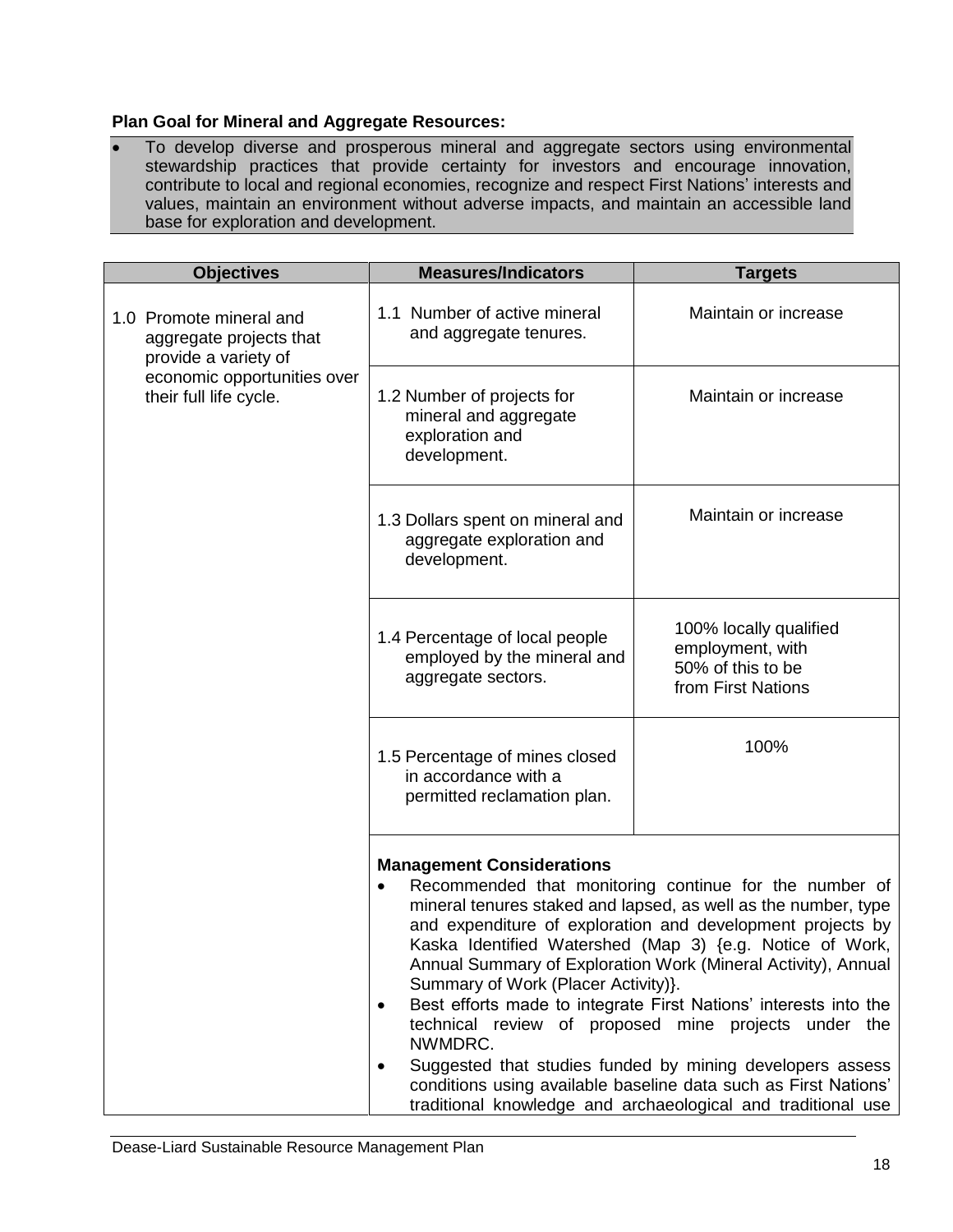| studies prior to the opening of a mine site to assist in the mine<br>review process, and if approved, assist in the operational<br>planning and mine site reclamation process.<br>Together with First Nations and the Province, suggested that<br>$\bullet$<br>mining developers identify a range of mitigating strategies,<br>including environmental standards and monitoring measures,<br>to address potential and realized environmental issues.<br>Working with First Nations and the Province, recommended<br>$\bullet$<br>that mining developers apply adaptive management through<br>mine closure planning to ensure ongoing safety of the<br>environment.<br>Where materials and labour are available, companies to make<br>$\bullet$<br>best efforts to acquire goods and services locally.<br>Companies to make best efforts to hire qualified First Nations,<br>$\bullet$<br>and to partner and establish joint ventures with First Nations. |                                                                                                                                                                                                | Companies to consider Impact Benefit Agreements with First                                                                                                                                                                                                                                                                                                                                                                                                                                                                                                                |
|----------------------------------------------------------------------------------------------------------------------------------------------------------------------------------------------------------------------------------------------------------------------------------------------------------------------------------------------------------------------------------------------------------------------------------------------------------------------------------------------------------------------------------------------------------------------------------------------------------------------------------------------------------------------------------------------------------------------------------------------------------------------------------------------------------------------------------------------------------------------------------------------------------------------------------------------------------|------------------------------------------------------------------------------------------------------------------------------------------------------------------------------------------------|---------------------------------------------------------------------------------------------------------------------------------------------------------------------------------------------------------------------------------------------------------------------------------------------------------------------------------------------------------------------------------------------------------------------------------------------------------------------------------------------------------------------------------------------------------------------------|
|                                                                                                                                                                                                                                                                                                                                                                                                                                                                                                                                                                                                                                                                                                                                                                                                                                                                                                                                                          | $\bullet$                                                                                                                                                                                      |                                                                                                                                                                                                                                                                                                                                                                                                                                                                                                                                                                           |
|                                                                                                                                                                                                                                                                                                                                                                                                                                                                                                                                                                                                                                                                                                                                                                                                                                                                                                                                                          | Nations.<br>$\bullet$                                                                                                                                                                          | Economic and Community Development Agreements (ECDAs)<br>to be considered for new major projects. Note that this would<br>not apply to gravel pits, unless an ECDA might help MOTI.                                                                                                                                                                                                                                                                                                                                                                                       |
| 2.0 Recognize and respect First<br>Nations' and local community<br>interests over the full lifecycle of<br>mineral and aggregate projects.                                                                                                                                                                                                                                                                                                                                                                                                                                                                                                                                                                                                                                                                                                                                                                                                               | 2.1 Percentage of permit<br>applications for mineral<br>and/or aggregate<br>exploration, development<br>and reclamation<br>collaboratively reviewed<br>with First Nations.                     | 100%                                                                                                                                                                                                                                                                                                                                                                                                                                                                                                                                                                      |
|                                                                                                                                                                                                                                                                                                                                                                                                                                                                                                                                                                                                                                                                                                                                                                                                                                                                                                                                                          | 2.2 Percentage of mining<br>companies having<br>established communication<br>processes with First<br>Nations.                                                                                  | 100%                                                                                                                                                                                                                                                                                                                                                                                                                                                                                                                                                                      |
|                                                                                                                                                                                                                                                                                                                                                                                                                                                                                                                                                                                                                                                                                                                                                                                                                                                                                                                                                          | <b>Management Considerations</b><br>$\bullet$<br>NWMDRC.<br>$\bullet$<br>statutory decision maker for their consideration.<br>$\bullet$<br>(e.g. Strategic Engagement Agreement).<br>$\bullet$ | Best efforts made to integrate First Nations' interests into the<br>technical review of proposed mine projects under the<br>Provincial government and First Nations to collaboratively<br>review permit applications and provide recommendation to<br>Provincial government and First Nations to create a<br>mechanism for establishing collaborative review of projects<br>First Nations require funding in order to collaboratively<br>participate in the application review process with government.<br>Provincial government retains the legal responsibility for the |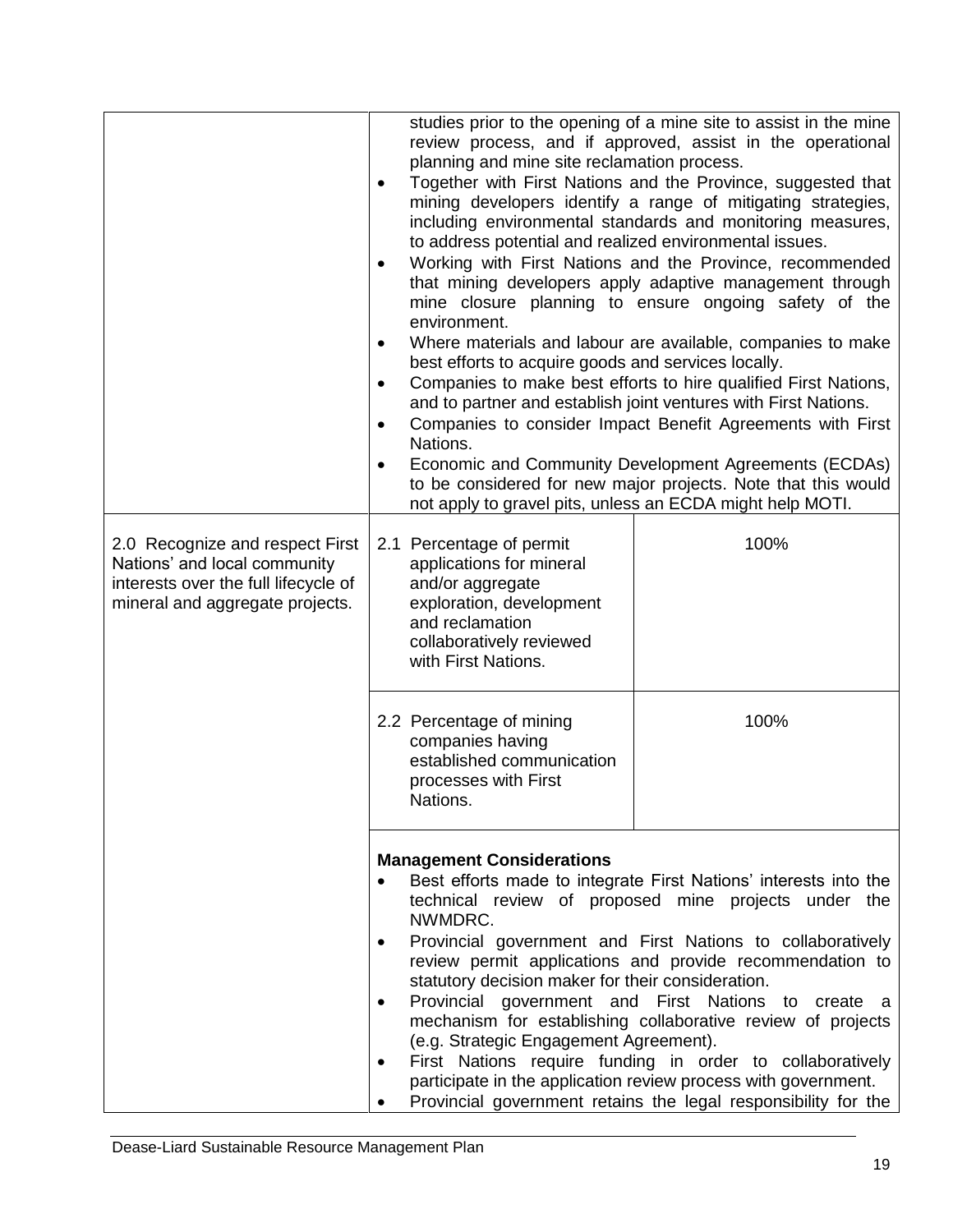|                              |           | permitting process.                                          |                                                                  |
|------------------------------|-----------|--------------------------------------------------------------|------------------------------------------------------------------|
|                              | $\bullet$ |                                                              | Recommended that base First Nations participation in             |
|                              |           | permitting include the following:                            |                                                                  |
|                              |           | $\circ$                                                      | Recognition and respect by all parties for First Nations         |
|                              |           | involvement and concerns                                     |                                                                  |
|                              |           | Open and transparent process<br>$\circ$                      |                                                                  |
|                              |           | Defined scope and extent of reviews<br>$\circ$               |                                                                  |
|                              |           | Clear requirements and timelines for information.<br>$\circ$ |                                                                  |
|                              | $\bullet$ |                                                              | The Province, industry and First Nations to work together on     |
|                              |           |                                                              | identifying, understanding and addressing the cumulative         |
|                              |           | effects of mineral and aggregate development.                |                                                                  |
|                              | $\bullet$ | Mining and aggregate operations to:                          |                                                                  |
|                              |           | Recognize and respect First<br>$\circ$                       | traditional<br>Nations'                                          |
|                              |           | territories, governments and goals                           |                                                                  |
|                              |           | $\circ$                                                      | Recognize and respect community interests and goals              |
|                              |           | within development areas                                     | Make best efforts to apply traditional knowledge and First       |
|                              |           | $\circ$<br>Nations' environmental standards                  | and<br>monitoring                                                |
|                              |           | measures to mitigate environmental                           | impacts<br>on                                                    |
|                              |           |                                                              | ecologically sensitive areas, culturally important areas         |
|                              |           | and traditional use sites                                    |                                                                  |
|                              |           | $\circ$                                                      | Consider socio-cultural impacts as defined by First              |
|                              |           | <b>Nations</b>                                               |                                                                  |
|                              |           | $\circ$                                                      | Make best efforts to provide education, training and skill       |
|                              |           |                                                              | development for the full lifecycle of projects to First          |
|                              |           | Nations communities                                          |                                                                  |
|                              |           | $\circ$                                                      | <b>Consider Impact Benefit Agreements with First Nations</b>     |
|                              |           |                                                              | Companies to contact appropriate First Nation(s)<br>if           |
|                              |           | archaeological sites are found.                              |                                                                  |
|                              |           |                                                              | Mining and aggregate developers to establish communication       |
|                              |           |                                                              | processes with First Nations at the outset of proposed projects  |
|                              |           | and keep these in place for the full lifecycle of projects.  |                                                                  |
|                              | $\bullet$ |                                                              | On a project by project basis, Kaska Dena are to make            |
|                              |           | sensitive zones and their importance to the Kaska Dena.      | available information regarding culturally and ecologically      |
|                              |           |                                                              | Mining and aggregate operations to reference Tahltan "Out of     |
|                              |           |                                                              | Respect" document with regards to projects in Tahltan claimed    |
|                              |           |                                                              | territory http://www.iisd.org/pdf/2004/natres_out_of_respect.pdf |
|                              |           |                                                              |                                                                  |
|                              |           |                                                              |                                                                  |
| 3.0 Allow access for mineral |           | 3.1 Percentage of mining roads                               | 100% (subject to consultation                                    |
| and aggregate exploration    |           | deactivated and reclaimed                                    | with First Nations)                                              |
| and development that         |           | after mine closure                                           |                                                                  |
| considers First Nations'     |           |                                                              |                                                                  |
| interests.                   |           |                                                              |                                                                  |
|                              |           | 3.2 Extent of access                                         | 100% (subject to consultation                                    |
|                              |           | established for mining                                       | with First Nations)                                              |
|                              |           | operations                                                   |                                                                  |
|                              |           |                                                              |                                                                  |
|                              |           |                                                              |                                                                  |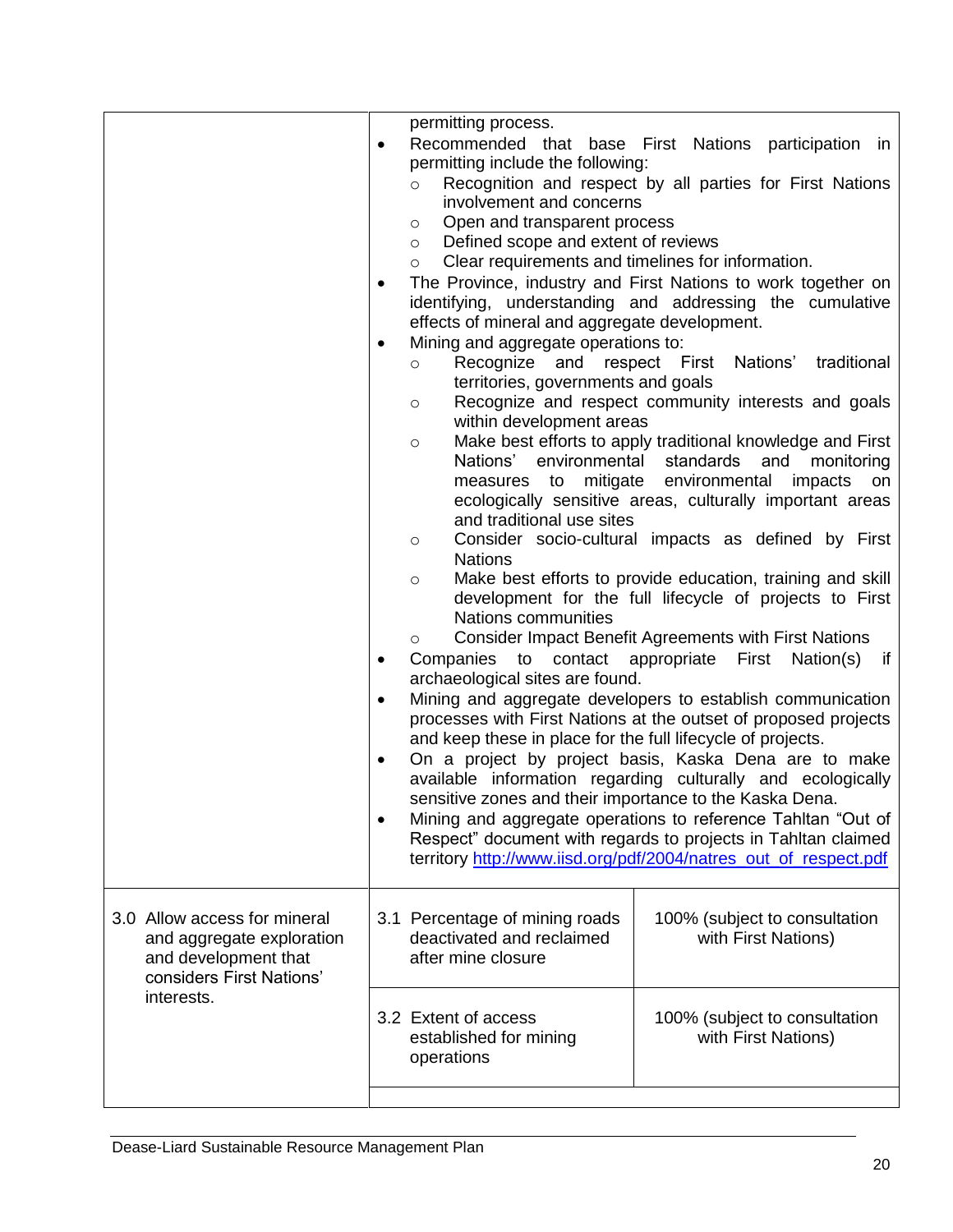|                                                                                                                | <b>Management Considerations</b>                                                                                                                                                                                                                                                                                                                                                                                                                                                                                                                                                      |                                                                                                                                                                                                                                                                                                                                                                                                                                                                                                                                                                                                                       |
|----------------------------------------------------------------------------------------------------------------|---------------------------------------------------------------------------------------------------------------------------------------------------------------------------------------------------------------------------------------------------------------------------------------------------------------------------------------------------------------------------------------------------------------------------------------------------------------------------------------------------------------------------------------------------------------------------------------|-----------------------------------------------------------------------------------------------------------------------------------------------------------------------------------------------------------------------------------------------------------------------------------------------------------------------------------------------------------------------------------------------------------------------------------------------------------------------------------------------------------------------------------------------------------------------------------------------------------------------|
|                                                                                                                | Any access management plans to consider the following:<br>Identify lead agency to develop plans<br>$\circ$<br>$\circ$<br>$\circ$<br>sectors<br>Aerial or winter season access where practicable<br>$\circ$<br>$\circ$<br>pressure vehicles<br>Restoration plans for access corridors<br>O<br>Cumulative effects on biodiversity,<br>$\circ$<br>Nations' social and cultural interests<br>Companies<br>to contact appropriate<br>$\bullet$<br>archaeological<br>sites<br>are<br>development.<br>$\bullet$<br>gating and/or bedding of roads.<br>$\bullet$<br>consider these interests. | Development of plans in consultation with First Nations<br>Where practicable, use of existing access for exploration<br>and development before the development of new access;<br>coordination and multiple use of access across resource<br>Evaluation of the use of low-impact or lower ground<br>wildlife and First<br>First<br>Nation(s)<br>if<br>discovered<br>during<br>access<br>Deactivation and reclamation includes, but is not limited to,<br>First Nations may have interests in the continued use of access<br>roads. Mine access deactivation and reclamation plans are to                               |
| 4.0 Avoid detrimental<br>environmental impacts over<br>the full lifecycle of mineral<br>and aggregate projects | 4.1 Incidence of adverse<br>environmental impacts<br>beyond permitted limit                                                                                                                                                                                                                                                                                                                                                                                                                                                                                                           | No incidence                                                                                                                                                                                                                                                                                                                                                                                                                                                                                                                                                                                                          |
|                                                                                                                | <b>Management Considerations</b><br>NWMDRC.<br>impacts.<br>$\bullet$<br>environmental<br>monitoring<br>and<br>environmental impacts.                                                                                                                                                                                                                                                                                                                                                                                                                                                  | Best efforts made to integrate First Nations' interests into the<br>technical review of proposed mine projects under the<br>Suggested that studies funded by mining developers assess<br>conditions using available baseline data such as First Nations'<br>traditional knowledge and archaeological and traditional use<br>studies prior to project commencement in order to measure<br>Working with First Nations and the Province, recommended<br>that mining developers apply adaptive management strategies,<br>including the application of First Nations' traditional knowledge<br>measures,<br>mitigate<br>to |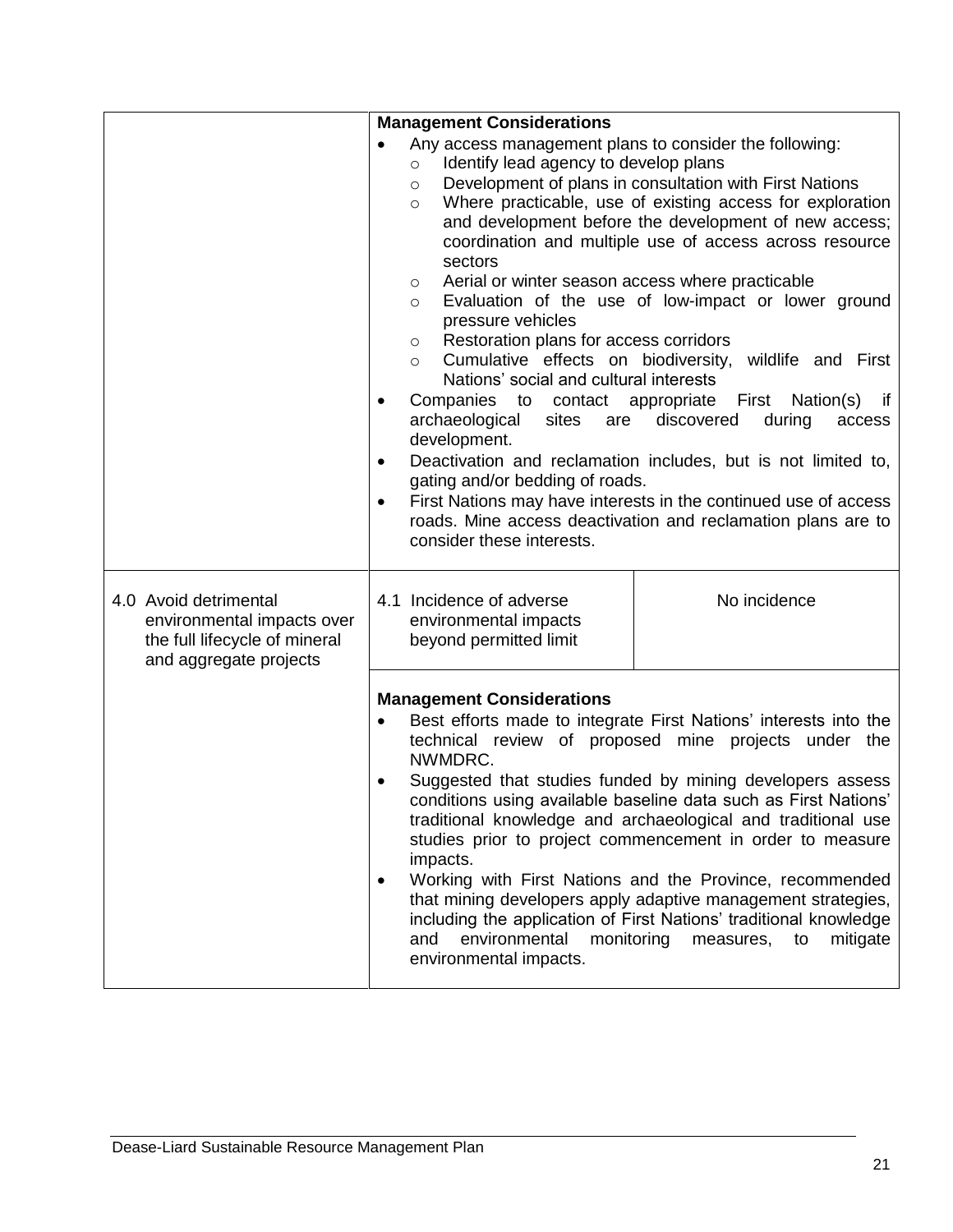## <span id="page-25-0"></span>**2.5 Oil, Gas, and Energy**

This chapter provides guidance to the Province of BC, First Nations and the oil, gas and energy sectors on exploration and development within the SRMP area.

### <span id="page-25-1"></span>**2.5.1 Oil and Gas Resource Values**

Oil and gas resources include petroleum and natural gas reserves, with the greatest potential for these resources occurring in geological sedimentary basins (see Map 6: Oil and Gas). The largest of these basins is the Whitehorse Trough Sedimentary Basin, which overlaps with the southernmost portion of the plan area. The Whitehorse Trough is estimated to have approximately 1.8 trillion cubic feet (TCF) of gas in place. Smaller sedimentary basins within the plan area include the McDame and Rapid River Basins. Oil and gas activity is limited in the Dease-Liard area; most of the province"s natural gas and petroleum production takes place in the northeast region of B.C.

### <span id="page-25-2"></span>**2.5.2 Management Direction for Oil and Gas**

The direction from Phase 1 should be considered for all resource development.

Geophysical exploration, drilling and the establishment of oil and gas gathering and processing facilities all require surface land access and development authorizations. For surface rights on Crown land, a company must obtain approvals under various Acts including, but not limited to, the *Oil and Gas Activities Act, Land Act*, *Forest Act, Water Act* and *Environmental Management Act* as well as any prescribed regulations under those Acts. The Oil and Gas Commission (OGC) is the lead agency that administers oil and gas activity in the province, providing a single window to review industry applications and to ensure that environmental, economic and social impacts are addressed. The Ministry of Environment and Ministry of Forests, Lands and Natural Resource Operations may become involved if there are compliance- and enforcement-related issues relating to environmental damage and/or stream crossings (in reference to the *Water Act* and *Forest and Range Practices Act*, respectively).

Although provincial tenure agreements include rights to conduct exploration work, any company proposing to perform oil and gas activities must apply to the OGC for approval. Supporting materials and checklists for amendments and revisions must also be submitted to the Commission to ensure the proposed program complies with First Nations", public and legislative requirements. If no ground disturbance is involved, the amount of supporting material is reduced substantially. However, a *Checklist for Aeromagnetic/Gravity/Geochemical Surveys* is to be submitted to ensure that First Nations and the public have been informed of the proposal. Supporting materials typically include an *Application for Changes In and About a Stream* and a *Timber Harvesting and Field Assessment Form*.

Subsurface rights to oil and gas granted under the *Petroleum and Natural Gas Act,* and subsequent *Oil and Gas Activities Act*, give the holder of the rights the exclusive ability to explore, drill, and if successful, produce the oil and natural gas. A company is not permitted to explore or produce provincially owned oil and gas unless it is authorized by the Act or its regulations.

For planned oil and gas operations where proposed activity levels are considerable, consultation agreements with First Nations are sought. No consultation agreements are currently in place in the Dease-Liard SRMP area because oil and gas activity levels are very low. There are currently no active oil and gas tenures in the Dease-Liard plan area.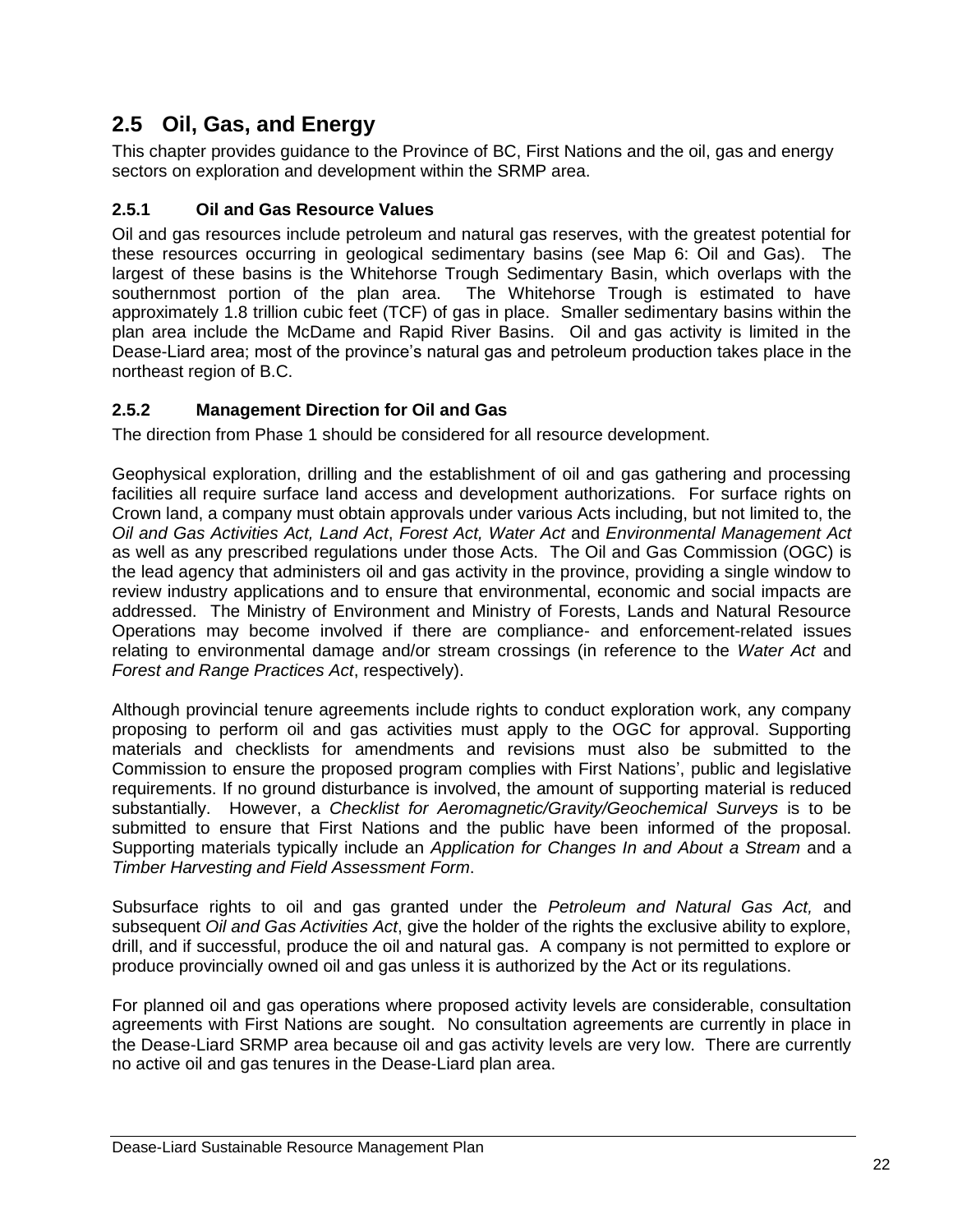For all oil and gas activities, a plan for public consultation and notification is also required*.* Stakeholders such as trappers, guide outfitters, other overlapping tenure holders, and potentially affected landowners must be informed, while First Nations and local government authorities near a proposed oil or gas line must be notified and consulted about the program.

Oil and gas operations are not permitted in parks or protected areas in British Columbia. In specific protected areas where there are grand-parented tenures, any oil and gas activity may be contemplated, including production. A grand-parented tenure is generally within a protected area that existed prior to the area being designated as protected. There are presently no grandparented oil and gas tenures within protected areas in the Dease-Liard SRMP area. Resource development, including oil and gas activity, is permitted on all Crown land outside of parks and protected areas, inclusive of "special management zones".

### **Plan Goal for Oil and Gas Resources:**

 To develop diverse and prosperous oil and gas sectors using environmental stewardship practices that provide certainty for investors and encourage innovation, contribute to local and regional economies, recognize and respect First Nations" interests and values, maintain an environment without adverse impacts, and maintain an accessible land base for exploration and development.

| <b>Objectives</b>                                                                                                         | <b>Measures/Indicators</b>                                                                                            | <b>Targets</b>                                                                               |  |
|---------------------------------------------------------------------------------------------------------------------------|-----------------------------------------------------------------------------------------------------------------------|----------------------------------------------------------------------------------------------|--|
| 1.0 Promote oil and gas<br>projects that provide a<br>variety of economic<br>opportunities over their full<br>life cycle. | 1.1 Number of active oil and<br>gas tenures.                                                                          | Maintain or increase                                                                         |  |
|                                                                                                                           | 1.2 Number of projects for oil<br>and gas exploration and<br>development.                                             | Maintain or increase                                                                         |  |
|                                                                                                                           | 1.3 Dollars spent on oil and gas<br>exploration and<br>development                                                    | Maintain or increase                                                                         |  |
|                                                                                                                           | 1.4 Percentage of local people<br>employed by the oil and gas<br>sector.                                              | 100% locally qualified<br>employment, with 50%<br>of this to be from First<br><b>Nations</b> |  |
|                                                                                                                           | 1.5 Percentage of well sites<br>fully reclaimed after well<br>closure                                                 | 100%                                                                                         |  |
|                                                                                                                           |                                                                                                                       |                                                                                              |  |
|                                                                                                                           | <b>Management Considerations</b>                                                                                      |                                                                                              |  |
|                                                                                                                           | Recommended that monitoring continue for the number of<br>tenures issued and expired, as well as the number, type and |                                                                                              |  |
|                                                                                                                           |                                                                                                                       |                                                                                              |  |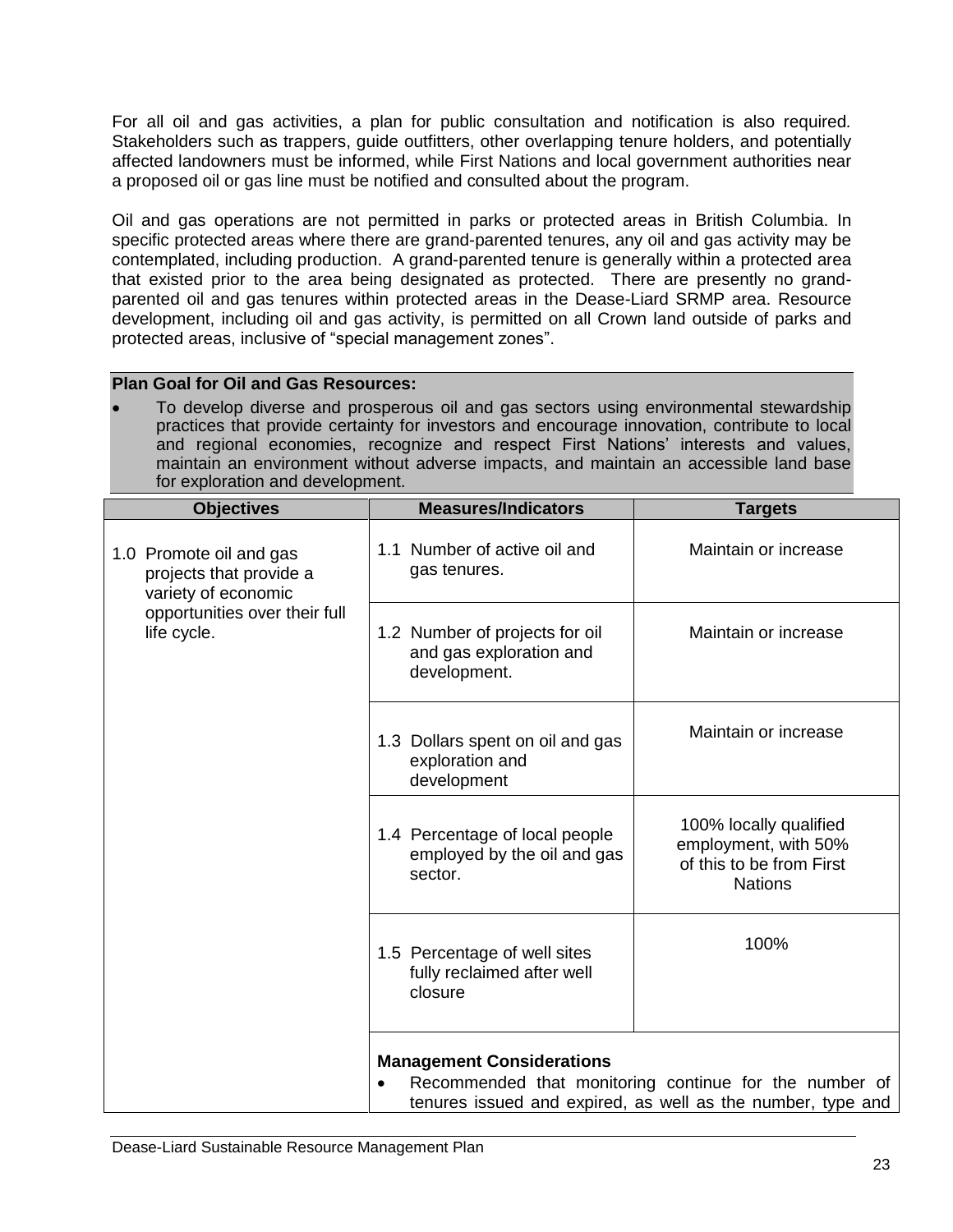|                                                                                                                                     | traditional knowledge and<br>Nations'<br>operational planning and well site reclamation process.<br>$\bullet$<br>to address potential and realized environmental issues.<br>$\bullet$<br>the environment.<br>$\bullet$<br>best efforts to acquire goods and services locally.<br>$\bullet$<br>$\bullet$<br>Nations. | expenditure of projects by Kaska Identified Watershed (Map 3).<br>Suggested that studies funded by oil and gas developers<br>assess conditions using available baseline data such as First<br>archaeological<br>and<br>traditional use studies prior to the opening of a well site to<br>assist in the well review process, and if approved, assist in the<br>Together with First Nations and the Province, suggested that<br>oil and gas developers identify a range of mitigating strategies,<br>including environmental standards and monitoring measures,<br>Working with First Nations and the Province, recommended<br>that oil and gas developers apply adaptive management<br>through well site closure planning to ensure ongoing safety of<br>Where materials and labour are available, companies to make<br>Companies to make best efforts to hire qualified First Nations,<br>and to partner and establish joint ventures with First Nations.<br>Companies to consider Impact Benefit Agreements with First |
|-------------------------------------------------------------------------------------------------------------------------------------|---------------------------------------------------------------------------------------------------------------------------------------------------------------------------------------------------------------------------------------------------------------------------------------------------------------------|-------------------------------------------------------------------------------------------------------------------------------------------------------------------------------------------------------------------------------------------------------------------------------------------------------------------------------------------------------------------------------------------------------------------------------------------------------------------------------------------------------------------------------------------------------------------------------------------------------------------------------------------------------------------------------------------------------------------------------------------------------------------------------------------------------------------------------------------------------------------------------------------------------------------------------------------------------------------------------------------------------------------------|
| 2.0 Recognize and respect First<br>Nations' and local<br>community interests over<br>the full lifecycle of oil and<br>gas projects. | 2.1 Percentage of permit<br>applications for oil and gas<br>exploration, development<br>and reclamation<br>collaboratively reviewed<br>with First Nations.                                                                                                                                                          | 100%                                                                                                                                                                                                                                                                                                                                                                                                                                                                                                                                                                                                                                                                                                                                                                                                                                                                                                                                                                                                                    |
|                                                                                                                                     | 2.2 Percentage of oil and gas<br>companies having<br>established communication<br>processes with First<br>Nations.                                                                                                                                                                                                  | 100%                                                                                                                                                                                                                                                                                                                                                                                                                                                                                                                                                                                                                                                                                                                                                                                                                                                                                                                                                                                                                    |
|                                                                                                                                     | <b>Management Considerations</b><br>statutory decision maker for their consideration.<br>Provincial government and First Nations<br>$\bullet$<br>$\bullet$<br>application review process with government.<br>permitting process.<br>permitting include the following:<br>$\circ$                                    | Provincial government and First Nations to collaboratively<br>review permit applications and provide recommendation to<br>to create a<br>mechanism for establishing a collaborative review of projects.<br>First Nations require funding in order to participate in the joint<br>Provincial government retains the legal responsibility for the<br>Recommended that base First Nations participation<br>in<br>Recognition and respect by all parties for First Nations                                                                                                                                                                                                                                                                                                                                                                                                                                                                                                                                                  |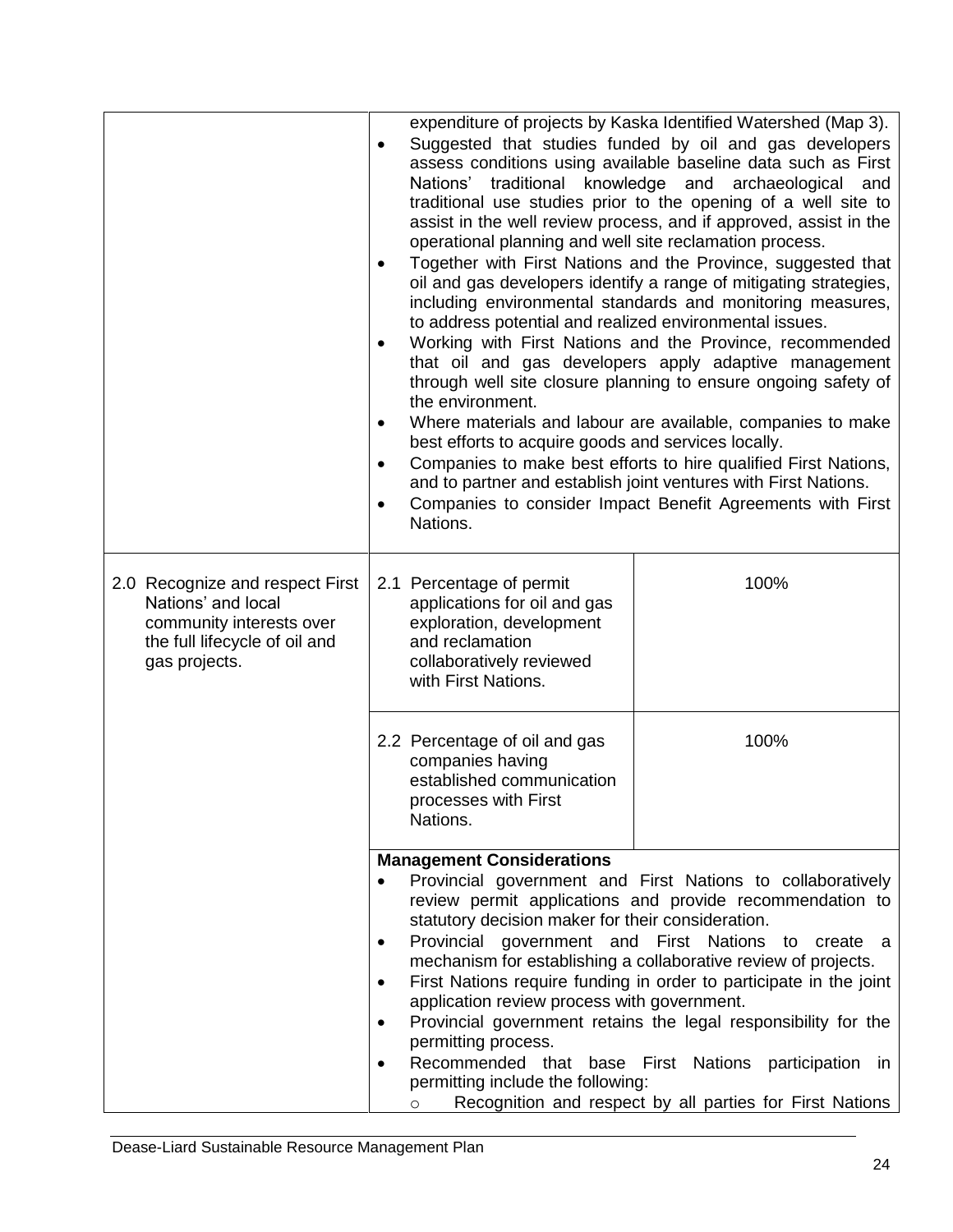|                                                         |           | involvement and concerns                                |                                                                                                                               |
|---------------------------------------------------------|-----------|---------------------------------------------------------|-------------------------------------------------------------------------------------------------------------------------------|
|                                                         |           | Open and transparent process<br>$\circ$                 |                                                                                                                               |
|                                                         |           | Defined scope and extent of reviews<br>$\circ$          |                                                                                                                               |
|                                                         |           | $\circ$                                                 | Clear requirements and timelines for information                                                                              |
|                                                         | ٠         |                                                         | The Province, industry and First Nations to work together on                                                                  |
|                                                         |           |                                                         | identifying, understanding and addressing the cumulative                                                                      |
|                                                         |           | effects of oil and gas development.                     |                                                                                                                               |
|                                                         | $\bullet$ | Oil and gas operations to:                              |                                                                                                                               |
|                                                         |           | Recognize<br>and<br>$\circ$                             | respect First Nations'<br>traditional                                                                                         |
|                                                         |           | territories, governments and goals                      |                                                                                                                               |
|                                                         |           | $\circ$                                                 | Recognize and respect community interests and goals                                                                           |
|                                                         |           | within development areas                                |                                                                                                                               |
|                                                         |           | $\circ$                                                 | Make best efforts to apply traditional knowledge and First                                                                    |
|                                                         |           | Nations' environmental standards and                    | monitoring                                                                                                                    |
|                                                         |           | measures to mitigate environmental                      | impacts<br>on<br>ecologically sensitive areas, culturally important areas                                                     |
|                                                         |           | and traditional use sites                               |                                                                                                                               |
|                                                         |           | $\circ$                                                 | Consider socio-cultural impacts as defined by First                                                                           |
|                                                         |           | <b>Nations</b>                                          |                                                                                                                               |
|                                                         |           | $\circ$                                                 | Make best efforts to provide education, training and skill                                                                    |
|                                                         |           |                                                         | development for the full lifecycle of projects to First                                                                       |
|                                                         |           | Nations communities.                                    |                                                                                                                               |
|                                                         |           | $\circ$                                                 | <b>Consider Impact Benefit Agreements with First Nations</b>                                                                  |
|                                                         | $\bullet$ | Companies<br>to                                         | First<br>contact appropriate<br>Nation(s)<br>if                                                                               |
|                                                         |           | archaeological sites are found.                         |                                                                                                                               |
|                                                         | $\bullet$ |                                                         | Oil and gas developers to establish communication processes<br>with First Nations at the outset of proposed projects and keep |
|                                                         |           | these in place for the full lifecycle of projects       |                                                                                                                               |
|                                                         | $\bullet$ |                                                         | On a project by project basis, Kaska Dena are to make                                                                         |
|                                                         |           |                                                         | available information regarding culturally and ecologically                                                                   |
|                                                         |           | sensitive zones and their importance to the Kaska Dena. |                                                                                                                               |
|                                                         | $\bullet$ |                                                         | Oil and gas operations to reference Tahltan "Out of Respect"                                                                  |
|                                                         |           |                                                         | document with regards to projects in Tahltan claimed territory                                                                |
|                                                         |           | http://www.iisd.org/pdf/2004/natres_out_of_respect.pdf  |                                                                                                                               |
|                                                         |           |                                                         |                                                                                                                               |
|                                                         |           |                                                         |                                                                                                                               |
| 3.0 Allow access for oil and gas                        |           | 3.1 Percentage of roads used                            | 100% (subject to consultation                                                                                                 |
| exploration and                                         |           | for oil and gas activity<br>deactivated and reclaimed   | with First Nations)                                                                                                           |
| development that considers<br>First Nations' interests. |           | after well site closure                                 |                                                                                                                               |
|                                                         |           |                                                         |                                                                                                                               |
|                                                         |           |                                                         |                                                                                                                               |
|                                                         |           | 3.2 Extent of access                                    | 100% (subject to consultation                                                                                                 |
|                                                         |           | established for oil and gas                             | with First Nations)                                                                                                           |
|                                                         |           | operations                                              |                                                                                                                               |
|                                                         |           |                                                         |                                                                                                                               |
|                                                         |           | <b>Management Considerations</b>                        |                                                                                                                               |
|                                                         |           | Any access management plans to consider the following:  |                                                                                                                               |
|                                                         |           | Identify lead agency to develop plans<br>$\circ$        |                                                                                                                               |
|                                                         |           |                                                         |                                                                                                                               |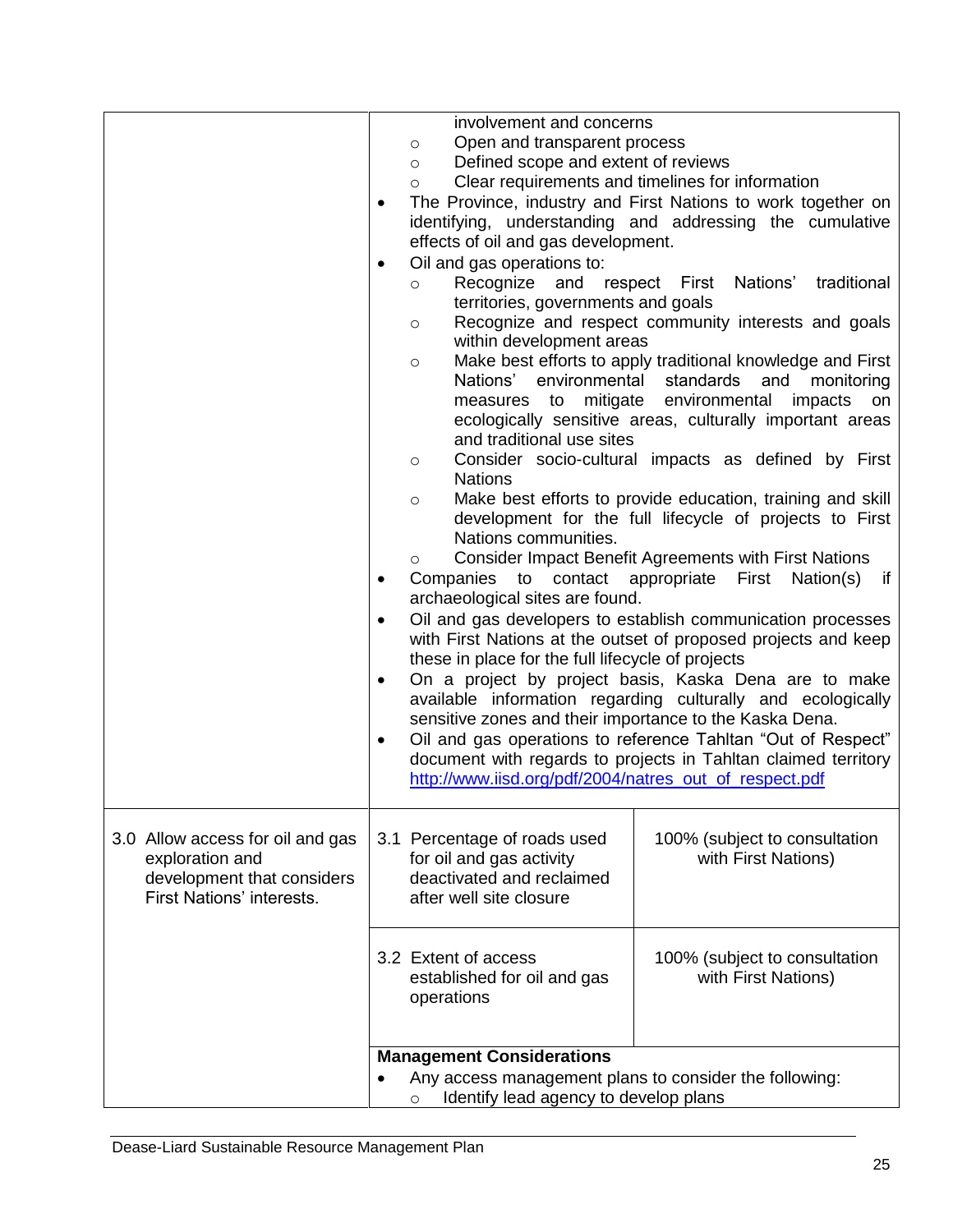|                                                                                                      | $\circ$<br>$\circ$<br>sectors<br>Form of seismic lines that minimizes disturbance<br>$\circ$<br>Aerial or winter season access where practicable<br>$\circ$<br>$\circ$<br>pressure vehicles<br>Restoration plans for access corridors<br>$\circ$<br>Cumulative effects on biodiversity,<br>$\circ$<br>Nations' social and cultural interests<br>Companies<br>to<br>$\bullet$<br>archaeological<br>sites<br>are<br>development.<br>$\bullet$<br>gating and/or bedding of roads.<br>$\bullet$<br>consider these interests.                                                                                                          | Development of plans in consultation with First Nations<br>Where practicable, use of existing access for exploration<br>and development before the development of new access;<br>coordination and multiple use of access across resource<br>Evaluation of the use of low-impact or lower ground<br>wildlife and First<br>contact appropriate<br>Nation(s)<br>First<br>if<br>discovered<br>during<br>access<br>Deactivation and reclamation includes, but is not limited to,<br>First Nations may have interests in the continued use of access<br>roads. Well access deactivation and reclamation plans are to |
|------------------------------------------------------------------------------------------------------|-----------------------------------------------------------------------------------------------------------------------------------------------------------------------------------------------------------------------------------------------------------------------------------------------------------------------------------------------------------------------------------------------------------------------------------------------------------------------------------------------------------------------------------------------------------------------------------------------------------------------------------|----------------------------------------------------------------------------------------------------------------------------------------------------------------------------------------------------------------------------------------------------------------------------------------------------------------------------------------------------------------------------------------------------------------------------------------------------------------------------------------------------------------------------------------------------------------------------------------------------------------|
| 4.0 Avoid detrimental<br>environmental impacts over<br>the full lifecycle of oil and<br>gas projects | 4.1 Incidence of adverse<br>environmental impacts beyond<br>permitted limit                                                                                                                                                                                                                                                                                                                                                                                                                                                                                                                                                       | No incidence                                                                                                                                                                                                                                                                                                                                                                                                                                                                                                                                                                                                   |
|                                                                                                      | <b>Management Considerations</b><br>Suggested that studies funded by oil and gas developers<br>$\bullet$<br>assess conditions using available baseline data such as First<br>Nations' traditional knowledge and archaeological<br>and<br>traditional use studies prior to project commencement in order<br>to measure impacts.<br>Working with First Nations and the Province, recommended<br>$\bullet$<br>that oil and gas developers apply adaptive management<br>strategies, including the application of First Nations' traditional<br>knowledge and environmental monitoring measures, to mitigate<br>environmental impacts. |                                                                                                                                                                                                                                                                                                                                                                                                                                                                                                                                                                                                                |

### <span id="page-29-0"></span>**2.5.3 Energy Resource Values**

Energy resources within the plan area include potential hydroelectricity, solar, wind, biomass, geothermal, cogeneration and coal. The extent and degree of energy potential from these resources in the plan area are largely unknown. Resources may be plentiful in some cases, but limiting factors such as access and proximity to generation sites constrain project feasibility. Alternative energy sources, often referred to as clean, renewable and "green", include small hydro (run-of-river), solar, wind, biomass, geothermal and cogeneration. Refer to Table 2 for a general description of these energy options and their potential in the plan area.

B.C."s electricity transmission grid does not extend into the Dease-Liard plan area. The grid reaches its furthest point north at Meziadin Junction, approximately 330 kilometres south of Dease Lake on Highway 37. As such, diesel generators supply energy to most communities in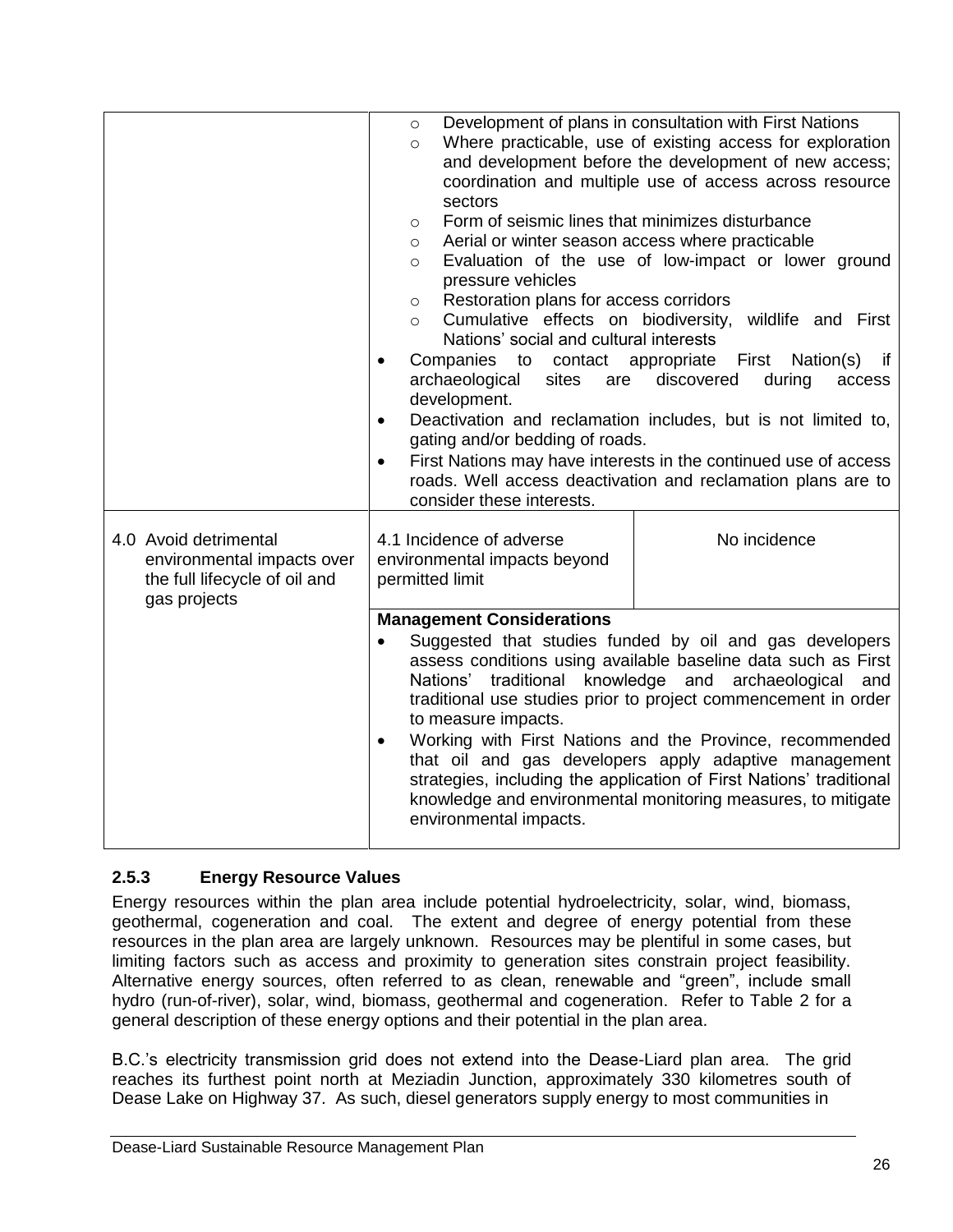the plan area. There is one small hydroelectricity plant, known as the Hluey Lakes project, that provides power to the community of Dease Lake as an alternative to diesel generators. This project was sponsored by the Tahltan Nation Development Corporation with engineering and management provided by a firm based in Vancouver, B.C.

### <span id="page-30-0"></span>**Table 2: Summary of Alternative Energy Sources and Potential in the Dease-Liard Plan Area**

| <b>SECTOR</b>  | <b>DESCRIPTION</b>                                                                                                                                                                                                                                                                                                                                                                                                                                                                                                                                                                                                                                                                                         | <b>DEVELOPMENT POTENTIAL</b>                                                                                                                                                           |
|----------------|------------------------------------------------------------------------------------------------------------------------------------------------------------------------------------------------------------------------------------------------------------------------------------------------------------------------------------------------------------------------------------------------------------------------------------------------------------------------------------------------------------------------------------------------------------------------------------------------------------------------------------------------------------------------------------------------------------|----------------------------------------------------------------------------------------------------------------------------------------------------------------------------------------|
| Small Hydro    | • Electricity is generated when water is channelled through a penstock<br>and powers turbines that capture the energy of the moving water.<br>• Includes run-of-river and micro hydro.<br>• In run-of-river systems, turbines are placed in mid-stream with no or<br>minimal water impoundment.<br>• It is the flow of water and the height of the drop of the water that<br>determines the size of a hydroelectric facility.<br>• 32 small hydro projects exist in BC.<br>• Low post-start-up fuel costs<br>• Mature technology<br>• Producers usually sell their hydroelectric energy to electric utilities,<br>particularly BC Hydro.<br>• Economically efficient for communities located off the grid. | Moderate to High:<br>• Steep mountain terrain lends itself<br>to small hydro development.<br>• Reliable supply of water courses<br>• Close proximity of rivers to<br>settlement areas. |
| Solar          | • Solar power is the conversion of solar radiation from the sun into<br>electrical energy and useful heat.<br>• Can be grouped into three primary categories: heating/cooling,<br>electricity production and chemical processes.<br>• Photovoltaic cells that are bundled into panels convert sunlight to<br>electricity.<br>• Solar thermal uses solar collectors to capture energy from the sun to<br>provide heat.<br>• The most widely used applications are for water and space<br>heating. Ventilation solar air heating is also growing in<br>popularity. Can be independent of a transmission grid. Productivity<br>depends largely on the intensity and quantity of solar radiation               | Low:<br>• Only a few areas in BC receive<br>enough sunshine to make solar<br>power commercially viable.                                                                                |
| Wind           | • Electricity is generated by wind farms using wind-powered turbine<br>generators. The most common types of wind turbines operate on<br>horizontal and vertical axes.<br>• Performance depends on dependable wind speeds at peak<br>electricity demand times. An average wind speed of at least<br>21km/hr, ideally above 25 km/hr, is required.<br>• An abundant resource and suitable for remote areas.                                                                                                                                                                                                                                                                                                  | Low to Moderate:<br>• Most suitable sites along mountain<br>ridges.<br>• Access issues.                                                                                                |
| <b>Biomass</b> | • Heat and power derived from biomass.<br>• Sources include agricultural water, forest water and municipal<br>waste.<br>• Value-added use of wastes.<br>• Cogeneration potential.                                                                                                                                                                                                                                                                                                                                                                                                                                                                                                                          | Low:<br>• Potential varies with availability of<br>fuel sources.                                                                                                                       |
| Geothermal     | • Steam or hot water in the earth's crust is used to power turbines that<br>heat or cool air and water for buildings.<br>• Core energy uses temperatures found in the earth or water to heat<br>or cool air and water for buildings.<br>• Consistent supply and dependable capacity.<br>• Over 30,000 geothermal heat pumps have been installed in Canada.                                                                                                                                                                                                                                                                                                                                                 | Low to Moderate:<br>• Area has potentially lower<br>temperature resources than<br>elsewhere in BC.                                                                                     |
| Cogeneration   | • The generation of heat and electricity, typically using natural gas, oil<br>or wood wastes to produce electricity and heat for nearby thermal<br>energy loads.<br>• Uses the by-products of one energy system to generate energy.<br>• New technologies are continuing to make cogeneration cost<br>effective at smaller and smaller scales.<br>• Cost effectiveness depends on fuel availability.                                                                                                                                                                                                                                                                                                       | Low to Moderate:<br>• Projects are generally still limited<br>to very large energy producers.                                                                                          |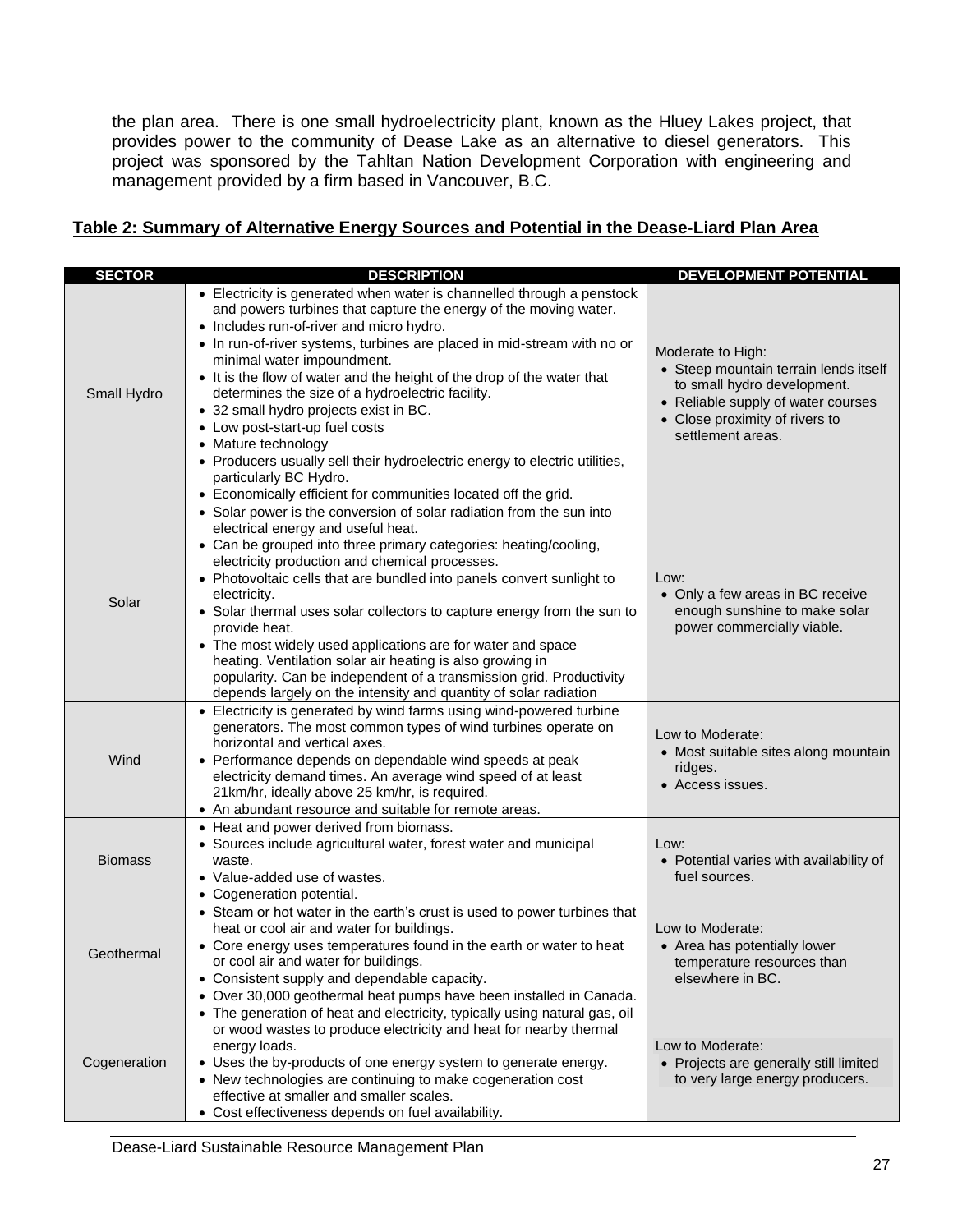### <span id="page-31-0"></span>**2.5.4 Management Direction for Energy**

The Ministry of Forests, Lands and Natural Resource Operations is responsible for land use decisions and provides tenure rights for Clean Energy Projects under the *Land Act*; it also provides tenure rights under the *Water Act.* Most of these focus on hydroelectric power from runof-river projects. Proponents are encouraged to consult with local governments and First Nations throughout the development process, beginning with the conceptual stage of a project. The land use and operational policies of other government agencies are also applicable where legislation defines their jurisdictional responsibilities. The Environmental Assessment Office (EAO) leads the review of projects proposed to exceed 50 megawatts.

There is a number of planning and development issues related to energy projects in the Dease-Liard plan area. These include:

- Unresolved land use issues
- Infrastructure and cost requirements such as the proximity to transmission services and access to roads and towns;
- Physiographic factors such as rough terrain and the potential for clustering development;
- Climatic and ecological factors such as the intermittent and seasonal nature of the resources in question;
- A potential low level of awareness and support regarding energy alternatives;
- Possible competing uses with local and regional tourism operators and guide outfitters;
- Potential impacts on water quality and quantity, fish, wildlife, ecosystems and the timber harvesting land base;
- Protection of the Ne'āh' area; and,
- Reclamation and access management of mine sites.

### **Plan Goal for Energy Resources:**

 To develop a diverse and prosperous energy sector using environmental stewardship practices that provides certainty for investors and encourages innovation, contributes to local and regional economies, recognizes and respects First Nations' interests and values, maintains an environment without adverse impacts, and maintains an accessible land base for development.

| <b>Objectives</b>                           | <b>Measures/Indicators</b>                                         | <b>Targets</b>                                                                               |
|---------------------------------------------|--------------------------------------------------------------------|----------------------------------------------------------------------------------------------|
| 1.0 Promote alternative energy<br>projects. | 1.1 Number of permitted<br>alternative energy projects             | Increase                                                                                     |
|                                             | 1.2 Dollars spent on alternative<br>energy development             | Increase                                                                                     |
|                                             | 1.3 Percentage of local people<br>employed by the energy<br>sector | 100% locally qualified<br>employment, with 50%<br>of this to be from First<br><b>Nations</b> |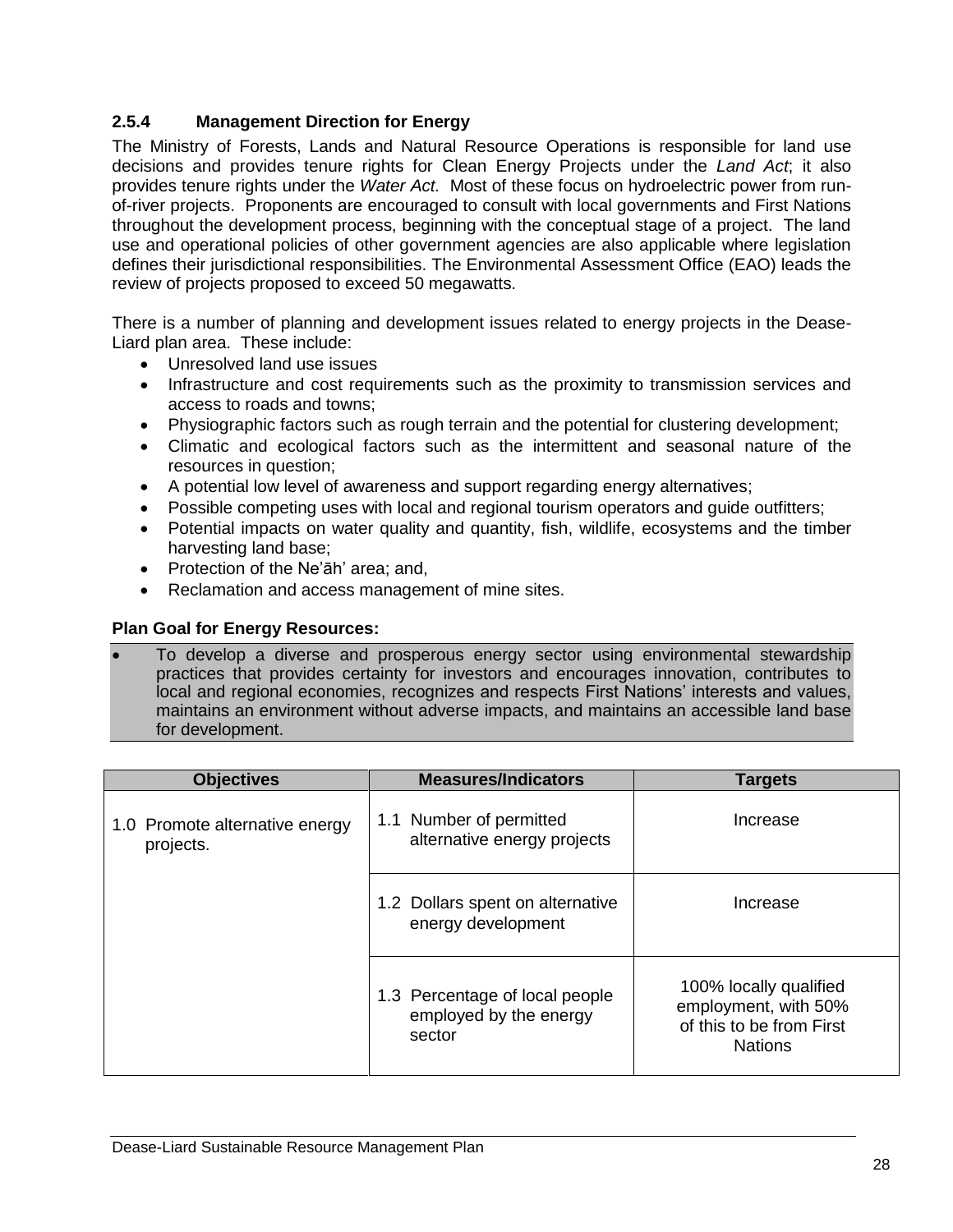|         |                                                                                                                           | 100%                                                                                                                                                                                                                                                                                                                                                                                                                                                                                                                                                                                                                                                                                                                                                                                                                                                                                                                                                                                                                                                                                                                                    |
|---------|---------------------------------------------------------------------------------------------------------------------------|-----------------------------------------------------------------------------------------------------------------------------------------------------------------------------------------------------------------------------------------------------------------------------------------------------------------------------------------------------------------------------------------------------------------------------------------------------------------------------------------------------------------------------------------------------------------------------------------------------------------------------------------------------------------------------------------------------------------------------------------------------------------------------------------------------------------------------------------------------------------------------------------------------------------------------------------------------------------------------------------------------------------------------------------------------------------------------------------------------------------------------------------|
|         |                                                                                                                           | Alternative energy sources include, but are not limited to, small                                                                                                                                                                                                                                                                                                                                                                                                                                                                                                                                                                                                                                                                                                                                                                                                                                                                                                                                                                                                                                                                       |
|         |                                                                                                                           |                                                                                                                                                                                                                                                                                                                                                                                                                                                                                                                                                                                                                                                                                                                                                                                                                                                                                                                                                                                                                                                                                                                                         |
|         |                                                                                                                           | Provincial government and First Nations to create a mechanism                                                                                                                                                                                                                                                                                                                                                                                                                                                                                                                                                                                                                                                                                                                                                                                                                                                                                                                                                                                                                                                                           |
|         |                                                                                                                           |                                                                                                                                                                                                                                                                                                                                                                                                                                                                                                                                                                                                                                                                                                                                                                                                                                                                                                                                                                                                                                                                                                                                         |
|         |                                                                                                                           |                                                                                                                                                                                                                                                                                                                                                                                                                                                                                                                                                                                                                                                                                                                                                                                                                                                                                                                                                                                                                                                                                                                                         |
|         |                                                                                                                           |                                                                                                                                                                                                                                                                                                                                                                                                                                                                                                                                                                                                                                                                                                                                                                                                                                                                                                                                                                                                                                                                                                                                         |
| $\circ$ | involvement and concerns                                                                                                  | Recognition and respect by all parties for First Nations                                                                                                                                                                                                                                                                                                                                                                                                                                                                                                                                                                                                                                                                                                                                                                                                                                                                                                                                                                                                                                                                                |
| $\circ$ | Open and transparent process                                                                                              |                                                                                                                                                                                                                                                                                                                                                                                                                                                                                                                                                                                                                                                                                                                                                                                                                                                                                                                                                                                                                                                                                                                                         |
| $\circ$ | Defined scope and extent of reviews                                                                                       |                                                                                                                                                                                                                                                                                                                                                                                                                                                                                                                                                                                                                                                                                                                                                                                                                                                                                                                                                                                                                                                                                                                                         |
| $\circ$ | Clear requirements and timelines for information.                                                                         |                                                                                                                                                                                                                                                                                                                                                                                                                                                                                                                                                                                                                                                                                                                                                                                                                                                                                                                                                                                                                                                                                                                                         |
|         |                                                                                                                           |                                                                                                                                                                                                                                                                                                                                                                                                                                                                                                                                                                                                                                                                                                                                                                                                                                                                                                                                                                                                                                                                                                                                         |
| $\circ$ | governments and goals                                                                                                     |                                                                                                                                                                                                                                                                                                                                                                                                                                                                                                                                                                                                                                                                                                                                                                                                                                                                                                                                                                                                                                                                                                                                         |
| $\circ$ | within development areas                                                                                                  | Recognize and respect all community interests and goals                                                                                                                                                                                                                                                                                                                                                                                                                                                                                                                                                                                                                                                                                                                                                                                                                                                                                                                                                                                                                                                                                 |
| $\circ$ | Nations' environmental standards and monitoring<br>measures to mitigate environmental impacts on<br>traditional use sites | Make best efforts to apply traditional knowledge and First<br>ecologically sensitive areas, culturally important areas and                                                                                                                                                                                                                                                                                                                                                                                                                                                                                                                                                                                                                                                                                                                                                                                                                                                                                                                                                                                                              |
| $\circ$ |                                                                                                                           | Consider socio-cultural impacts as defined by First Nations                                                                                                                                                                                                                                                                                                                                                                                                                                                                                                                                                                                                                                                                                                                                                                                                                                                                                                                                                                                                                                                                             |
| $\circ$ | communities.                                                                                                              | Make best efforts to provide education, training and skill<br>development for the full lifecycle of projects to First Nations                                                                                                                                                                                                                                                                                                                                                                                                                                                                                                                                                                                                                                                                                                                                                                                                                                                                                                                                                                                                           |
| $\circ$ |                                                                                                                           | Consider Impact Benefits Agreements with First Nations.                                                                                                                                                                                                                                                                                                                                                                                                                                                                                                                                                                                                                                                                                                                                                                                                                                                                                                                                                                                                                                                                                 |
|         |                                                                                                                           |                                                                                                                                                                                                                                                                                                                                                                                                                                                                                                                                                                                                                                                                                                                                                                                                                                                                                                                                                                                                                                                                                                                                         |
|         |                                                                                                                           |                                                                                                                                                                                                                                                                                                                                                                                                                                                                                                                                                                                                                                                                                                                                                                                                                                                                                                                                                                                                                                                                                                                                         |
|         |                                                                                                                           |                                                                                                                                                                                                                                                                                                                                                                                                                                                                                                                                                                                                                                                                                                                                                                                                                                                                                                                                                                                                                                                                                                                                         |
|         |                                                                                                                           | 1.4 Percentage of permit<br>applications for alternative<br>energy development<br>collaboratively reviewed<br>with First Nations<br><b>Management Considerations</b><br>hydroelectric (run-of-river), solar, wind, biomass, geothermal<br>and cogeneration.<br>Provincial government and First Nations to collaboratively<br>review clean energy project applications and provide to<br>statutory decision maker for their consideration.<br>for establishing collaborative review of projects.<br>First Nations require funding in order to participate in the<br>collaborative application review process with government.<br>Provincial government retains the legal responsibility for the<br>permitting process.<br>Recommended that base First Nations participation in<br>permitting include the following:<br>Energy sector operations to:<br>Recognize and respect First Nations' traditional territories,<br>Companies to contact appropriate First Nation(s) if<br>archaeological sites are found.<br>Energy sector developers to establish communication<br>processes with First Nations at the outset of proposed projects |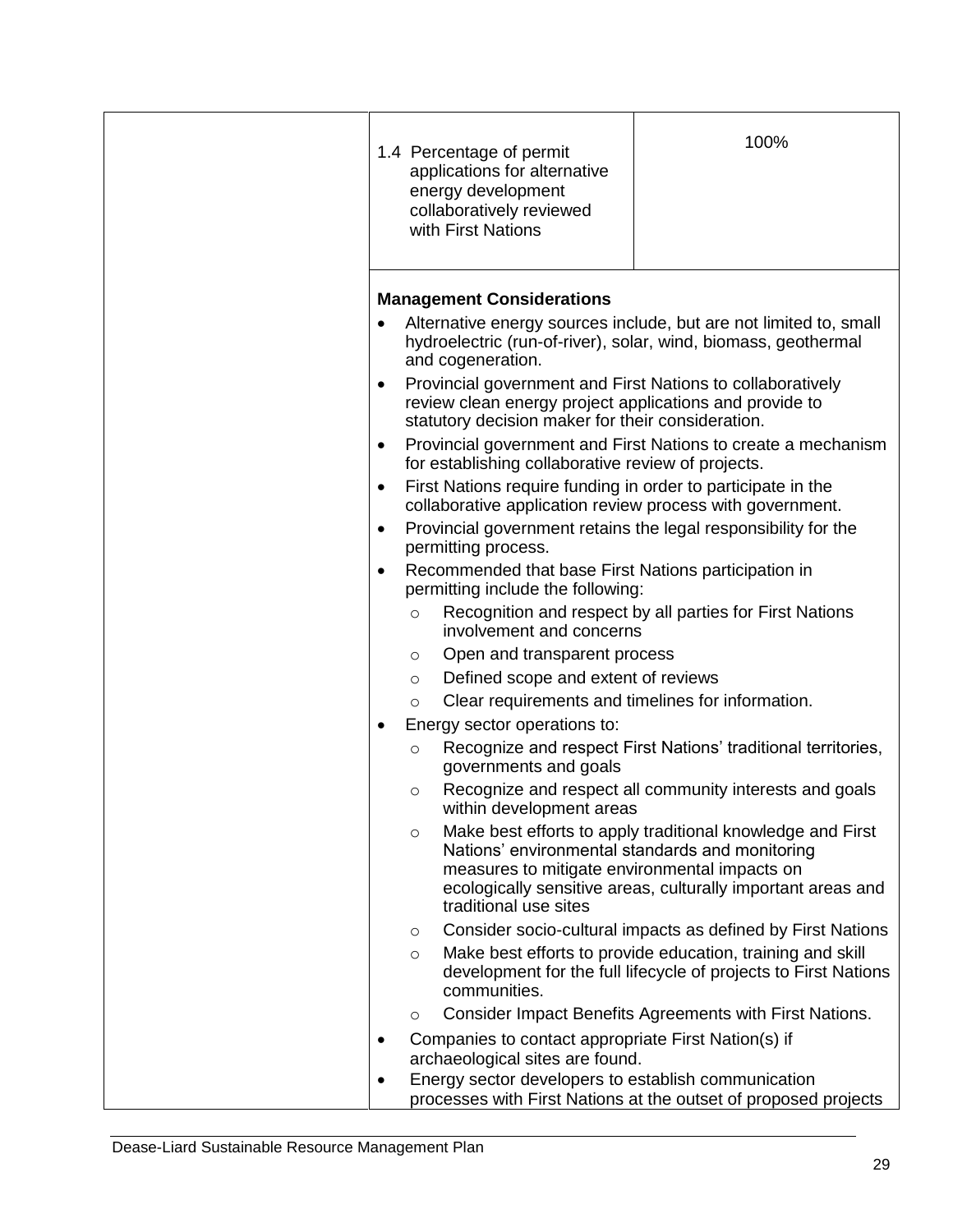| and keep these in place for the full lifecycle of projects<br>On a project by project basis, the Kaska Dena are to make<br>available information regarding culturally and ecologically<br>sensitive zones and their importance to the Kaska Dena.<br>Where materials and labour are available, companies to make<br>٠<br>best efforts to acquire goods and services locally.<br>Companies to make best efforts to hire qualified First Nations,<br>and to partner and establish joint ventures with First Nations.<br>Energy sector developers to reference Tahltan "Out of<br>Respect" document with regards to projects in Tahltan claimed<br>territory http://www.iisd.org/pdf/2004/natres_out_of_respect.pdf |
|------------------------------------------------------------------------------------------------------------------------------------------------------------------------------------------------------------------------------------------------------------------------------------------------------------------------------------------------------------------------------------------------------------------------------------------------------------------------------------------------------------------------------------------------------------------------------------------------------------------------------------------------------------------------------------------------------------------|
|------------------------------------------------------------------------------------------------------------------------------------------------------------------------------------------------------------------------------------------------------------------------------------------------------------------------------------------------------------------------------------------------------------------------------------------------------------------------------------------------------------------------------------------------------------------------------------------------------------------------------------------------------------------------------------------------------------------|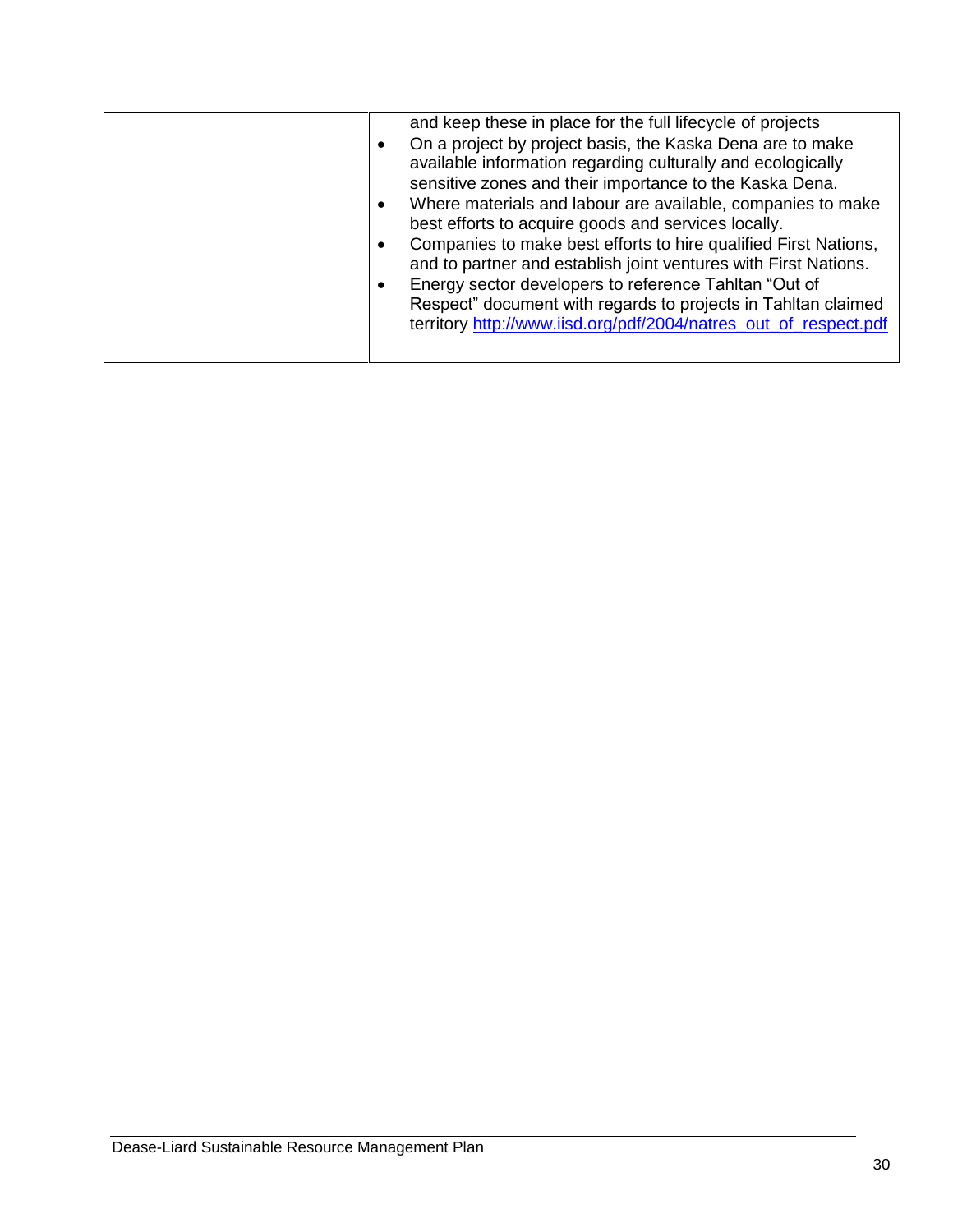### <span id="page-34-0"></span>**2.6 Tourism and Recreation**

### <span id="page-34-1"></span>**2.6.1 Resource Values**

Local residents enjoy the Dease-Liard landscape year-round. Outdoor recreational activities are an important component of local life as communities in the plan area have few, if any, leisure facilities. Summer-based activities include hiking, horseback riding, mountain biking, ATV'ing, dirt biking, fishing, swimming, hunting and paddling. Winter-based activities include ski touring, snowmobiling, snowshoeing, ice-fishing as well as some hunting, trapping and dog-sledding. Sustenance-related pursuits include hunting, trapping, fishing and plant gathering.

Visitors to the Dease-Liard are drawn by the area"s expansive wilderness, arresting scenery and abundant fish and wildlife. Tourists generally fall within two broad categories: those traveling through the area, or "rubber tire" tourists, and those specifically traveling to the area to holiday, or "destination travelers".

Rubber tire tourists generally utilize the area's frontcountry features while traveling along Highway 37. This includes food, gas and lodging in Dease Lake and at the Alaska Highway/Highway 37 Junction, and gas/convenience store services in Good Hope Lake. Additional frontcountry locations include: Boya Lake Provincial Park; French Creek and Sawmill Point provincial recreation sites; Dease River Crossing Campground (canoe rentals, tents, RV hook-ups, cabin rentals, groceries); Dease Lake RV Park (full services within walking distance of community of Dease Lake); Water"s Edge Campground (RV parking and tents on shore of Dease Lake); and Cassiar Mountain Jade Store and Mine (jade store with tour of jade-cutting and polishing process, rooms, coffee shop, gold panning, RV parking, tents, showers, interactive mining museum,). All of these tourist attractions are open seasonally during the summer months. No mid-country tourism infrastructure is known to exist at present.

Destination travelers to the Dease-Liard are attracted to its remote wilderness landscape, big game species and wild, navigable rivers. Visitation is concentrated in the summer and early fall and includes hunting, fishing, paddling and to a lesser extent, hiking and horseback riding. Few winter-based tourism activities are known to exist at present.

Guide outfitting is the area"s most established backcountry tourism pursuit, drawing visitors primarily from Europe, the U.S. and Canada. Guide outfitting is a significant contributor to the local economy and employment base. There are four guide outfitters who have significant portions of their territories in the plan area and three others with a minor portion in the plan area. The guide outfitting industry is dependent on maintaining healthy wildlife populations and the wilderness experience of its clients.

Other guided tourism pursuits in the plan area include fishing, hiking, horseback riding, canoeing and rafting. Recreational fish species include lake trout, grayling, northern pike, burbot, rainbow trout and bull trout. While sporadic, guided hiking does occur in the plan area; this venture is relatively undeveloped to date. The same holds true for guided horseback riding.

Unguided destination travellers are generally short-haul visitors from BC and the Yukon who drive to the area primarily to enjoy hunting, paddling and fishing activities. Most unguided use occurs from August to early November. Front and mid-country locations are generally accessed by vehicle or ATV via roads or mining exploration trails. Backcountry areas are generally accessed by floatplane, ATV, jet boat, and to a lesser extent, by helicopter. Motorized boat use occurs during hunting season on a number of rivers in the plan area, including on the Dease and Liard Rivers.

Unguided paddling is a popular summertime activity on the Dease River and to a lesser extent on the Liard and Little Rancheria Rivers. Other navigable rivers suitable for paddling (kayaking,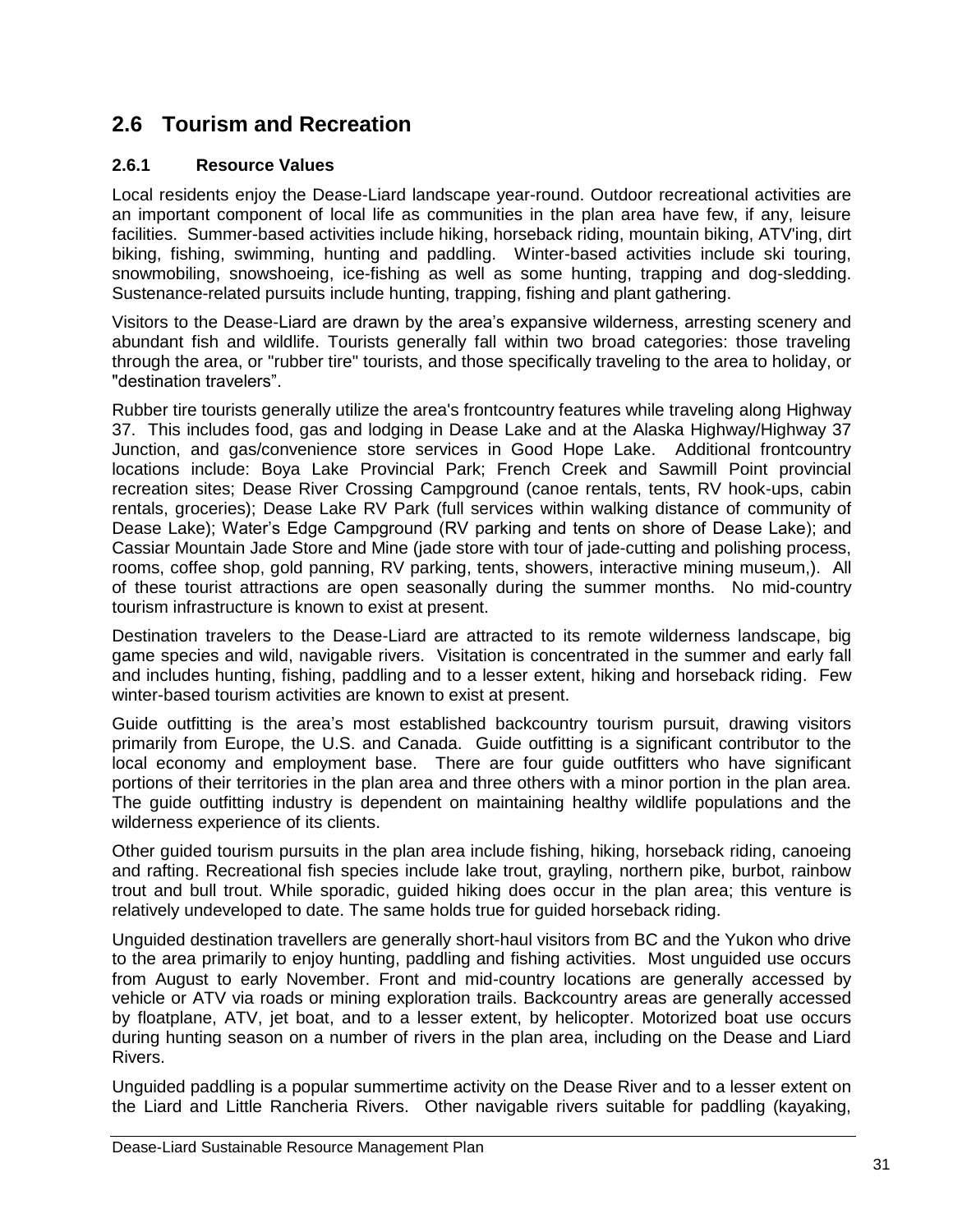canoeing and/or rafting) include the Turnagain, Hyland, Deadwood, Red, Eagle, Four Mile, Rapid, Blue and Cottonwood. McDame Creek is also suitable for paddling. Commercial rafting activities occur on the Dease, Liard, Rapid, Eagle and Turnagain Rivers.

While some unguided fishing occurs in the plan area, including Dease Lake and Dease River, most visitors to the region are travelling through to salmon rivers outside of the Dease-Liard. There are currently a number of guides who are licensed to operate on specific waters in the plan area. There are no destination-type fishing resorts at present.

One adventure tourism tenure exists over the Tootsee Lake and Tootsee River areas. One permanent secondary camp is located alongside the Tootsee River and another permanent secondary camp is located at the western end of Tootsee Lake.

### <span id="page-35-0"></span>**2.6.2 Tourism and Recreation Economic Development**

The Dease-Liard SRMP area has the potential for further tourism development and offers opportunities to expand existing tourism products to an international clientele. Trends suggest that tourism will gradually increase in the region based on factors such as increased highway traffic as well as a growing level of significance placed on large wilderness areas and their wildlife.

The Kaska Dena are already involved in tourism ventures ranging from guide outfitting in the Turnagain River watershed to establishing a front-country business in the Liard River Hotsprings area. Other opportunities include river rafting, fly-in sport fishing, ecotourism lodges, cultural camps, recreational vehicle parks and trail riding. In addition, the Kaska have identified several watersheds where they feel that tourism should be the primary economic activity. These areas are described in more detail in the management direction section.

| Tourism<br>Zone | <b>Definition</b>                                                                                          | <b>Development Opportunities</b>                                                                                                                                                                                                                                      |
|-----------------|------------------------------------------------------------------------------------------------------------|-----------------------------------------------------------------------------------------------------------------------------------------------------------------------------------------------------------------------------------------------------------------------|
|                 | Accessible by paved road or<br>within 1 km of a paved road and<br>influenced by the access it<br>provides. | <b>Amenity-oriented:</b><br>Lodging, restaurants, gift shops, art<br>galleries, specialty retail and rental shops, RV facilities and<br>campgrounds.                                                                                                                  |
| Front-country   |                                                                                                            | <b>Activity-oriented:</b> Excursion-related products such as front-<br>country nature trails with interpretation centres and specialized<br>retail merchandise, First Nations cultural centre/museum,<br>boat/fishing gear rental.                                    |
|                 | Accessible by gravel road, or<br>located no further than 5 km<br>from a paved road.                        | <b>Activity-oriented excursions:</b> Summer guided opportunities<br>include hiking, horseback riding, ATV'ing, paddling, fishing,<br>nature walks and First Nations cultural interpretation.                                                                          |
| Mid-country     | Generally features a front-<br>country base that acts as a<br>gateway to more remote<br>venues.            | Winter-based opportunities include dog-sledding, ice fishing,<br>snowmobiling, snowshoeing and ski-touring.                                                                                                                                                           |
| Back-country    | Areas occurring farther than 5<br>km from a road.                                                          | <b>Summer activities:</b> Land-based activities: hiking, horseback<br>riding, wildlife viewing/bird watching, mountain bike touring<br>and mountaineering. Other possibilities include hut-to-hut<br>backcountry<br>lodges<br>and<br>eco-lodges,<br>nature<br>travel, |

### <span id="page-35-1"></span>**Table 3: Potential Opportunities for Tourism Development by Tourism Zone in the Dease-Liard**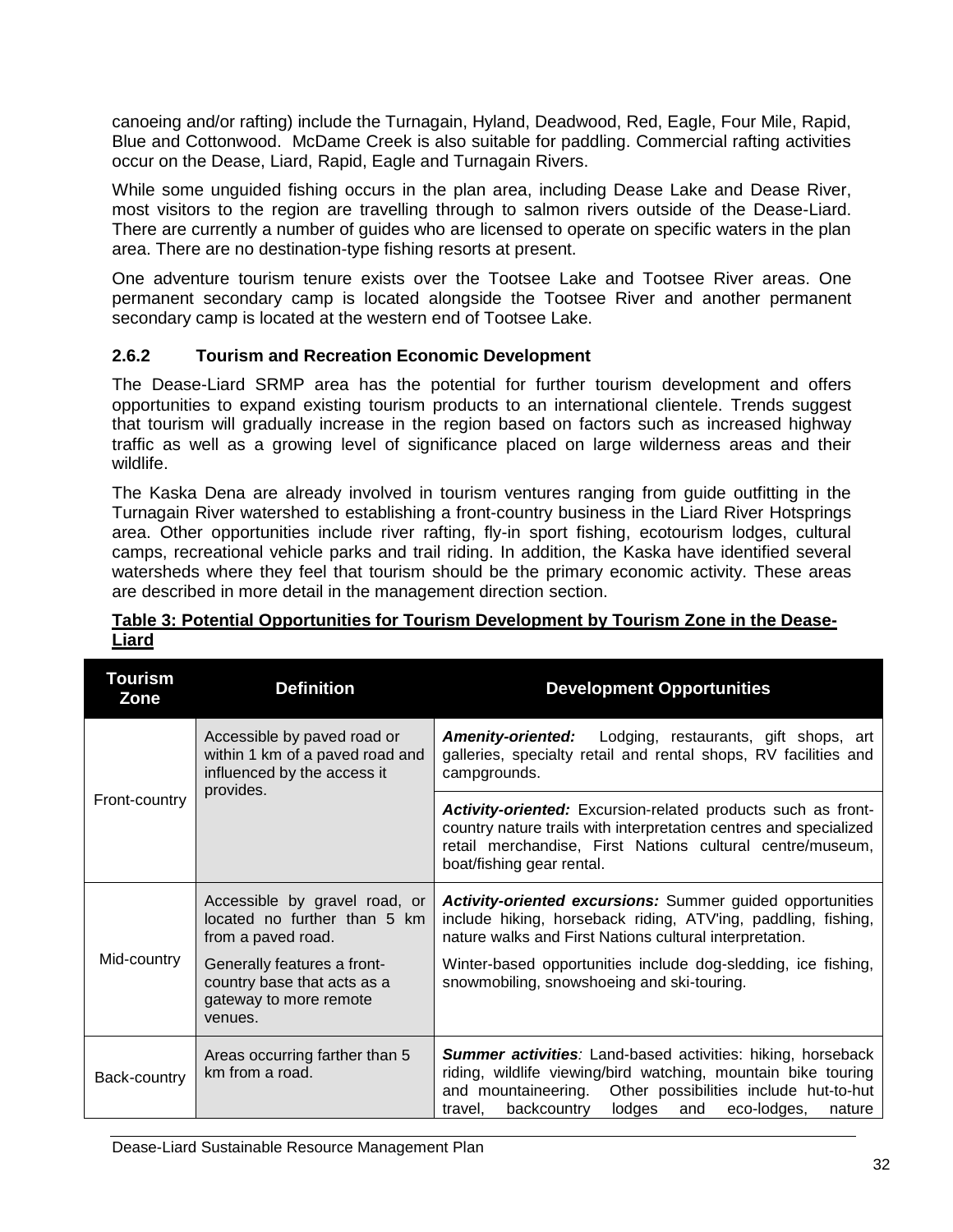| <b>Tourism</b><br>Zone   | <b>Definition</b>                                             | <b>Development Opportunities</b>                                                                                                                                                                                                                                      |
|--------------------------|---------------------------------------------------------------|-----------------------------------------------------------------------------------------------------------------------------------------------------------------------------------------------------------------------------------------------------------------------|
|                          |                                                               | interpretation and First Nations cultural experiences.                                                                                                                                                                                                                |
|                          |                                                               | Lake and river-based activities: guided canoeing, rafting,<br>motorized boating and sport fishing, lodge/resort/cabin<br>development                                                                                                                                  |
|                          |                                                               | <b>Winter activities:</b> Limited opportunities due to distance from<br>market and limited infrastructure.                                                                                                                                                            |
|                          | Generally rivers that can be<br>accessed by air, road, lake   | <b>Summer Activities:</b> Water-based activities: fishing, hunting,<br>canoe trips, river rafting, day trips or multi-day camping.                                                                                                                                    |
| Large River<br>Corridors | headed rivers, or access points<br>within 1km of a paved road | The key features to maintain are limiting access points to<br>maintain scenic and wilderness settings, visual quality along<br>the rivers and maintaining large river riparian characteristics<br>such as terraces and benches, floodplains and/or alluvial<br>sites. |
|                          |                                                               | A listing of key rivers is identified in the management direction<br>below.                                                                                                                                                                                           |

An inventory of commercial sport fishing potential was undertaken in 2003 for the Dease-Liard SRMP area (De Leeuw, 2003). There are two types of commercial sport fisheries summarized in Table 4: full season on larger lakes (less than 120 angler days per active fishing season) and partial season on smaller lakes (approximately 10 angler days per season, with day trips more likely). The inventory identified lakes according to their potential to support lodge development, based on known yields of sport fish (all species) and lake trout. The inventory did not consider the Turnagain watershed as the SRMP boundary did not cover this area at the time of the assessment.

Overall, opportunities for consumptive commercial sport fisheries in the plan area are limited. Of the estimated 5,992 lakes only 160 were found to support some level of commercial fisheries. No commercial sport fisheries are likely possible in lakes smaller than about 25 hectares. To consider commercial sport fishing of lakes in isolation of other opportunities would present an incomplete view of recreational potential in the area. There is an array of activities such as: catchand-release fisheries, river fisheries, guided hunting, and hiking, that, in conjunction with fisheries, would augment income from recreational opportunities.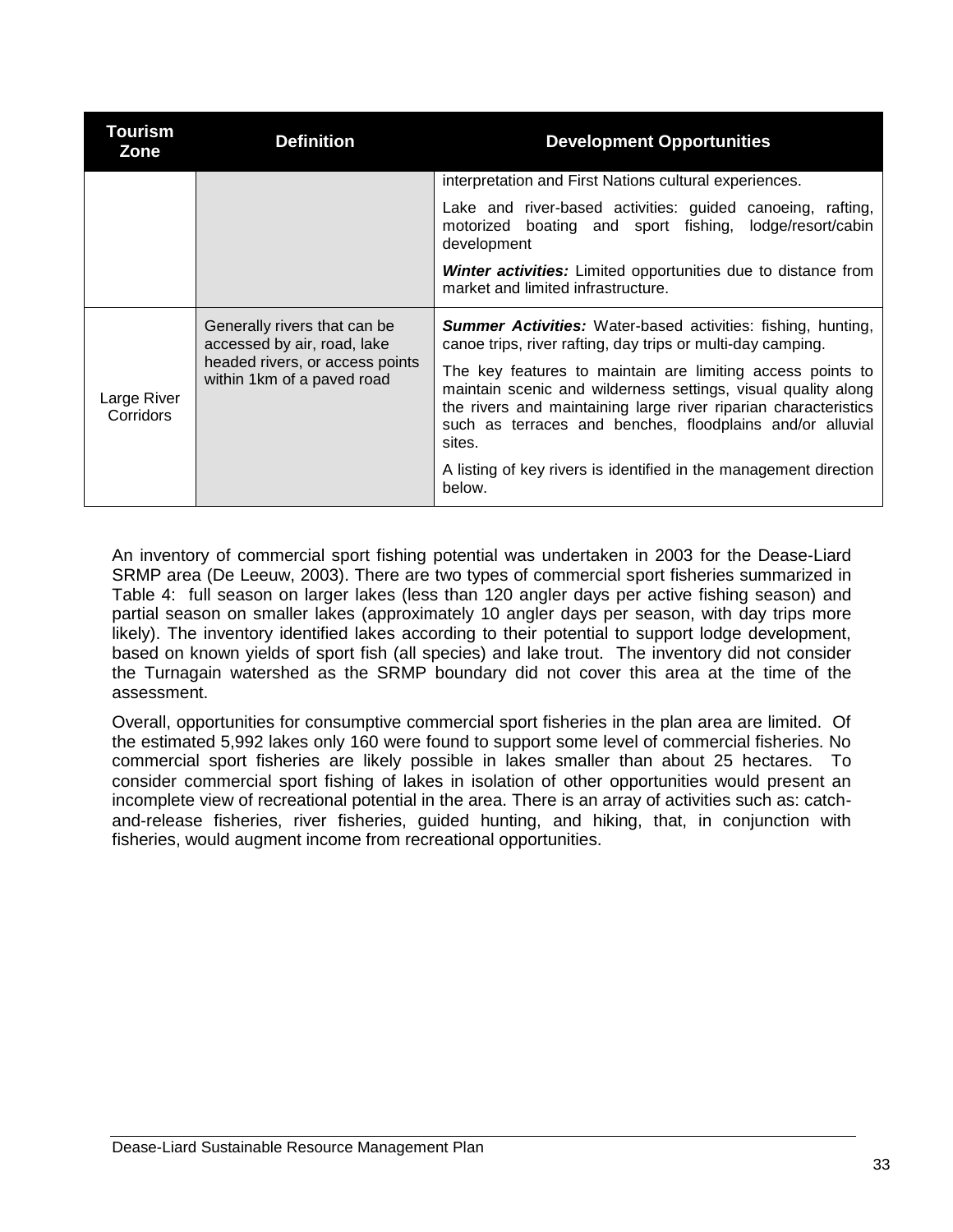| <b>Commercial Sport Fishing Potential</b> |                                                                                                                                                             |                                                                                                                    |                                                                                                |
|-------------------------------------------|-------------------------------------------------------------------------------------------------------------------------------------------------------------|--------------------------------------------------------------------------------------------------------------------|------------------------------------------------------------------------------------------------|
| Landscape<br>Unit or<br>Watershed         | Full season - Large Lakes<br>(> 120 angler days per season)                                                                                                 | Partial season - Small<br>Lakes (approx 10 angler<br>days per season; all sport<br>fish)<br><b>Number of Lakes</b> | Partial season -<br><b>Small Lakes</b><br>(lake trout <sup>1</sup> )<br><b>Number of Lakes</b> |
| <b>Blue River</b>                         | None                                                                                                                                                        | 6                                                                                                                  | 1                                                                                              |
| Cry Lake                                  | Beale, Cry and Looncry Lakes.                                                                                                                               | 10                                                                                                                 | 3                                                                                              |
| Dease Lake                                | Poorman and Wheeler Lakes.<br>Commercial sport fisheries possible<br>on Dease and Boya Lakes, but not<br>likely due to substantial public sport<br>fishery. | 20                                                                                                                 | 6                                                                                              |
| Horse<br>Ranch                            | The lakes around Horse Ranch<br>Lake as a group.                                                                                                            | 26 fly-in                                                                                                          | 17                                                                                             |
| Little<br>Rancheria                       | Alec Chief and Captain Lakes as a<br>group (sport fish and lake trout).<br>Tootsie and un-named lake to the<br>west as a group.                             | 22                                                                                                                 | 7                                                                                              |
| Lower<br>Kechika                          | Deadwood Lake (grayling, northern<br>pike, whitefish and lake trout)                                                                                        | 4 fly-in                                                                                                           | 1                                                                                              |
| Middle<br>Dease River                     | Meek Lake (primarily rainbow trout)                                                                                                                         | 27                                                                                                                 | 7                                                                                              |
| <b>Upper Liard</b>                        | None                                                                                                                                                        | 28                                                                                                                 | 8                                                                                              |

# **Table 4: Potential for Commercial Sport Fishing on Lakes in the Dease-Liard**

 $\frac{1}{1}$ Lakes able to support partial lake trout fishery are a subset of lakes able to support partial fishery for all sport fish.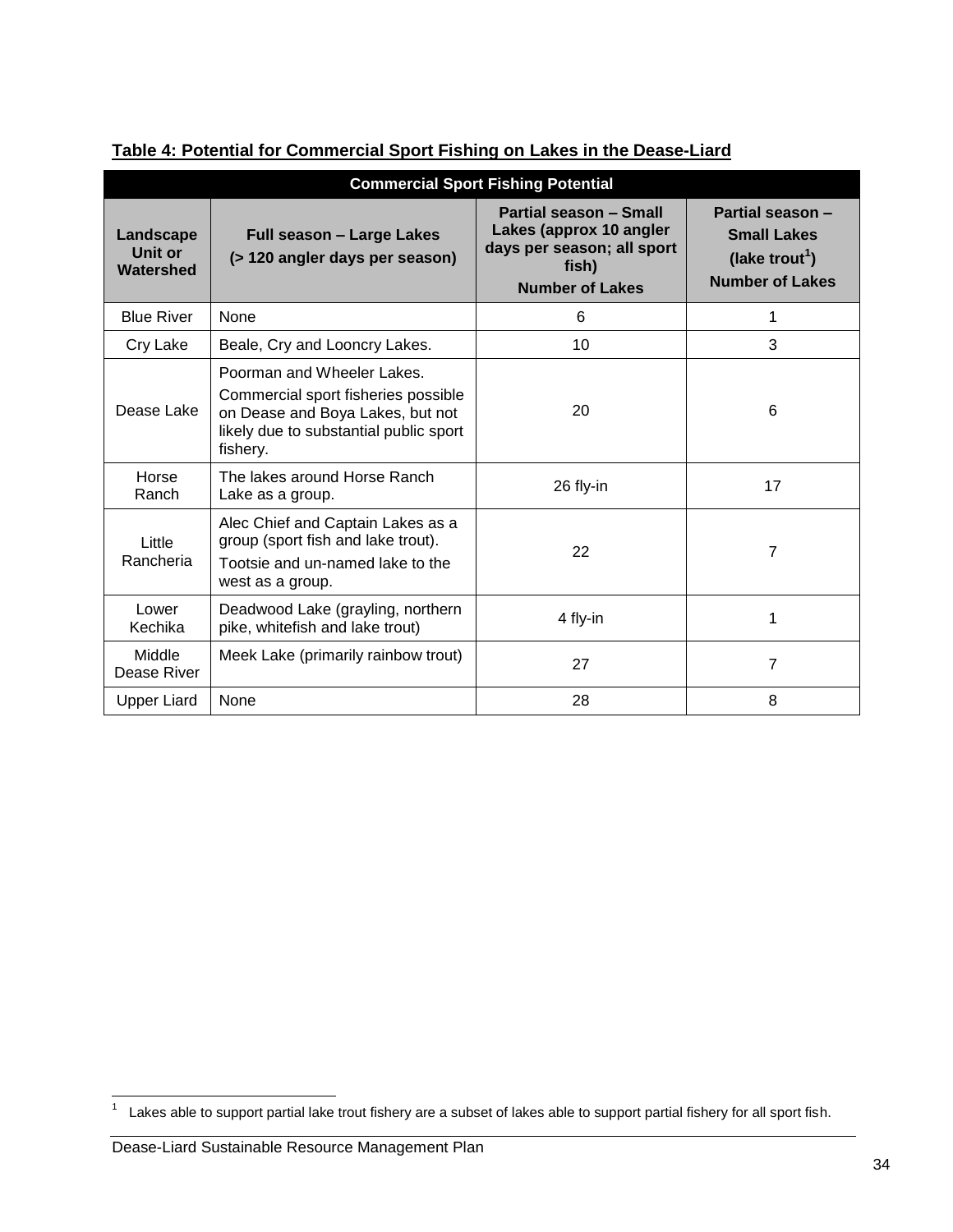# **2.6.3 Management Direction for Tourism and Recreation**

The direction from Phase 1 should be considered for all resource development.

Key tourism and recreation values in the Dease-Liard include its remote wilderness, abundant large wildlife, variety of sport fish, navigable rivers and large, pristine lakes. Objectives to maintain tourism values have been identified for application across the landbase as well as within specific, area-based zones (Map 7: Tourism Zones).

Objectives to maintain the quality of habitat for fish and wildlife are addressed in phase one (e.g. Biodiversity and Wildlife), and in previous sections of this plan (e.g. Protected Areas) Development within areas of high value caribou, mountain ungulate, moose and grizzly bear habitat will be consistent with provincial legislation and policy. In addition, the objectives and strategies for visual quality in phase one of the SRMP will contribute to the aesthetic quality of areas important to tourism.

## **Plan Goal for Tourism and Recreation:**

 To provide the land-based conditions necessary to support a sustainable and viable local tourism industry offering a wide spectrum of wilderness-related outdoor recreation activities and quality products in a perceived wilderness setting.

| <b>Objectives</b>                                                                                 | <b>Measures/Indicators</b>                                                                                                                                                                         | <b>Targets</b>                                                                               |  |  |
|---------------------------------------------------------------------------------------------------|----------------------------------------------------------------------------------------------------------------------------------------------------------------------------------------------------|----------------------------------------------------------------------------------------------|--|--|
| 1.0 Promote locally based,<br>sustainable and high-quality<br>tourism and recreation<br>ventures. | 1.1 Number of new tourism and<br>recreation ventures                                                                                                                                               | Increase                                                                                     |  |  |
|                                                                                                   | 1.2 Percentage of local people<br>employed by the tourism<br>and recreation sectors                                                                                                                | 100% locally qualified<br>employment, with 50%<br>of this to be from First<br><b>Nations</b> |  |  |
|                                                                                                   | <b>Management Considerations</b>                                                                                                                                                                   |                                                                                              |  |  |
|                                                                                                   |                                                                                                                                                                                                    | Joint tourism ventures are encouraged with local First Nations.                              |  |  |
|                                                                                                   | ownership.                                                                                                                                                                                         | Local business ownership is preferred over non-resident                                      |  |  |
|                                                                                                   | tourism<br>Appropriate<br>commercial<br>recreation/adventure<br>development and use on Crown land is encouraged.                                                                                   |                                                                                              |  |  |
|                                                                                                   | Provincial government to consider areas of interest and values<br>$\bullet$<br>of existing tourism operators and public recreationists in<br>assessing applications for adventure tourism tenures. |                                                                                              |  |  |
|                                                                                                   | ٠<br>other resource users and First Nations.                                                                                                                                                       | Tourism and recreation operators to avoid conflicts between                                  |  |  |
|                                                                                                   | $\bullet$<br>partner with and establish joint ventures with First Nations.                                                                                                                         | Companies to use best efforts to hire local First Nations, and to                            |  |  |
|                                                                                                   |                                                                                                                                                                                                    | It is recognized that it may be difficult to achieve 100% local                              |  |  |
|                                                                                                   |                                                                                                                                                                                                    | employment given the need for specialized skills and/or                                      |  |  |
|                                                                                                   | certification in the tourism and recreation industry.                                                                                                                                              |                                                                                              |  |  |
| 2.0 Recognize and respect First                                                                   | 2.1 Percentage of referrals<br>where First Nations are                                                                                                                                             | 100%                                                                                         |  |  |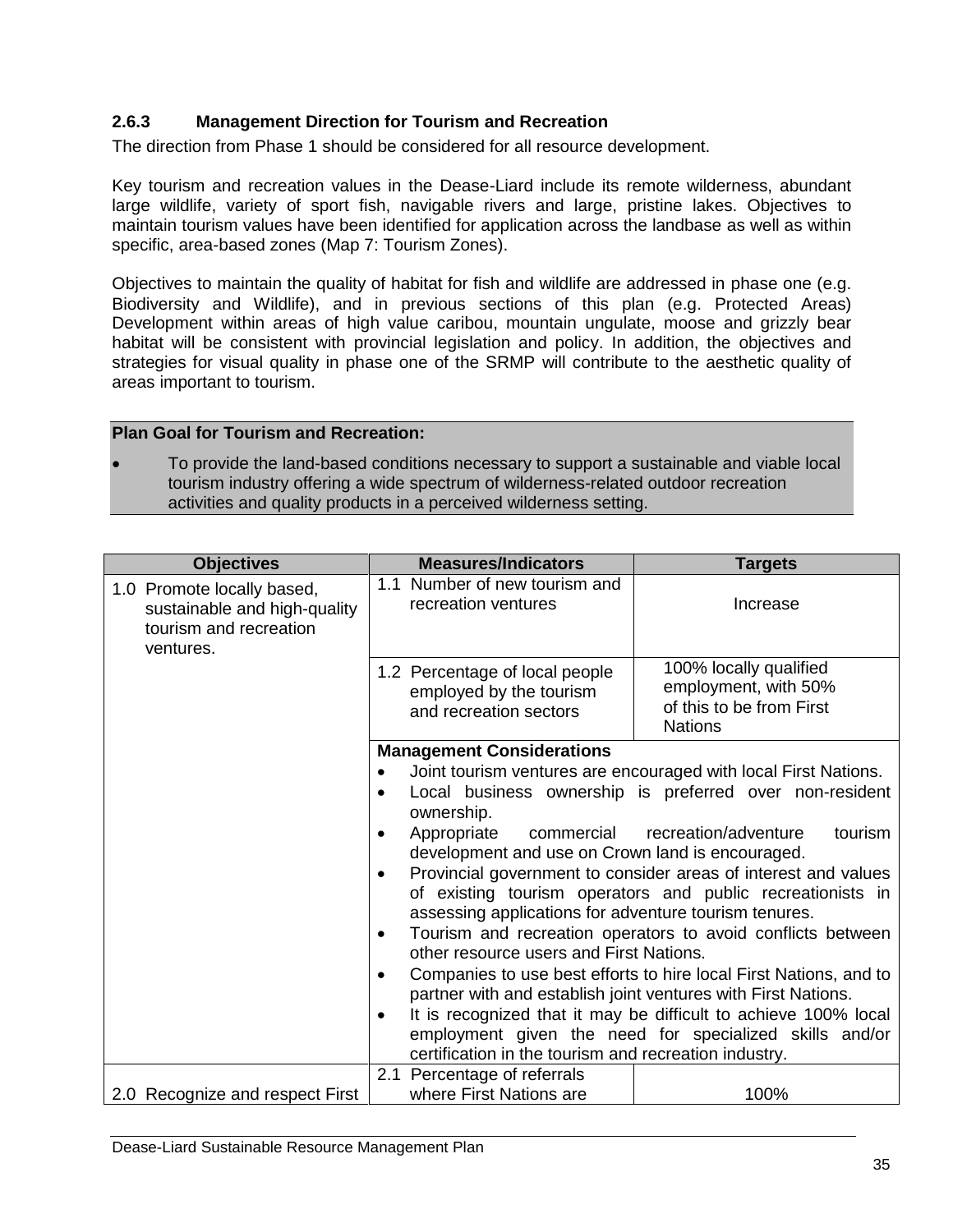| Nations in all tourism and                                                                                      | involved                                                                                                                                                                        |                                                              |  |  |
|-----------------------------------------------------------------------------------------------------------------|---------------------------------------------------------------------------------------------------------------------------------------------------------------------------------|--------------------------------------------------------------|--|--|
| recreation ventures                                                                                             | <b>Management Considerations</b>                                                                                                                                                |                                                              |  |  |
|                                                                                                                 | On a project by project basis, Kaska Dena are to make<br>available information regarding culturally and ecologically<br>sensitive zones and their importance to the Kaska Dena. |                                                              |  |  |
|                                                                                                                 | Companies to contact appropriate First Nation(s) if traditional<br>$\bullet$<br>use and/or archaeological sites are discovered during access<br>and development.                |                                                              |  |  |
|                                                                                                                 | Provincial government to ensure First Nations are involved in<br>planning and review for the adventure tourism and public                                                       |                                                              |  |  |
| 3.0 Maintain or improve the                                                                                     | 3.1 Loss of integrity or<br>functionality of facilities                                                                                                                         | No loss                                                      |  |  |
| integrity and functionality of<br>tourism features and facilities<br>according to the guidelines in<br>Table 5. | 3.2 Percentage of First Nations<br>engagement where there is<br>a potential impact to<br>facilities from resource<br>development.                                               | 100%                                                         |  |  |
|                                                                                                                 | <b>Management Considerations</b>                                                                                                                                                |                                                              |  |  |
|                                                                                                                 | First Nations to be consulted prior to and during any<br>$\bullet$<br>development that may impact the integrity or functionality of<br>tourism facilities.                      |                                                              |  |  |
|                                                                                                                 | The integrity and functionality of tourism facilities will take<br>$\bullet$<br>priority when management decisions are made.                                                    |                                                              |  |  |
|                                                                                                                 | First Nations consultation is directed at gaining a proper<br>$\bullet$<br>understanding of the interests and mitigating concerns by<br>finding workable solutions.             |                                                              |  |  |
|                                                                                                                 | $\bullet$<br>Management.                                                                                                                                                        | See Table 5 - Guidelines for Features, Facilities and Trails |  |  |
| 4.0 Maintain or improve the<br>integrity and functionality of<br>trails according to the guidelines             | 4.1 Loss of integrity and<br>functionality of established<br>trails within 200m on each<br>side of the trail.                                                                   | No Loss                                                      |  |  |
| in Table 5.                                                                                                     | 4.2 Percentage of new resource<br>development activities where<br>consultation with First<br>Nations takes place.                                                               | 100%                                                         |  |  |
|                                                                                                                 | <b>Management Considerations</b>                                                                                                                                                |                                                              |  |  |
|                                                                                                                 | See Table 5 - Guidelines for Features, Facilities and Trails<br>Management.                                                                                                     |                                                              |  |  |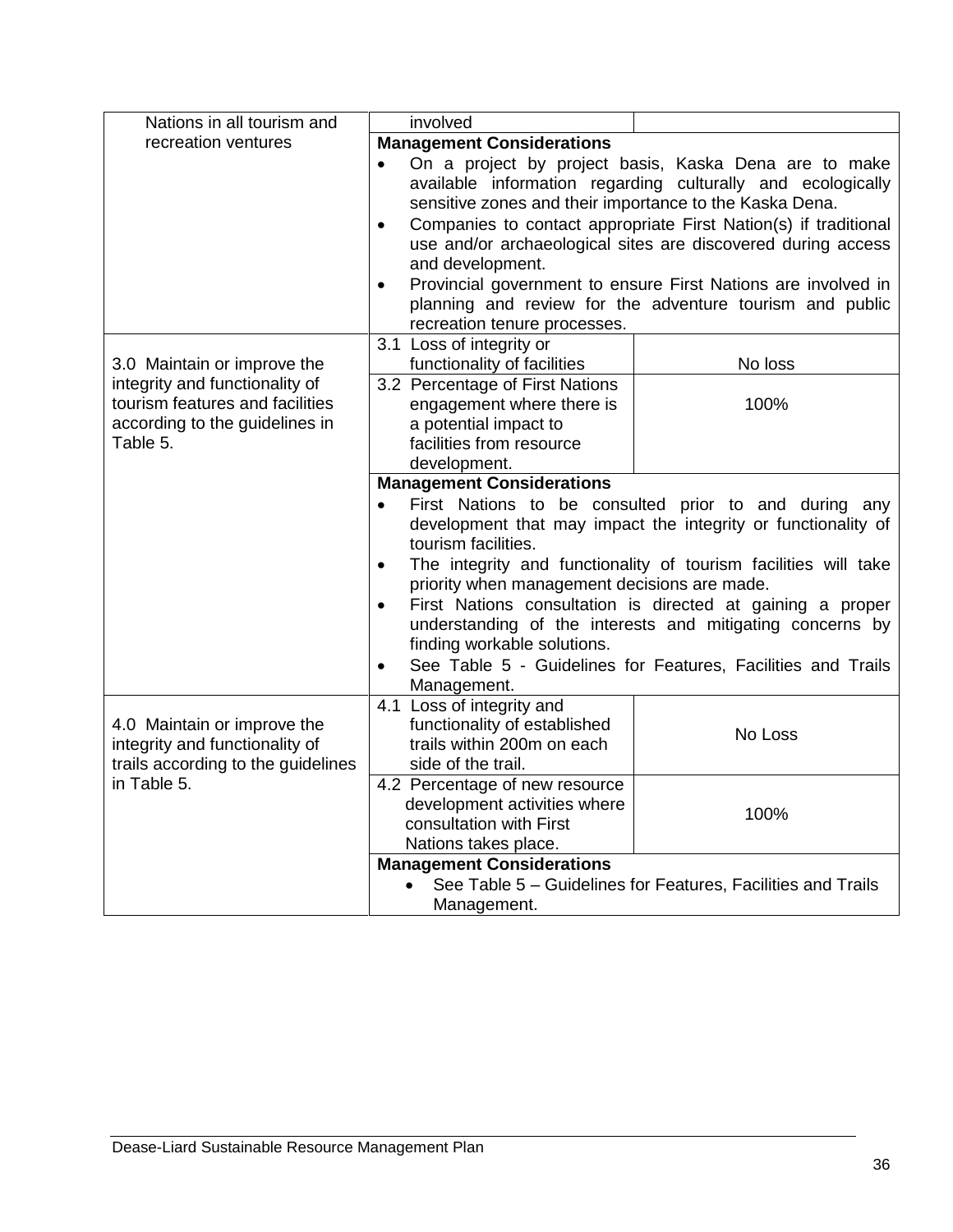# **Table 5. Guidelines for Features, Facilities and Trails Management**

| <b>Identification</b>                                                                                                                                                                                                                                                                                 | <b>Elements of Integrity</b><br>and Functionality                                                                                                                                                                                                                                                                                                                                                                                                                                             | <b>Consultation Stipulations</b>                                                                                                                                                                                                                                                                                                                                       | Impact<br><b>Considerations</b>                                                                                                                                                                                                                                                                                                                                                                                                      | <b>Mitigation</b><br><b>Considerations for</b><br><b>Management</b>                                                                                                                                                                                                                                                                                           |
|-------------------------------------------------------------------------------------------------------------------------------------------------------------------------------------------------------------------------------------------------------------------------------------------------------|-----------------------------------------------------------------------------------------------------------------------------------------------------------------------------------------------------------------------------------------------------------------------------------------------------------------------------------------------------------------------------------------------------------------------------------------------------------------------------------------------|------------------------------------------------------------------------------------------------------------------------------------------------------------------------------------------------------------------------------------------------------------------------------------------------------------------------------------------------------------------------|--------------------------------------------------------------------------------------------------------------------------------------------------------------------------------------------------------------------------------------------------------------------------------------------------------------------------------------------------------------------------------------------------------------------------------------|---------------------------------------------------------------------------------------------------------------------------------------------------------------------------------------------------------------------------------------------------------------------------------------------------------------------------------------------------------------|
|                                                                                                                                                                                                                                                                                                       |                                                                                                                                                                                                                                                                                                                                                                                                                                                                                               | Feature/Facility: Trails and Trailheads                                                                                                                                                                                                                                                                                                                                |                                                                                                                                                                                                                                                                                                                                                                                                                                      |                                                                                                                                                                                                                                                                                                                                                               |
| Built or used by<br>humans (also<br>consideration for<br>wildlife trails).<br>Recognized by any<br>one of the following:<br>• Blazes<br>• Bridges<br>• Grading<br>$\bullet$ Cutting<br>• Signs of<br>maintenance<br>and/or current use<br>Includes spiritual and<br>culturally significant<br>trails. | Passable by ATV, snowmobile or<br>foot traffic.<br>Minimize adverse impacts to trail<br>systems resulting from<br>development-related changes to<br>the hydrological regime.<br>Maintenance of the visual<br>$experience2$ .<br>Minimize impacts from<br>development, including:<br>• Noise<br>$\bullet$ Dust<br>• Artificial light<br>• Altered access patterns<br>Maintenance of forest canopy to<br>prevent excessive brush growth<br>over trails.<br>Minimal number of road<br>crossings. | Kaska values are too sensitive<br>to be mapped for the general<br>public, but mitigations may be<br>required through the referral<br>and consultation process.<br>Development<br>proponents<br>to<br>demonstrate that they are not<br>compromising<br>the<br>integrity<br>functionality<br>of the<br>and/or<br>within a<br>200<br>feature<br>metre<br>management zone. | Including, but not<br>limited to:<br>- Functional integrity;<br>maintain the natural<br>tourism and<br>recreational values of<br>the trail system.<br>- Visual impact of<br>industrial activity on<br>the trail system to<br>remain subordinate to<br>recreational values.<br>- Through<br>consultation, specific<br>trails may be<br>permitted to have<br>visual impacts that<br>are dominant (e.g.<br>impacted by pine<br>beetle). | Including, but not<br>limited to:<br>- Restoration of trails<br>at road crossings.<br>- Restoration of trails<br>if harvesting occurs<br>over them.<br>- Consideration of the<br>physical and<br>temporal aspects of<br>management for<br>areas surrounding<br>the feature, e.g. type<br>of harvesting and<br>seasonal variations in<br>harvesting practices. |

 $^2$  Maintenance of the visual experience is directed at maintaining the visual quality for recreational use but does not preclude alteration that is compatible with the mitigating options identified.

 $\overline{a}$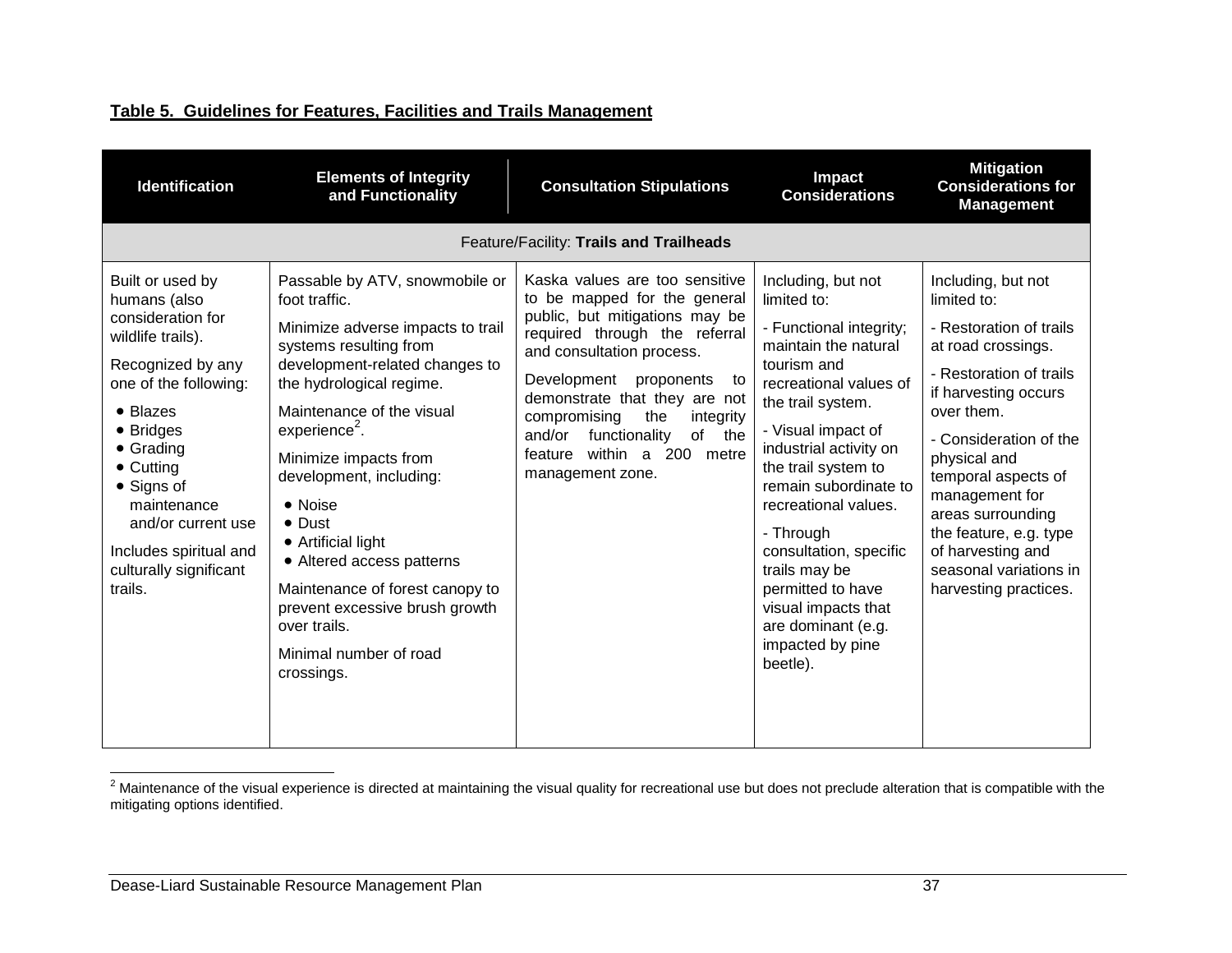| <b>Identification</b>                                                                                                                      | <b>Elements of Integrity</b><br>and Functionality                                                                                                                                                     | <b>Consultation Stipulations</b>                  | Impact<br><b>Considerations</b>                                                                                        | <b>Mitigation</b><br><b>Considerations for</b><br><b>Management</b> |
|--------------------------------------------------------------------------------------------------------------------------------------------|-------------------------------------------------------------------------------------------------------------------------------------------------------------------------------------------------------|---------------------------------------------------|------------------------------------------------------------------------------------------------------------------------|---------------------------------------------------------------------|
|                                                                                                                                            | Feature/Facility: Shoreline Features, Access to Water Features and Popular Angling Sites                                                                                                              |                                                   |                                                                                                                        |                                                                     |
| Spits, beaches,<br>coves, bays, inlets,<br>small islands,<br>popular fishing sites<br>and water body<br>features.                          | Maintenance of visual<br>experience.<br>Minimize impacts from<br>development, as above.<br>No signs of debris from<br>development in and around<br>shoreline features (e.g. logs, oil<br>drums, etc). | As above, but for a 500 metre<br>management zone. | As above for<br>functional integrity of<br>feature<br>Consideration for<br>shelter and visual<br>quality.              | As above for<br>management of<br>areas surrounding<br>the feature.  |
|                                                                                                                                            |                                                                                                                                                                                                       | Feature/Facility: Waterfalls                      |                                                                                                                        |                                                                     |
| Greater than 1m wide<br>and a drop of more<br>than 2m.<br>A geological<br>formation with a<br>constant flow of water<br>(volume may vary). | Maintenance of visual<br>experience.<br>Minimize impacts from<br>development, as above.                                                                                                               | As above, but for a 200 metre<br>management zone  | As above for<br>functional integrity.<br>No physical impact<br>on the feature from<br>resource use and<br>development. | As above for<br>management of<br>areas surrounding<br>the feature.  |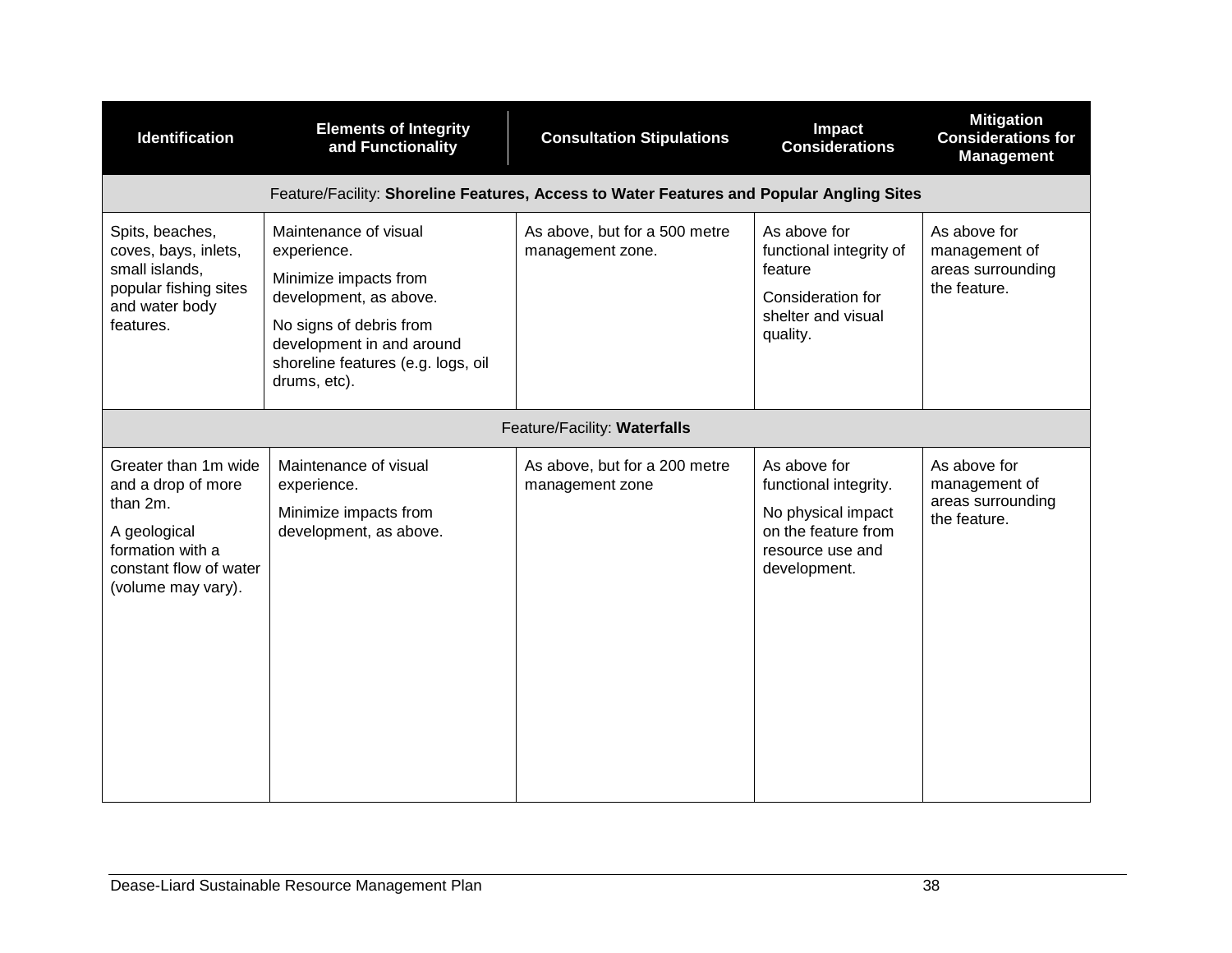| <b>Identification</b>                                                                                                                                                                                                                  | <b>Elements of Integrity</b><br>and Functionality                                                                                                  | <b>Consultation Stipulations</b>                  | Impact<br><b>Considerations</b>                                                                                                                             | <b>Mitigation</b><br><b>Considerations for</b><br><b>Management</b> |
|----------------------------------------------------------------------------------------------------------------------------------------------------------------------------------------------------------------------------------------|----------------------------------------------------------------------------------------------------------------------------------------------------|---------------------------------------------------|-------------------------------------------------------------------------------------------------------------------------------------------------------------|---------------------------------------------------------------------|
|                                                                                                                                                                                                                                        |                                                                                                                                                    | Feature/Facility: Cliffs, Canyons and Caves       |                                                                                                                                                             |                                                                     |
| Rock formations with<br>steep relief.<br>Formations having<br>significant spiritual or<br>recreational value.<br>Caves large enough<br>to provide for human<br>exploration. Wildlife<br>caves used for<br>denning are not<br>included. | Geological formation not<br>compromised by development.<br>Maintenance of visual<br>experience.<br>Minimize impacts from<br>development, as above. | As above, but for a 500 metre<br>management zone. | As above for<br>functional integrity.<br>Consideration for<br>visual quality.<br>No physical impact,<br>as above.<br>No alteration of<br>access to feature. | As above for<br>management of<br>areas surrounding<br>the feature.  |
| Feature/Facility: Viewpoints and Modern Cultural Features                                                                                                                                                                              |                                                                                                                                                    |                                                   |                                                                                                                                                             |                                                                     |
| Lookouts, bridges                                                                                                                                                                                                                      | Maintenance of visual<br>experience.<br>Minimize impacts from<br>development, as above.                                                            | As above, but for a 500 metre<br>management zone. | As above for<br>functional integrity<br>and visual quality.<br>No physical impact,<br>as above.                                                             | As above for<br>management of<br>areas surrounding<br>the feature.  |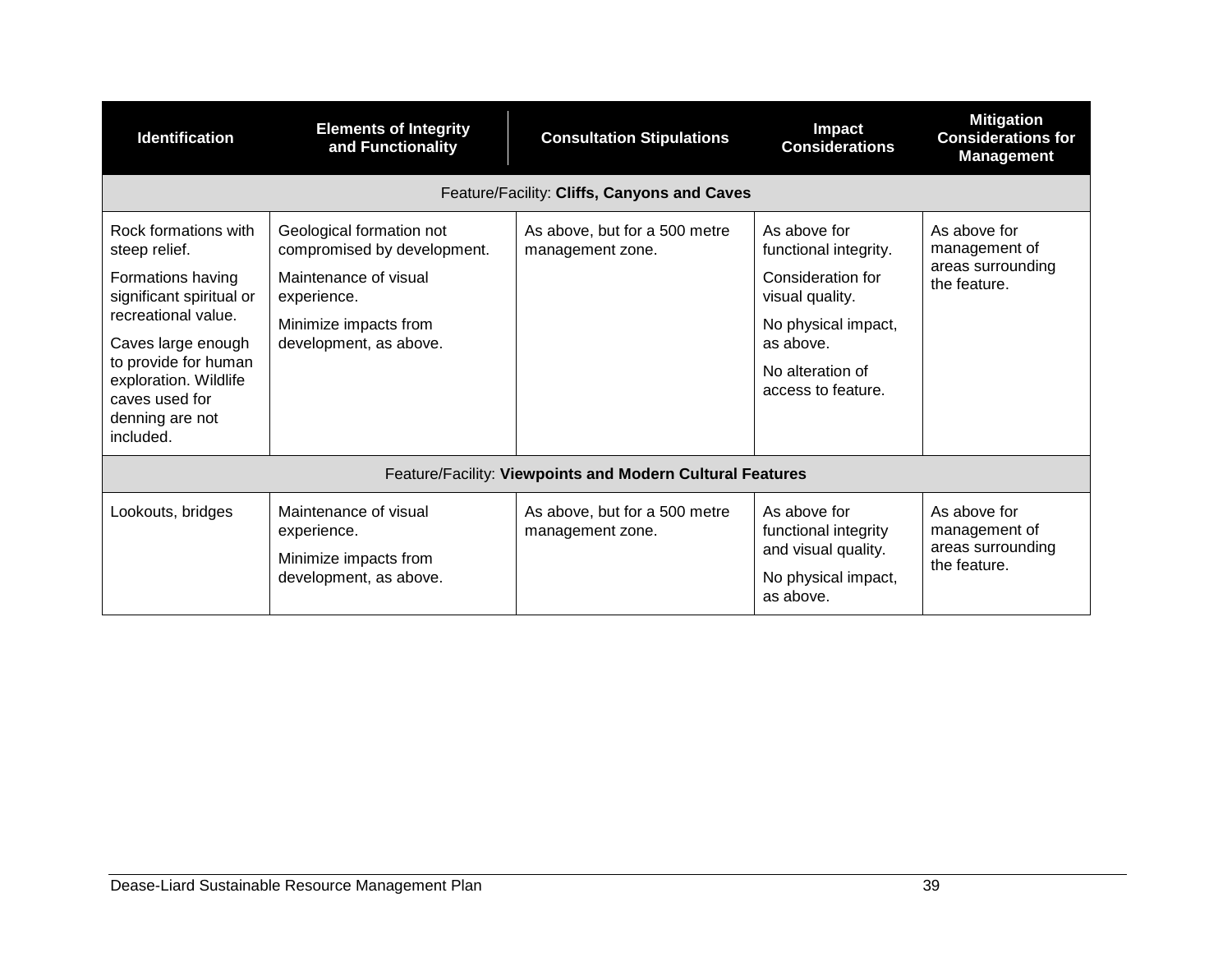# **2.6.4 Area Specific Management Direction for Tourism and Recreation**

For the purpose of managing attributes of importance to tourism and recreation, Tourism Zones have been identified throughout the SRMP area (see Map 7 – Tourism Zones):

Front-country (Highways 37 and 97) Mid-country Back-country Large River Corridors Large Lakes McDame and Davie Trails Communities (Good Hope Lake and Lower Post)

Management objectives, measures/indicators, targets and management considerations have been developed for each Tourism Zone. In addition, a set of "appropriate commercial recreation activities" has been identified for each zone to inform and help guide tenure decisions made by the Province. Objectives related to visual quality can be found in phase one of the SRMP for Scenic Areas A and B, and for Other Significant Visual Area.

| Tourism Zone: Front-country (Highways 37 and 97)                                                                                                                                               |                                                                                                                                                                                                                                                                                                                                                                                                                                                                                                                                                                                                                                                                                                     |                |  |
|------------------------------------------------------------------------------------------------------------------------------------------------------------------------------------------------|-----------------------------------------------------------------------------------------------------------------------------------------------------------------------------------------------------------------------------------------------------------------------------------------------------------------------------------------------------------------------------------------------------------------------------------------------------------------------------------------------------------------------------------------------------------------------------------------------------------------------------------------------------------------------------------------------------|----------------|--|
| <b>Objectives</b>                                                                                                                                                                              | <b>Measures/Indicators</b>                                                                                                                                                                                                                                                                                                                                                                                                                                                                                                                                                                                                                                                                          | <b>Targets</b> |  |
| 1.0 Manage Front-country<br>Zones, as identified on Map<br>7 - Tourism Zones, to<br>maintain a wide spectrum of<br>public and commercial<br>recreation values,<br>opportunities and activities | 1.1 Number of public and<br>Increase<br>commercial recreation<br>activities/developments<br>which follow table of<br>Potential Opportunities for<br>Tourism Development by<br>Tourism Zone.                                                                                                                                                                                                                                                                                                                                                                                                                                                                                                         |                |  |
|                                                                                                                                                                                                | <b>Management Considerations</b><br>Studies funded by tourism and recreation developers assess<br>$\bullet$<br>conditions using available baseline data such as First Nations'<br>traditional knowledge and archaeological and traditional use<br>studies prior to operations in order to measure impacts.<br>Tourism and recreation developers to apply adaptive<br>$\bullet$<br>management including traditional knowledge and First Nations'<br>environmental monitoring measures to mitigate environmental<br>impacts.<br>Tourism and recreation developers to apply sensitively<br>$\bullet$<br>designed, well spaced, tourism-based infrastructure to maintain<br>a perception of remoteness. |                |  |
| 2.0 Encourage the<br>establishment of new and<br>expansion of existing<br>tourism-based<br>infrastructure.                                                                                     | 2.1 Number of new or<br>expanded tourism-based<br>infrastructure development<br>projects.                                                                                                                                                                                                                                                                                                                                                                                                                                                                                                                                                                                                           | Increase       |  |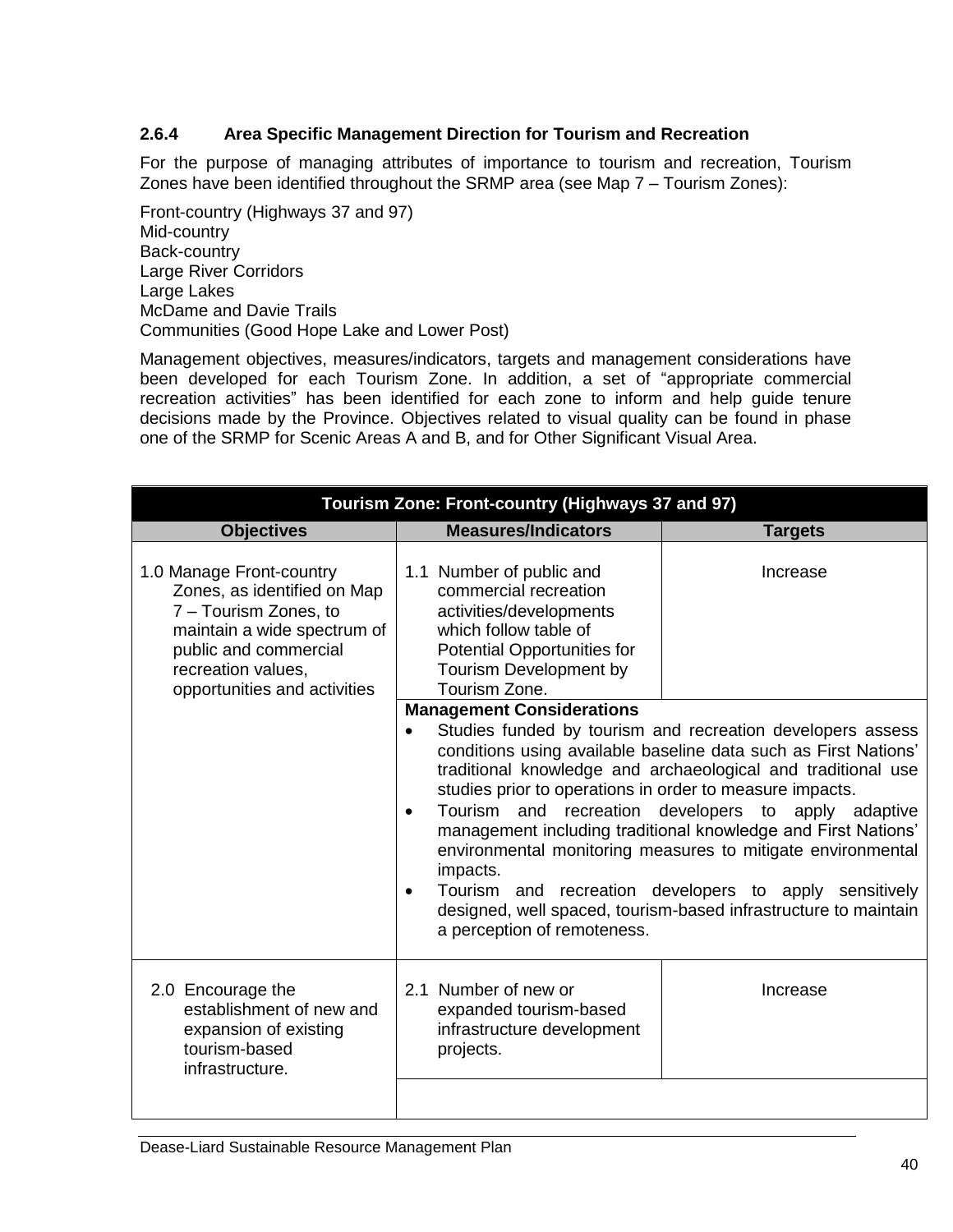## **Management Considerations**

• The Province to provide opportunities for tourism and recreation tenures.

## **Appropriate Commercial Recreation/Adventure Tourism Activities for the Front-country (Highways 37 and 97) Tourism Zone**

*Summer-based:*

- Kaska cultural and ecotourism site(s) focused on education and interpretation: fixed structures; guided outdoor tours.
- Nature-based education and interpretation: fixed structures; guided outdoor tours.
- Quality/authentic shopping, dining and lodging development.
- Gateway locale for guided or self-guided canoe and motorboat activities (lakes and river-based), river rafting, horseback riding, day-hiking and ATV use.

*Winter-based:*

- Gateway locale for guided snowmobiling, dog-sledding, ice-fishing and snow-shoeing.
- Quality/authentic shopping, dining and lodging development.

| <b>Tourism Zone: Mid-country</b>                                                                                                                                                                                                                                                                                                               |                                                                                                                                                                                                                                                                                                                                                                                                                                                |                                                                                                                                                                                                                                                                                                                                                                                                                                                                                                                                      |  |
|------------------------------------------------------------------------------------------------------------------------------------------------------------------------------------------------------------------------------------------------------------------------------------------------------------------------------------------------|------------------------------------------------------------------------------------------------------------------------------------------------------------------------------------------------------------------------------------------------------------------------------------------------------------------------------------------------------------------------------------------------------------------------------------------------|--------------------------------------------------------------------------------------------------------------------------------------------------------------------------------------------------------------------------------------------------------------------------------------------------------------------------------------------------------------------------------------------------------------------------------------------------------------------------------------------------------------------------------------|--|
| <b>Objectives</b>                                                                                                                                                                                                                                                                                                                              | <b>Measures/Indicators</b>                                                                                                                                                                                                                                                                                                                                                                                                                     | <b>Targets</b>                                                                                                                                                                                                                                                                                                                                                                                                                                                                                                                       |  |
| 1.0 Maintain the appearance of<br>an undisturbed wilderness<br>setting in those areas<br>identified as Mid-country on<br>Map 7 - Tourism Zones<br>2.0 Manage Mid-country Zones,<br>as identified on Map 7 -<br>Tourism Zones, to maintain<br>a wide spectrum of public<br>and commercial recreation<br>values, opportunities and<br>activities | 1.1 Number of tourism<br>developments that are<br>designed to minimize visual<br>impact on the landscape.<br>2.1 Number of public and<br>commercial recreation<br>activities/developments<br>which follow table of<br>Potential Opportunities for<br>Tourism Development by<br>Tourism Zone.<br><b>Management Considerations</b><br>$\bullet$<br>studies prior to operations in order to measure impacts.<br>$\bullet$<br>impacts<br>$\bullet$ | All<br>Increase<br>Studies funded by tourism and recreation developers assess<br>conditions using available baseline data such as First Nations'<br>traditional knowledge and archaeological and traditional use<br>Tourism and recreation developers to apply adaptive<br>management including traditional knowledge and First Nations'<br>environmental monitoring measures to mitigate environmental<br>Tourism and recreation developers to apply sensitively<br>designed, well spaced, tourism-based infrastructure to maintain |  |
|                                                                                                                                                                                                                                                                                                                                                | a perception of remoteness.                                                                                                                                                                                                                                                                                                                                                                                                                    |                                                                                                                                                                                                                                                                                                                                                                                                                                                                                                                                      |  |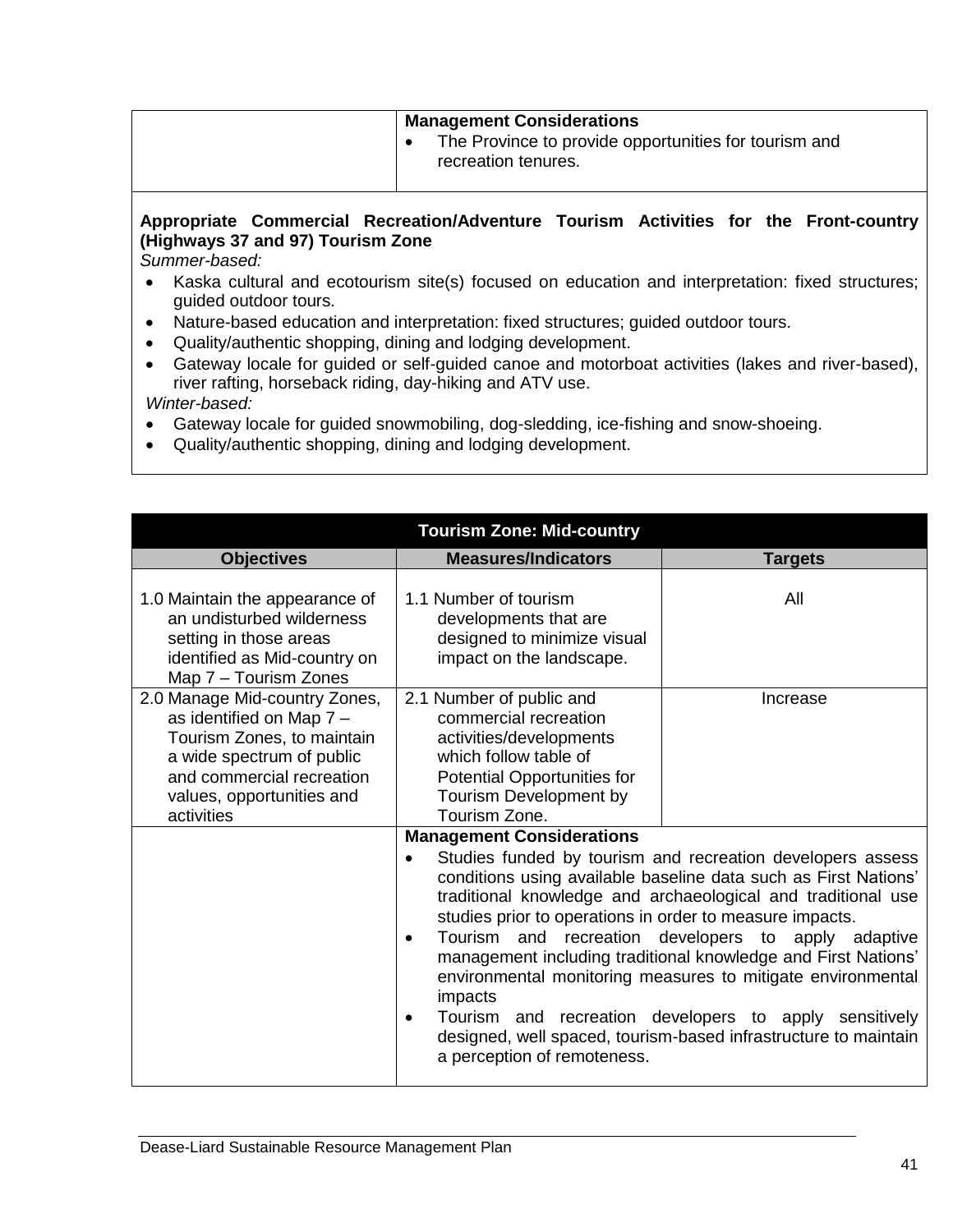| <b>Tourism Zone: Back-country</b>                                                                             |                                                                                                                                                                                                                                                                                                                                                                    |                                                                                                                                                                                                                                                                                                                                                                                              |  |
|---------------------------------------------------------------------------------------------------------------|--------------------------------------------------------------------------------------------------------------------------------------------------------------------------------------------------------------------------------------------------------------------------------------------------------------------------------------------------------------------|----------------------------------------------------------------------------------------------------------------------------------------------------------------------------------------------------------------------------------------------------------------------------------------------------------------------------------------------------------------------------------------------|--|
| <b>Objectives</b>                                                                                             | <b>Measures/Indicators</b>                                                                                                                                                                                                                                                                                                                                         | <b>Targets</b>                                                                                                                                                                                                                                                                                                                                                                               |  |
| 1.0 Manage Back-country<br>Zones, as identified on Map<br>7 - Tourism Zones, to<br>maintain opportunities for | 1.1 Number of tourism<br>developments that are<br>designed to minimize visual<br>impact on the landscape.                                                                                                                                                                                                                                                          | All                                                                                                                                                                                                                                                                                                                                                                                          |  |
| recreation and tourism in a<br>wilderness setting.                                                            | 1.2 Number of commercial<br>tourism and recreation<br>activities/developments<br>which follow table of<br>Potential Opportunities for<br>Tourism Development by<br>Tourism Zone.                                                                                                                                                                                   | Increase                                                                                                                                                                                                                                                                                                                                                                                     |  |
|                                                                                                               | <b>Management Considerations</b><br>pollution.<br>$\bullet$<br>into the natural setting and ensure low to no environmental<br>impact.<br>Adhere to provincial legislation and policy regarding<br>$\bullet$<br>commercial back-country recreation, i.e. Commercial<br>development of sustainable tourism products.<br>٠<br>other resource users and First Nations. | In areas featuring high tourism values, resource development<br>operations to manage access and the landscape to maintain<br>the appearance of an undisturbed wilderness; mitigate noise<br>Tourism and recreation developers to blend new infrastructure<br>Backcountry Recreation Policy and Guidelines to ensure the<br>Plan tourism and recreation activities to avoid conflicts between |  |

# **Appropriate Commercial Recreation/Adventure Tourism Activities for Back-country Tourism Zone**

*Summer-based:* 

- Hiking, mountaineering, climbing and mountain biking.
- Hunting and fishing.
- Paddling, rafting and canoeing.
- Restricted motorized access on the Midway Mine Access Trail.
- ATV use, though restricted in high value wildlife areas (See phase one: Wildlife). *Winter-based:*
- Skiing, snowshoeing, ice-fishing and dog-sledding.
- Snowmobiling, though restricted in high value wildlife areas (See phase one: Wildlife).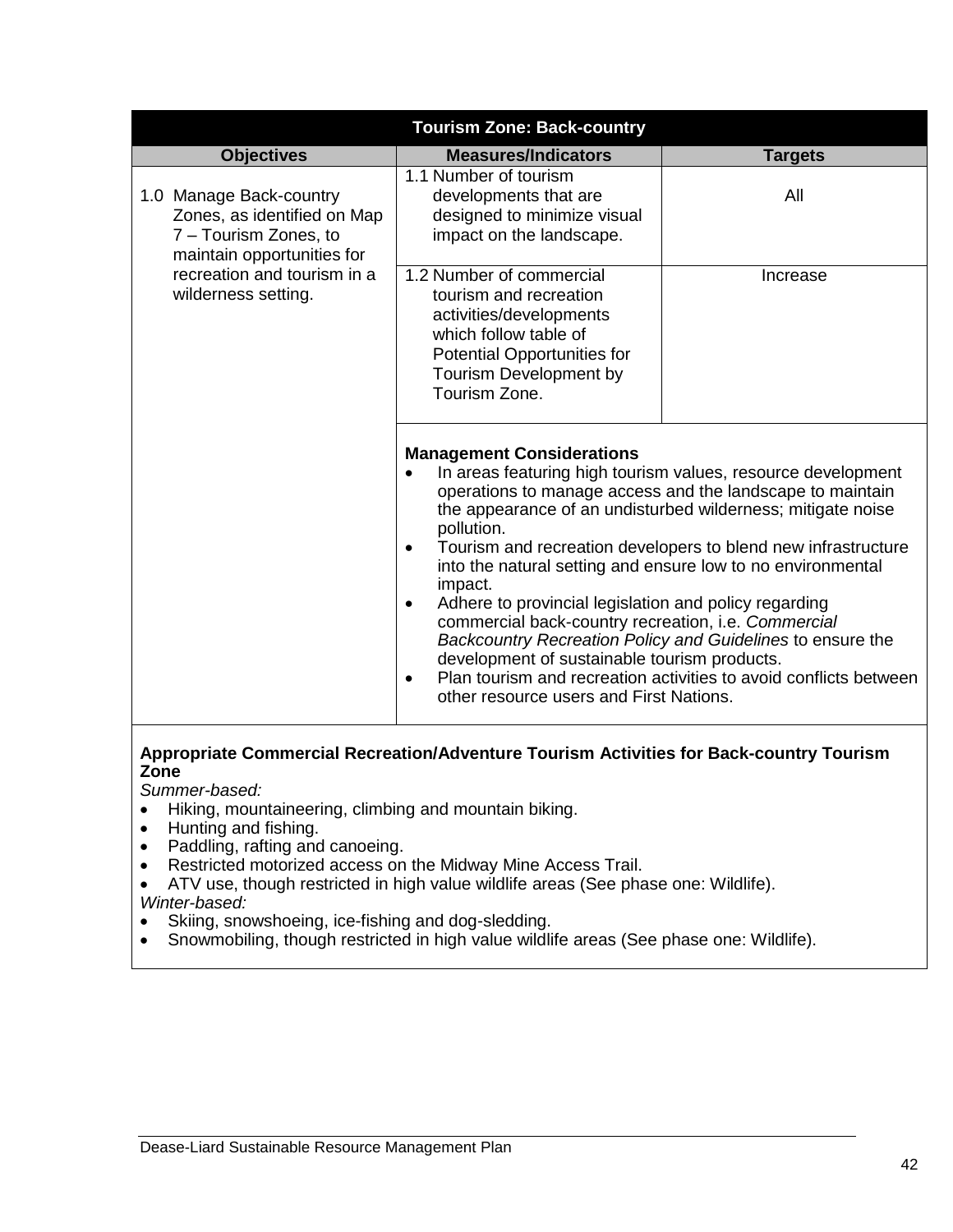Phase one of the SRMP included a legally established objective for visual quality for the Dease River, and an objective for visual quality for the Liard and Hyland Rivers. This phase builds on those objectives by extending the management intent to additional rivers and creeks identified in the table below.

|                                                                                                                                                                                                                                                                                                                                                                                                                                                                                                                                                                                                                                                                                                                                                                                                                                  | <b>Tourism Zone: Large River Corridors</b>                                                                                                                                                         |                |  |  |
|----------------------------------------------------------------------------------------------------------------------------------------------------------------------------------------------------------------------------------------------------------------------------------------------------------------------------------------------------------------------------------------------------------------------------------------------------------------------------------------------------------------------------------------------------------------------------------------------------------------------------------------------------------------------------------------------------------------------------------------------------------------------------------------------------------------------------------|----------------------------------------------------------------------------------------------------------------------------------------------------------------------------------------------------|----------------|--|--|
|                                                                                                                                                                                                                                                                                                                                                                                                                                                                                                                                                                                                                                                                                                                                                                                                                                  | (Dease, Liard, Rapid, Eagle, Little Rancheria, Tootsee, French, Turnagain, Four-Mile and Hyland                                                                                                    |                |  |  |
| <b>Objectives</b>                                                                                                                                                                                                                                                                                                                                                                                                                                                                                                                                                                                                                                                                                                                                                                                                                | Rivers; Four-Mile and McDame Creeks)<br><b>Measures/Indicators</b>                                                                                                                                 |                |  |  |
|                                                                                                                                                                                                                                                                                                                                                                                                                                                                                                                                                                                                                                                                                                                                                                                                                                  |                                                                                                                                                                                                    | <b>Targets</b> |  |  |
| 1.0 Maintain the appearance of<br>an undisturbed wilderness<br>setting in those areas<br>identified as Large River<br>Corridor on Map 7 -<br><b>Tourism Zones</b>                                                                                                                                                                                                                                                                                                                                                                                                                                                                                                                                                                                                                                                                | 1.1 Number of tourism<br>developments that are<br>designed to minimize visual<br>impact on the landscape.                                                                                          | All            |  |  |
|                                                                                                                                                                                                                                                                                                                                                                                                                                                                                                                                                                                                                                                                                                                                                                                                                                  | 1.2 Number of public and<br>Increase<br>commercial recreation<br>activities/developments<br>which follow table of<br><b>Potential Opportunities for</b><br>Tourism Development by<br>Tourism Zone. |                |  |  |
|                                                                                                                                                                                                                                                                                                                                                                                                                                                                                                                                                                                                                                                                                                                                                                                                                                  |                                                                                                                                                                                                    |                |  |  |
| <b>Management Considerations</b><br>• There is a legally established objective in place for the Dease<br>River (2004) to maintain visual quality - Ensure activities are not<br>visible or difficult to perceive as viewed from the Dease River.<br>There is an objective in place for the Liard and Hyland Rivers<br>$\bullet$<br>(2004) to maintain visual quality - Ensure that resource<br>development activities are not visually evident or, if evident,<br>remain subordinate as viewed from the Liard and Hyland Rivers.<br>• Tourism and recreation developers to locate and design<br>commercial facilities to blend into the natural setting of the area.<br>Tourism and recreation developers to apply sensitively<br>designed, well spaced, tourism-based infrastructure to maintain<br>a perception of remoteness. |                                                                                                                                                                                                    |                |  |  |
| <b>Tourism Zone:</b>                                                                                                                                                                                                                                                                                                                                                                                                                                                                                                                                                                                                                                                                                                                                                                                                             | Appropriate Commercial Recreation/Adventure Tourism Activities for Large River Corridors                                                                                                           |                |  |  |
| Guided canoeing, rafting and kayaking.<br>Some guided motor boating, depending on the river and the current level of use.<br>Kaska cultural and ecotourism site(s) and guided tours.<br>Fly fishing.<br>Lodge-based wilderness viewing and naturalist activities.<br>Guided fishing and hunting opportunities.                                                                                                                                                                                                                                                                                                                                                                                                                                                                                                                   |                                                                                                                                                                                                    |                |  |  |

Guided cultural education river tours.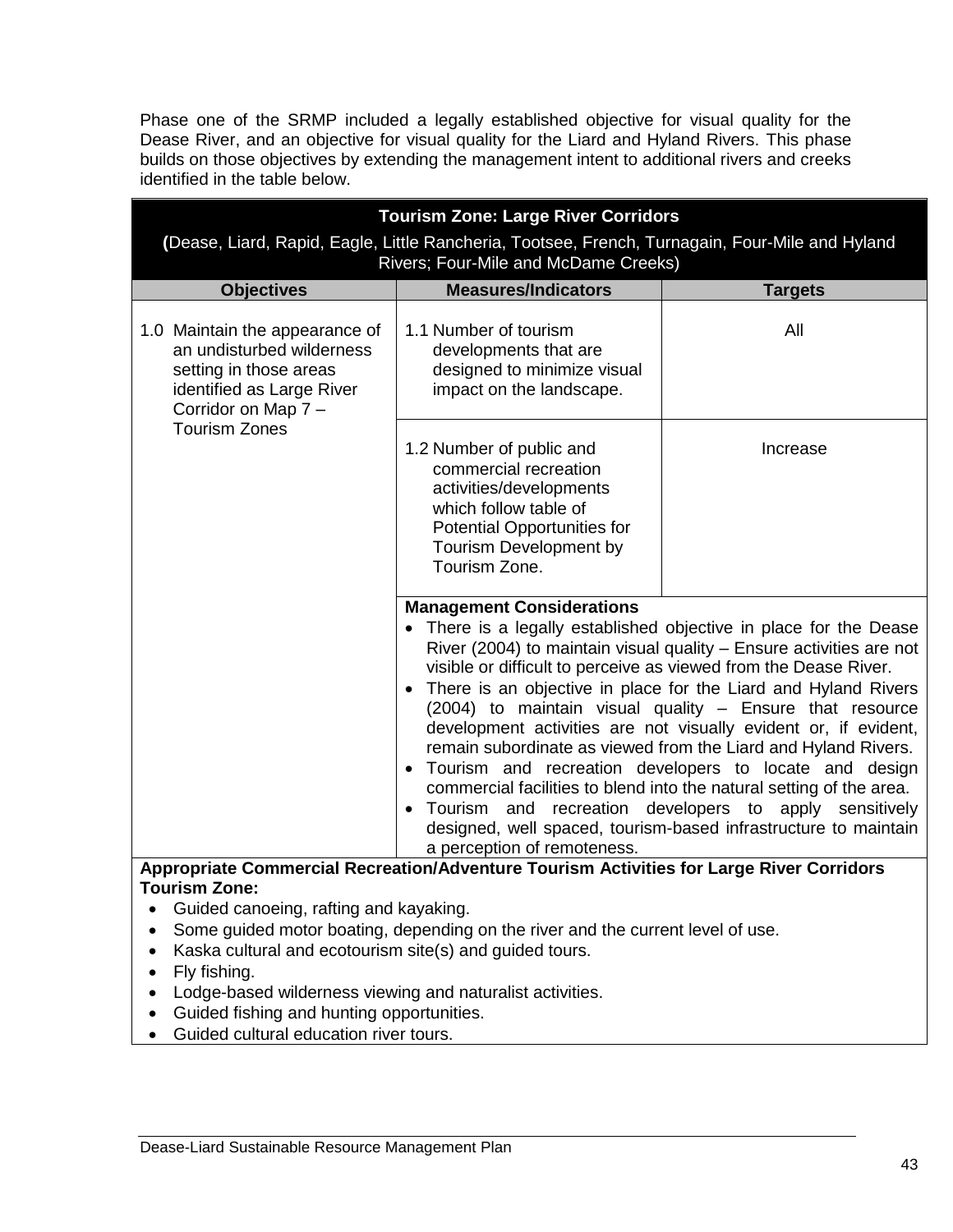| <b>Tourism Zone: Large Lakes</b><br>(Dease, Little Dease, Serpentine, Fish, Tootsee, Beale, Horseranch, Looncry, Deadwood, Cry, Meek,<br>Moose, Halfmoon, Swinton, Eaglehead, Killarney, Wheeler, Old Faddy and two unnamed lakes near<br>the Liard Eskers) |                                                                                                                                                                                                                                                                                                                                                                                                                                                                                                                                                                                                                                                                                                                                                                                                                                                                      |                |  |
|-------------------------------------------------------------------------------------------------------------------------------------------------------------------------------------------------------------------------------------------------------------|----------------------------------------------------------------------------------------------------------------------------------------------------------------------------------------------------------------------------------------------------------------------------------------------------------------------------------------------------------------------------------------------------------------------------------------------------------------------------------------------------------------------------------------------------------------------------------------------------------------------------------------------------------------------------------------------------------------------------------------------------------------------------------------------------------------------------------------------------------------------|----------------|--|
| <b>Objectives</b>                                                                                                                                                                                                                                           | <b>Measures/Indicators</b>                                                                                                                                                                                                                                                                                                                                                                                                                                                                                                                                                                                                                                                                                                                                                                                                                                           | <b>Targets</b> |  |
| 1.0 Maintain the appearance of<br>an undisturbed wilderness<br>setting in those areas<br>identified as Large Lakes on                                                                                                                                       | 1.1 Number of tourism<br>developments that are<br>designed to minimize visual<br>impact on the landscape.                                                                                                                                                                                                                                                                                                                                                                                                                                                                                                                                                                                                                                                                                                                                                            | All            |  |
| Map 7 - Tourism Zones                                                                                                                                                                                                                                       | <b>Management Considerations</b><br>The Province to manage viewscapes to maintain a natural<br>wilderness setting.<br>Resource development operations to locate roads and time<br>$\bullet$<br>road development activities to minimize disruption to tourism<br>and recreation activities as well as maintain a wilderness<br>experience.<br>The Province, First Nations and tourism and recreation<br>$\bullet$<br>developers to consider opportunities for cultural, ecotourism<br>and water-based tourism as well as guided tours and hunting.<br>Tourism and recreation developers to locate and design<br>$\bullet$<br>commercial facilities to blend into the natural setting of the<br>area.<br>Tourism and recreation developers to apply sensitively<br>٠<br>designed, well spaced, tourism-based infrastructure to maintain<br>a perception of remoteness. |                |  |

# **Appropriate Commercial Recreation/Adventure Tourism Activities for the Large Lake Tourism Zone**

*Summer-based:*

- Fishing (including fly-in fishing).<br>• Link activities on lakes to Kaska
- Link activities on lakes to Kaska tourism sites such as river rafting, fly-in fishing, Kaska ecotourism and cultural camps, or guided hunts with McDame and Davie Trails and tourism activities.
- Bird-watching/wildlife viewing.
- Non-motorized boating: canoeing/rafting/kayaking.
- Limited motor-boating.

# *Winter-based:*

• Ice fishing; ski touring/snowshoeing; dog sledding; wildlife viewing.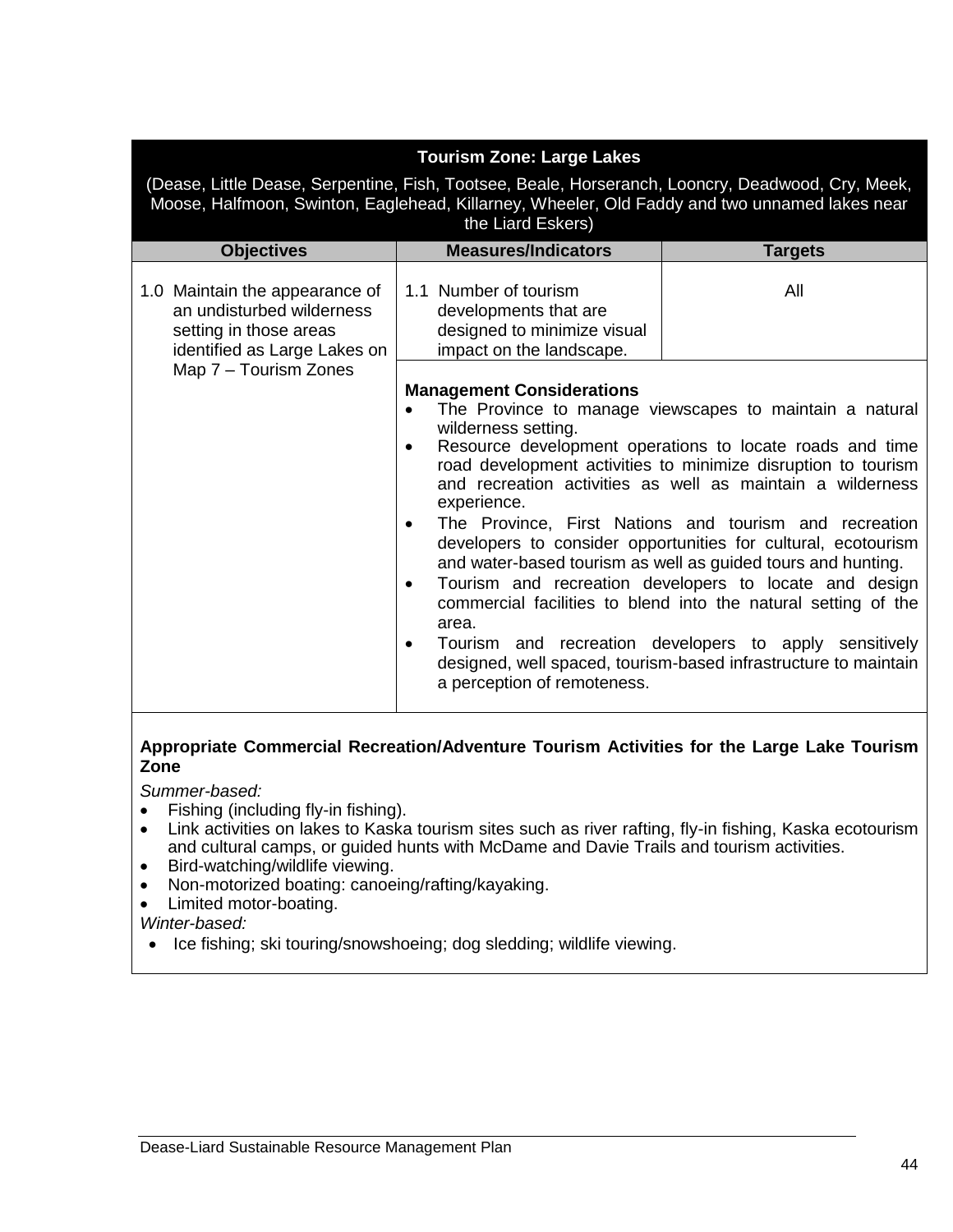| <b>Tourism Zone: McDame and Davie Trails</b>                                                                          |                                                                                                                                                                                                                                                                                                                                                                                                                                                      |                |
|-----------------------------------------------------------------------------------------------------------------------|------------------------------------------------------------------------------------------------------------------------------------------------------------------------------------------------------------------------------------------------------------------------------------------------------------------------------------------------------------------------------------------------------------------------------------------------------|----------------|
| <b>Objectives</b>                                                                                                     | <b>Measures/Indicators</b>                                                                                                                                                                                                                                                                                                                                                                                                                           | <b>Targets</b> |
| 1.0 Maintain the aesthetic<br>quality of the McDame and<br>Davie Trails, as identified on<br>Map 7 - Tourism Zones.   | 1.1 Number of industrial<br>activities not visually evident<br>or if evident, subordinate as<br>viewed from within the zone                                                                                                                                                                                                                                                                                                                          | All            |
| 2.0 Maintain the structural<br>integrity of the McDame and<br>Davie Trails, as identified on<br>Map 7 - Tourism Zones | 2.1 Percentage of industrial<br>activities which follow the<br>Guidelines for Features,<br><b>Facilities and Trails</b><br>Management                                                                                                                                                                                                                                                                                                                | 100%           |
|                                                                                                                       | <b>Management Considerations</b><br>The Province to manage viewscapes to maintain a natural<br>wilderness setting.<br>Non-motorized use only on the trails from spring thaw to fall<br>$\bullet$<br>freeze-up.<br>Use of ATVs, snowmobiles or other motorized vehicles<br>$\bullet$<br>permitted from fall freeze-up to spring thaw.<br>See phase one: Cultural Heritage Resources, objective 3.<br>Refer to Table 5 for impact considerations.<br>٠ |                |
| Appropriate Commercial Recreation/Adventure Tourism Activities for the McDame and Davie<br><b>Trails Tourism Zone</b> |                                                                                                                                                                                                                                                                                                                                                                                                                                                      |                |

*Summer-based:*

- Hiking, horseback riding and mountain biking.
- Link activities on the trails to other Kaska tourism activities such as river rafting, fly-in fishing, Kaska ecotourism and cultural camps, and guided hunting. *Winter-based:*
- Snowmobiling, ski touring, snowshoeing and dog-sledding.

| <b>Tourism Zone: Communities</b>                                                                                                                                                                  |                                                      |          |
|---------------------------------------------------------------------------------------------------------------------------------------------------------------------------------------------------|------------------------------------------------------|----------|
| <b>Objectives</b>                                                                                                                                                                                 | <b>Measures/Indicators</b>                           | Targets  |
| 1.0 Provide opportunities for<br>quality, community-based<br>tourism operations adjacent<br>to the communities of Good<br>Hope Lake and Lower Post,<br>as identified on Map 7 -<br>Tourism Zones. | 1.1 Number of community-based<br>tourism operations. | Increase |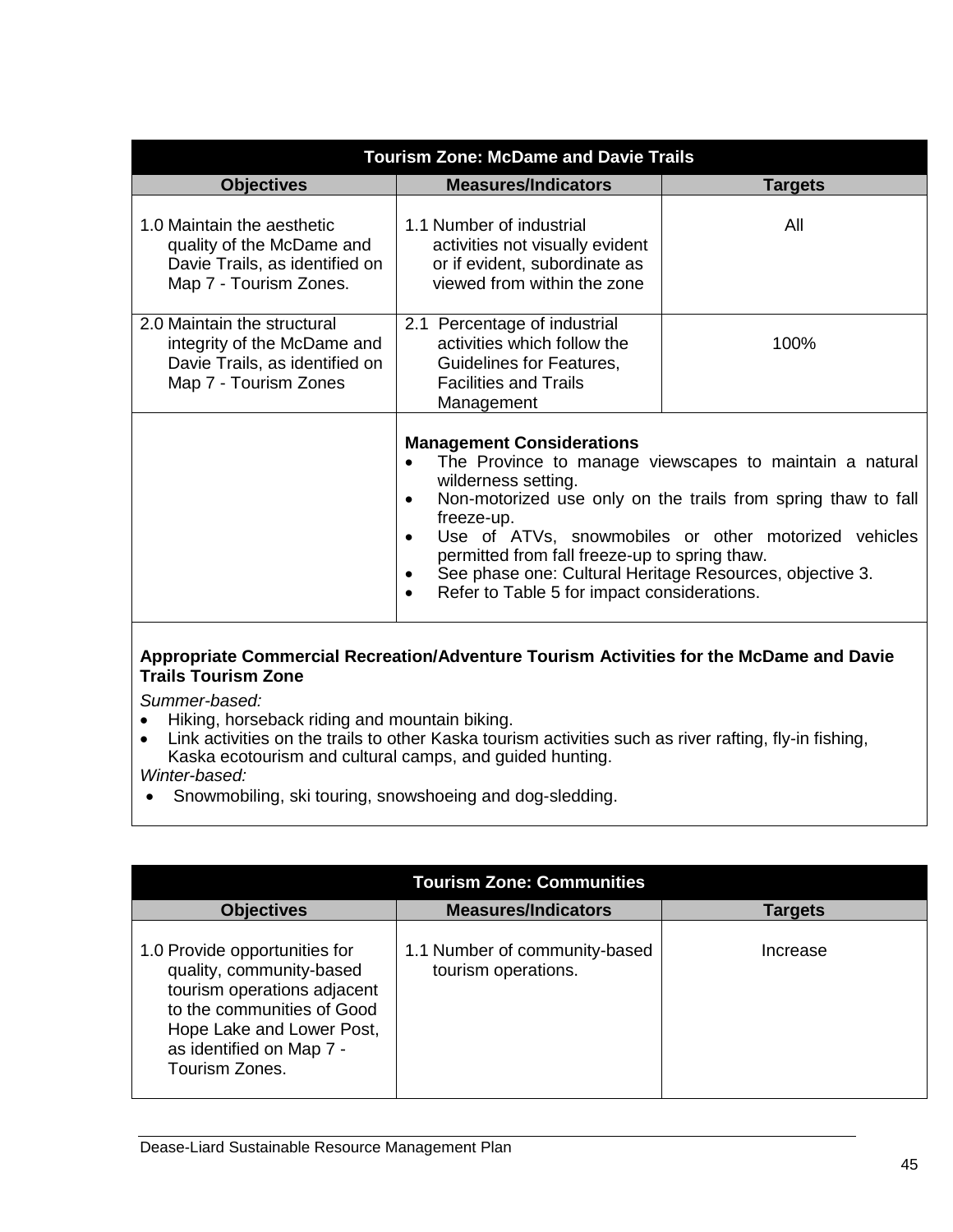| 2.0 Manage Community Zones,<br>as identified on Map 7 -<br>Tourism Zones, to maintain<br>a wide spectrum of public<br>and commercial recreation<br>values, opportunities and<br>activities. | 2.1 Number of public and<br>commercial recreation<br>activities/developments<br>which follow table of<br>Potential Opportunities for<br>Tourism Development by<br>Tourism Zone       |                                                                                                                                                                                                                                                                                                             |
|---------------------------------------------------------------------------------------------------------------------------------------------------------------------------------------------|--------------------------------------------------------------------------------------------------------------------------------------------------------------------------------------|-------------------------------------------------------------------------------------------------------------------------------------------------------------------------------------------------------------------------------------------------------------------------------------------------------------|
|                                                                                                                                                                                             | <b>Management Considerations</b><br>٠<br>consistent with phase one: Visual Quality.<br>meaningfully involved in all new tourism ventures.<br>local fish and wildlife are maintained. | Management of viewscapes from communities should be<br>Ensure locally significant access corridors and trails are<br>maintained for public and commercial recreationists to enjoy.<br>Ensure community members and tourism operators are<br>The Province to ensure water quality and functional habitat for |

## **Appropriate Commercial Recreation/Adventure Tourism Activities for Communities Tourism Zone**

*Summer-based:* 

- Cultural education/interpretation: fixed structures; guided outdoor tours.
- Nature education/interpretation: fixed structures; guided outdoor tours.
- Quality/authentic shopping, dining and lodging development.
- Gateway for guided or self-guided canoe and motor boat activities (lake- and river-based), river rafting, horseback riding, day-hiking and ATV use.

*Winter-based:* 

- Gateway for guided snowmobiling, dog-sledding, ice-fishing and snow-shoeing.
- Quality/authentic shopping, dining and lodging development.

# **2.6.5 Management Direction for Commercial Sport Fishing**

There are a number of management considerations for the catch of sport fish and lake trout.

First of all, small lakes less than 25 hectares are likely unable to support any kind of commercial sport fishery for any species. Fish populations in these lakes are small and can be over-fished with only minimal exploitation.

Secondly, northern pike usually inhabit shallower near-shore habitat which is limited in extent for some lakes in the plan area. However, in British Columbia as a whole, populations of northern pike are typically not subject to collapse due to over-exploitation, although the largest "trophy-sized" individuals may be removed when harvest increases. It is generally acknowledged that lake trout are more broadly sensitive to overharvest due to slow growth, late maturity and low reproductive potential; populations of this species may experience permanent collapse under some conditions. The sensitivity of lake trout to overharvest has prompted a provincial review of the recreational angling regulations for this species.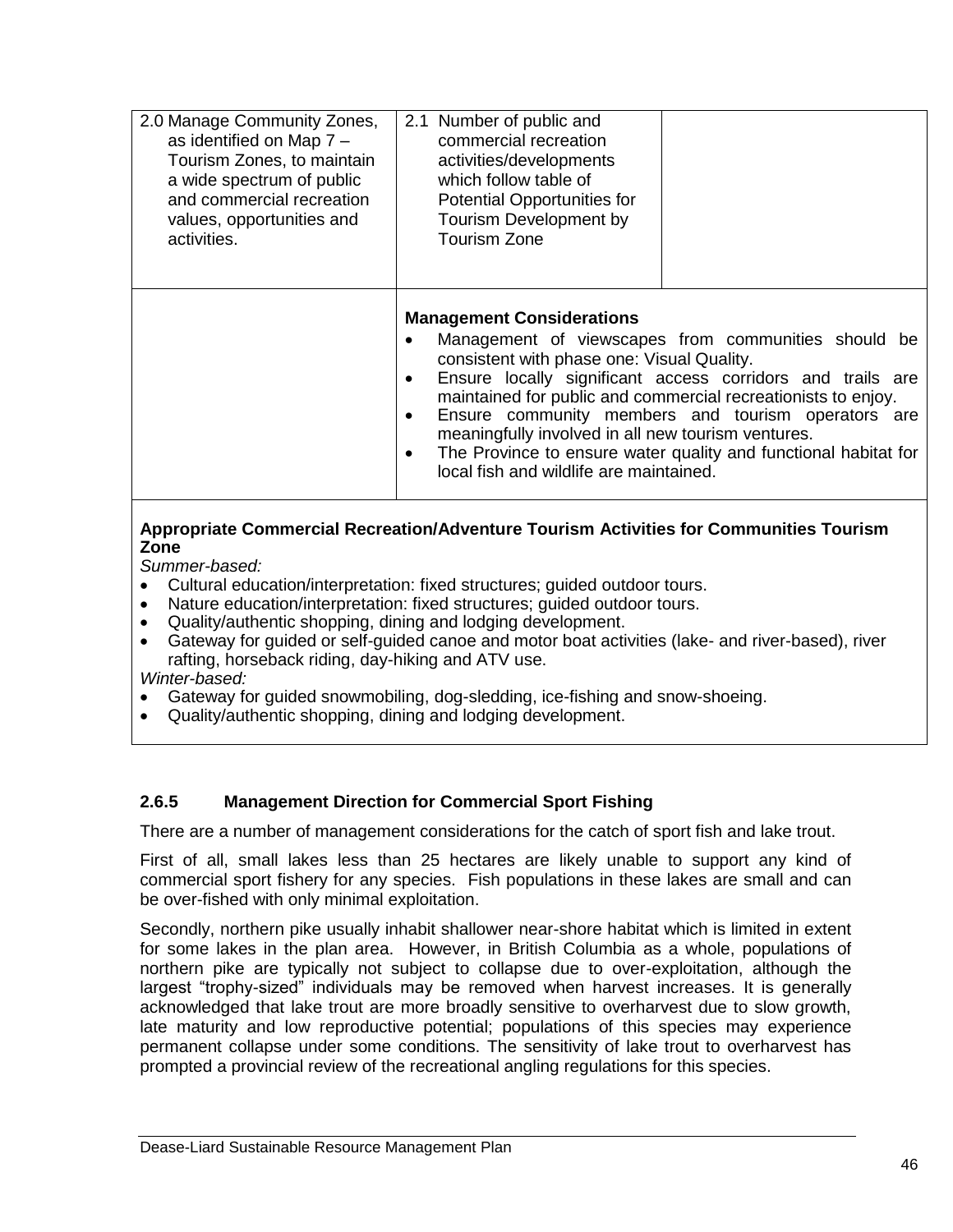Thirdly, there is almost no inventory information for lakes less than 100 hectares in the plan area. It may be that lake trout tend not to inhabit certain kinds of lakes in the Dease-Liard. If this is the case, then sport fishing opportunities could be considerably overestimated.

| <b>Objectives</b>                                       | <b>Measures/Indicators</b>                                                                                                                                                                                                                                                                                                                                                                                                                                                                                                                                                                                                                                                                                                                                                                                                                     | <b>Targets</b> |  |
|---------------------------------------------------------|------------------------------------------------------------------------------------------------------------------------------------------------------------------------------------------------------------------------------------------------------------------------------------------------------------------------------------------------------------------------------------------------------------------------------------------------------------------------------------------------------------------------------------------------------------------------------------------------------------------------------------------------------------------------------------------------------------------------------------------------------------------------------------------------------------------------------------------------|----------------|--|
| 1.0 Maintain the potential for,<br>and continuation of, | 1.1 Number of commercial<br>sport fishery tenures for<br>lakes.                                                                                                                                                                                                                                                                                                                                                                                                                                                                                                                                                                                                                                                                                                                                                                                | No decrease    |  |
| commercial sport fisheries                              | <b>Management Considerations</b>                                                                                                                                                                                                                                                                                                                                                                                                                                                                                                                                                                                                                                                                                                                                                                                                               |                |  |
| for lakes.                                              | The Province and commercial sport fishery operators to<br>٠<br>consider slot limits and catch-and-release fisheries as<br>management options.<br>Commercial sport fishery operators are encouraged to collect<br>٠<br>and interpret basic lake and fish population information.<br>Commercial sport fishery operators and anglers are<br>$\bullet$<br>encouraged to keep track of the fisheries by collecting basic<br>information such as age, size, growth rates of fish and angler<br>success rates.<br>The Province to consider setting aside one or two lakes for<br>٠<br>every watershed in the plan area as "control" or "benchmark"<br>lakes where no fishing takes place. Fish populations in these<br>lakes would serve scientific and background information<br>purposes.<br>The Province and commercial sport fishery operators to |                |  |
|                                                         | consider conducting studies and surveys to determine                                                                                                                                                                                                                                                                                                                                                                                                                                                                                                                                                                                                                                                                                                                                                                                           |                |  |
|                                                         | populations of large trophy fish.<br>Fish surveys and studies to involve First Nations<br>٠<br>representatives.                                                                                                                                                                                                                                                                                                                                                                                                                                                                                                                                                                                                                                                                                                                                |                |  |
| 2.0 Maintain populations of                             | 2.1 Number of large trophy fish.                                                                                                                                                                                                                                                                                                                                                                                                                                                                                                                                                                                                                                                                                                                                                                                                               | No decrease    |  |
| large trophy fish in lakes.                             | <b>Management Considerations</b>                                                                                                                                                                                                                                                                                                                                                                                                                                                                                                                                                                                                                                                                                                                                                                                                               |                |  |
|                                                         | See Management Considerations for Objective 1 above.                                                                                                                                                                                                                                                                                                                                                                                                                                                                                                                                                                                                                                                                                                                                                                                           |                |  |

# **2.7 Access**

The Dease-Liard remains relatively unroaded due to its remoteness, low population and small amount of resource development. Issues related to ecological and cultural heritage values may arise as access is developed for resource activities in previously unroaded areas.

# **2.7.1 Management Direction for Access**

This plan highlights areas of concern and provides direction to guide access development. It is expected that the implementation of access management control for roads that may be developed for timber extraction within Timber Area A (see phase one of the SRMP) will be the responsibility of forest tenure holders. If required, access management control measures may be implemented on roads that may be developed for other resource activities outside of Timber Area A, such as for mining or tourism. These measures will be implemented in cooperation with the appropriate agencies, consistent with their mandates and guiding legislation. Management objectives pertaining to access are not mandatory for the exploration and development of sub-surface resources. However, they will be considered during the permitting and approval processes for mineral, oil and gas and energy-related projects.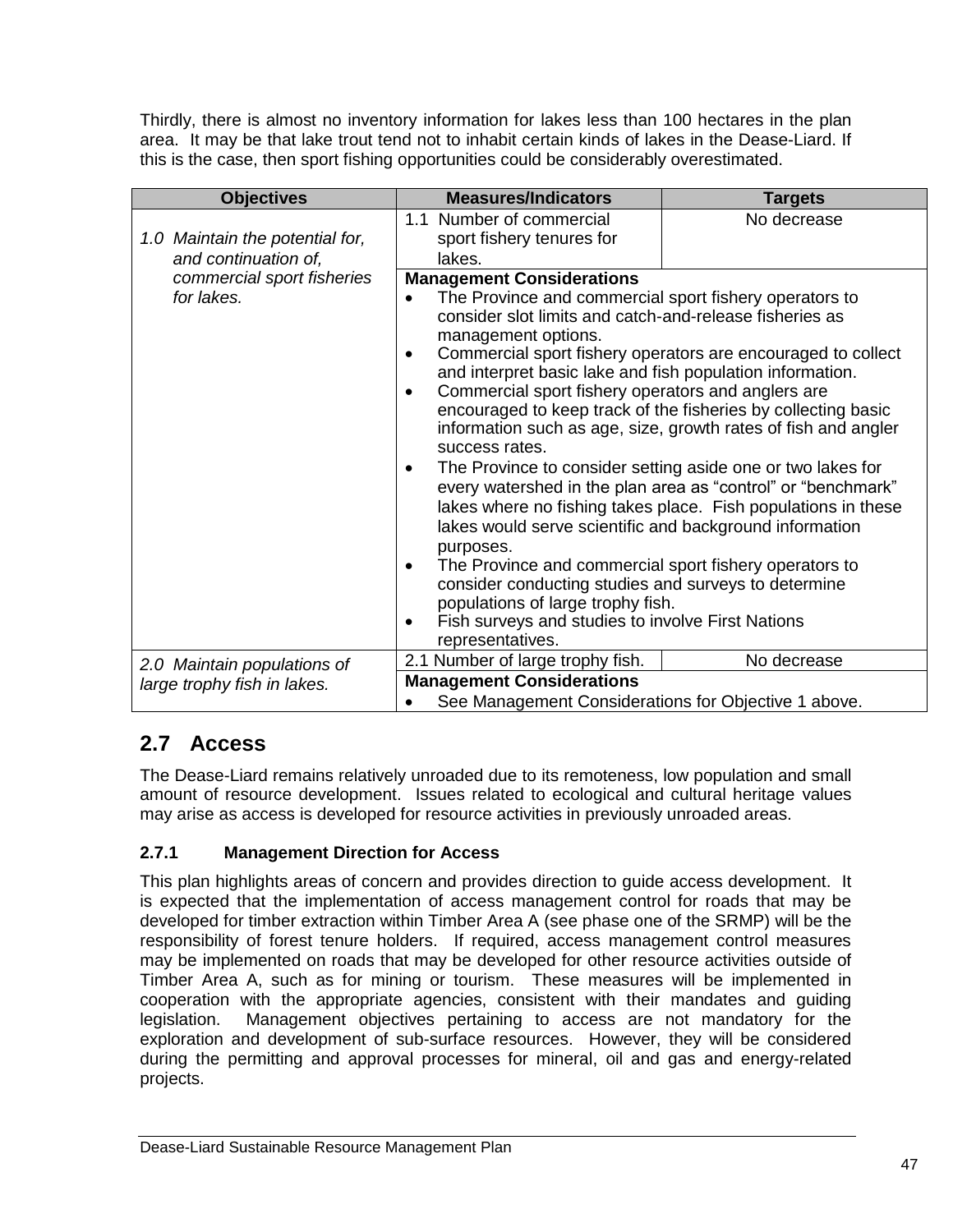*The Forest and Range Practices Act* and the Mineral Exploration Code provide the current framework for access development, such as road layout and construction, in consideration of a range of resource values.

Table 6 outlines the various types of roads relevant to the plan area and the agency responsible for each.

| <b>Name</b>                                                                                                                                                                                         | <b>Description</b>                                                                                                                                                                                                                                                                                                                                                                                              | <b>Agency Responsible</b>                                                                                                                                                                                                                                                            |
|-----------------------------------------------------------------------------------------------------------------------------------------------------------------------------------------------------|-----------------------------------------------------------------------------------------------------------------------------------------------------------------------------------------------------------------------------------------------------------------------------------------------------------------------------------------------------------------------------------------------------------------|--------------------------------------------------------------------------------------------------------------------------------------------------------------------------------------------------------------------------------------------------------------------------------------|
| Trails, tote roads,<br>footpaths                                                                                                                                                                    | Most were established by use only and for<br>the purposes of trade, food, aggression, etc.<br>Many have fallen into disuse. New necessity<br>like tourism may resurrect a trail's use. Can<br>range from no status crown land or trespass<br>to a future arterial corridor in the form of a<br>Crown reserve. Should be considered for<br>their cultural heritage and aesthetic values.                         | Likely no registered right of way<br>agreement, therefore no status in<br>the Land Title or other authority's<br>systems.                                                                                                                                                            |
| Section 2 Roads                                                                                                                                                                                     | All roads, other than private roads, deemed<br>common and public. Includes Provincial<br>Highways. Most of the Ministry of<br>Transportation and Infrastructure's (MoTI)<br>business is conducted here (construction,<br>maintenance, closures/exchanges, etc).                                                                                                                                                 | MoTI under the Transportation Act.                                                                                                                                                                                                                                                   |
| <b>Forest Service Roads</b><br>(FSR), Road Permit<br>roads, Special Use<br>Permit roads; roads for<br>woodlot licenses,<br>cutting permits, timber<br>sale licenses and<br>forestry licenses to cut | Related primarily to forestry.<br>Road Permit roads are for forest harvest<br>access.<br>Special Use Permit roads are related to non-<br>forestry industrial uses such as mining.                                                                                                                                                                                                                               | Most are Ministry of Forests, Lands<br>and Natural Resource Operations<br>under the Forest and Range<br>Practices Act.<br>Forest licensees responsible for<br>Road Permit roads.<br>Special Use Permit holder<br>responsible for these roads.                                        |
| Petroleum Development<br>Roads (PDRs) and<br>lease roads                                                                                                                                            | Related to oil and gas. Roads established by<br>request to the Lands Branch via the Oil and<br>Gas Commission (OGC) and the user. Not<br>"public roads" in the Provincial Highway<br>sense, but the public can use them with<br>some exceptions. Private owner may levy a<br>fee for use.                                                                                                                       | OGC under the Petroleum and<br>Natural Gas Act; right of ways<br>under the Land Act.                                                                                                                                                                                                 |
| Mining roads; Mineral<br><b>Exploration Roads</b>                                                                                                                                                   | Related to mining. Not "public roads" in the<br>Provincial Highway sense, but the public can<br>use them with some exceptions. Most mining<br>roads are not available for public use if they<br>are controlled access i.e. gated. They are<br>available to other industrial users and a fee<br>may be charged for maintenance costs. The<br>same applies to exploration roads during the<br>exploration season. | Authority can be either the Ministry<br>of Forests, Lands and Natural<br>Resource Operations (FLNRO) or<br>Ministry of Energy and Mines,<br>depending on whether the road is<br>through Crown land, Crown land<br>designated as Provincial Forest, or<br>on mineral or placer title. |

**Table 6: Road Types and Agency Responsible**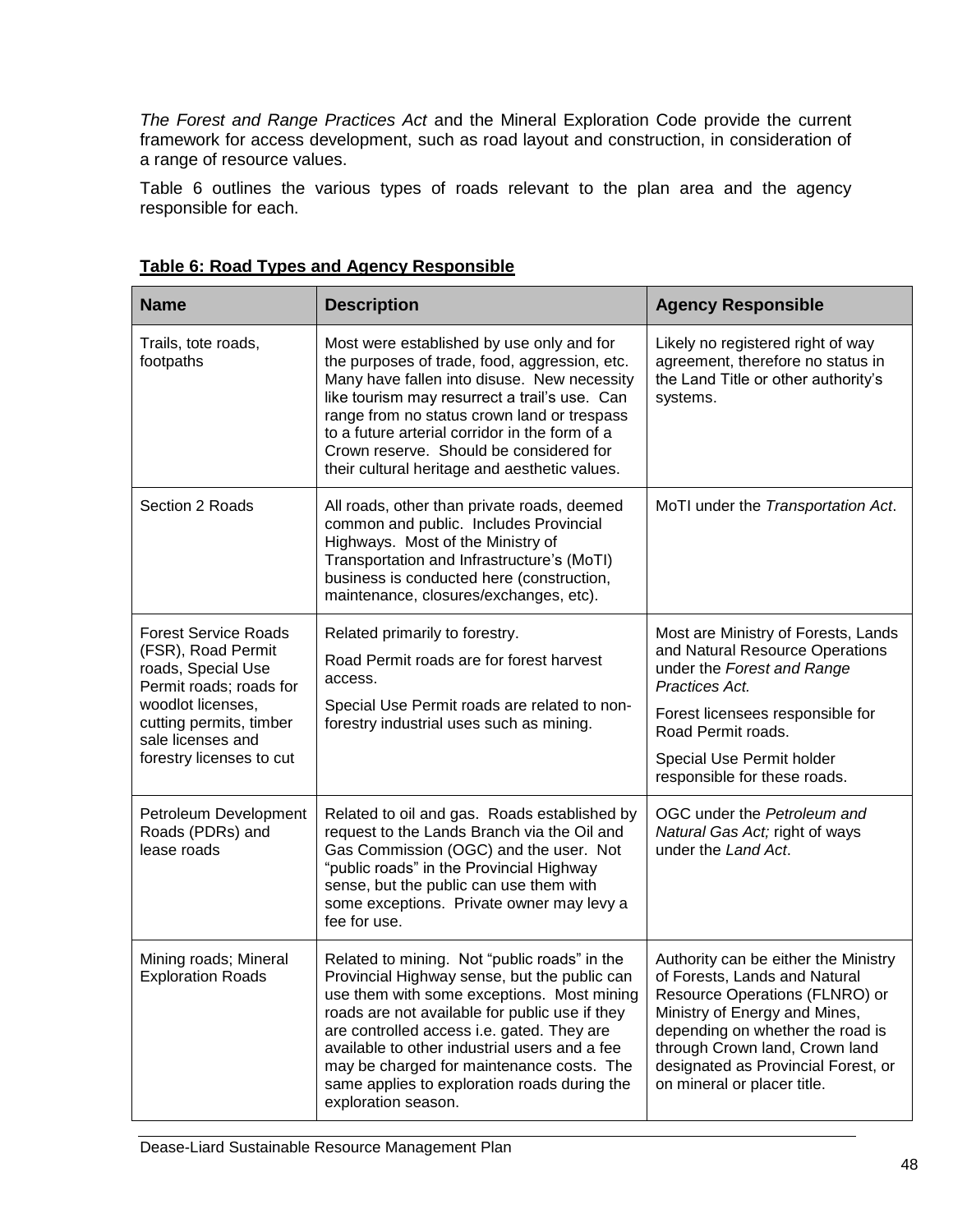|                                                                        | Mining developer may have Special Use<br>Permit road to access a claim.                                                         |                                                                                                                                                  |
|------------------------------------------------------------------------|---------------------------------------------------------------------------------------------------------------------------------|--------------------------------------------------------------------------------------------------------------------------------------------------|
| Industrial Roads                                                       | Much like PDRs and mining roads with the<br>exception of jurisdiction. Private roads<br>subject to rules, regulations and fees. | MoTI under the Industrial Roads<br>and Transportation Act. Can also<br>be multi jurisdictional by agreement<br>(i.e. with Forest Service Roads). |
| Roads in provincial<br>parks                                           | Access to park campsites, facilities and trails.                                                                                | MoE                                                                                                                                              |
| New roads constructed<br>after issuance of Land<br>Act tenure by FLNRO | For access to various Land Act tenures,<br>including Independent Power Projects.                                                | After expiry of tenure, becomes<br>non-status and FLNRO assumes<br>responsibility.                                                               |

Table 7 identifies the location of resource-specific objectives related to access both within this document, and in the 2004 SRMP.

| <b>Section</b>                                              | <b>Objectives</b> |
|-------------------------------------------------------------|-------------------|
| 2004 Dease-Liard SRMP                                       |                   |
| Management Direction for Caribou                            | 6 and 7           |
| Management Direction for Moose                              | $\overline{2}$    |
| <b>Management Direction for Mountain Ungulates</b>          | 1 and $2$         |
| <b>Management Direction for Grizzly Bear</b>                | 2 and 4           |
| <b>Management Direction for Furbearers</b>                  | 4                 |
| <b>Management Direction for Bull Trout</b>                  | 1                 |
| Management Direction for Endangered Wildlife                | 1 and $2$         |
| <b>Management Direction for Community Uses</b>              | 1                 |
| <b>Management Direction for Cultural Heritage Resources</b> | 3                 |
| <b>Management Direction for Access</b>                      | 1                 |
| 2012 Dease-Liard SRMP                                       |                   |
| Management Direction for Minerals and Aggregates            | 3                 |

# **Table 7. Objectives for Access Related to Specific Resource Values**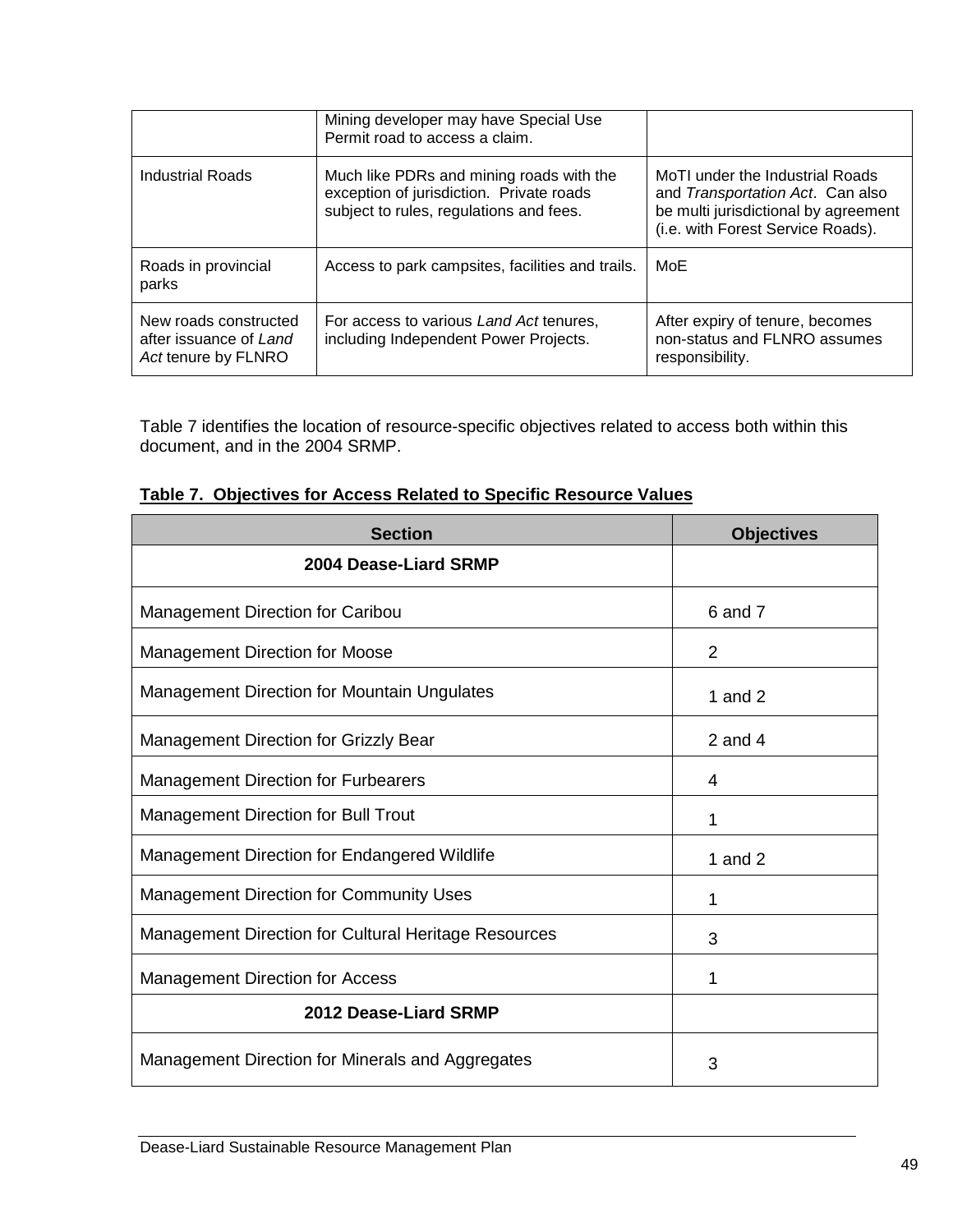| Management Direction for Oil and Gas                          | 3                                                        |
|---------------------------------------------------------------|----------------------------------------------------------|
| Area Specific Management Direction for Tourism and Recreation | Large Lake Bodies<br>(1); McDame and<br>Davie trails (1) |
| Management Direction for the Gu Cha Duga Zone                 |                                                          |

# **2.8 Gu Cha Duga Zone**

# **2.8.1 Resource Values**

Gu Cha Duga means "for the grandchildren" in a Kaska Dena dialect. This name describes areas within the Kaska traditional territory that have a large concentration and diversity of cultural sites, sacred areas and wildlife, and are of current and historical importance to the Kaska Dena to maintain their way of life.

The Ne"āh" area to be protected is considered a core Gu Cha Duga area. Surrounding the core area, extending north to the Yukon border east of the Dease River and south towards Rapid River, is the Gu Cha Duga Zone (Map 8: Gu Cha Duga Zone). It is approximately 370,000 hectares, which represents approximately 16% of the Dease-Liard SRMP area, and 4% of the Kaska traditional territory.

This zone provides linkages and connectivity to other areas in Kaska traditional territory via the adjacent Kaska Identified Watersheds and Large River Corridors. It also connects with the Muskwa-Kechika Management Area to the east.

# **2.8.2 Management Direction for the Gu Cha Duga Zone**

The primary goal for management within the Gu Cha Duga Zone is to maintain its cultural values, ecosystem integrity and natural backcountry characteristics. It is also intended to provide opportunities for tourism, commercial recreation, guide outfitting, mineral exploration and oil and gas exploration, so long as these activities recognize and respect the main purpose of the area. The Gu Cha Duga Zone is further intended to emphasize and market non-traditional and innovative uses of the commercial forests such as for carbon credits or biodiversity offsets.

A number of Kaska Dena interests and concerns for the Gu Cha Duga Zone, including access, maintenance of traditional use areas, and resources important for sustenance activities, are addressed in other chapters of the SRMP. In accordance with provincial legislation and policy, access roads are to be reclaimed after the conclusion of industrial activities. Forestry regulations specify that road deactivation must occur following the completion of harvesting activities. Finally, Kaska Dena cultural and sacred areas will be avoided as specified by the Cultural Heritage Resources chapter in phase one of the SRMP.

*The Kaska Dena see the Gu Cha Duga Zone as an important place which warrants, establishing it as a distinct zone to provide direction for the values to be maintained. Over time, the Kaska are interested in establishing a legal designation for wildlife in this area, such as a Wildlife Management Area or a Land Use Objective, with shared decision making on the lands around the core Ne'āh' protected area.*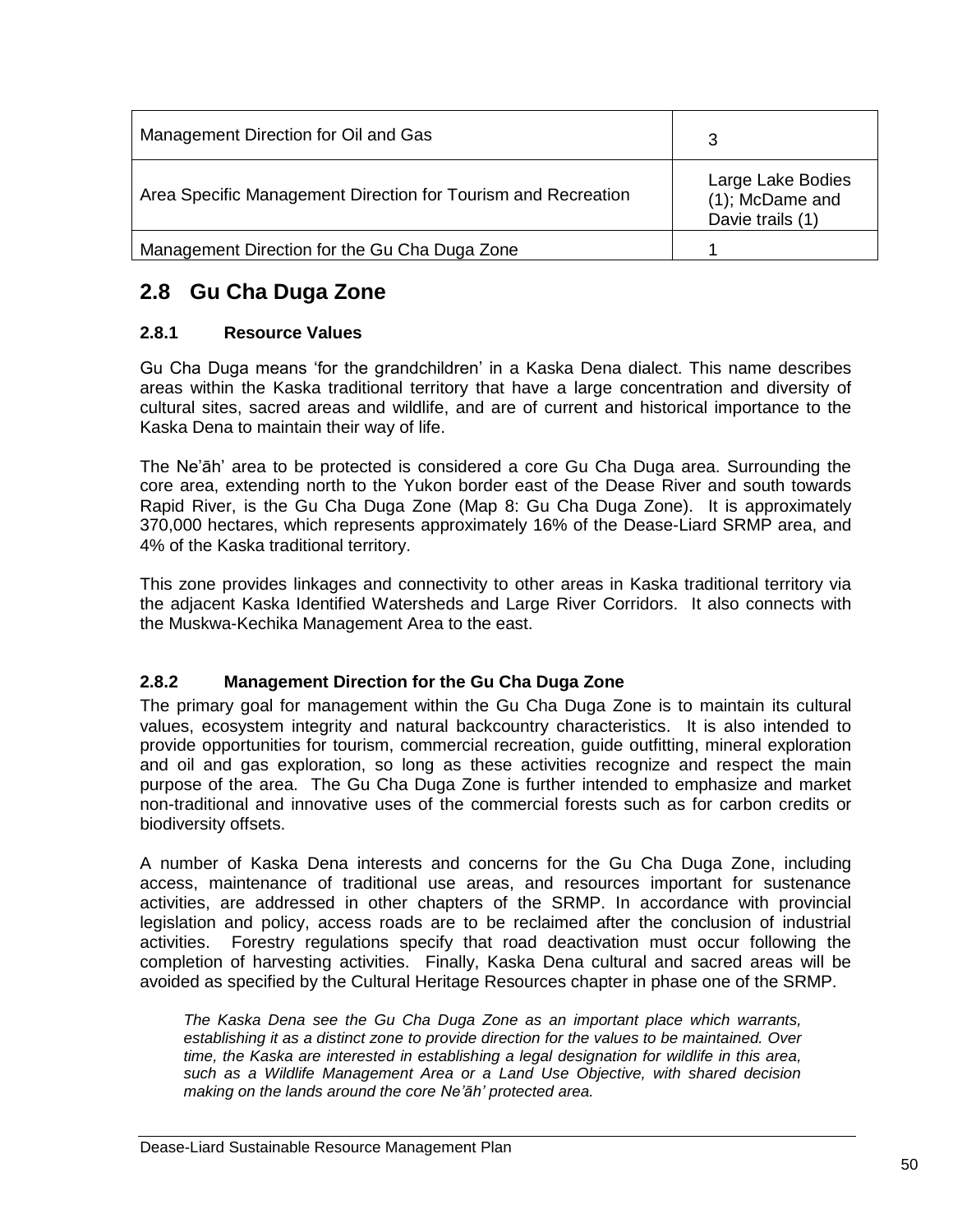*This approach would, in Kaska's view, maintain the goals for this zone by:*

- *Placing an emphasis on its remote and natural backcountry characteristics as well as a priority for ecological and cultural conservation;*
- *Emphasizing marketing the conservation and cultural values of the area while supporting alternate uses of the commercial forest such as for carbon credits or biodiversity offsets;*
- *Supporting preferred activities such as tourism, commercial recreation, guide outfitting and mineral exploration that does not include permanent road access;*
- *Allowing temporary road development and once industrial activities are completed, deactivating and reclaiming roaded areas;*
- *Avoiding Kaska cultural and sacred areas; and,*
- *Maintaining the ecosystem integrity and cultural values of the area.*

#### **Plan Goal for the Gu Cha Duga Zone**

 To recognize and respect the areas that have a large concentration and diversity of cultural sites, sacred areas and wildlife, and are of current and historical importance to the Kaska Dena to maintain their way of life.

| <b>Objectives</b>                                                                                                                                                                | <b>Measures/Indicators</b>                                                                                                                                                                                                                                                                                                                                                                                                                                     | <b>Targets</b>                                                                                                                                                                                            |
|----------------------------------------------------------------------------------------------------------------------------------------------------------------------------------|----------------------------------------------------------------------------------------------------------------------------------------------------------------------------------------------------------------------------------------------------------------------------------------------------------------------------------------------------------------------------------------------------------------------------------------------------------------|-----------------------------------------------------------------------------------------------------------------------------------------------------------------------------------------------------------|
| 1.0 Manage industrial activities<br>and access to maintain<br>cultural values, ecosystem<br>integrity and the natural<br>back-country characteristics<br>of the Gu Cha Duga Zone | 1.1 Percentage of roads<br>deactivated and/or<br>reclaimed following the<br>completion of industrial<br>activities.                                                                                                                                                                                                                                                                                                                                            | 100% (subject to<br>consultation with Kaska<br>Dena)                                                                                                                                                      |
| identified on Map 8.                                                                                                                                                             | 1.2 Communication tools are in<br>place that will provide<br>clients and tenures staff<br>with notice that deeper<br>consultation is required<br>(see Management<br>Considerations).                                                                                                                                                                                                                                                                           | Within 6 months after plan<br>approval                                                                                                                                                                    |
|                                                                                                                                                                                  | <b>Management Considerations</b><br>Communicate that this area is very important to the Kaska<br>and that government will be undertaking a deeper level of<br>consultation regarding mining and land use applications in<br>this area. Examples of tools to be used in communicating<br>this message include:<br>$\circ$<br>dates/Pages/default.aspx<br>Information layer on MapPlace<br>$\circ$<br>http://www.mapplace.ca<br>$\circ$<br><b>Titles Online.</b> | Information Update on the MEMPR website:<br>http://www.empr.gov.bc.ca/Titles/MineralTitles/InformationUp<br>Data layer on the government data warehouse<br>(LRDW) which will then be available to Mineral |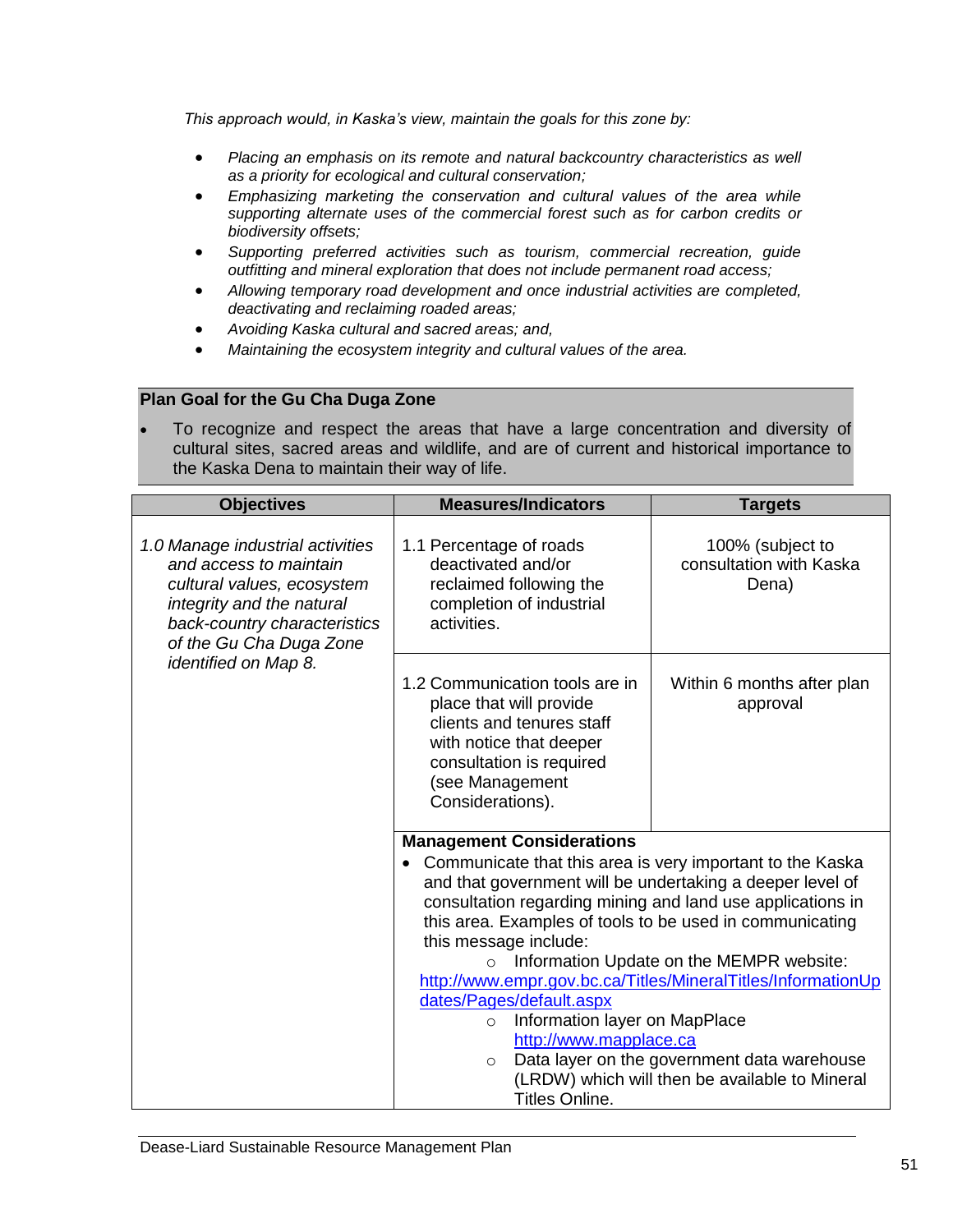| Mine Management System (for Notice of Work)<br>$\circ$                                                                                                                                                                                                                                                                                                                                                           |
|------------------------------------------------------------------------------------------------------------------------------------------------------------------------------------------------------------------------------------------------------------------------------------------------------------------------------------------------------------------------------------------------------------------|
| Notation of Interest (to include details on<br>$\circ$                                                                                                                                                                                                                                                                                                                                                           |
| rationale/intent for the zone, resource                                                                                                                                                                                                                                                                                                                                                                          |
| management considerations, contacts and                                                                                                                                                                                                                                                                                                                                                                          |
| process to acquire additional information).                                                                                                                                                                                                                                                                                                                                                                      |
| <b>Mineral Reserve</b><br>$\Omega$                                                                                                                                                                                                                                                                                                                                                                               |
| Encourage non-roaded access where feasible.<br>• Ensure that all road access into the Gu Cha Duga Zone is<br>temporary and that road approvals include plans for<br>deactivation and/or reclamation following the completion of<br>activities at the end of the development cycle.<br>This chapter is consistent with objectives in the Access,<br>$\bullet$<br>Minerals and Aggregates, and Oil, Gas and Energy |
| chapters.<br>Refer to Cultural Heritage Resources and Wildlife chapters<br>$\bullet$<br>in phase one for objectives to maintain cultural values and<br>wildlife populations, respectively.                                                                                                                                                                                                                       |

# *2.9* **Climate Change**

# **2.9.1 Background**

Increasing atmospheric concentrations of carbon dioxide and other greenhouse gases, largely the result of fossil fuel burning, are causing global temperatures to increase. Between 1950 and 2001, average annual temperatures in northern British Columbia and southeast Yukon have increased by 2-3°C, with the greatest degree of change taking place over the winter months. The trend has been for an increasing growing season, earlier spring peak water flows, and a higher proportion of total precipitation falling as snow. The north is experiencing longer, drier summers and warmer, shorter winters. Climate change is expected to accelerate over the next hundred years. If steps are not taken to limit the overall warming to  $2^{\circ}C$  by 2100, the result could be the release of methane gas frozen in permafrost that could lead to even more intense, rapid and abrupt climate change (Walter, K.M. *et al.* 2006).

Boreal forests act as carbon sinks and thus play a critical role in regulating global climate and water cycles [\(http://yukon.taiga.net/swyukon/indicators.cfm](http://yukon.taiga.net/swyukon/indicators.cfm)). However, the opposite is true when the distribution and dynamics of boreal forests are largely *determined* by climate. The key findings of the Arctic Climate Impact Assessment that pertain to the boreal forest include (ACIA Secretariat and Cooperative Institute for Arctic Research, 2007):

- The treeline is expected to move northward and into higher elevations, with forests replacing a large portion of the existing tundra and alpine habitats.
- Natural disturbances such as forest fires and insect infestations are very likely to increase in frequency, severity and duration. In turn, this could increase the potential invasion by non-native species.
- Increases in natural disturbances may lead to a shift to younger forests; populations of species dependent on old growth attributes and their associated habitat elements may decline.
- The possibility that some ecosystems may exceed critical thresholds and may collapse entirely with new types of ecosystems replacing them on the landscape.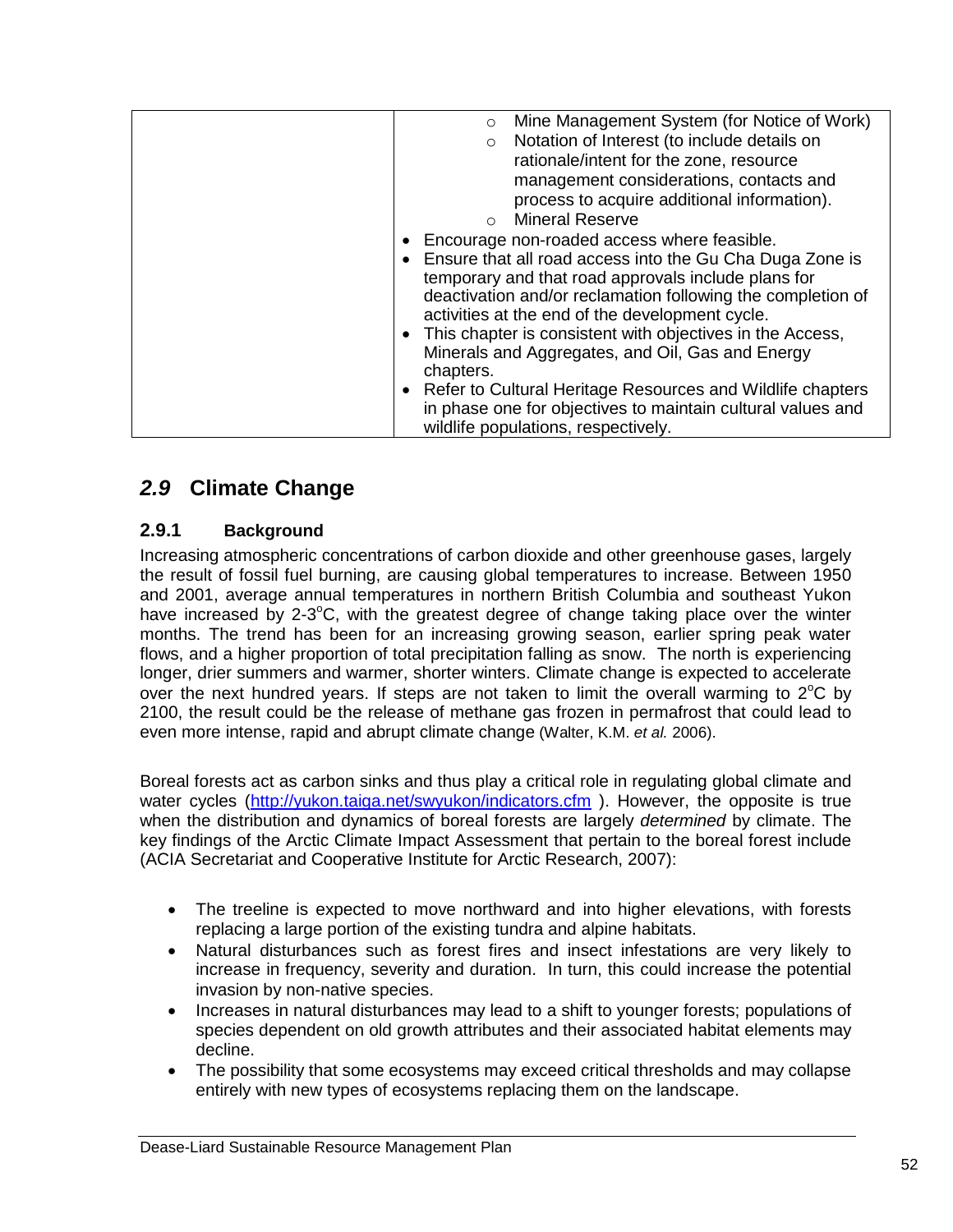- Although precipitation is generally projected to increase, there is the potential for longer and drier growing seasons that could lead to a shift from closed canopy, coniferous forests to more open canopy and dry deciduous forests.
- Animal species' diversity, ranges and distribution will change. This including species expanding their range north and changes in species with respect to their range-use, timing of migration and birthing according to the abundance of food.

# **2.9.2 Management Action for Climate Change**

The B.C. government has set an ambitious goal for reducing the province"s greenhouse gas emissions and initiated a series of commitments to achieve that goal through actions across all sectors of the economy. Follow this link for details:

<https://www.wheregreenideaswork.gov.bc.ca/whatsbeingdone/provincialaction.html>

Key components of the provincial strategy on climate action are:

- [Aggressive but achievable targets for provincial emissions reduction for 2012, 2016,](https://www.wheregreenideaswork.gov.bc.ca/whatsbeingdone/targets.html)  [2020 and 2050](https://www.wheregreenideaswork.gov.bc.ca/whatsbeingdone/targets.html)
- $\bullet$
- [Legislated mandatory caps on major B.C. emitters, as part of a GHG trading system](https://www.wheregreenideaswork.gov.bc.ca/whatsbeingdone/capandtrade.html)  [being developed with western partners](https://www.wheregreenideaswork.gov.bc.ca/whatsbeingdone/capandtrade.html)
- [A comprehensive set of sectoral actions to help achieve the provincial reduction](https://www.wheregreenideaswork.gov.bc.ca/whatsbeingdone/actionplan.html)  targets
- [Coordination through a new central government body responsible for ensuring that](https://www.wheregreenideaswork.gov.bc.ca/whatsbeingdone/secretariat.html)  [B.C."s targets are met](https://www.wheregreenideaswork.gov.bc.ca/whatsbeingdone/secretariat.html)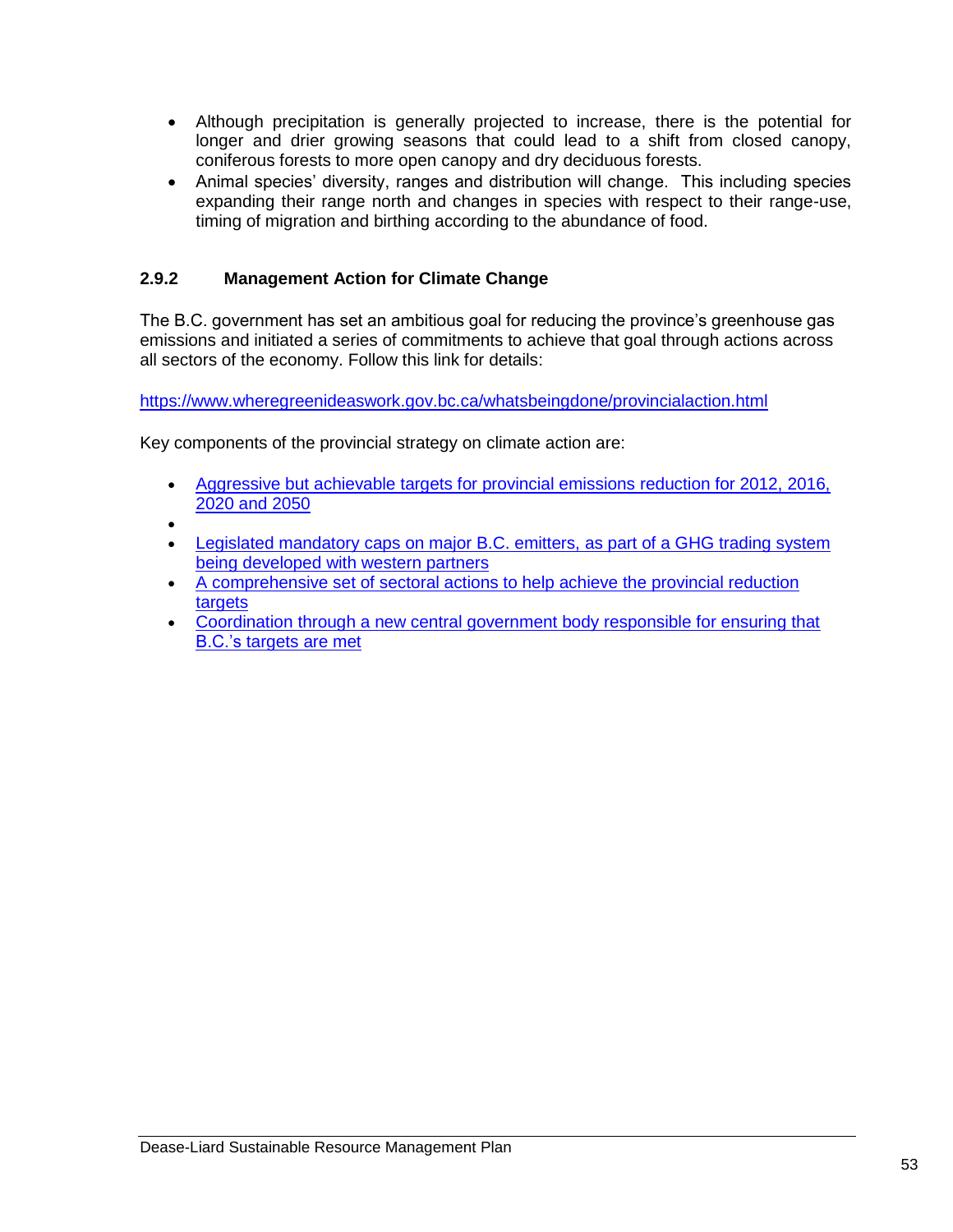In addition, the Kaska Dena are moving forward to address the issue of climate change in their traditional territory by implementing their own climate change objectives and management considerations.

# *Kaska Dena Goal for Climate Change*

 *To maintain Kaska Dena traditional practices, cultural values, and ways-of-life as the impacts and extent of climate change unfold in the traditional territory.* 

| <b>Objectives</b>                                                                                                                 | <b>Management Considerations</b>                                                                                                                                                                                                                                                                                                                                                                                                                                                                                                                                                                                                                                                                                                                                                                                                                         |
|-----------------------------------------------------------------------------------------------------------------------------------|----------------------------------------------------------------------------------------------------------------------------------------------------------------------------------------------------------------------------------------------------------------------------------------------------------------------------------------------------------------------------------------------------------------------------------------------------------------------------------------------------------------------------------------------------------------------------------------------------------------------------------------------------------------------------------------------------------------------------------------------------------------------------------------------------------------------------------------------------------|
| 1.0 Monitor the progression of<br>climate change using all<br>sources of knowledge                                                | • Develop indicators and record observations on the status and<br>trends of key environmental, cultural, social, and economic<br>variables that may be influenced by climate change<br>Combine different types of knowledge using all available<br>scientific, local, and traditional knowledge and lessons from past<br>practices.                                                                                                                                                                                                                                                                                                                                                                                                                                                                                                                      |
| 2.0 Utilize adaptive<br>management and<br><i>implement precautionary</i><br>measures to mitigate the<br>effects of climate change | Apply adaptive management practices in order to ensure<br>management objectives are being met over time<br>Maintain conservation areas that are:<br>large enough to observe natural processes and ecosystem<br>reactions to climate change<br>Represent a variety of ecosystem types<br>• Maintain connectivity between conservation areas from north to<br>south and low to high elevations.<br>Minimize greenhouse gas emissions from resource development<br>activities including using alternative sources of energy.<br>Maintain large tracts of forests as carbon sinks and use them as<br>carbon credits or biodiversity offsets.<br>Enhance carbon sinks.<br>Exercise risk management prior to making land use decisions<br>where knowledge is uncertain, information is incomplete or<br>deficient and the risks are unknown or not understood. |
| 3.0 Initiate climate change<br>research to progress current<br>understanding and practices                                        | • Assess how climate change may affect the forests and<br>ecosystems.<br>development<br>• Assess<br>activities,<br>how<br>resource<br>natural<br>disturbances, and land use changes might affect current and<br>future carbon stocks.<br>Inform Kaska communities the range of effects and develop<br>Kaska Dena adaptations for the range of effects.                                                                                                                                                                                                                                                                                                                                                                                                                                                                                                   |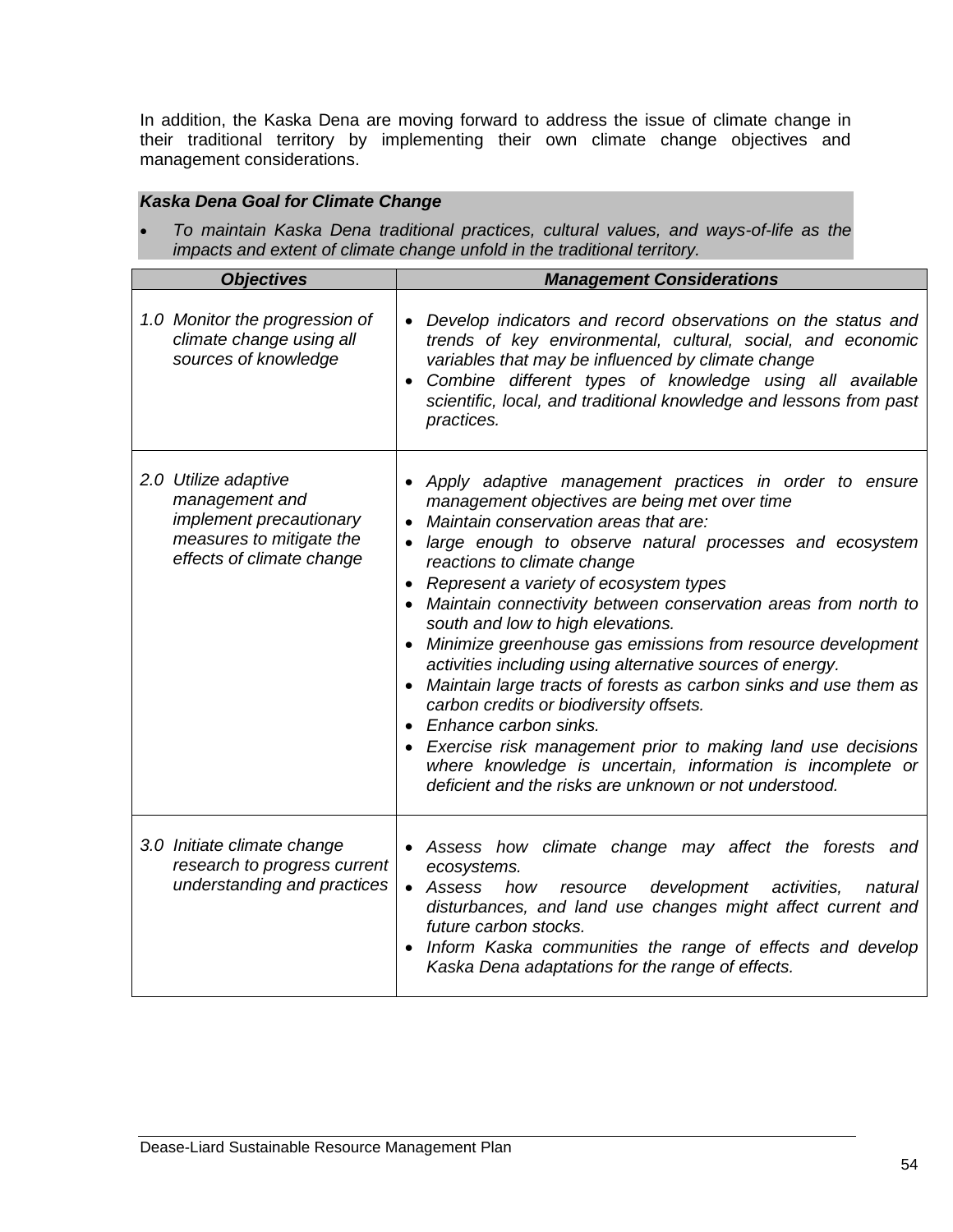# **References**

Only those references not listed in phase one of the SRMP are included here.

- ACIA Secretariat and Cooperative Institute for Arctic Research. 2007. Arctic Climate Impact Assessment – Scientific Report. University of Alaska Fairbanks. Cambridge University Press. Accessed online at: http://www.acia.uaf.edu/
- Ministry of Energy, Mines and Petroleum Resources. Oil and Gas Production and Activity: Statistics and Resource Potential 1996-2006. http://www.em.gov.bc.ca/subwebs/oilandgas/pub/5839\_OilnGas\_Bro.pdf

Natural Resources Canada. 2007. http://www.canren.gc.ca/renew\_ene/index.asp

Skoda, L. 2002. Green Resources of BC. BC Hydro & Canadian Cartographics Ltd.

The Muskwa Kechika Regional Tourism Strategy. A report prepared by M. Garrity for the Kaska Dena Council. Lower Post, BC 45 pp. 2001.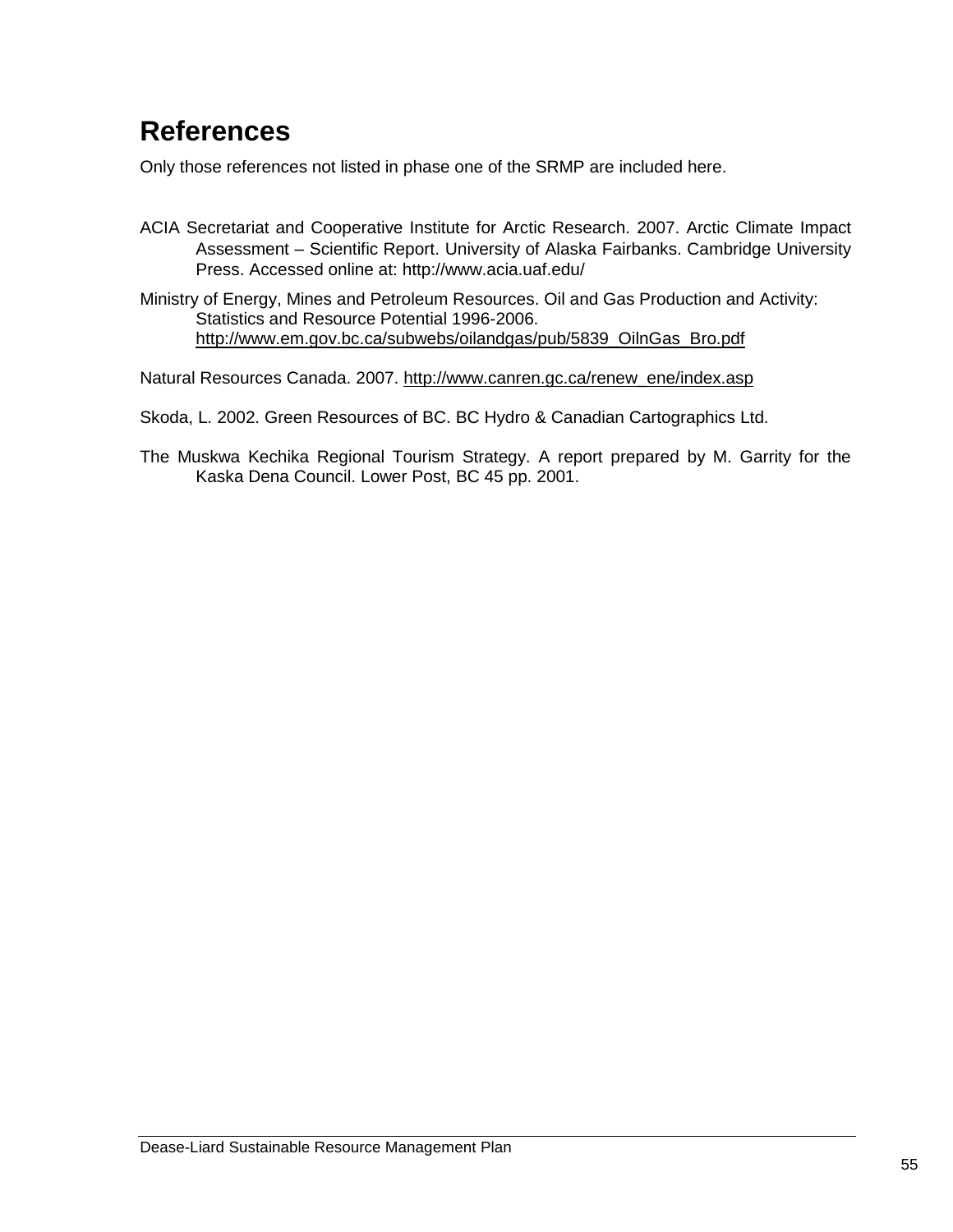# *Appendix A: Dease River First Nation Principles and Policy For Mineral Exploration and Mine Development*

*Originally prepared by the Kwadacha Natural Resource Agency and modified by the Dena Kayeh Institute for the Dease River First Nation*

# *Principles and Policy*

## *RECOGNITION OF RIGHTS*

- *1. The Dease River First Nation has unextinguished Aboriginal rights, titles and interests in the Kaska Traditional Territory in northern British Columbia. These rights have been accepted by Canada and the British Columbia Government, and are protected under the Constitution Act (1982). These rights include priority rights to lands and resources.*
- *2. The Dease River First Nation has inherent rights that derive from their political, economic and social structures and from their cultures, spiritual traditions, histories and philosophies, especially their rights to their lands, territories and resources.*
- *3. The Dease River First Nation has the right to practice and revitalize their customs, practices and traditions. This includes the right to maintain, protect, and develop the past, present, and future manifestations of their cultures, such as archaeological and historical sites, artefacts, designs, ceremonies, technologies, and visual and performing arts and literature. In addition, Dease River First Nation have the right to manifest, practice, develop, and teach their spiritual and religious traditions, custom and ceremonies; the right to maintain, protect, and have access in privacy to their religious and cultural sites; the right to use and control of their ceremonial objects and the right to the repatriation of human remains.*
- *4. The Dease River First Nation has the right to maintain, control, protect, and develop their cultural heritage, traditional knowledge, and traditional cultural expressions, as well as the manifestations of their sciences, technologies, and cultures, including human and genetic resources, seeds, medicines, knowledge of the properties of fauna and flora, oral traditions, literatures, designs, sports, and traditional games and visual and performing arts. They also have the right to maintain, control, protect and develop their intellectual property over such cultural heritage, traditional knowledge, and traditional cultural expressions.*
- *5. The Dease River First Nation has the right to determine and develop priorities and strategies for the development or use of their lands or territories, and other resources. This includes the right to the conservation and protection of the environment and the productive capacity of their lands or territories, and other resources.*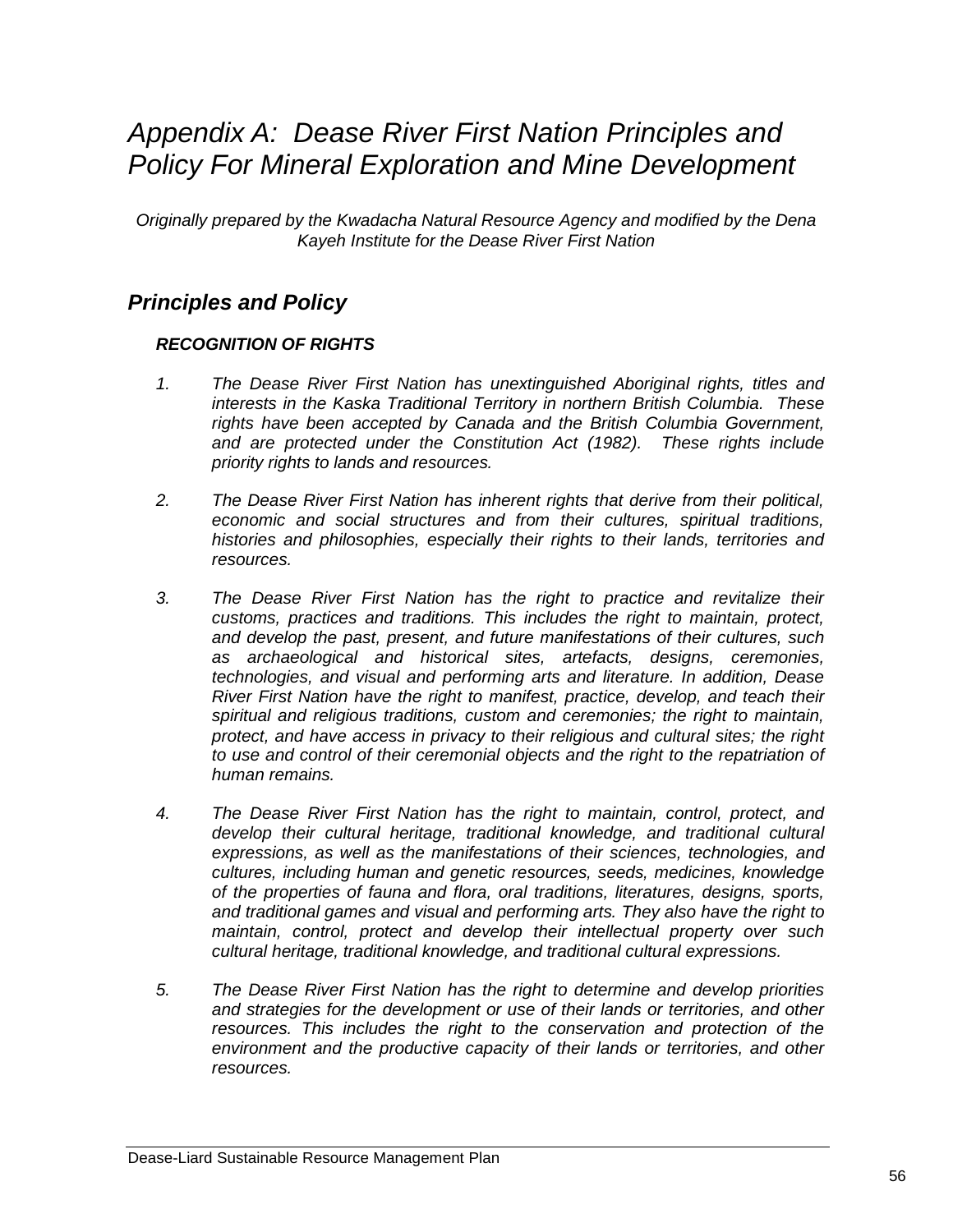- *6. The Dease River First Nation has control over developments affecting them and their lands, territories and resources will enable them to maintain and strengthen their institutions, cultures and traditions, and to promote their development in accordance with their aspirations and needs.*
- *7. The Dease River First Nation continues to depend on the land for their foods, medicines, and their physical and spiritual well-being. Therefore, the Parties agree that Kaska traditional activities (hunting, fishing, or gathering practices) must be afforded first consideration in planning exploration or mine development activities.*

### **PARTICIPATORY RIGHTS**

- *8. Consultation and accommodation principles with the Dease River First Nation are based on current case law.*
- *9. Shared decision making and participation by the Dease River First Nation is*  fundamental in planning and decision-making within the Kaska traditional *territory to avoid or mitigate impacts to Kaska rights and interests with respect to land and resource dispositions (including water-use) related to mining exploration and development.*
- *10. The Dease River First Nation has participatory rights in decision-making through representatives and all parties must be respectful of the Dease River First Nation right to choose such representatives in accordance with Kaska internal procedures to ensure the maintenance and development of their own decisionmaking institutions.*
- *11. There are multiple and often competing land and resource interests in the Kaska traditional territory and all parties must commit to supporting mechanisms for comprehensive land and resource planning that includes full participation of the Dease River First Nation. This commitment includes going beyond the current two-zone management system for mining and allows for special management of lands based on Kaska cultural values and traditional knowledge.*
- *12. The Dease River First Nation has not had meaningful participation in historic*  land and resource planning. All parties must commit to support Dease River *First Nation initiatives to protect identified Kaska protected areas due to their cultural and ecological importance or sensitivity.*
- *13. The protection of Dease River First Nation values contribute to cultural integrity, environmental health, biological diversity, and ecological processes. All parties will respect these limitations on exploration and mine development activities.*
- *14. The importance of traditional knowledge, cultural values, and sacred laws are core components of Kaska governance and management systems. Government and Industry will respect these components related to exploration and mine development activities.*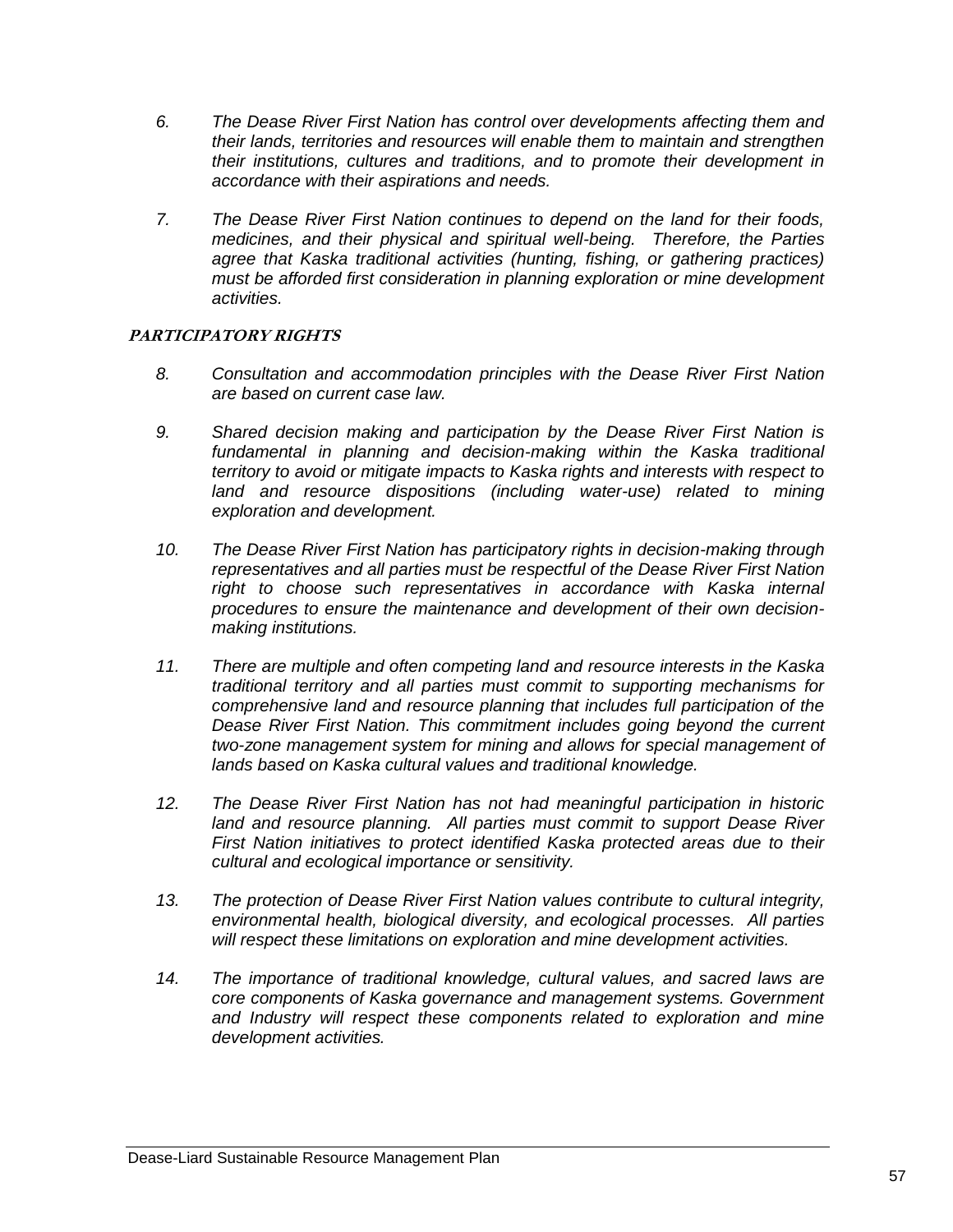### **DEASE RIVER FIRST NATION PARTICIPATION IN DOCUMENT REVIEW SUBMISSION**

- *15. The Dease River First Nation is committed to working with all parties through the*  full life cycle of a project including the development of pre-application *documentation, application documentation, mitigation/compensation plans, permitting, and reclamation/closure plans. The commitment is based on the Dease River First Nation and the Mineral Exploration and Development Industry (Industry) agreeing to participation agreements that provide resources for community involvement through the project approval process and an Impact Benefit Agreement prior to commencement of mine construction. Dease River*  First Nation participation in these processes would include incorporation of *Traditional Knowledge (TK), participation in fish and wildlife field studies, participation in archaeological studies, integration of TK into the plans, and the identification of mitigation and compensation measures related to environmental assessments or screenings of mining developments.*
- *16. The Dease River First Nation should be given the opportunity to review development plans prior to their release to government or submission to the environmental assessment/screening processes.*
- *17. Where there is insufficient data regarding potential impacts, exploration activities should not be initiated until the Kaska are satisfied that there is adequate data or commitment to ascertain the nature and severity of the impact.*
- *18. The Dease River First Nation expects the Industry to commit to provide information on their activities at all stages of exploration to ensure the Dease River First Nation's ability to determine possible detrimental effects to rights and interests. It also provides a forum to seek information, and recommendations and discuss economic opportunities through all stages of exploration.*

#### **TRADITIONAL KNOWLEDGE**

- *19. Once a Protocol has been agreed, the application of Kaska traditional knowledge is required throughout the full life cycle of a project including planning, and mine exploration and development decisions in a manner consistent with Kaska policies and acceptable to the Kaska. All parties must*  agree that the Dease River First Nation has constitutionally protected Aboriginal *rights to ownership, protection and custody of their knowledge.*
- *20. The Dease River First Nation commits to negotiate in good faith with the Industry or Associations, a Traditional Knowledge Protocol that will allow the sharing of information or provide recommendations to ongoing activities. The Traditional Knowledge Protocol will protect the Kaska intellectual property rights of their knowledge, and set out how information will be shared based on an agreed workplan and budget.*
- *21. The Dease River First Nation must be involved in any archaeological survey of any areas that may be affected by exploration or mine development activities within the Kaska traditional territory. In the event a burial or archaeological site*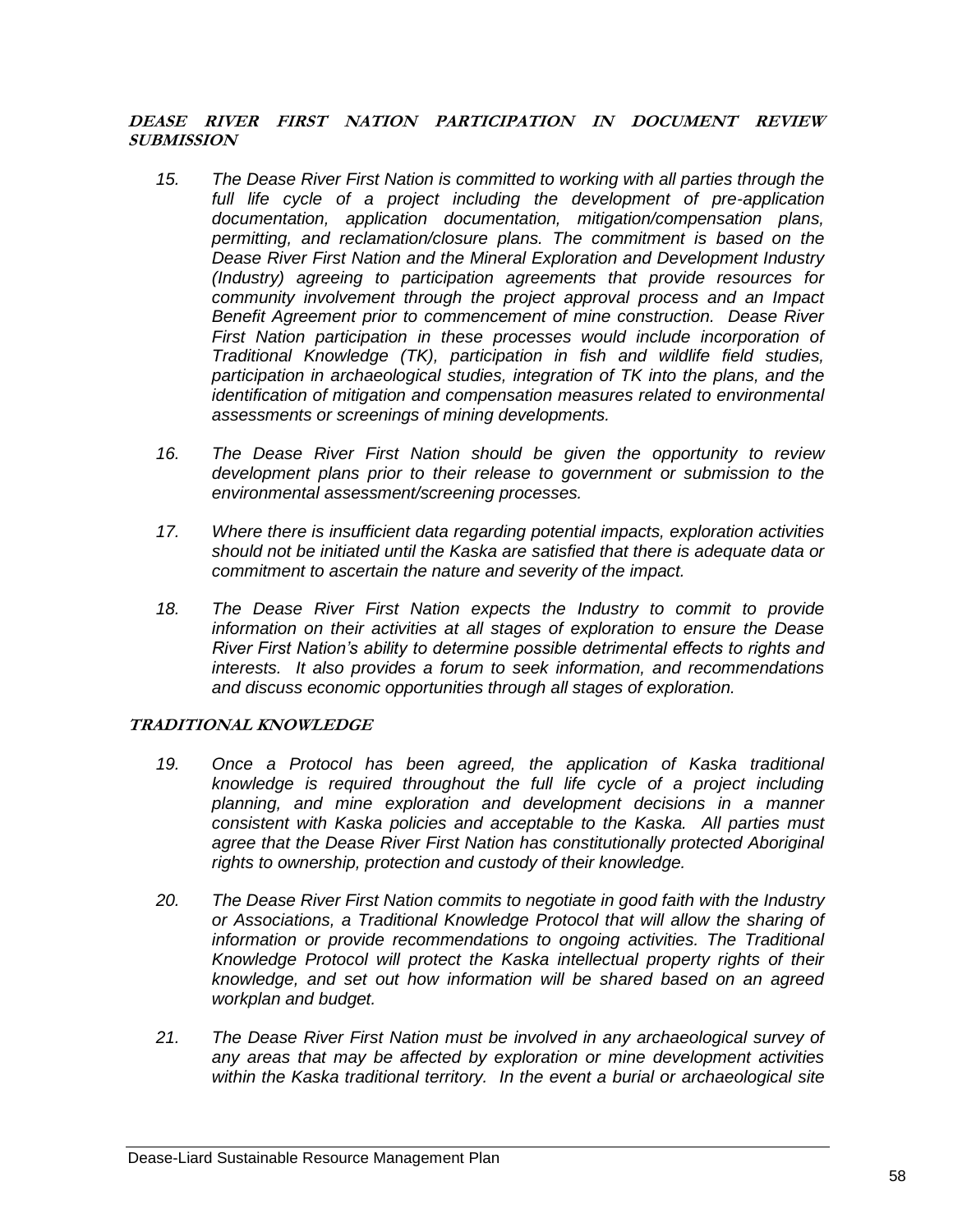*is identified during exploration, companies must suspend operations and contact the Dease River First Nation to determine what action is required.*

### **WATER AND LAND PROTECTION**

- *22. The Dease River First Nation and the Kaska Dena have as stewards of our traditional territory, the protection of water quality and quantity as a paramount requirement for any mining exploration and mine development. It is expected Industry will not move forward on activities until there is agreement on the standards and monitoring (including the employment of Kaska environmental monitors) for water quality and quantity. This includes the monitoring in Kaska culturally and environmentally sensitive watersheds downstream of the mine development and for the complete life cycle of the project.*
- *23. The Dease River First Nation expects Industry and/or Government as part of any agreements related to mineral exploration and mineral development to assist in the reclamation of orphan mine sites particularly as it relates to protecting water quality.*
- *24. The Dease River First Nation and the Kaska Dena have as stewards of our traditional territory, the protection of culturally important fish, wildlife and plant species as a paramount requirement for any mining exploration and mine development. It is expected Industry will not move forward on activities until there is agreement on the list of culturally important species to be conserved, the information collection standards, baseline studies, Traditional Knowledge collection, management practices/standards, and monitoring (including the employment of Kaska environmental monitors) for the complete life cycle of the project.*
- *25. The Dease River First Nation expects Industry and/or Government as part of any agreements related to mineral exploration and mineral development to recognize the cumulative effects to the species and be prepared to jointly agree to the scope of cumulative effects studies, the joint information collection and analysis*  for the complete life cycle of the project. This includes reassessing the *cumulative effects as new mines are developed in the traditional territory over the complete life cycle of the project.*

### **IMPACT-BENEFIT AGREEMENTS**

- *26. Impact Benefit Agreements with the Dease River First Nation are required to provide economic benefits to the Kaska Dena through economic benefits related to mining exploration and mine development.*
- *27. The Impact-Benefit Agreements will identify the creation of viable economic opportunities and assist in the improvement of socio-economic conditions of the Dease River First Nation through economic diversification. Terms that will be included are as follows:*
	- *a. revenue sharing including profit sharing;*
	- *b. share of equity in the project or company;*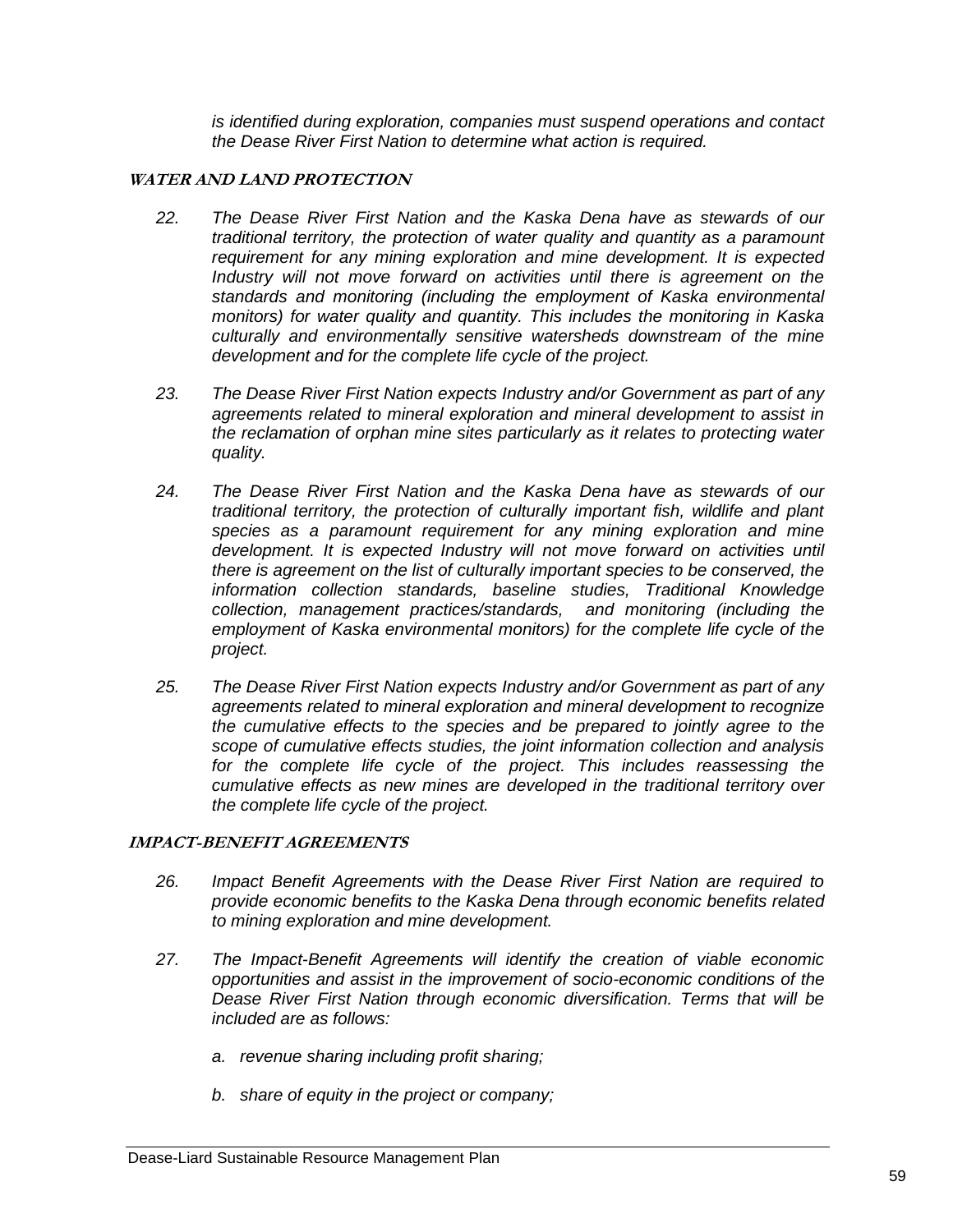- *c. share of job and contracts;*
- *d. right of first refusal of qualified contract services;*
- *e. commitment to use Dease River First Nation and Kaska businesses, where possible; and,*
- *f. employment of Dease River First Nation monitors.*
- *28. The Dease River First Nation agree to develop with the Industry:*
	- *a. joint ventures with the Dease River First Nation to provide services and goods during the full life cycle of resource development projects;*
	- *b. mentoring for the range of jobs related to the full life cycle of resource development projects (exploration to reclamation/closure);*
	- *c. scholarships for Dease River First Nation members seeking qualification at trades, technical, and post-secondary institutions;*
	- *d. training of Dease River First Nation members for natural resource development, environmental monitoring, and enforcement; and,*
	- *e. commitment to employ qualified Dease River First Nation members trades, technical, and post-secondary graduates.*

### **REVISIONS TO ENVIRONMENTAL PROCESSES**

- *29. The Dease River First Nation acknowledges that the current environmental assessment process in British Columbia for evaluating mine projects is insufficient to address Kaska rights and interests, particularly the range of social impacts, as well as environmental and cultural impacts. It also does not address the cumulative impacts in a substantial and meaningful manner to adequately address the Dease River First Nation interests.*
- *30. Taking into consideration the New Relationship agreement between the First Nations Leadership Council and the Province of British Columbia, the Dease River First Nation commits supporting or developing recommendations to improve the environmental assessment process.*

### **ONLINE MINERAL CLAIM STAKING**

*31. Online Mineral Claim Staking Program is a serious concern of the Dease River First Nation, as the Province disposes land and resources without any consultation or accommodation. The Dease River First Nation commits to work with the Kaska Dena Council and other First Nations on the end of the program by the Province.*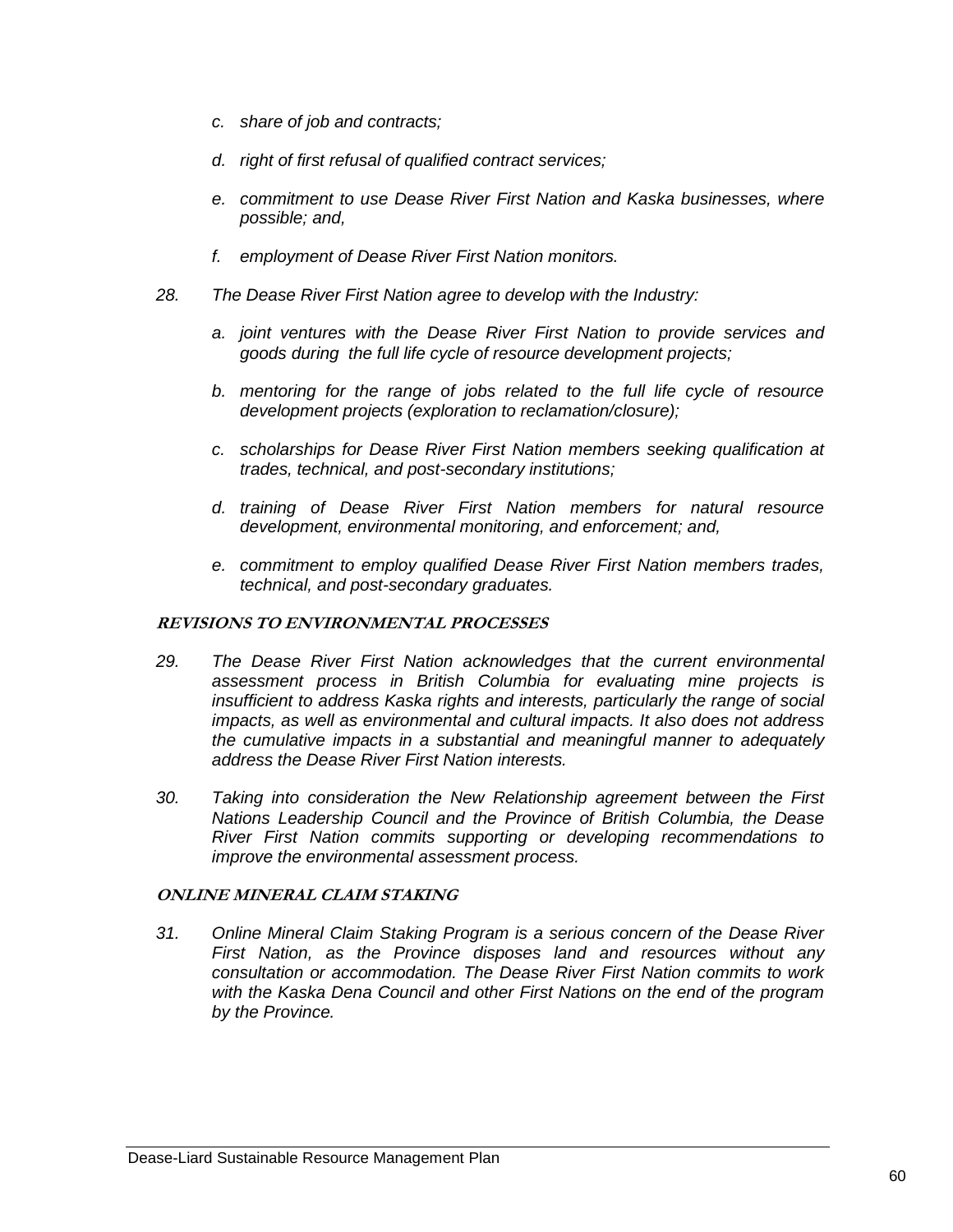#### **MISCELLANEOUS**

- *32. The Dease River First Nation expects the Industry to commit to comply, to the extent possible, with land and resource planning completed or underway in the traditional territory.*
- *33. The Dease River First Nation expects the Industry to commit to implementing strict environmental protection practices that are acceptable to the Kaska Nation, and including those "best practices" advanced by the Dease River First Nation.*
- *34. The Dease River First Nation expects the reclamation and remediation of a mine will be planned and agreed by the Dease River First Nation prior to any construction commencing, and Impact Benefits Agreements will include compensation for disruption or loss of Dease River First Nation members' landbase activities.*
- *35. The Dease River First Nation commits to inform exploration companies of the expectations of the Dease River First Nation for companies considering mineral exploration including expectations for consultation, acceptance of management rules for Kaska special and protected areas, application of Kaska practices, and providing economic/capacity opportunities.*
- *36. While recognizing that development is driven by resource prices, the Dease River First Nation will work to establish agreements with government and industry to ensure that projects are staged to provide long-term stable and sustainable employment and community benefits and minimize any social and health problems from a boom and bust resource development cycle. In addition, the Dease River First Nation will want to assess the status of cumulative effects of all land uses and project into the future potential impacts from incremental development. This will be reassessed periodically and be a tool for environmental assessments and amending Kaska Land Use Plan(s).*
- *37. The Dease River First Nation expects the Industry and Government will agree to:*
	- *a. ensure the monitoring and enforcement of Kaska management practices, land use plans, approved environmental assessment certificates, and permits using an adaptive management framework*
	- *b. acknowledge and respect the Land Stewards and Sacred Laws with a commitment of their application for monitoring*
	- *c. employ Land Stewards and qualified Dease River First Nation technical personnel for monitoring and enforcement through the full life cycle of a project.*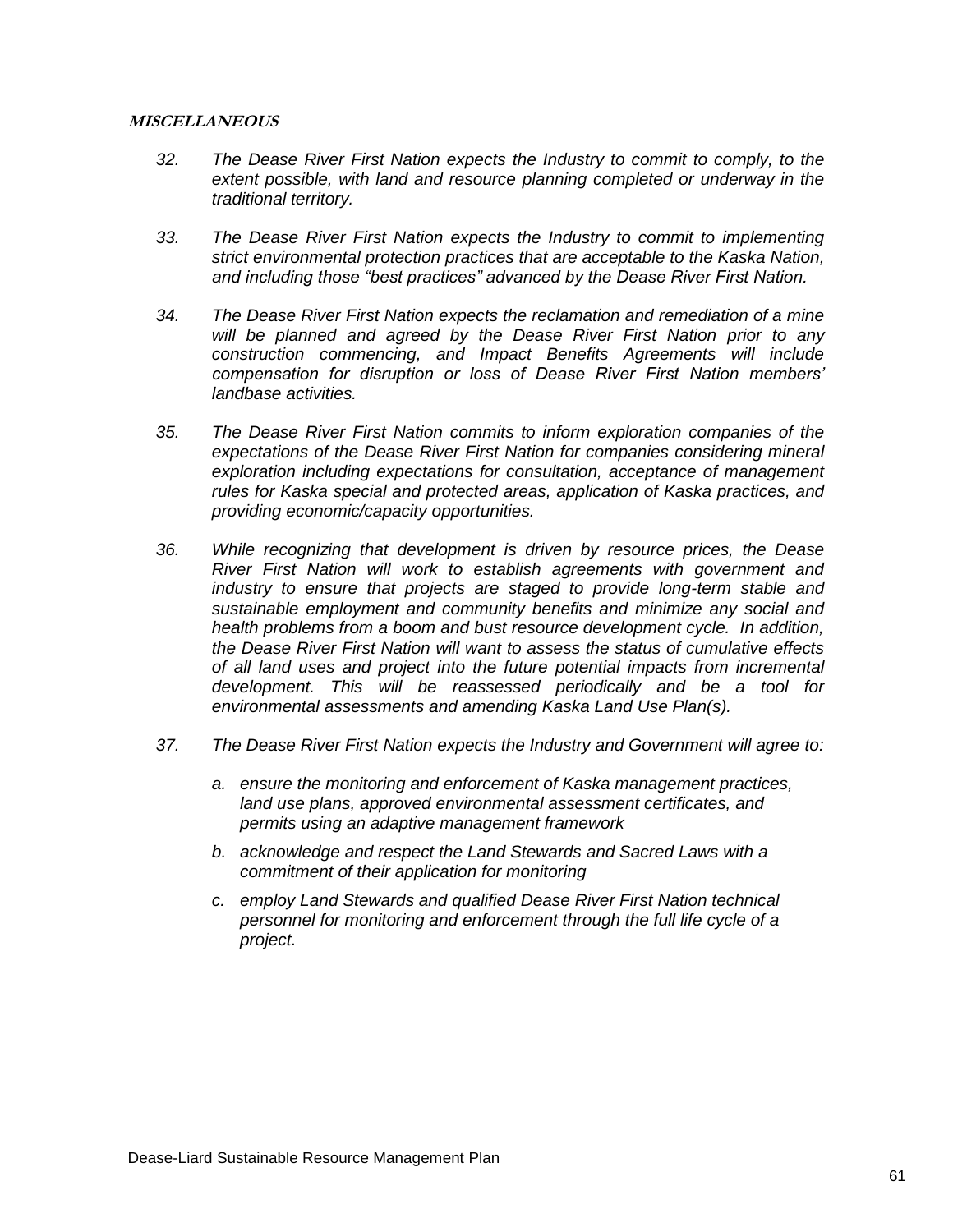# *Appendix B: Dease River First Nation Principles and Policy For Heritage and Historic Resources*

# *Principles and Policy*

## *RECOGNITION OF RIGHTS*

- *The Dease River First Nation has unextinguished Aboriginal rights, titles and interests in the Kaska Traditional Territory in northern British Columbia. These rights have been accepted by Canada and the British Columbia Government, and are protected under the Constitution Act (1982). These rights include priority rights to lands and resources.*
- *The Dease River First Nation members have Aboriginal rights for the protection of their Ethnographic Historic Resources, and their Traditional Knowledge (see Definitions).*
- *The Dease River First Nation has inherent rights that derive from their political, economic and social structures and from their cultures, spiritual traditions, histories and philosophies, especially their rights to their lands, territories and resources.*
- *The Dease River First Nation has the right to practice and revitalize their customs, practices and traditions. This includes the right to maintain, protect, and develop the past, present, and future manifestations of their cultures, such as archaeological and historical sites, artifacts, designs, ceremonies, technologies, and visual and performing arts and literature. In addition, Dease River First Nation have the right to manifest, practice, develop, and teach their spiritual and religious traditions, custom and ceremonies; the right to maintain, protect, and have access in privacy to their religious and cultural sites; the right to use and control of their ceremonial objects and the right to the repatriation of human remains.*
- *The Dease River First Nation has the right to maintain, control, protect, and develop their cultural heritage, traditional knowledge, and traditional cultural expressions, as well as the manifestations of their sciences, technologies, and cultures, including human and genetic resources, seeds, medicines, knowledge of the properties of fauna and flora, oral traditions, literatures, designs, sports, and traditional games and visual and performing arts. They also have the right to maintain, control, protect and develop their intellectual property over such cultural heritage, traditional knowledge, and traditional cultural expressions.*
- *The Dease River First Nation has the right to determine and develop priorities and strategies for the development or use of their lands or territories, and other resources. This includes the right to the conservation and protection of the environment and the productive capacity of their lands or territories, and their Ethnographic Historic Resources, and their Traditional Knowledge.*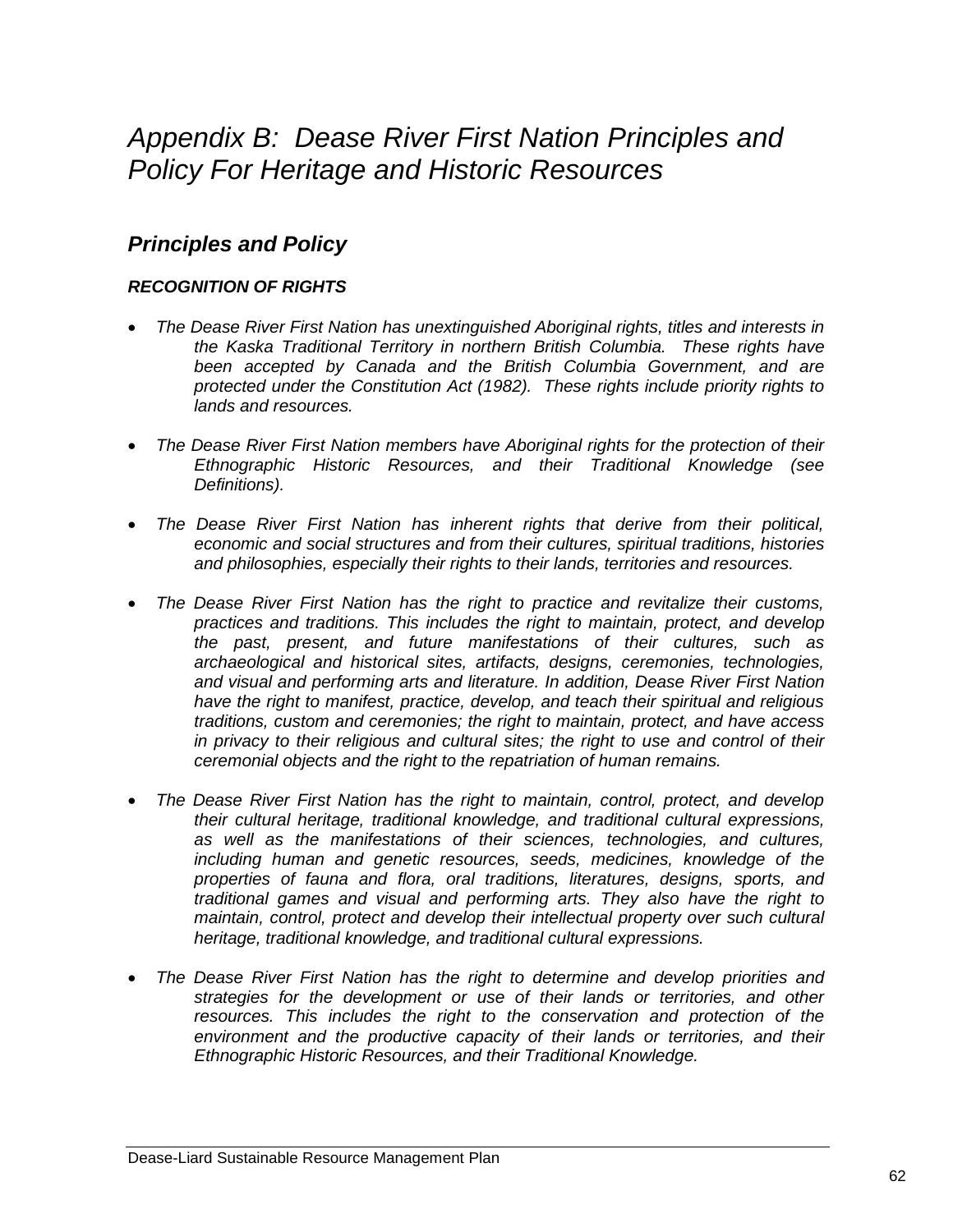- *The Dease River First Nation has control over developments affecting them and their*  lands, territories and resources will enable them to maintain and strengthen their *institutions, cultures and traditions, and to promote their development in accordance with their aspirations and needs.*
- *The Dease River First Nation continues to depend on the land for their foods, medicines, and their physical and spiritual well-being. Therefore, all parties (includes the Province of British Columbia, Canada, industrial development, and commercial recreation tenures) agree that Kaska traditional activities (hunting, fishing, or gathering practices) must be afforded first consideration in planning*  related to biodiversity management and development activities (including *commercial recreation tenures).*
- **Heritage Conservation for the Dease River First Nation means the management of** *human activities to maintain, protect or recover Kaska Archaeological, Ethnographic, Heritage, and Historic Resources.*
- The Dease River First Nation expects all parties will recognize and respect the *importance that traditional knowledge, cultural values, sacred laws, and traditional practices play in the Kaska Dena system of management for Kaska Archaeological, Ethnographic, Heritage, and Historic Resources.*
- *The Dease River First Nation believes in a Precautionary Approach to land and water management to maintain heritage and historic values based on joint management decisions to be made based on community knowledge and Traditional Knowledge without having to wait for results from western science studies to be completed and confirmed.*

### **PARTICIPATORY RIGHTS**

- *Consultation and accommodation principles with the Dease River First Nation are based on current case law.*
- *Shared decision-making and participation by the Dease River First Nation is fundamental in the management, planning and decision-making within the Kaska traditional territory to avoid or mitigate impacts to Kaska rights and interests with respect to the Kaska Archaeological, Ethnographic, Heritage, and Historic Resources in the traditional territory including economic activities such as industrial development, guide outfitting, guided angling, or commercial tourism.*
- *The Dease River First Nation has participatory rights in decision-making through representatives and all parties must be respectful of the Dease River First Nation right to choose such representatives in accordance with Kaska internal procedures to ensure the maintenance and development of their own decision-making institutions.*
- *There are multiple and often competing land and resource interests in the Kaska traditional territory and all parties must commit to supporting mechanisms for comprehensive land and resource planning that includes full participation of the Dease River First Nation. This commitment includes going beyond the current management system for Kaska Archaeological, Ethnographic, Heritage, and*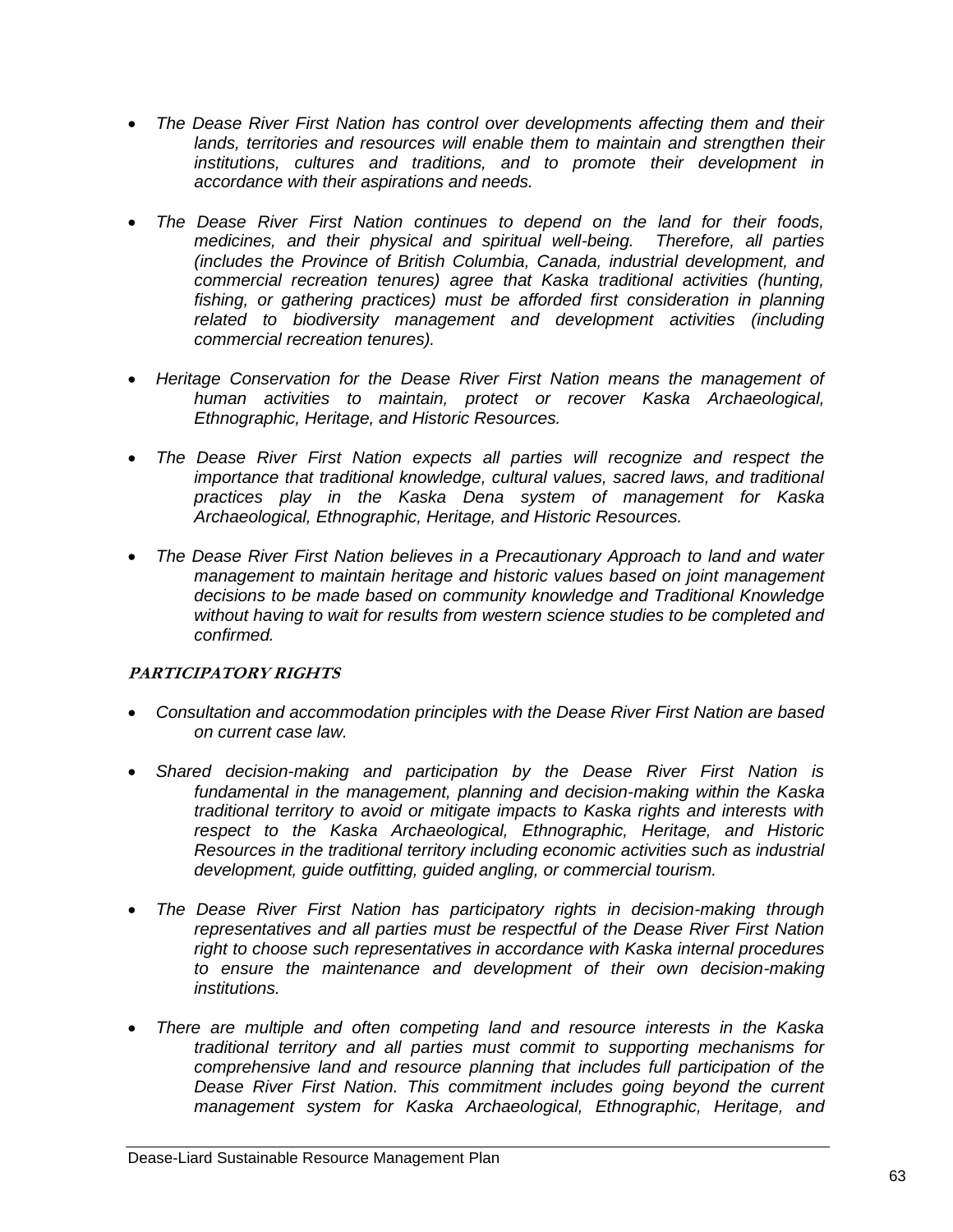*Historic Resources, and allows for the protection or special management of heritage and historic features based on Kaska Dena cultural values and traditional knowledge.* 

- *The Dease River First Nation has not had meaningful participation in the management of our heritage and historic resources in the Kaska Dena traditional territory. All parties must commit to support Dease River First Nation initiatives to manage, protect, or restore Kaska Archaeological, Ethnographic, Heritage, and Historic Resources. This includes the application of identified Kaska protected areas or special management lands for these values.*
- *The protection of Dease River First Nation heritage and historic values contribute to the cultural integrity, environmental health, biological diversity, and ecological processes. All parties will respect these values and Dease River First Nation heritage and historic management systems when shared management decisions are being considered.*
- *The importance of traditional knowledge, cultural values, practices, and sacred laws are core components of Kaska Dena governance and management systems. All parties will respect these components related to management of Kaska Archaeological, Ethnographic, Heritage, and Historic Resources.*

**DEASE RIVER FIRST NATION PARTICIPATION IN HERITAGE AND HISTORIC RESOURCES MANAGEMENT** 

- *The Dease River First Nation is committed on working with all parties through shared decisions mechanisms that respect the Dease River First Nation as co-managers for Kaska Archaeological, Ethnographic, Heritage, and Historic Resources in the traditional territory.*
- *The Dease River First Nation is agreeable to meaningful participation on a government to government basis with the Province of British Columbia for heritage and historic management. An agreement would include shared decision making, joint participation in the development, review, and implementation relating to legislation policy, regulations, management planning, inventories, monitoring, and enforcement. It would also include the incorporation of Traditional Knowledge (TK), participation in developing and conducting studies, integration of Kaska values and TK into management plans and decisions, the ability for joint management recommendations, development of capacity for monitoring and enforcement, the identification of mitigation and compensation measures, and revenue sharing based on economic activities related to impacts from industrial developments in the traditional territory.*
- *The Dease River First Nation is agreeable to participating as a member of the Kaska Nation and with neighbouring nations to work collectively on advancing heritage and historic resources management matters with provincial and federal governments.*
- *The Dease River First Nation is committed to working with parties interested in protecting Kaska Archaeological, Ethnographic, Heritage, and Historic that would*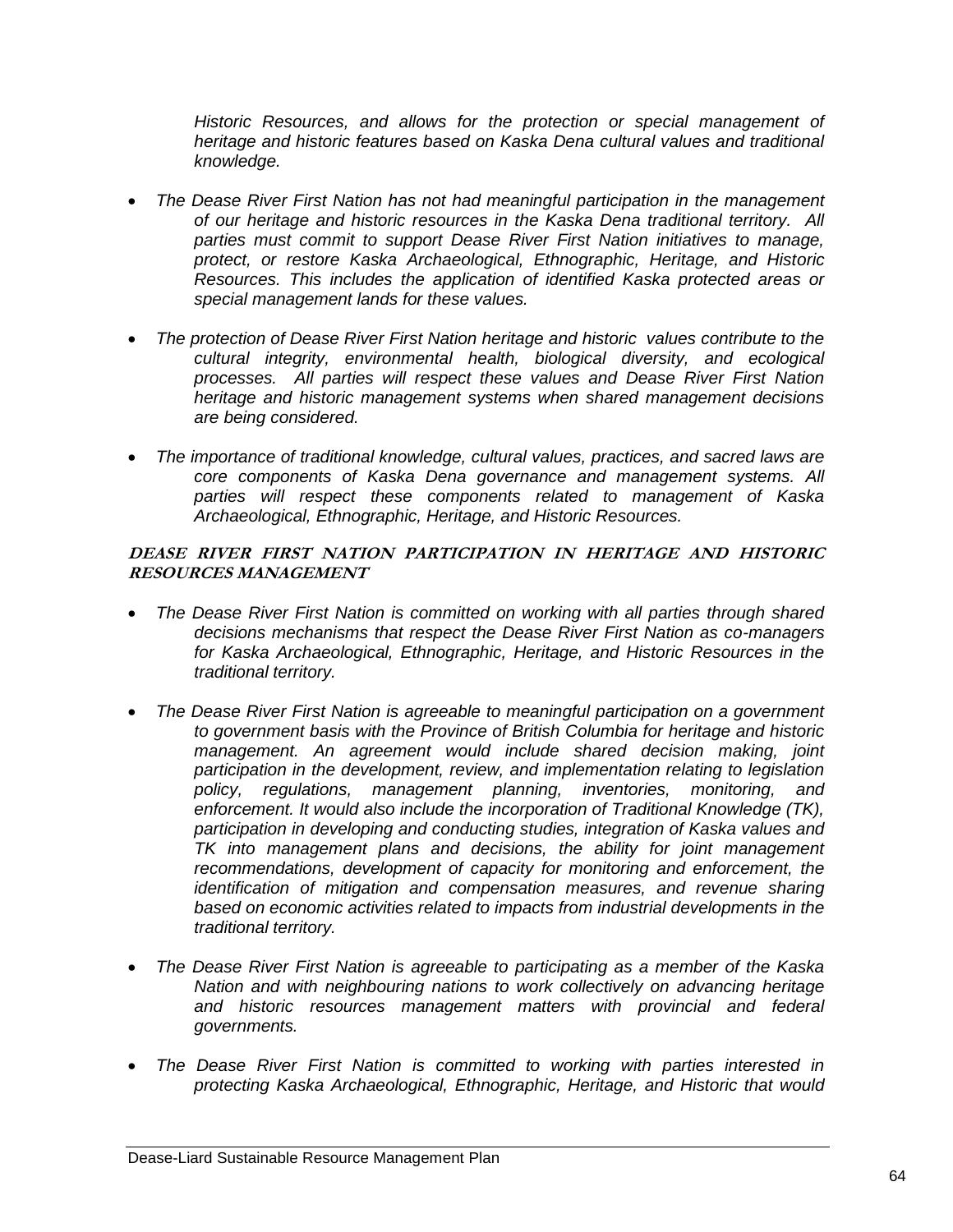*provide for capacity, employment, training, and economic development opportunities for Dease River First Nation members.* 

- *The Dease River First Nation through community recommendations will identify areas in the traditional territory for the protection of Kaska Archaeological, Ethnographic, Heritage, and Historic Resources. This will be developed through community regulations and endorsed through Chief and Council. The Dease River First Nation will inform all parties of the regulation(s) and will work to have the land deferred.*
- *The Dease River First Nation through community recommendations will identify areas in the traditional territory for establishment of Culturally Important Areas. These areas would be deferred from forestry, mining, or road development. The Culturally Important Areas will be developed through community regulations and endorsed through Chief and Council.*
- *The Dease River First Nation will inform all parties of the Culturally Important Areas and will work to have the areas protected through federal or provincial designations.*
- *Where there is insufficient data regarding potential impacts from industrial development, guide outfitting, guided angling, or commercial tourism economic activities, the activities should not be initiated until the Dease River First Nation is satisfied that there is adequate data or commitment to ascertain the nature and severity of the impact(s) to Kaska Archaeological, Ethnographic, Heritage, and Historic Resources.*
- *The Dease River First Nation expects all parties to commit to provide information on their activities, which can impact Kaska Archaeological, Ethnographic, Heritage, and Historic Resources at all stages to ensure the Dease River First Nation's ability to determine possible detrimental effects to their rights and interests. It also provides a forum to seek information, provide recommendations for the protection and management of these values through all stages of activities.*
- *The Dease River First Nation expects all parties to commit to the principles of compensation for loss of Kaska Archaeological, Ethnographic, Heritage, and Historic Resources.*
- *The Dease River First Nation must be involved in any Kaska Archaeological, Ethnographic, Heritage, and Historic Resources study in the traditional territory. The Dease River First Nation expects all parties to commit to providing the opportunities for participation in surveys and studies and commit to providing the*  information once the study is completed. This may include presenting the *community with results of the survey/study.*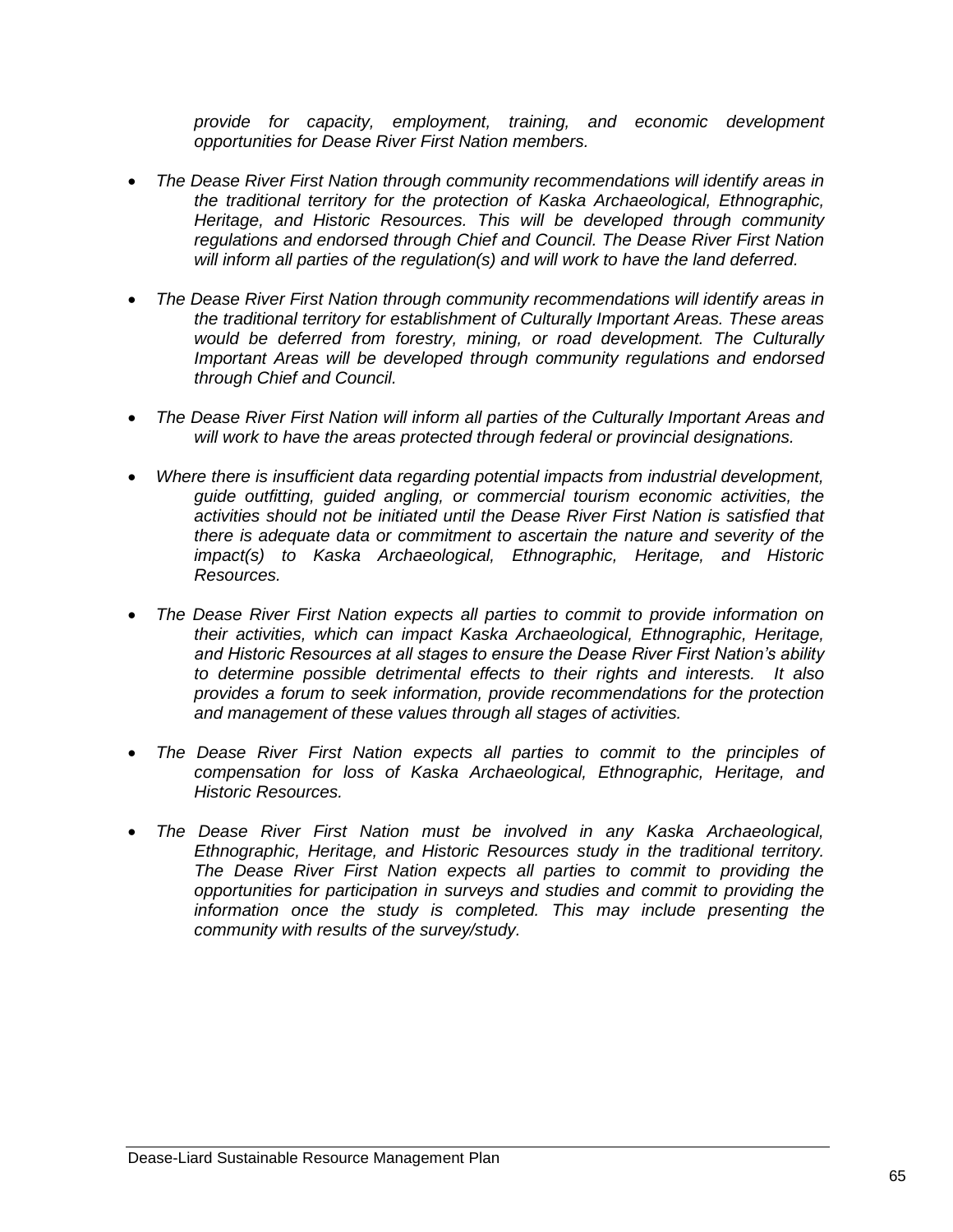### **TRADITIONAL KNOWLEDGE**

- *Once a Protocol has been agreed, the application of Dease River First Nation traditional knowledge is required in a manner consistent with Kaska policies and acceptable to the Kaska. All parties must agree that the Dease River First Nation has constitutionally protected Aboriginal rights to ownership, protection and custody of their knowledge.*
- *The Dease River First Nation commits to negotiate in good faith with all parties, a Traditional Knowledge Protocol that will allow the sharing of information or provide recommendations to ongoing heritage or historic management activities. The Traditional Knowledge Protocol will protect the Kaska intellectual property rights of their knowledge, and set out how information will be shared based on an agreed workplan and budget.*

### **WATER AND LAND PROTECTION**

- *The Dease River First Nation and the Kaska Dena have as stewards of our traditional territory, the protection of water quality and quantity as a paramount requirement*  for any activities. It is expected all parties will not move forward on activities until *there is agreement on the standards and monitoring (including the employment of Kaska environmental monitors) for water quality and quantity. This includes the monitoring in Kaska culturally and environmentally sensitive watersheds downstream of development.*
- *The Dease River First Nation and the Kaska Dena have as stewards of our traditional territory, the protection of culturally important fish, wildlife and plant species as a paramount requirement for any fish and wildlife related activities. It is expected all*  parties will not move forward on activities until there is agreement on the list of *culturally important species to be conserved, the information collection standards, baseline studies, Traditional Knowledge collection, management practices/standards, and monitoring (including the employment of Kaska environmental monitors) for the complete life cycle of the project.*
- *The Dease River First Nation expects all parties as part of any agreements related to development to recognize the cumulative effects to the species and be prepared to jointly agree to the scope of cumulative effects studies, the joint information collection and analysis for the complete life cycle of the project. This includes reassessing the cumulative effects as new projects are developed in the traditional territory over the complete life cycle of the project.*

### **HERITAGE AND HISTORIC RESOURCES MANAGEMENT COMPONENTS**

*The following components must be included in government to government agreements that speak to heritage and historic resources, and be included in Impact Benefits Agreements with resource development projects (including commercial tourism)* 

 *Parties recognize and respect to the ownership and custody of historic resources found in the Kaska traditional territory.*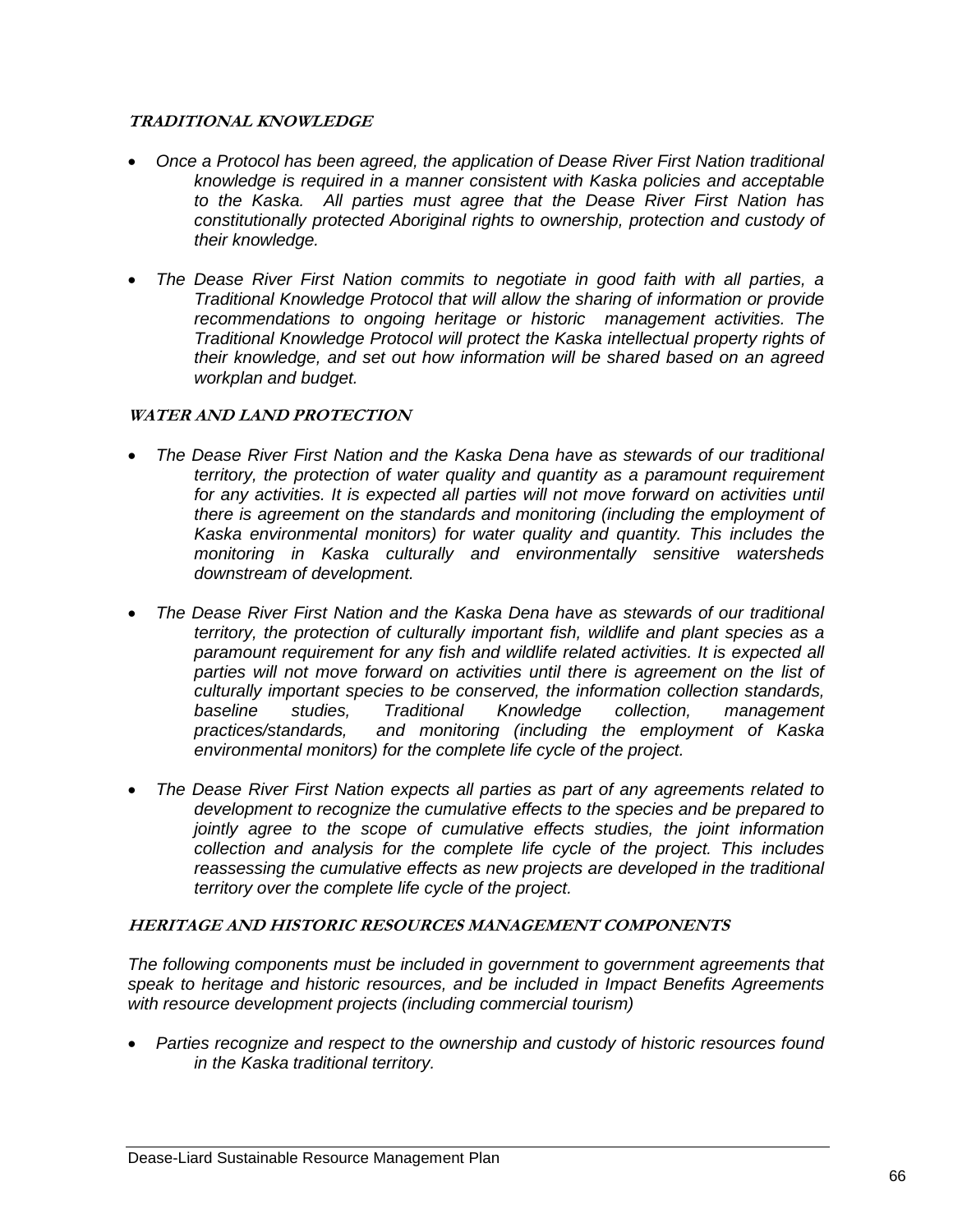- *Dease River First Nation will have access to existing historic objects found in the Kaska traditional territory, and data associated with these objects.*
- *Dease River First Nation must have the ability to relocate historic objects found in their traditional territory, to Kaska communities at such time that the Kaska have the facilities and training to provide proper management of historic objects.*
- *Dease River First Nation will, to the extent possible, repatriate historic objects to their traditional territory.*
- *Dease River First Nation will seek recognized designation of their historic resources in the Yukon and British Columbia through agreements with the British Columbia, and the Yukon Governments.*
- *Dease River First Nation will enter into agreements with proponents of industrial activities with respect to the ownership, custody and management of historic objects.*
- *Dease River First Nation will enter into agreements with proponents of industrial projects and governments, to develop historic resource plans as a component of, or contribution to, the project description and mitigation plan, that will,*
	- *build awareness and respect for historic resources,*
	- *identify historic resources in the project area,*
	- *collaborate in archaeological and paleontological studies,*
	- *apply prescriptions for the protection and mitigation of historic sites and objects,*
	- *incorporate Kaska views in the planning, development and operations of the project, and in particular Kaska Traditional Knowledge and Sacred laws, and*
	- *develop cultural awareness training to employees, contractors, and Kaska youth;*
	- *apply rules of conduct for research of historic resources*
- *No archaeological excavations of historic gravesites shall be conducted without the permission of the Dease River First Nation, and if permitted must be done in accordance with Kaska procedures, and with Kaska supervision.*
- *Permission will not be granted by the Dease River First Nation to conduct research in respect of historic resources, if the research is deemed to be disrespectful of Kaska culture and sacred laws.*
- *Dease River First Nation should begin discussions with Yukon Government to amend the Scientist's Explorers Permit, to enable the Kaska to play a key role in the permitting of Archaeological and Paleontological studies. Studies should not go ahead without the consent of the Dease River First Nation (as is the case with the Gwich'in in Peel River area of the Yukon).*
- *Before any studies are undertaken in the Kaska Traditional Territory, the proponent must apply in writing to the Dease River First Nation for permission to conduct the research.*
- *If the request does not contravene this policy, the proponent will be required to submit a research proposal to the Dease River First Nation, including the purpose of the research, a description of the methods proposed, and how the research results will*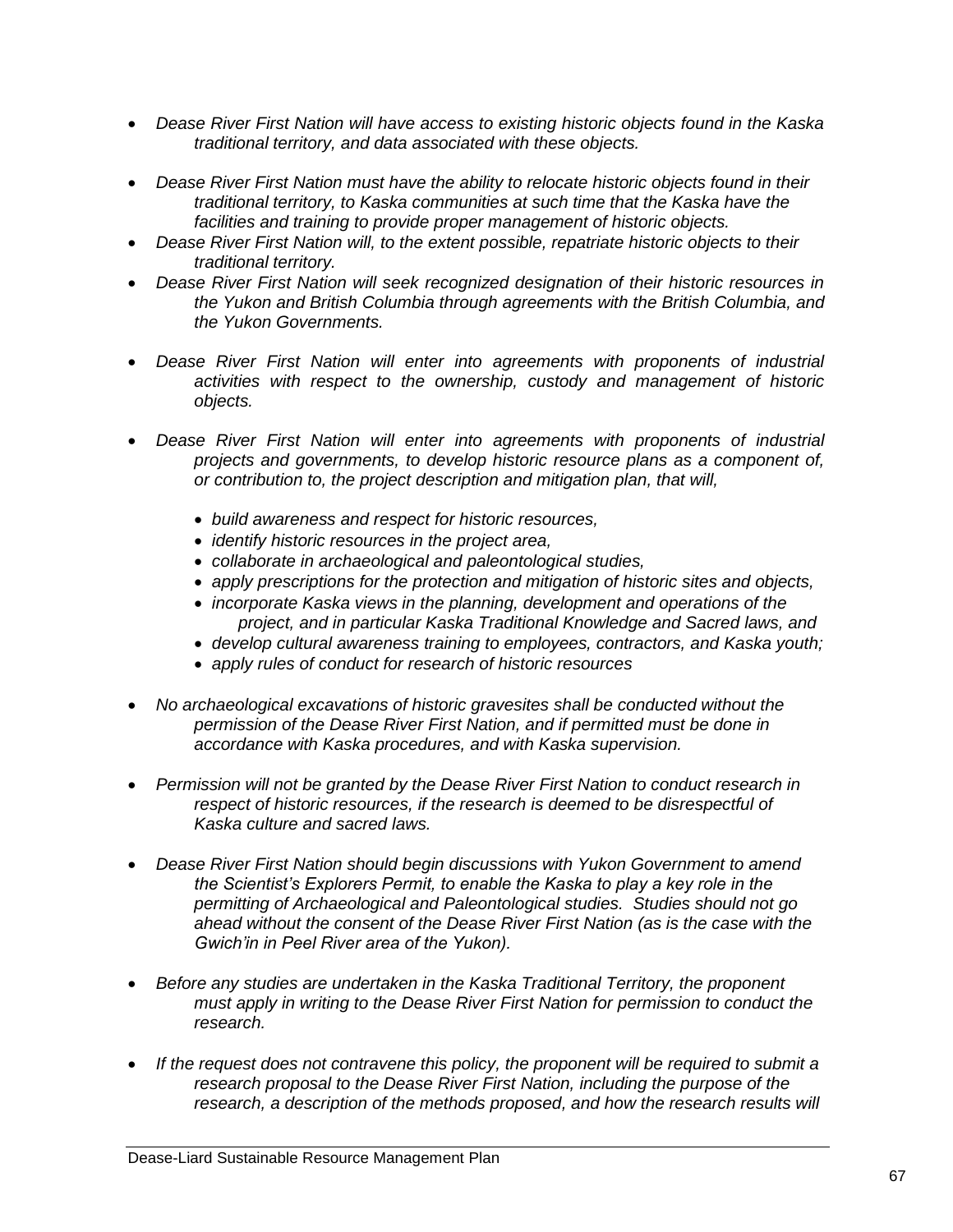*be used.*

- *Conditions for permitting should include (a) confirmation of ownership of historic objects, (b) the involvement of Land Stewards of the proposed study area, (c) involvement of Kaska youth as trainees, (d) methods of study that are acceptable to the Kaska, (e) acceptable means of sharing information and retaining confidentiality of sensitive information, (f) annual reporting obligations to the community and land stewards of the project area, (g) respect for Kaska Traditional Knowledge policies, and (h) compliance with this policy.*
- *Proponent should provide Dease River First Nation with a list of potential researchers of Historic Resource studies, and seek the advice of the Kaska as to the acceptable researcher, or the Dease River First Nation should provide the proponent with a list of acceptable research candidates.*
- *Proponent of an industrial project in the Kaska Traditional Territory must agree to halt excavation when they encounter a burial site, or human remains, and work with the Dease River First Nation to find ways to mitigate or continue research, if acceptable to the Kaska. Dease River First Nation should supervise the continuance of research agreed to.*
- *Dease River First Nation will require confidentiality agreements with any proponent wishing to excavate or use information pertaining to Historic resources.*
- *Proponents will support any strategies to display and describe their historic objects, and to properly disseminate information of an historic nature to Kaska classrooms*

# **MISCELLANEOUS**

- *The Dease River First Nation expects the all parties to commit to comply, to the extent possible, with Kaska Dena or Dease River First Nation land and resource planning completed or underway in the traditional territory.*
- *The Dease River First Nation expects all parties to commit to implementing strict heritage and historic protection practices that are acceptable to the Kaska Dena, and including those "best practices" advanced by the Dease River First Nation.*
- *The Dease River First Nation expects any Impact Benefits Agreements will include compensation for the disruption or loss of landbase activities by Dease River First Nation members.*
- *The Dease River First Nation commits to inform all parties of the expectations of the Dease River First Nation for all parties considering industrial development, guide outfitting, guided angling, or commercial tourism activities including expectations for consultation, acceptance of management rules for Kaska special and protected areas, application of Kaska practices, and providing economic/capacity opportunities.*
- *The Dease River First Nation expects all parties will agree to:*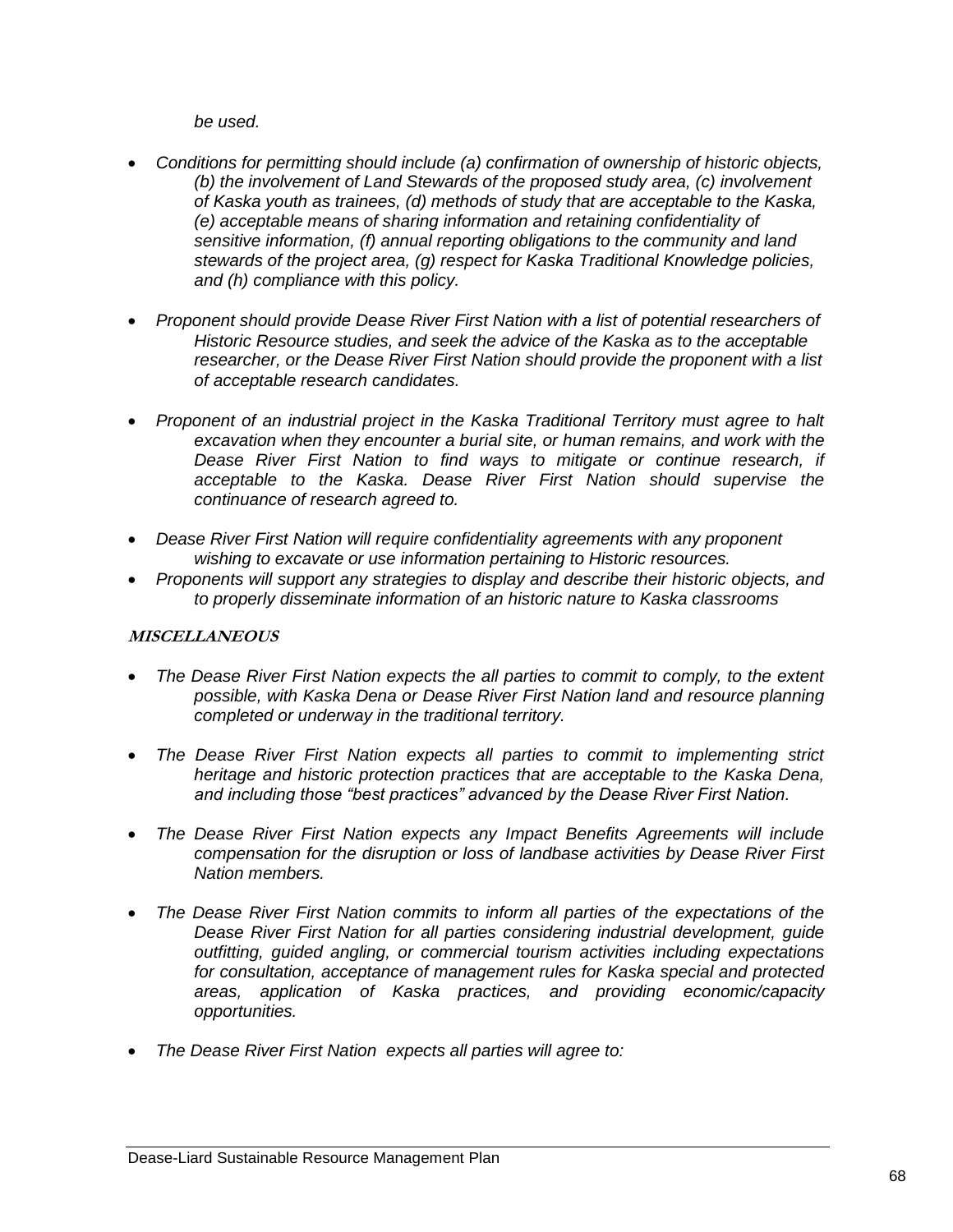- *ensure the monitoring and enforcement of Kaska management practices, land use plans, approved environmental assessment certificates, and permits using an adaptive management framework*
- *acknowledge and respect the Land Stewards and Sacred Laws with a commitment of their application for monitoring*
- *employ Land Stewards and qualified Dease River First Nation technical personnel including monitoring and enforcement through the full life cycle of an activity or project*

# **DEFINITIONS**

*Archaeological object is an object that is the product of human art, workmanship, or use, and includes plant and animal remains that have been modified by, or deposited in consequence of human activities*

*Artifact is an archaeological object*

*Ethnographic object is an item of material culture relating to the history and traditional culture of an ethnic group (i.e. the Kaska)*

*Ethnographic historic resource is a historic resource that is of an ethnographic nature*

*Heritage Resources - valued objects and qualities passed down from previous generations.*

*Historic object – means an archaeological object or a paleontological object*

*Historic resources includes a historic site, a historic object, and any work or assembly of works of nature or of human endeavour that is of value for its archaeological, paleontological, pre-historic, historic, scientific or aesthetic features*

*Paleontological object is the remains or a fossil or other object that indicates the existence of extinct or prehistoric plants or animals, but not human remains*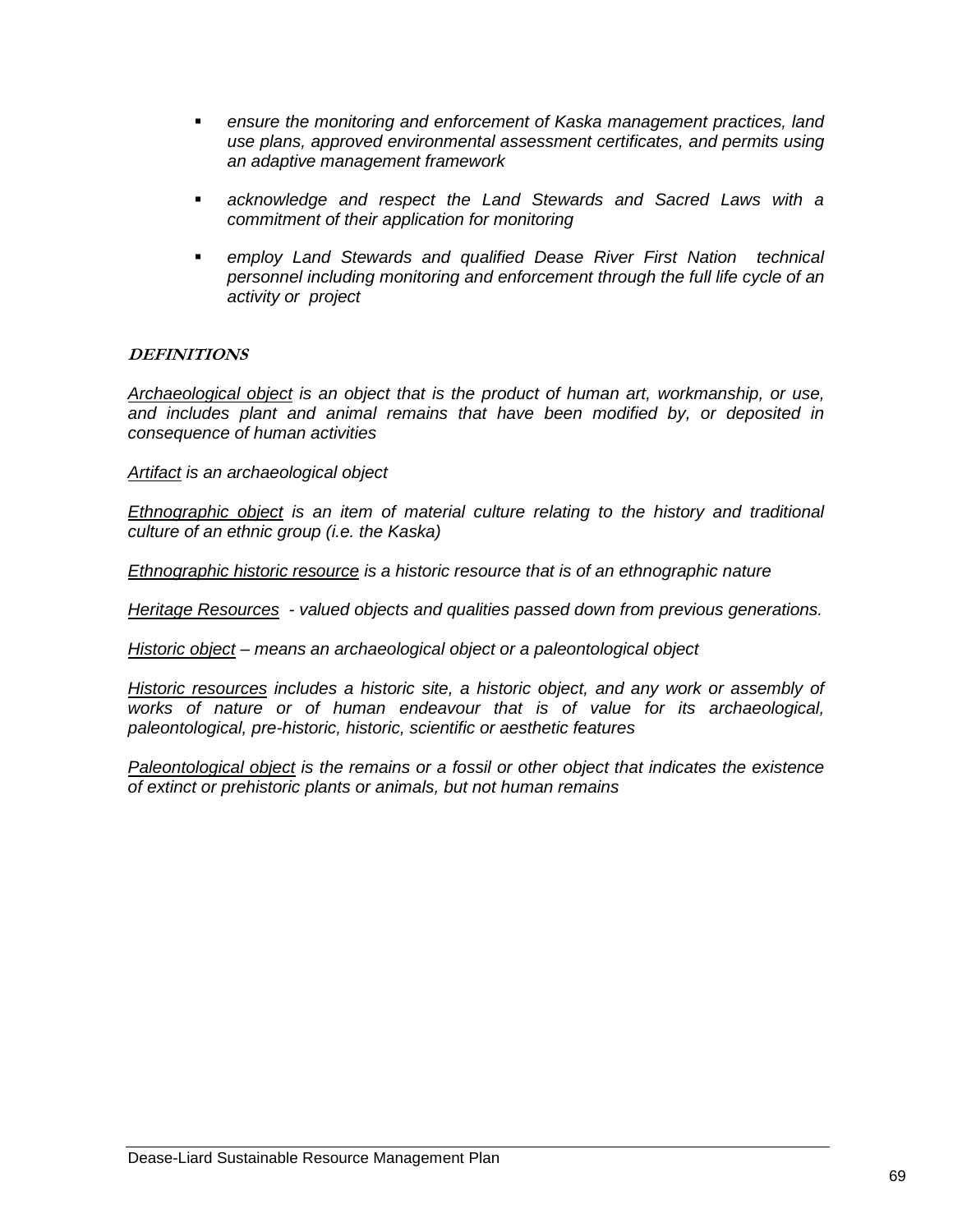# Appendix C: Involvement of First Nations, Stakeholders, Provincial Agencies and the General Public in the SRMP

# **Dease-Liard Sustainable Resource Management Plan Process**

During the development of this plan, drafts were made available to affected First Nations; key stakeholders (Association of Mineral Exploration BC (AMEBC), guide outfitters, Canadian Parks and Wilderness Society, all tenure holders within the proposed protected area); regional districts, provincial government agencies (Ministry of Energy, Mines and Petroleum Resources; Oil and Gas Commission; Ministry of Forests and Range; Ministry of Environment; Ministry of Aboriginal Relations and Reconciliation, Ministry of Transportation and Infrastructure, and other divisions of the former Integrated Land Management Bureau). Advertisements were placed in the Northern Connector on August 27, 2010 and in the Yukon News on August 20, 2010. In addition, all tenure holders within the proposed protected area were sent a letter describing the implications of holding tenure within an area being proposed as a protected area. The plan was revised based on the comments received; those changes are documented in Appendix D, Public Review Summary and Response.

# *Kaska Dena First Nations*

The Kaska Dena First Nations in BC were partners in the planning process. Kaska representatives were involved in all stages of plan development, and all decisions were made by consensus. The plan was reviewed by the Kaska Natural Resource Agencies, Daylu Dena Council and Dease River First Nation Leadership. The Kaska Dena Council held numerous community meetings throughout the planning process. The most recent meetings to finalize the plan are listed below. The comments from these reviews have been incorporated into the final plan. The Kaska Dena support the plan.

| <b>Dates of Community Meetings</b> | <b>Location</b>             |
|------------------------------------|-----------------------------|
| August 17-21, 2009                 | Muskwa Kechika Youth Camp   |
| December 15, 2009                  | Good Hope Lake              |
| December 17, 2009                  | <b>Lower Post</b>           |
| January 12-13, 2010                | Kaska Dena Council Assembly |
| March 15, 2010                     | Lower Post                  |
| March 16, 2010                     | Good Hope Lake              |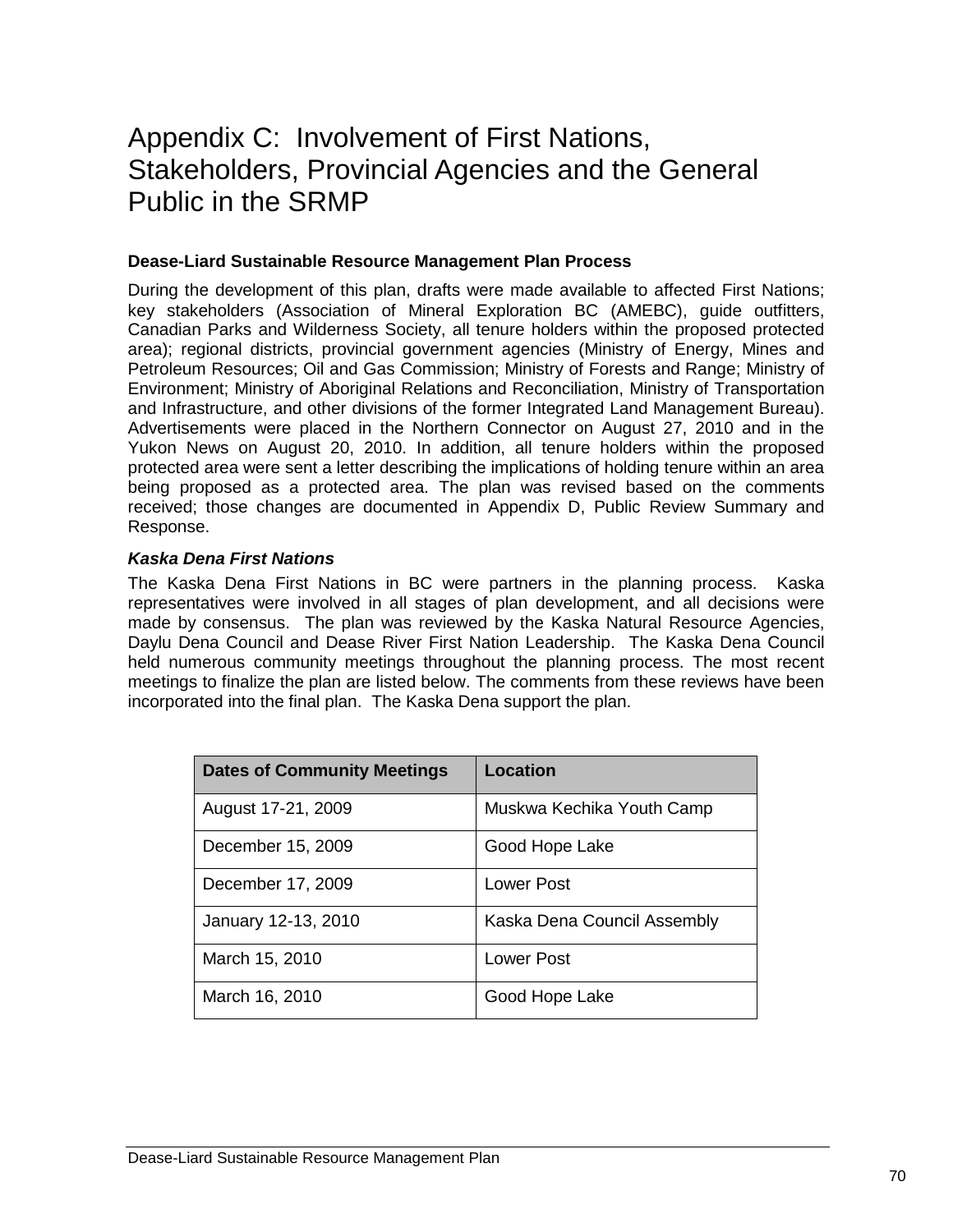## *Tahltan Central Council*

The Tahltan did not actively participate in the planning process for the first phase of the SRMP, approved in 2004. However, the Tahltan did become engaged in this phase and submitted comments. These comments and suggested revisions were incorporated into the plan. The draft plan resulting from the second phase of the SRMP was sent to the Tahltan Central Council office, and to the Iskut and Tahltan Band offices.

#### *Teslin Tlingit Council*

A letter was sent to the council in September 2006 to inform them about the planning process and to invite them to provide input regarding any values they might hold within the plan area. The draft plan resulting from the second phase of the SRMP was also sent to them.

### *Liard First Nation*

The draft plan resulting from the second phase of the SRMP was sent in the fall of 2010. No response was received. The draft plan was emailed and mailed again in June 2011.

### *Ministry of Forests and Range*

Comments were received, and in most instances, suggested changes to the plan were incorporated. MoFR supports the plan.

#### *Ministry of Environment*

Comments were received, and in most instances, suggested changes to the plan were incorporated. MoE supports the plan.

#### *Ministry of Energy, Mines and Petroleum Resources*

MEMPR was involved extensively in the planning process, particularly due to their interest in the minerals and aggregates; oil, gas and energy; and protected area chapters of the plan. In most instances, suggested changes to the plan were incorporated. MEMPR supports the plan.

#### *Oil and Gas Commission*

Comments were received from the OGC due to their interest in the oil, gas and energy; and protected area chapters. In most instances, suggested changes to the plan were incorporated. The commission supports the plan.

#### *Public Consultation*

An opportunity for the general public to review and comment on this plan began on August 20, 2010. Comments were accepted until the final plan was complete several months afterwards in 2011.

A summary of comments received and responses is presented in Appendix D.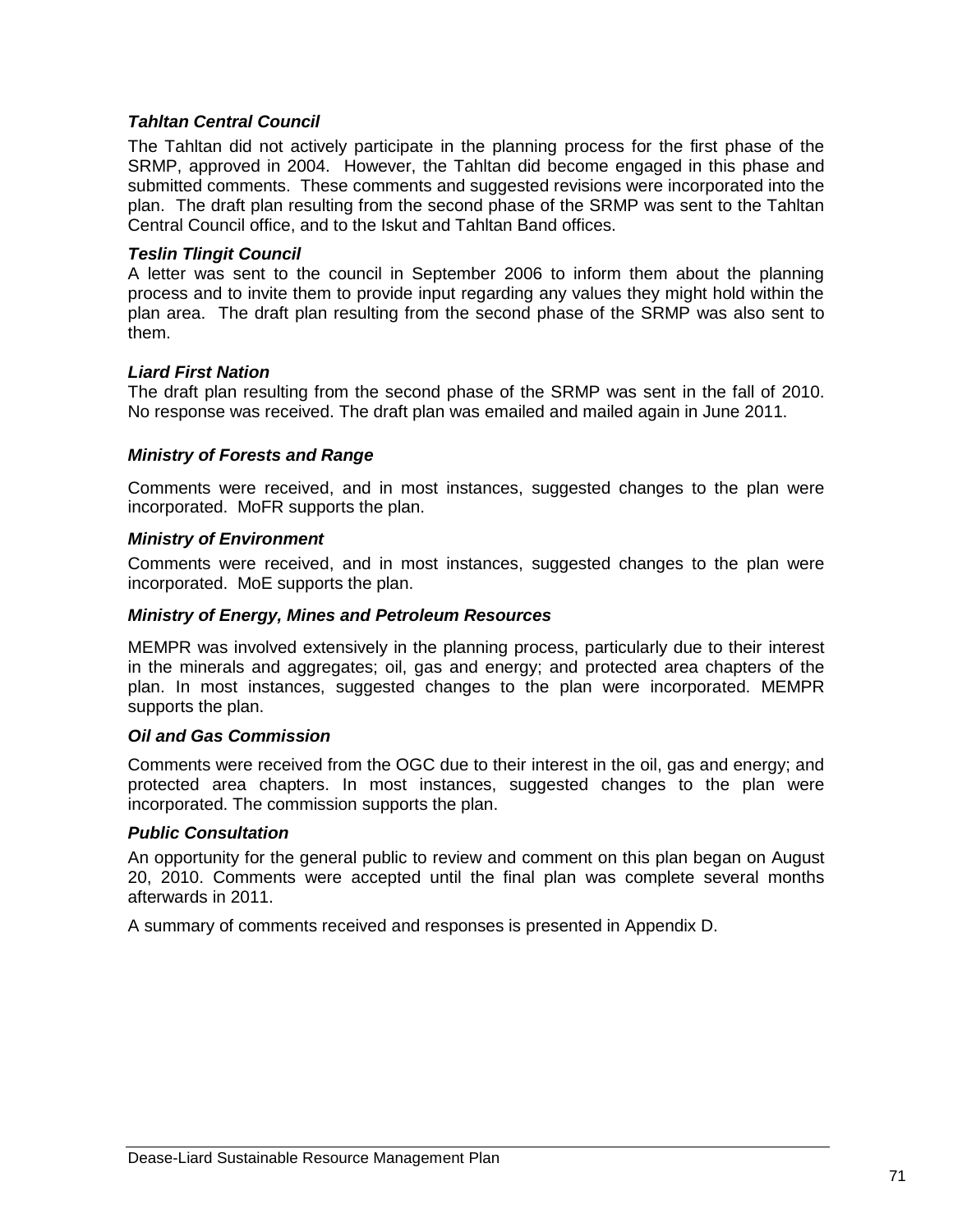# Appendix D: Public Review Summary and Response

| <b>Source</b>             | <b>Comments</b>                                                                | <b>Response</b>                                                 |
|---------------------------|--------------------------------------------------------------------------------|-----------------------------------------------------------------|
| <b>Canadian Parks</b>     | Support protected area; want to see                                            | Expanded boundary of                                            |
| and Wilderness            | larger protected area                                                          | proposed protected area in                                      |
| (CPAWS)                   |                                                                                | consultation with AMEBC and                                     |
|                           |                                                                                | Kaska.                                                          |
| Association of<br>Mineral | Overall support to plan (after change to<br>proposed protected area boundary). | Modified boundary of proposed<br>protected area in consultation |
| <b>Exploration BC</b>     | SRMP should recognize adjoining                                                | with CPAWS and Kaska.                                           |
| (AMEBC)                   | areas to identify broader land use                                             |                                                                 |
|                           | implications;                                                                  |                                                                 |
|                           | Unfortunate that some mineral titles<br>were forfeited due to SRMP;            |                                                                 |
|                           | There was over-reliance in some areas                                          |                                                                 |
|                           | to base planning boundaries on                                                 |                                                                 |
|                           | aboriginal political interests instead of                                      |                                                                 |
|                           | science-based, biogeoclimatic info;                                            |                                                                 |
|                           | There was lack of public disclosure of<br>the mineral potential and socio-     |                                                                 |
|                           | economic studies used to inform the                                            |                                                                 |
|                           | decision makers of the land use trade-                                         |                                                                 |
|                           | offs and considerations.                                                       |                                                                 |
| Angling Licensee          | Has never been previously consulted or                                         | Jan 2003 – informed of process                                  |
|                           | asked for any input                                                            | by letter;<br>July 18, 2003 - informed of                       |
|                           |                                                                                | Open House in Dease Lake                                        |
|                           |                                                                                | and sent draft SRMP by letter                                   |
|                           |                                                                                | Aug 16, 2004 – Open House in                                    |
|                           |                                                                                | Dease Lake                                                      |
|                           |                                                                                | Aug 4 and 11, 2004 -<br><b>Advertised in Northwest</b>          |
|                           |                                                                                | Weekly                                                          |
|                           |                                                                                | Aug 6 and 10, 2004 -                                            |
|                           |                                                                                | Advertised in BC Gazette                                        |
|                           |                                                                                | Aug 17, 2010 - Mailed letter                                    |
|                           |                                                                                | inviting input.<br>Aug 2010 - advertised Yukon                  |
|                           |                                                                                | News and Northern Connector.                                    |
| Angling Licensee          | Use of aircraft for angling trips will                                         | Extent of costs is dependent on                                 |
|                           | require increased liability insurance to                                       | details of operation.                                           |
| Angling Licensee          | operate within a Park<br>Adds cost and time of office work and                 | Provided link to website on                                     |
|                           | <b>Park Use Permits</b>                                                        | park use permits, including how                                 |
|                           |                                                                                | to apply for one; provided                                      |
|                           |                                                                                | contact info for BC Parks in                                    |
| Guide/Outfitter           | Not being part of process; nervous                                             | Dease Lake.<br>Phone calls and emails about                     |
|                           | about how protected area will affect                                           | process; referred to BCParks re                                 |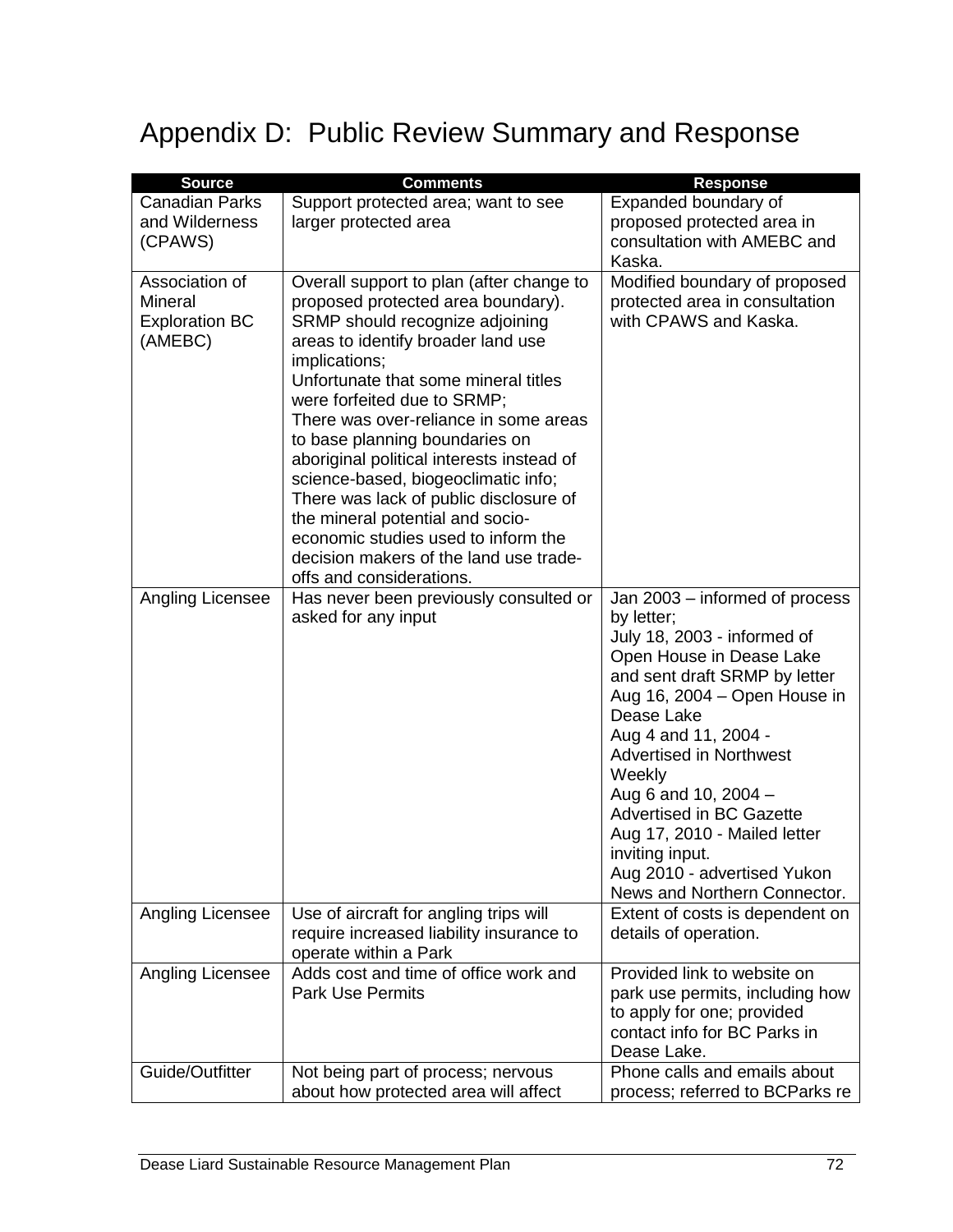|                                               | business; increased costs under park<br>use permit; unknown future re<br>opportunity to use and operate on land<br>as they currently do.  | parks questions. Details added<br>to Protected Areas section of<br>plan regarding allowable uses<br>and management direction.                                                                                                                                                                                                      |
|-----------------------------------------------|-------------------------------------------------------------------------------------------------------------------------------------------|------------------------------------------------------------------------------------------------------------------------------------------------------------------------------------------------------------------------------------------------------------------------------------------------------------------------------------|
| Trapper                                       | Concern over ability to continue<br>trapping and use trapping cabin,<br>snowmobiles, aircraft and trails in a<br>protected area.          | Personal letter of Aug 18, 2010<br>states "It is envisioned that<br>commercial operations such as<br>recreation, guide-outfitting and<br>trapping will be permissible<br>activities within the new<br>Protected Area." Details added<br>to Protected Areas section of<br>plan regarding allowable uses<br>and management direction |
| Trapper                                       | Do not support a Park. Park will de-<br>value the trapline.                                                                               | Park may actually increase<br>value of trapline, as it will be<br>safe from development.                                                                                                                                                                                                                                           |
| <b>Placer Tenure</b><br>Holder                | Concern over loss of claims, history of<br>not getting permits approved; claims<br>are in placer reserves.                                | Letter of May 12, 2011. If<br>proposed protected area is<br>approved, you will be notified<br>and be able to file a claim for<br>compensation. Link provided.                                                                                                                                                                      |
| <b>Mineral Tenure</b><br>Holder               | Claims within proposed protected area<br>are now effectively worthless, no<br>registration reserve does not allow<br>exploration to occur | <b>Minister of Natural Resource</b><br>Operations responded (see<br>file). Exploration can continue<br>under a no registration reserve.                                                                                                                                                                                            |
| <b>Mineral Tenure</b><br>Holder               | Not involved in process                                                                                                                   | Process mostly gov-to-gov with<br>First Nations; no planning table,<br>public not involved in plan<br>development. Kaska and<br>Tahltan FN's make up majority<br>of residents in area.                                                                                                                                             |
| <b>BC Wildlife</b><br>Federation,<br>Okanagan | Not involved in process                                                                                                                   | Minister of FLNRO responded.<br>Process was largely gov-to-gov<br>with First Nations; no planning<br>table and public not involved in<br>plan development. Kaska and<br>Tahltan FN's make up majority<br>of residents in area, so were<br>asked to participate.                                                                    |
| <b>BC Wildlife</b><br>Federation,<br>Skeena   | Not involved in this process or in 2004                                                                                                   | Process mostly gov-to-gov with<br>First Nations; no planning table,<br>public not involved in plan<br>development. Kaska and<br>Tahltan FN's make up majority<br>of residents in area, so were<br>asked to participate.                                                                                                            |
| BCWF, Skeena                                  | Hunting regs for Boya Lake be<br>reviewed                                                                                                 | Forwarded on to BCParks and<br>to Ecosystems, FLNRO                                                                                                                                                                                                                                                                                |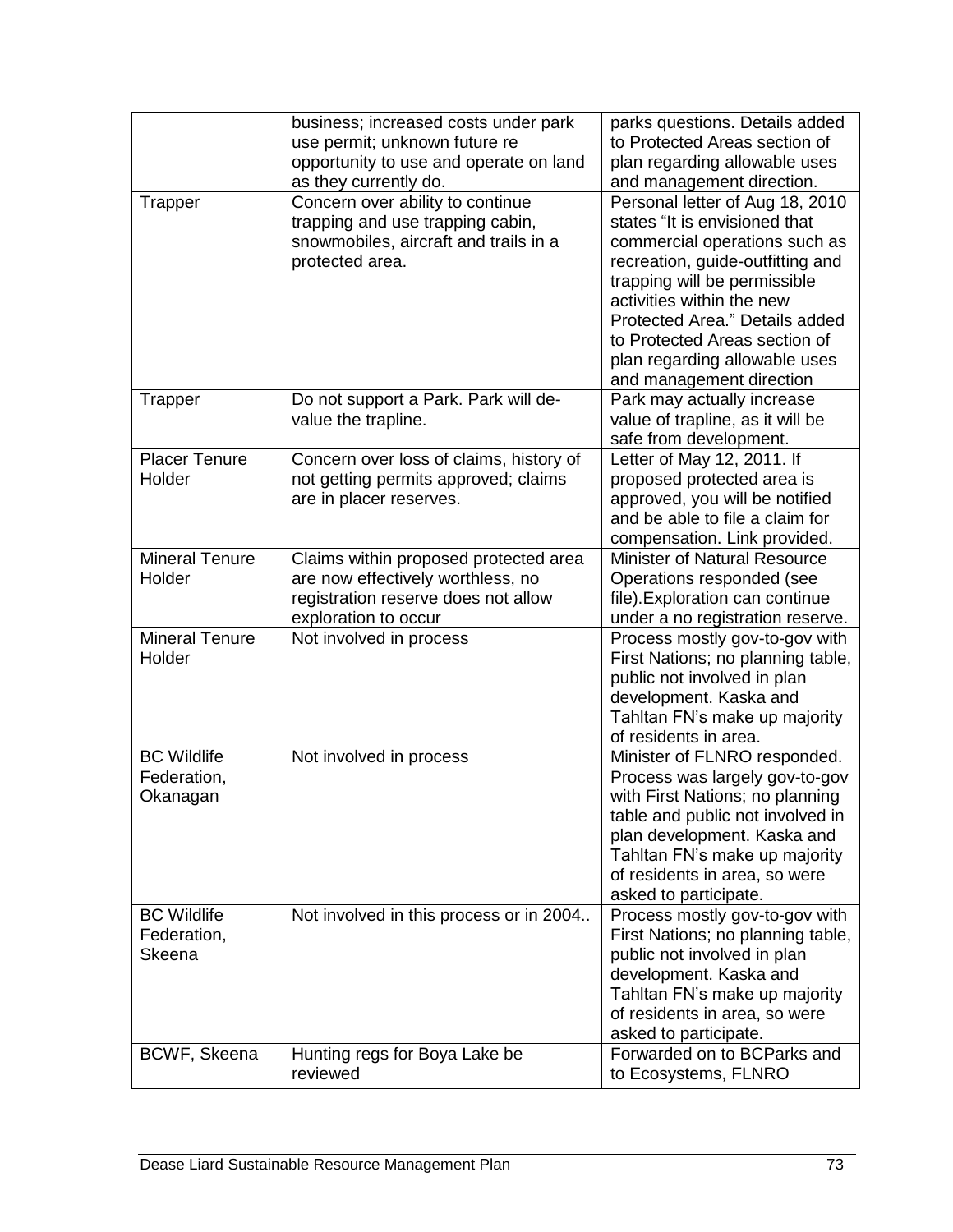| BCWF, Skeena        | Costs to land aircraft within protected<br>area                                                                                                                                                                                               | Info on costs from BCParks                                                                                                                                                                      |
|---------------------|-----------------------------------------------------------------------------------------------------------------------------------------------------------------------------------------------------------------------------------------------|-------------------------------------------------------------------------------------------------------------------------------------------------------------------------------------------------|
| BCWF, Skeena        | Lake trout are slow growing and pike<br>have limited habitat                                                                                                                                                                                  | Provincial review of angling<br>regs for northern pike.<br>Proposed new regs for lake<br>trout in 2011. Updated plan<br>with new info from fish expert.                                         |
| BCWF, Skeena        | Against expanding guided fishing<br>business                                                                                                                                                                                                  | Gov not considering                                                                                                                                                                             |
| BCWF, Skeena        | Stock assessment, catch monitoring,<br>catch and release, daily catch and<br>possession limits and "Setting aside<br>one or two lakes for every watershed in<br>the plan area as control or benchmark<br>lakes where no fishing takes place". | Letter of April 18, 2011. The<br>large number of lakes in plan<br>area preclude catch monitoring<br>or stock assessment on most<br>individual lakes.                                            |
| BCWF, Skeena        | Need clarity on proposed protected<br>area boundary (2004 vs 2010).<br>Recommend wording on Limited Entry<br>Hunting (LEH) and continued ability to<br>hunt, trap, fish and guide within new<br>protected area.                               | Most recent map emailed on<br>Mar 28, 2011. Changed<br>wording re LEH and hunting,<br>trapping, fishing and guide-<br>outfitting within new protected<br>area.                                  |
| <b>BCWF, Skeena</b> | Moose Meadows Resort was sold to<br>private interests and no longer offers<br>public access or camping.                                                                                                                                       | Updated plan to reflect new<br>info.                                                                                                                                                            |
| BCWF, Skeena        | Against increased fees in protected<br>area                                                                                                                                                                                                   | Detailed fee structure in a letter<br>of April 18, 2011                                                                                                                                         |
| BCWF, Skeena        | Against fly-fishing only regulations                                                                                                                                                                                                          | Letter of April 18, 2011 - gov't<br>not considering change to regs<br>at this time.                                                                                                             |
| BCWF, Skeena        | Recommend stocking program for Boya<br>or Dease Lakes.                                                                                                                                                                                        | Letter April 18, 2011 provincial<br>policy precludes new stocking<br>of fish into waters which bear<br>naturally occurring self-<br>sustaining game fish<br>populations, i.e Boya/Dease         |
| BCWF, Skeena        | Against establishment of control or<br>benchmark lakes where fishing is<br>prohibited.                                                                                                                                                        | Letter April 18, 2011 this type<br>of reg has seldom been<br>applied. Closures will likely only<br>be applied in context of<br>regional/provincial plan with<br>justification and public input. |
| BCWF, Skeena        | Want to be involved in future planning<br>processes in region 6 (Skeena).                                                                                                                                                                     | Letter April 18, 2011 states we<br>will be seeking public input for<br>Nass South in future.                                                                                                    |
| <b>MOTI</b>         | ECDA's will be considered for "new<br>major projects". Does this apply to new<br>gravel pits and/or expansions of<br>existing gravel pits?                                                                                                    | Added to mgmt consideration:<br>Note that this would not apply<br>to gravel pits, unless an ECDA<br>might help MOTI.                                                                            |